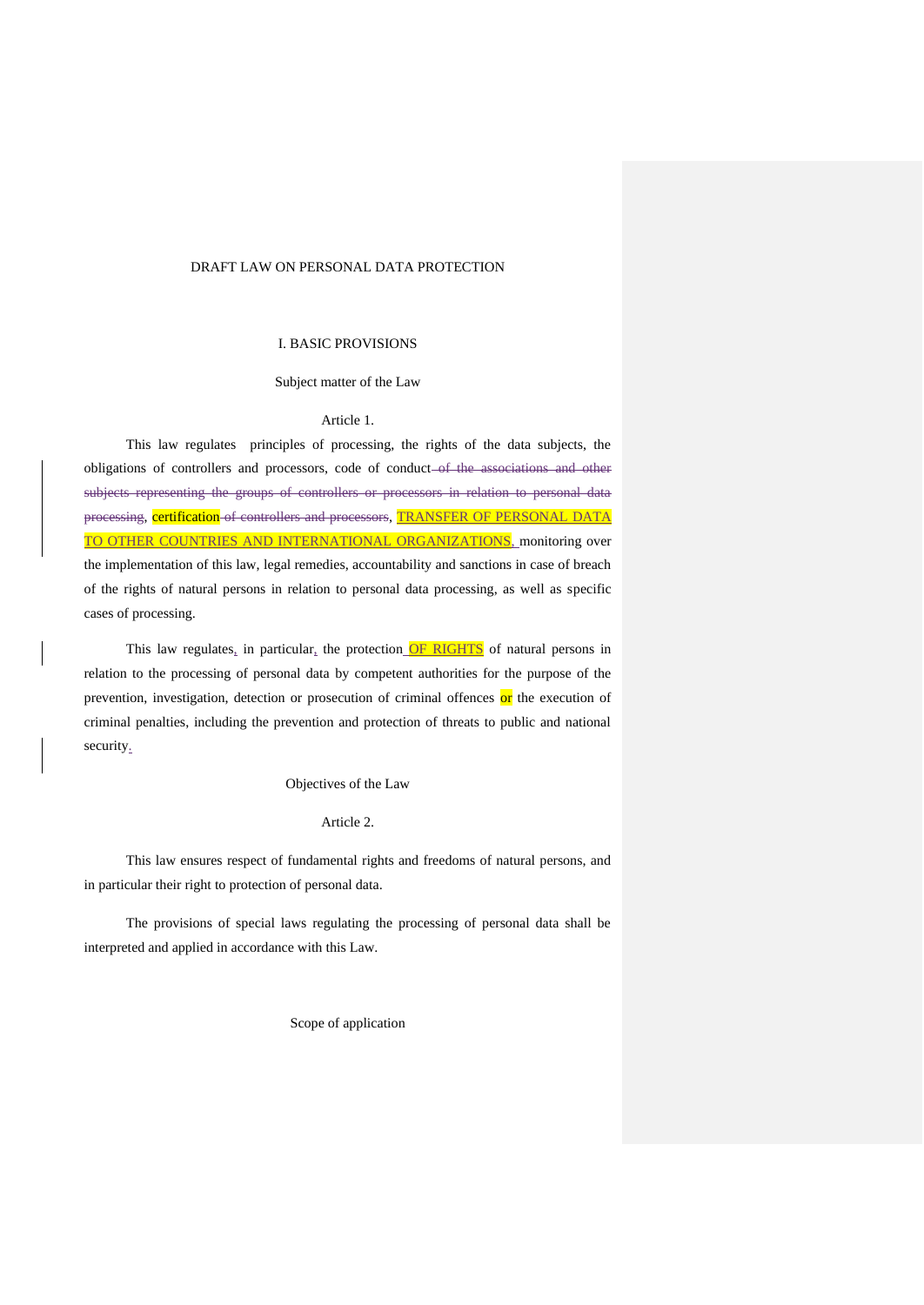# Article 3.

This Law applies to the processing of personal data wholly or partly by automated means and to the processing of personal data other than by automated means which form a part of a filing system or are intended to form a part of a filing system.

This Law does not apply to the processing of personal data by a natural person in the course of a purely personal or household activity.

This Law applies to the processing of personal data performed by a controller or a processor, with business seat, PERMANENT OR TEMPORARY RESIDENCE in the territory of the Republic of Serbia, in the framework of activities undertaken in the territory of the Republic of Serbia regardless of whether the processing takes place in the territory of the Republic of Serbia or not.

This Law applies to the processing of personal data of data subjects who have a permanent or temporary residence in the territory of the Republic of Serbia by a controller or processor who is not established or does not have permanent or temporary residence in the territory of the Republic of Serbia, if the processing activities are related to:

а) the offering of goods or services to the data subject in the territory of the Republic of Serbia, irrespective of whether a payment is required for these goods or services,

b) the monitoring of activities of the data subject which IF THEY take place within the territory of the Republic of Serbia.

#### Definitions

#### Article 4.

Specific terms in this law have the following meaning:

1) 'personal data' means any information relating to a natural person identified or identifiable, directly or indirectly, in particular by reference to his/her identity, such as name and an identification number, location data, an online identifier, or to one or more factors specific to his physical, physiological, genetic, mental, economic, cultural or social identity;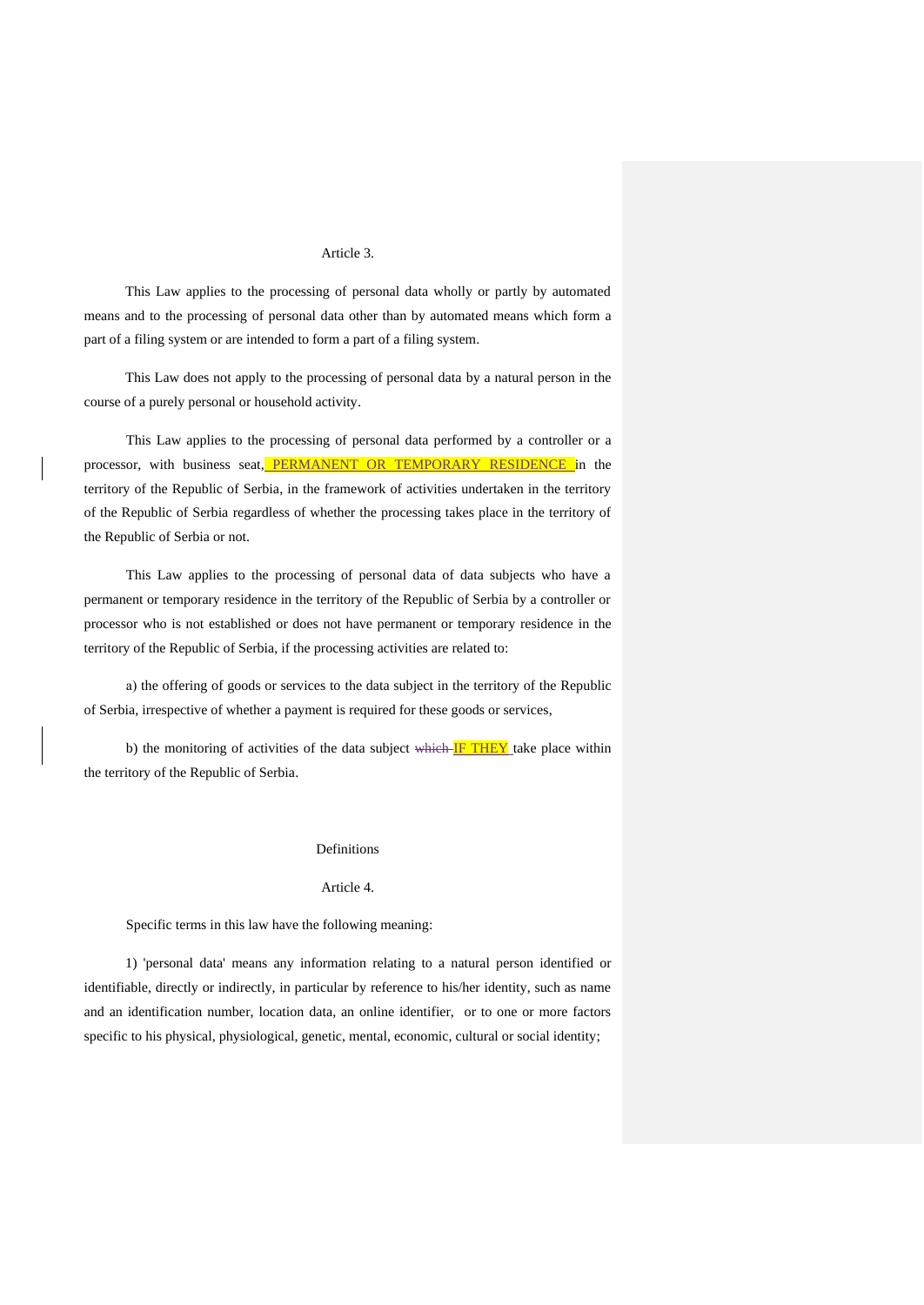2) "data subject" means a natural person whose personal data are processed;

3) 'processing of personal data' ('processing') means any operation or set of operations which is performed on personal data or on sets of personal data, whether or not by automated means, such as collection, recording, organisation, combination or structuring, storage, adaptation or alteration, retrieval, consultation, use, disclosure by transmission or submission, MULTIPLICATION, dissemination or otherwise making available, alignment-or **combination**, restriction, erasure or destruction;

4) 'restriction of processing' means the marking of stored personal data with the aim of limiting their processing in the future;

5) 'profiling' means any form of automated processing of personal data consisting of the use of personal data to evaluate or predict certain personal aspects relating to a natural person, in particular concerning that natural person's performance at work, economic situation, health, personal preferences, interests, reliability, behaviour, location or movements;

6) 'pseudonymisation' means the processing of personal data in such manner that prevents the personal data to be attributed to a specific data subject without the use of additional information, provided that such additional information is kept separately and is subject to technical and organisational measures that ensure that the personal data cannot be attributed to an identified or identifiable natural person;

7) 'filing system' means any structured set of personal data accessible according to specific criteria, whether **THE FILING SYSTEM IS** centralised, decentralised or dispersed on a functional or geographical basis;

8) 'controller' means the natural or legal person, public authority body, which, alone or jointly with others, determines the purposes and means of the processing of personal data; the The law regulating ESTABLISHING the purposes and means of processing may prescribe DETERMINE the controller or PRESRCIBE the conditions for its designation;

9) 'processor' means a natural or legal person, public authority body which processes personal data on behalf of the controller;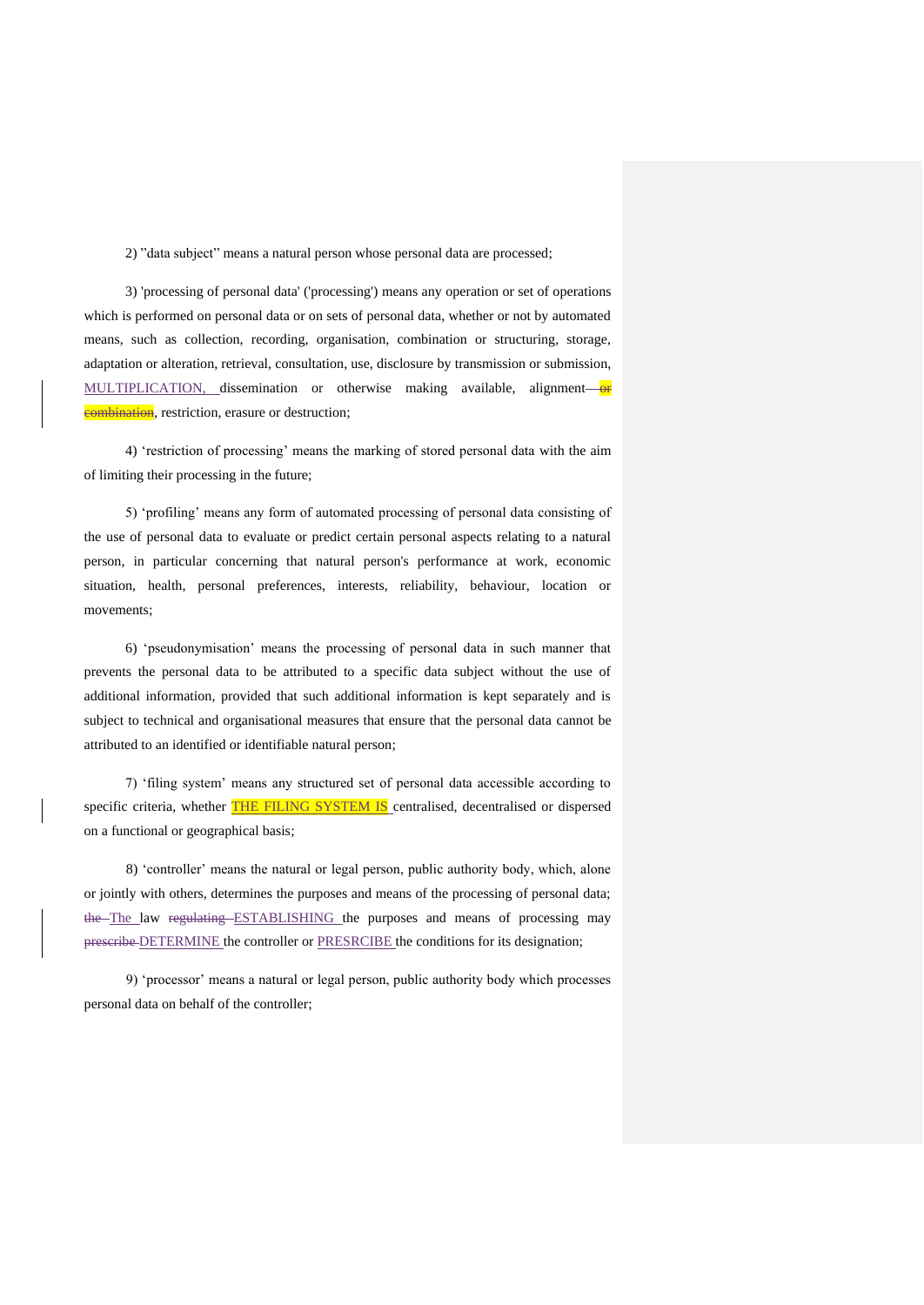10)'recipient' means a natural or legal person, or public authority body, to which the personal data are disclosed, whether a third party or not, except it these are public authority bodies which may receive personal data in the framework of a particular inquiry in line with law and the processing of those data by those public authorities shall be in compliance with the applicable data protection rules according to the purposes of the processing;

11) 'third party' means a natural or legal person, public or authority body other than the data subject, controller, processor or persons who, under the direct authority of the controller or processor, are authorised to process personal data;

12) 'consent' means indication of the data subject's wishes WHICH IS CONTAINED IN HIS OR HER WRITTEN OR ORAL STATEMENT, or by a clear affirmative action (ENTERING THE SPACE COVERED BY SECURITY CAMERAS WITH CLEARLY MARKED WARNINGS, ELECTRONIC ACCEPTANCE OF THE CONDITIONS AT THE CONTROLLERS' WEBPAGE, AND THE LIKE), BY WHICH THIS PERSON GIVES freely, specific, informed and unambiguous CONSENT TO PROCESSING OF PERSONAL DATA CONCERNING HIM OR HER; any freely given, specific, informed and unambiguous indication of the data subject's wishes by which he or she, by a statement or by a clear affirmative action, signifies agreement to the processing of personal data relating to him or her;

13) 'personal data breach' means a breach of security OF PERSONAL DATA leading to the accidental or unlawful destruction, loss, alteration, unauthorised disclosure of, or access to, personal data transmitted, stored or otherwise processed;

14) 'genetic data' means personal data relating to the inherited or acquired genetic characteristics of a natural person which give unique information about the physiology or the health of that natural person, and in particular those obtained from an analysis of a biological sample;

15) 'biometric data' means personal data resulting from specific technical processing and relating to the physical, physiological or behavioural characteristics of a natural person, which allow or confirm the unique identification of that natural person, such as facial images or dactyloscopic data;

**Commented [A1]:** The definition of consent is different from the definition in the General Data Protection Regulation. Examples of consent are problematic.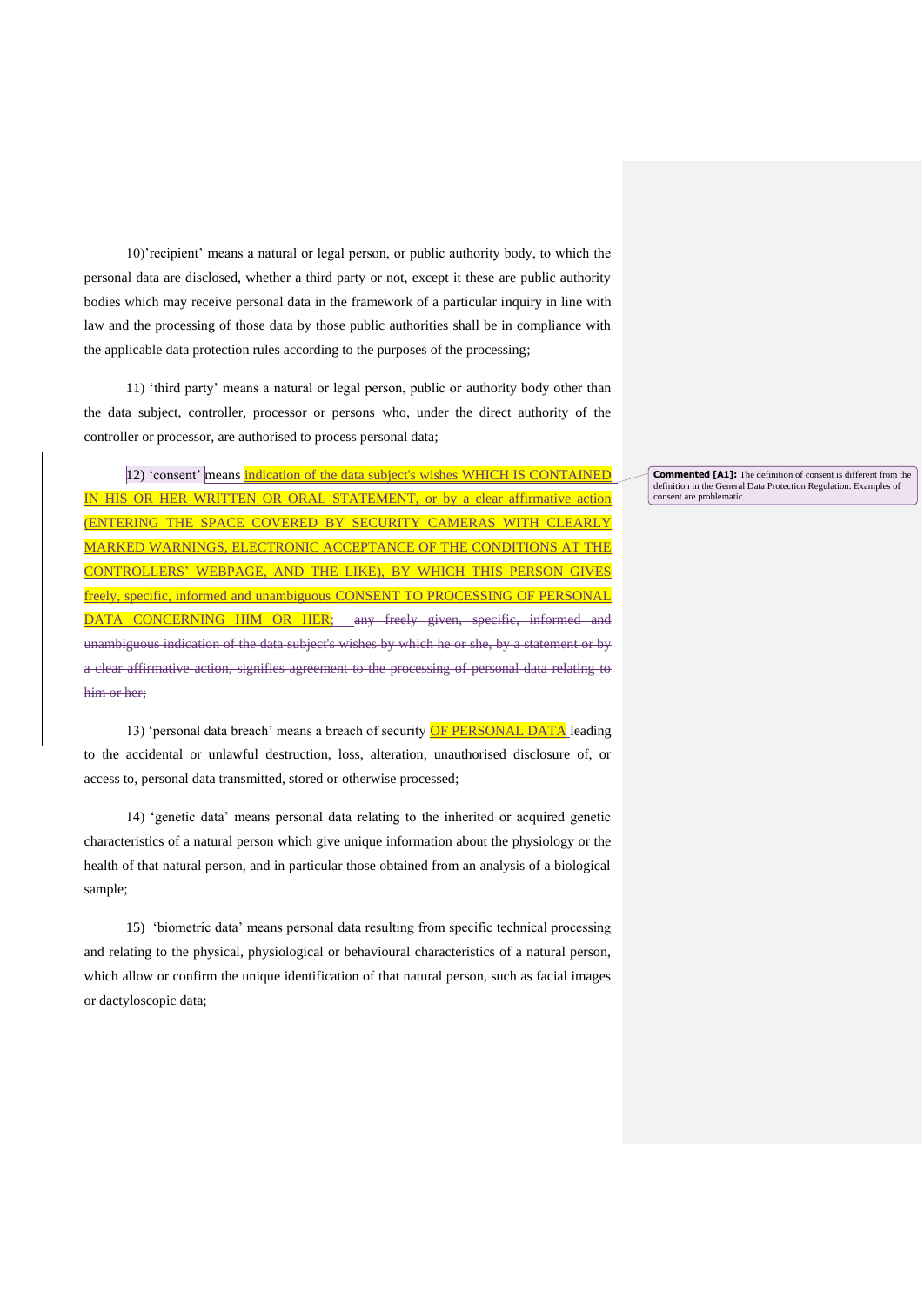16) 'data concerning health' means information related to the physical or mental health of a natural person, including the data on the provision of health care services, which reveal information about his or her health status;

17) 'representative' means a natural or legal person with a place of residence or headquarters within the territory of the Republic of Serbia who is designated, in line with Article 4427 of this Law, to represents the controller or processor with regard to their respective obligations under this Law;

18) 'enterprise' means a natural or legal person engaged in an economic activity, irrespective of its legal form, including partnerships or associations regularly engaged in an economic activity;

19) 'multinational company' means a business entity that is the controlling founder or controlling member of an undertaking or **FOUNDER OF A** branch of an undertaking engaged in an economic activity in a country in which its seat is not located, as well as a business entity with significant participation in a business entity or  $\overline{IN}$  A FOUNDER OF a branch of a business entity, performing an economic activity in a country where the seat of a multinational company is not located, in accordance with the law governing enterprises;

20) 'group of undertakings' means a group of enterprises and its controlled undertakings pursuant to law governing enterprises;

21) 'binding corporate rules' means personal data protection internal policies which are adhered to and implemented by a controller or processor, established on the territory of the Republic of Serbia for the purpose of regulating the transfers of personal data to a controller or processor in one or more countries within the multinational company or group of undertakings;

22) 'COMMISSIONER FOR INFORMATION OF PUBLIC IMPORTANCE AND PERSONAL DATA PROTECTION (HEREINAFTER: THE 'Commissioner) means an independent and autonomous public authority body established by law, WHICH IS and competent for the supervision over the implementation of this law **AND PERFORMS** OTHER TASKS PURSUANT TO THIS LAW;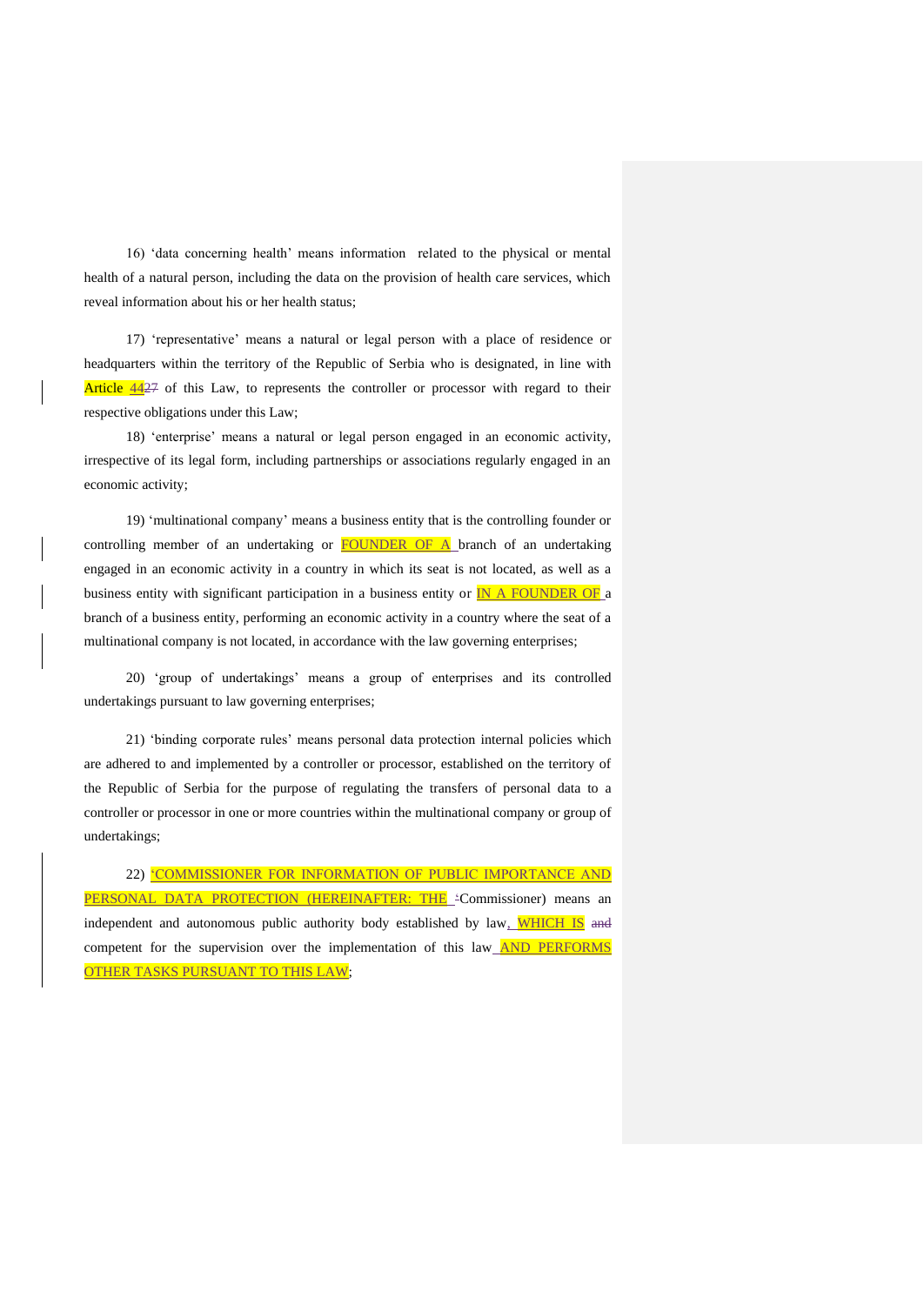23) 'information society service' means any service normally provided for remuneration, at a distance, by electronic means and at the individual request of a recipient of services;

24) 'international organisation' means an organisation and its subordinate bodies governed by public international law, or any other body which is set up by, or on the basis of, an agreement between two or more countries;

25) 'public authority' means a public authority body, a territorial autonomy body and a local self-government unit, a public enterprise, institution and other public service, an organization and other legal or natural person performing public authority;

26) 'competent authorities' are:

a) public authority bodies competent for the prevention, investigation and detection of criminal offences and prosecution of offenders or the execution of criminal penalties, including the prevention and protection from threats to public and national security;

b) a legal person authorized by law to perform the tasks referred to in sub-item 1) of this Item.

### II. PRINCIPLES

#### Principles relating to processing of personal data

# Article 5.

Personal data shall be:

1) processed lawfully, fairly and in a transparent manner in relation to the data subject ('lawfulness, fairness and transparency"). Lawful processing is processing performed in line with this or other law governing personal data protection.

2) collected for specified, explicit, justified and legitimate purposes and not further processed in a manner that is incompatible with those purposes ('purpose limitation');

3) adequate, relevant and limited to what is necessary in relation to the purposes for which they are processed ('data minimisation');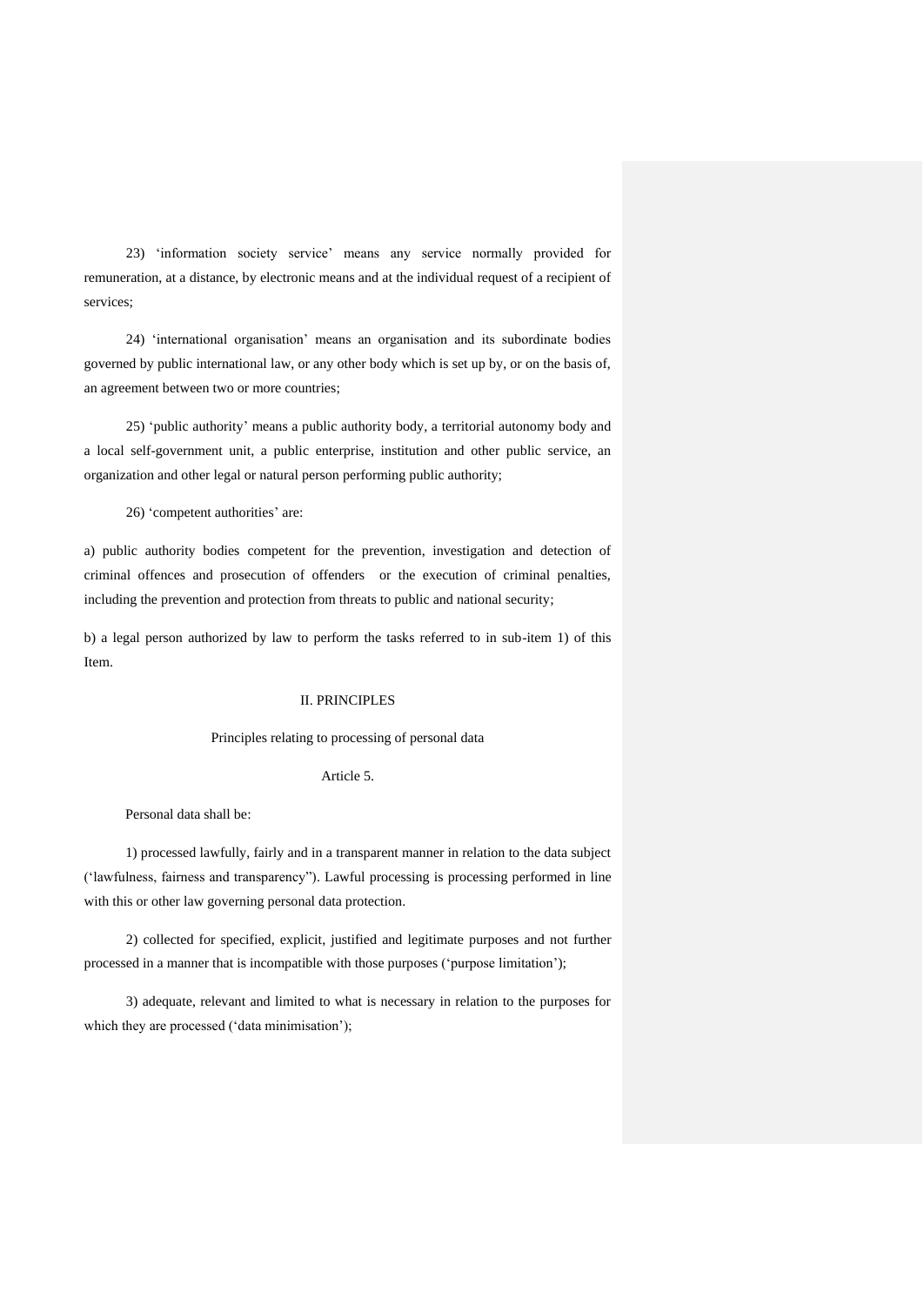4) accurate and, where necessary, kept up to date; having regard to the purposes for which they are processed, every reasonable measure must be taken to ensure that inaccurate personal data are erased or rectified without delay ('accuracy');

5) kept in a form which permits identification of data subject for no longer than is necessary for the purposes for which the personal data are processed ('storage limitation');

6) processed in a manner that ensures appropriate security of the personal data, including protection against unauthorized or unlawful processing and against accidental loss, destruction or damage, by implementation of appropriate organizational, staffing or technical protection measures ('integrity and confidentiality")

The controller shall be responsible for the implementation of the principles referred to in para 1 of this Article; the controller must be able to demonstrate compliance with the principles referred to in para 1 of this Article; ('accountability').

### Other purposes of processing

# Article 6.

Exceptionally from Article 5 Para 1 Item 2 of this Law, if further processing of personal data is carried out for the purpose of archiving in the public interest, scientific or historical research, as well as for statistical purposes, in accordance with this Law, it shall be considered that processing of personal data is not performed in a way that is not in line with the original purpose.

If personal data the processing of personal data is, intended to be performed for purposes different from the one for which the data were collected, is not based on the law which prescribes necessary and proportionate measures in a democratic society to safeguard the objectives referred to in Article 40 Para 1 of this Law, or the consent of the data subject, the controller shall assess whether that other purpose of processing is in accordance with the purpose the processing purpose for which the data was collected, taking into account in particular: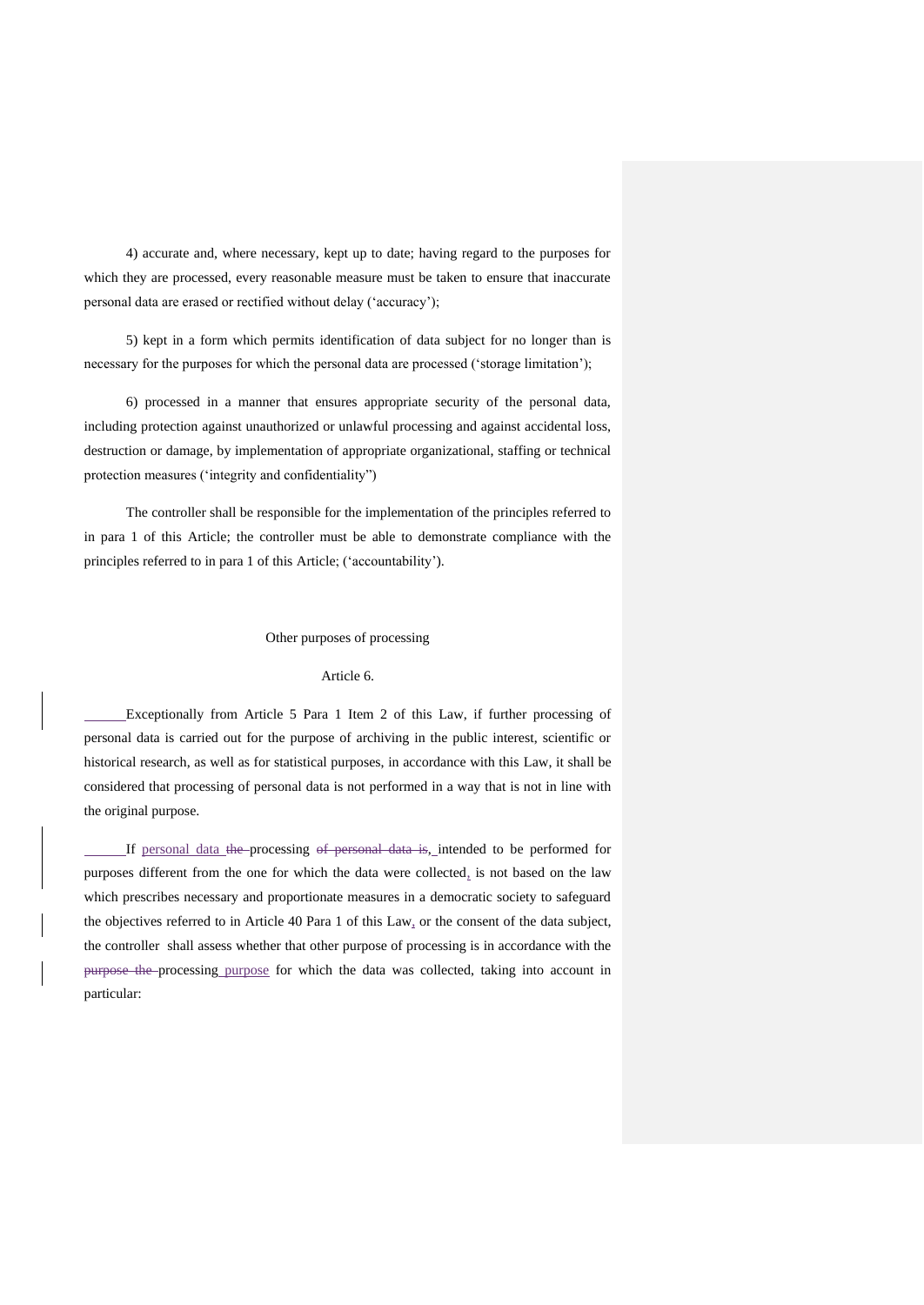1) whether there is a connection between the purpose for which the data were collected and other purposes of the intended processing;

2) the circumstances in which the data were collected, including the relationship between the controller and the data subject;

3) the nature of the data, and in particular whether special **categories TYPES** of personal data referred to in Article 17 of this Law\_is processed, namely the personal data on the criminal judgments and criminal offences referred to in Article 19 of this Law;

4) possible consequences of further processing for the data subject;

5) the application of appropriate measures, such as cryptographic protection and pseudonymization.

Provisions of the Paras 1 to 2 of this Article shall not apply to the processing of personal data by competent authorities with an aim referred to in Article 1 Para 2 of this Law.

Other purpose of processing referred to in Article 1 Para 2

Article 7.

Personal data collected by the competent authorities for the purpose prescribed in Article 1 Para 2 of this Law cannot be processed for the purpose that is not prescribed by Article 1 Para 2 of this Law, unless that further processing is provided by law.

Personal data processing by the competent authority for the purpose prescribed by Article 1 Para 2 of this Law, which is different from the **PURPOSE** one for which the data were collected, is permitted if the following conditions are fulfilled jointly:

1) the controller is authorized to process these data for that other purpose, in accordance with the law;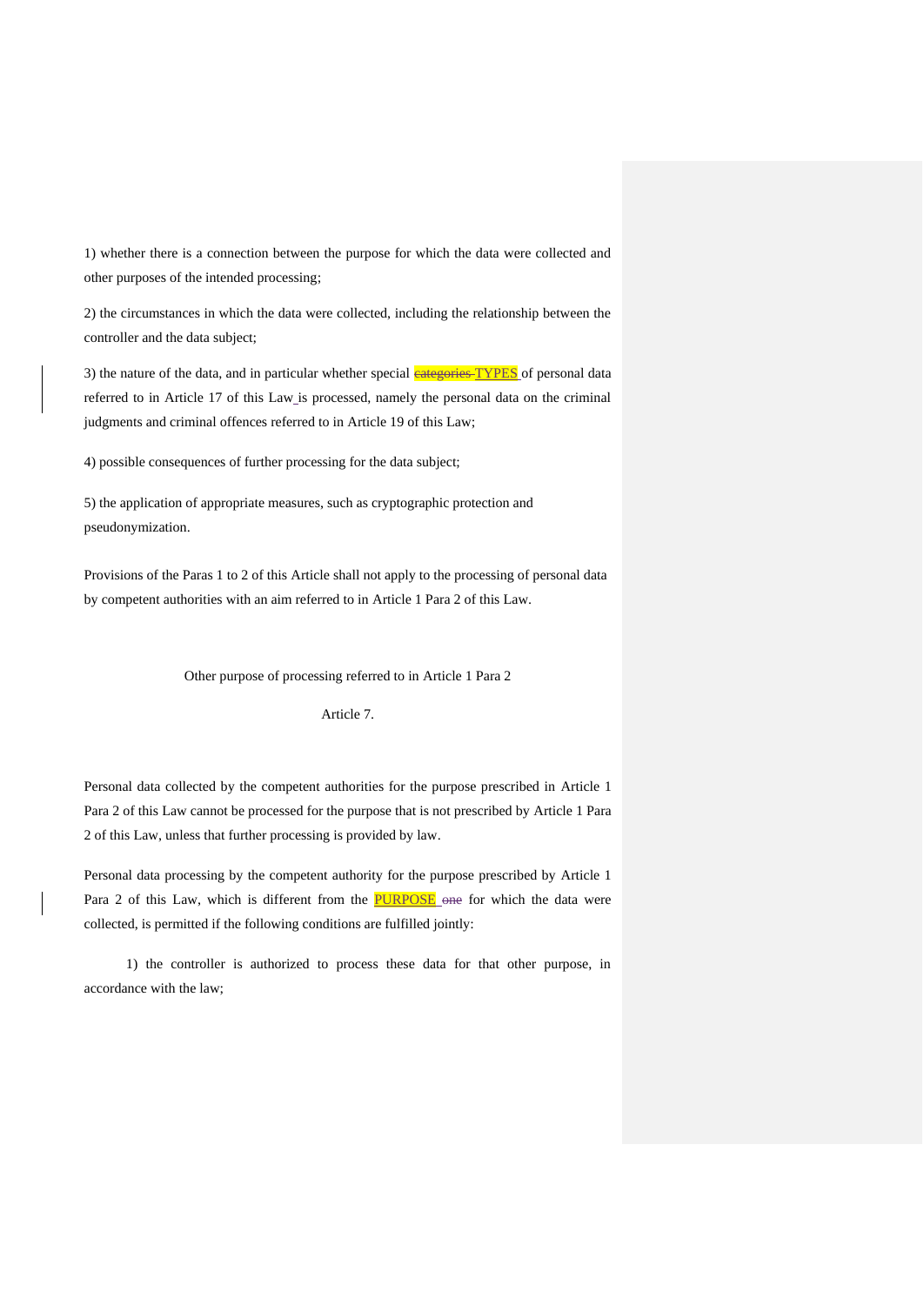2) processing is necessary and proportional to that other purpose, in accordance with the law.

Personal data processing by the competent authority for the purpose referred to in Article 1 Para 2 of this Law may include the archiving of personal data in the public interest, or their use for scientific, statistical or historical purposes, provided that appropriate organizational, staffing and technical measures are applied in order to protect the rights and freedoms of the data subjects.

Storage, time limits for storage periods and review IN SPECIFIC CASES

### Article 8.

Exceptionally from Article 5 Para 1 Item 5 of this Law, personal data processed exclusively for the purposes of archiving in the public interest, scientific or historical research, as well as for statistical purposes may be kept for a longer period, subject to the provisions of this Law on the application of appropriate organizational, staffing and technical measures aimed at protecting the rights and freedoms of the data subjects.

In the case of personal data processed by competent authorities for the purpose referred to in Article 1 Para 2 of this Law, appropriate time limits for the erasure of personal data or for a periodic review of the need for their storage shall be established.

The controller shall determine the time limit referred to in Paras  $2$  and  $3$  of this Article, if it is not determined by law.

The Commissioner shall ensure MONITOR THE COMPLIANCE WITH that the time limits referred to in Paras  $\frac{1-2 \text{ AND } \text{te } 3}$  of this Article are respected in line with its competences.

Distinction between different categories of data subjects

Article 9.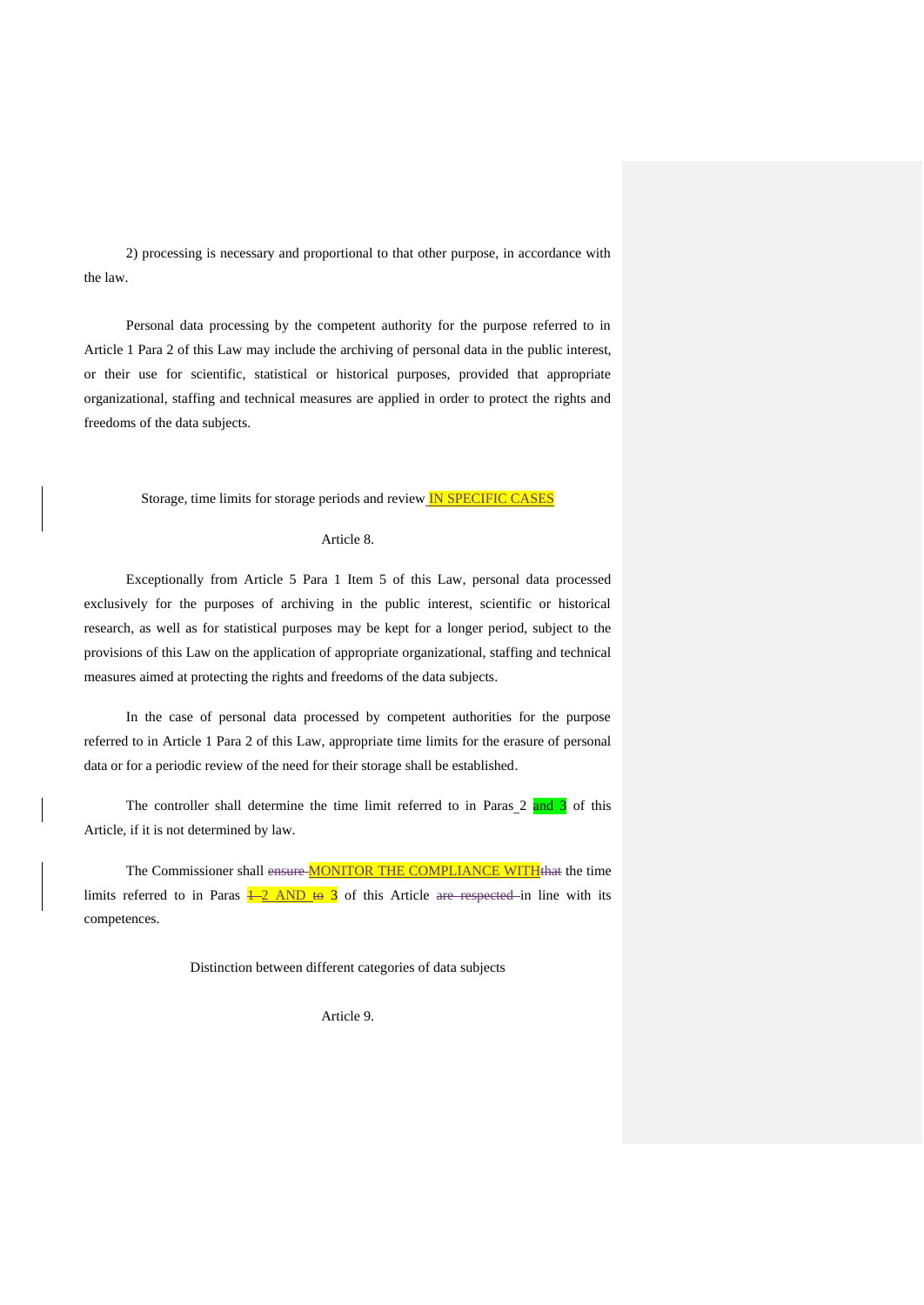In the case of personal data processed by competent authorities for the purpose referred to in Article 1 Para 2 of this Law, the competent authority shall, whenever possible, make a clear distinction during processing, between data relating to certain types of persons, such as:

1) persons with regard to whom there are serious grounds for believing that they have committed or are about to commit a criminal offence;

2) persons with regard to whom there is reasonable suspicion that they have committed a criminal offence;

3) persons convicted of a criminal offence;

4) victims of a criminal offence or persons with regard to whom certain facts give rise to reasons for believing that they could be the victim of a criminal offence; and

5) other parties to a criminal offence, such as witnesses, or persons who can provide information on criminal offences,  $\theta$   $\frac{\text{AS} \text{WELL} \text{AS} \text{ON}}{\text{S}}$  other persons connected to them  $\frac{\text{OR}}{\text{OR}}$ ASSOCIATES OF PERSONS REFERRED TO IN ITEMS 1 AND 2 OF THIS ARTICLE.

Distinction between certain categories of personal data

## Article 10.

When personal data is processed for the purpose referred to in Article 1 Para 2 of this Law, the competent authority shall, to the extent possible, provide for personal data based on facts to be clearly distinguished from personal data based on personal assessments.

Assessment of quality of personal data and specific conditions of processing for the purpose referred to in Article 1 Para 2

# Article 11.

The competent authorities processing personal data for the purpose referred to in Article 1 Para 2 of this Law shall take all reasonable steps to ensure that personal data which are inaccurate, incomplete or no longer up to date, are not transmitted or made available.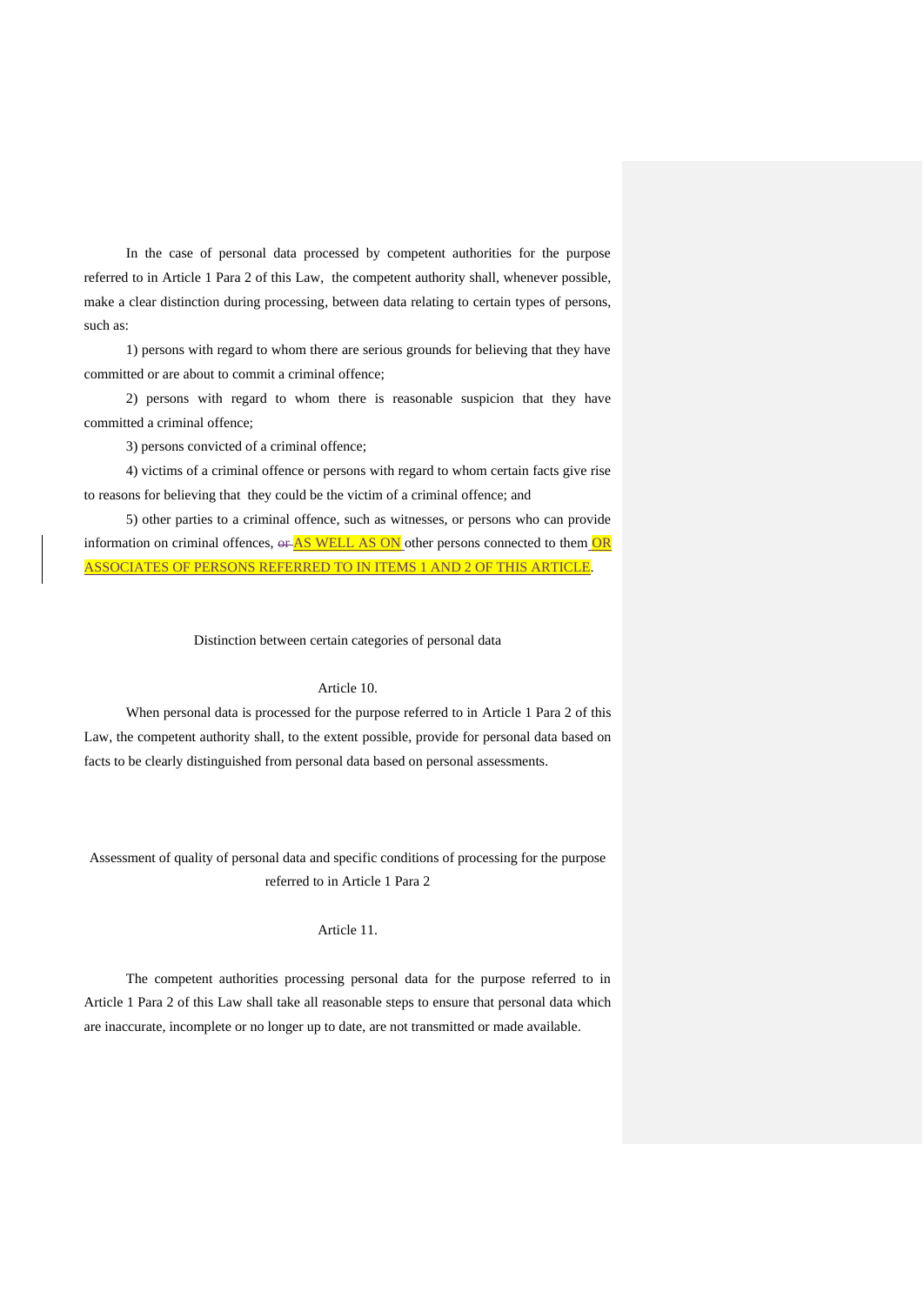The competent authority shall verify, to the extent possible, whether personal data are accurate, complete or up to date, before they are transmitted or made available.

The competent authority transferring personal data to the competent authority, shall provide, to the extent possible, necessary information enabling the assessment of the degree of accuracy, completeness, verifiability or reliability of personal data, and the extent to which they are up to date.

If it emerges that incorrect personal data have been transmitted or personal data have been unlawfully transmitted to the competent authority, that authority shall be notified without delay and the personal data shall be rectified or erased or processing shall be restricted in accordance with this law.

If personal data processing requires the fulfilment of special conditions, the competent authority shall inform the recipient of these data of these special conditions and its obligation to fulfil them.

### Lawfulness of processing

# Article 12.

Processing shall be lawful, only if and to the extent to which, one of the following conditions is fulfilled:

1) the data subject has given consent to the processing of his or her personal data for one or more specific purposes;

2) processing is necessary for the performance of a contract to which the data subject is a party or in order to take steps prior to entering into a contract, at the request of the data subject;

3) processing is necessary in order to comply with legally prescribed or contracted legal obligations of the controller;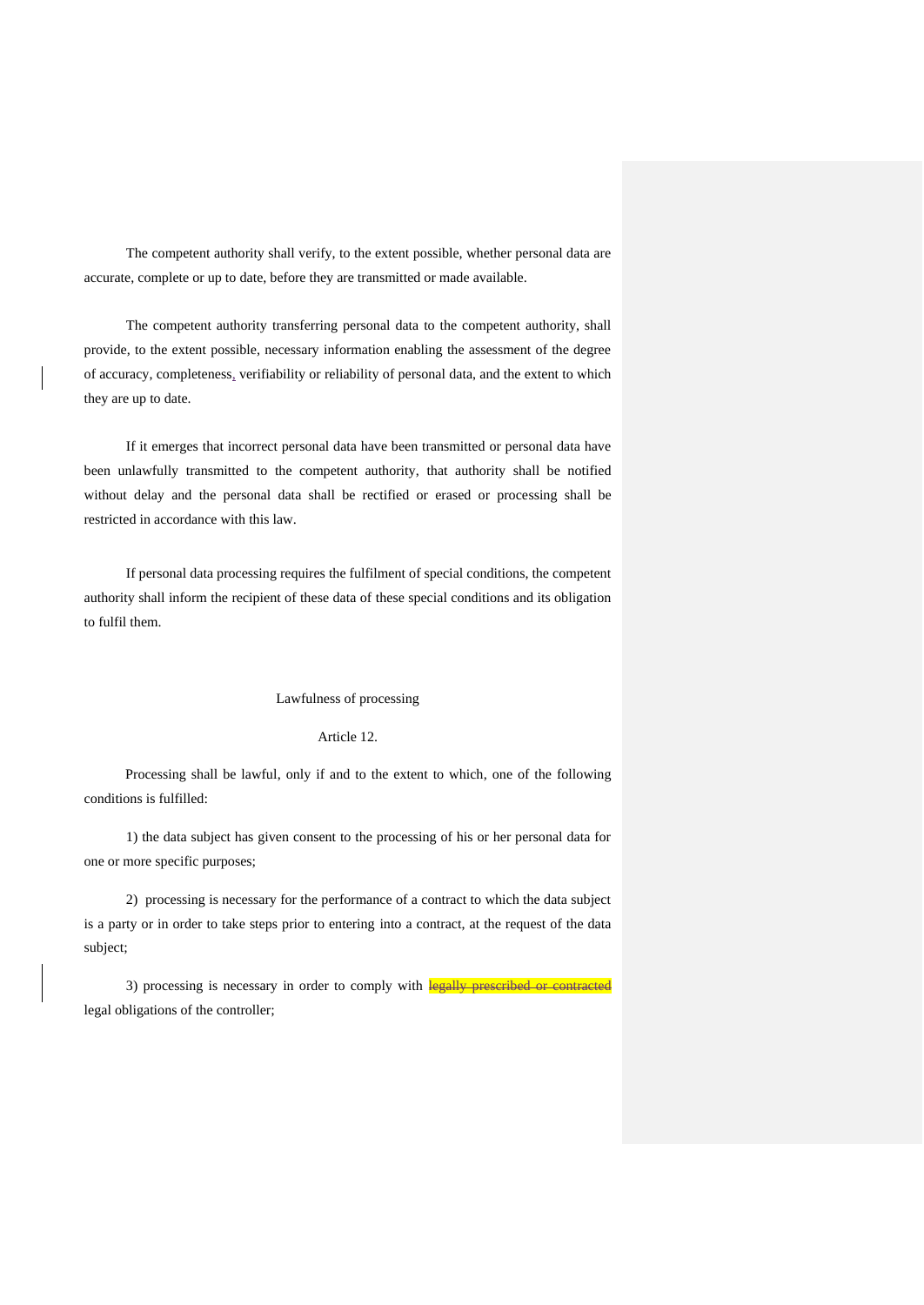4) processing is necessary in order to protect the vital interests of the data subject or of another natural person;

5) processing is necessary for the performance of a task carried out in the public interest or in the exercise of official authority vested in the controller;

6) processing is necessary for the purposes of the  $l$ egitimate interests **BASED ON**  $\overline{\text{LAW}}$ , pursued by the controller or by a third party, except where such interests are overridden by the interests or fundamental rights and freedoms of data subject, which requires protection of personal data, in particular when the data subject is a child.

Item 6 Para 1 of this Article shall not apply to processing carried out by public authority bodies in the performance of their tasks.

The provisions of Paras 1 and 2 of this Article shall not apply in case of data processing by competent authorities for the purpose referred to in Article 1, Para 2 of this Law.

Lawfulness of data processing by competent authorities for the purpose referred

to in Article 1 Para 2 of this Law Article 13.

Data processing by competent authorities for the purpose referred to in Article 1 Para 2 of this Law is lawful only if and to the extent to which that processing is necessary for the performance of a task carried out by a competent authority laid down by law, which specifies at least the objectives of processing, the personal data to be processed and the purposes of the processing.

Lawfulness of processing data in specific cases

Article 14.

**Commented [A2]:** Not in line with the GDPR. Interests based on law is something different from 'legitimate interests'.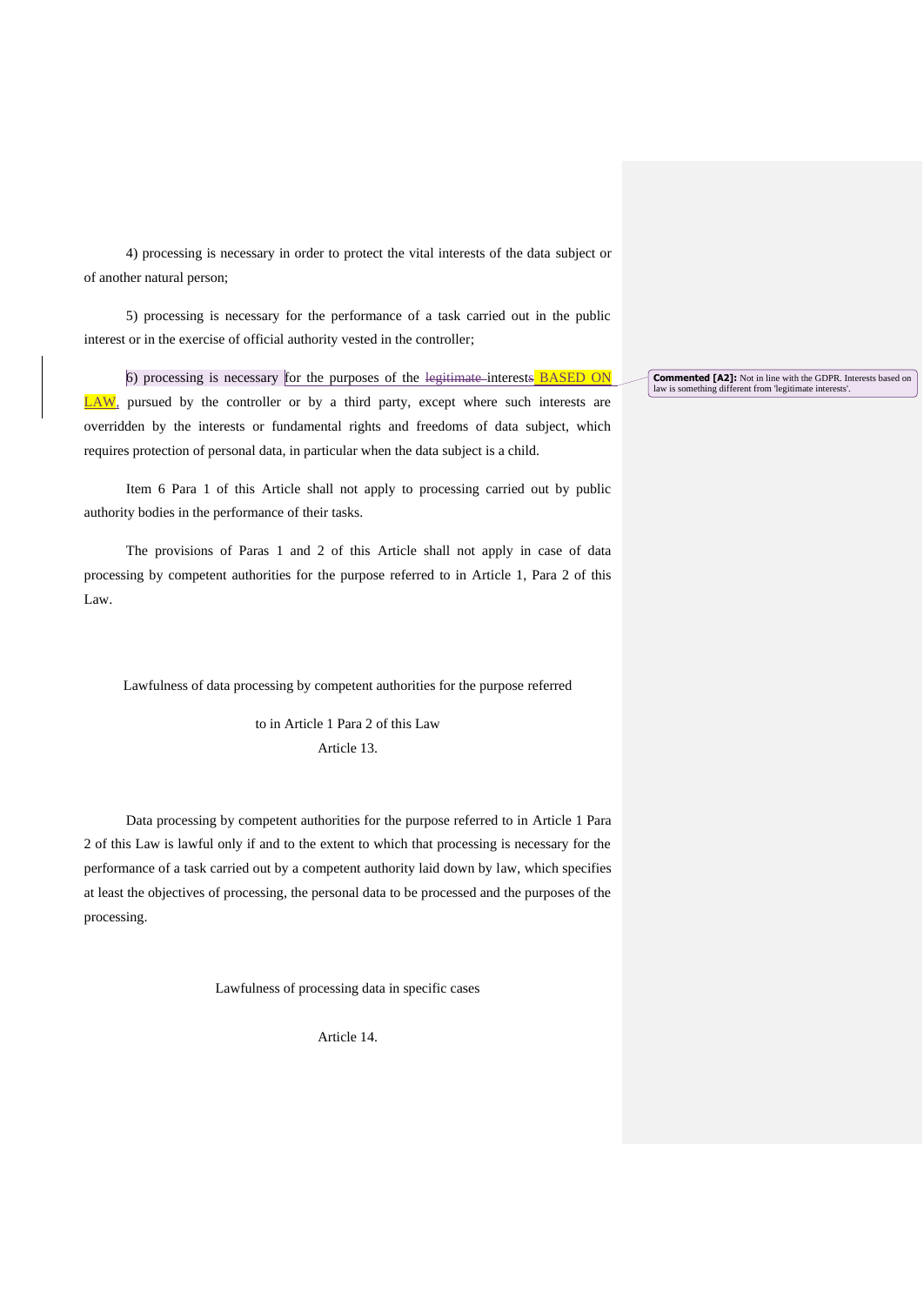The grounds for data processing referred to in  $\frac{\text{Article } 5-12}{\text{Para 1 items 3}}$  and 5) shall be determined by law.

In case of processing referred to in **Article**  $6,12$  Para 1, Item 3) of this Law, the law referred to in Para 1 of this Article shall determine the purpose of the processing, and in the case of processing referred to in  $Article 612$ , Para 1, Item 5) of this Law, the law referred to in Para 1 of this Article shall prescribe that processing is necessary in order to carry out the tasks in the public interest or exercise official authority vested in the controller by law.

The law referred to in Para 1 of this Article-shall prescribe the interest to be achieved, as well as the duty to respect the rules on proportionality of processing in relation to the aim to be achieved, and may also prescribe the conditions governing the lawfulness of processing by the controller, the types of data which are subject to the processing; the data subjects concerned, the persons to which the personal data may be disclosed, and the purposes of disclosure, the purpose limitation, storage periods, processing operations and processing procedures, and measures to ensure lawful and fair processing.

Consent

### Article 15.

Where processing is based on consent, the controller shall be able to demonstrate that the data subject has consented to processing of his or her personal data.

If the data subject's consent is given in the context of a written declaration of a person which also concerns other matters, the request for consent shall be presented in a manner which is clearly distinguishable from the other matters, in comprehensible and easily accessible form, using clear and plain language. Any part of such a WRITTEN declaration which constitutes an infringement of this Law shall not be binding.

The data subject shall have the right to withdraw consent at any time. The withdrawal of consent shall not affect the lawfulness of processing performed based on consent before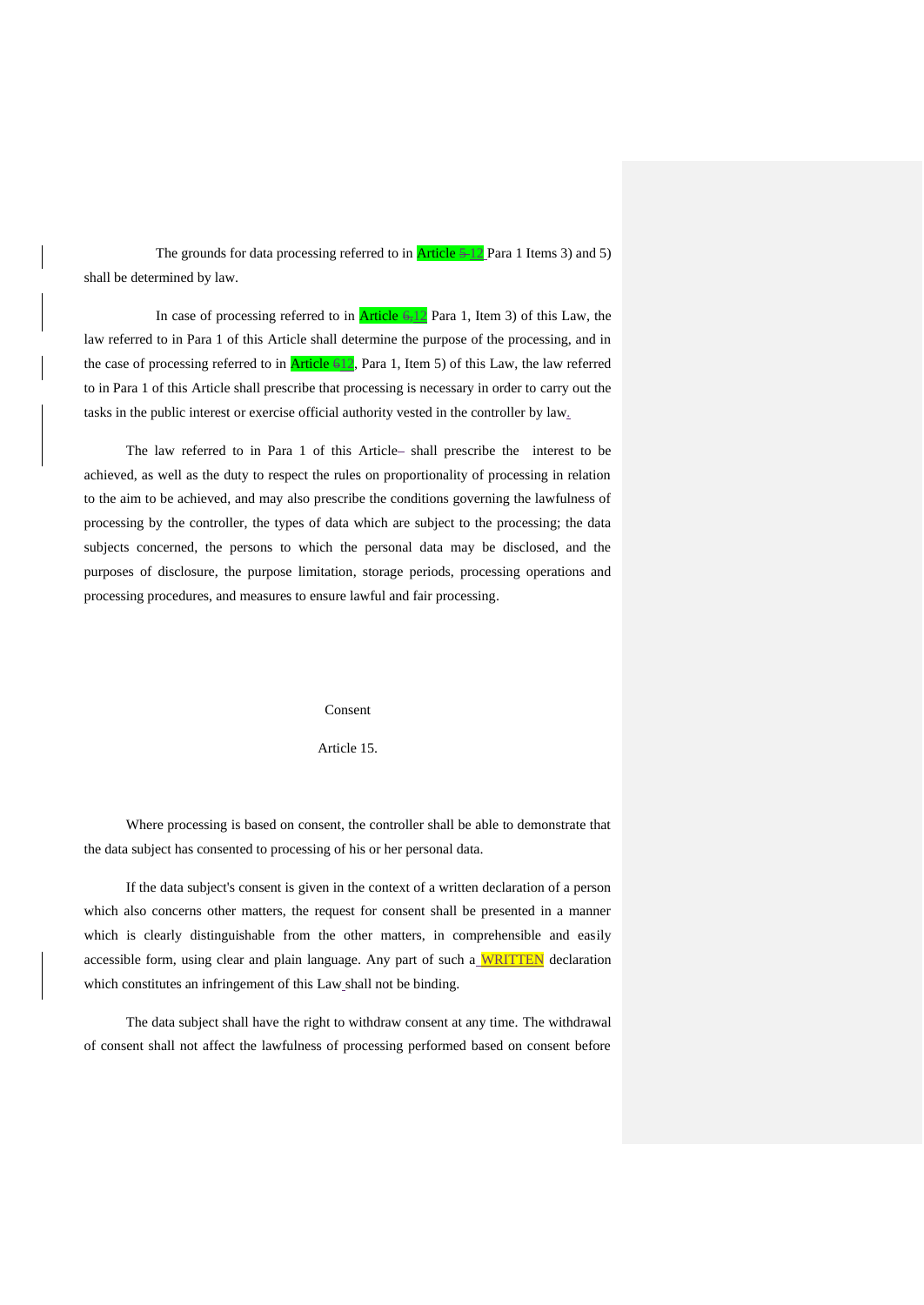the withdrawal. Prior to giving consent, the data subject shall be informed about the right to withdrawal of the consent and its effects. The withdrawal of consent shall be made as easy as giving consent.

When assessing whether consent FOR PROCESSING PERSONAL DATA is freely given, utmost account shall be taken of whether the performance of a contract, including the provision of a service, is conditional on consent to the processing of personal data that is not necessary for the performance of that contract.

# Consent of a childMINOR IN RELATION TO THE USE OF INFORMATION SOCIETY **SERVICES**

#### Article 16.

A 15 years old child PERSON may autonomously give consent for the processing of his or her **PERSONAL** data in relation to the offer of information society services.

For the processing of the personal data REFERRED TO IN PARA 1 OF THIS **ARTICLE**, of a child-**PERSON** who is below the age of 15, consent shall be given by a parent EXERCISING PARENTAL RIGHTS or legally authorized holders of parental responsibility over the child.

The controller shall undertake reasonable measures to verify in such cases that the consent is given by parents or legally authorized holders of parental responsibility over the childMINOR, taking into consideration available technology.

# Processing of special categories of personal data

## Article 17.

Processing of personal data that reveals racial or ethnic origin, political opinions, religious or philosophical beliefs, or trade union membership, and the processing of genetic data, biometric data for the purpose of uniquely identifying a natural person, data concerning health or data concerning a natural person's sex life or sexual orientation, shall be prohibited.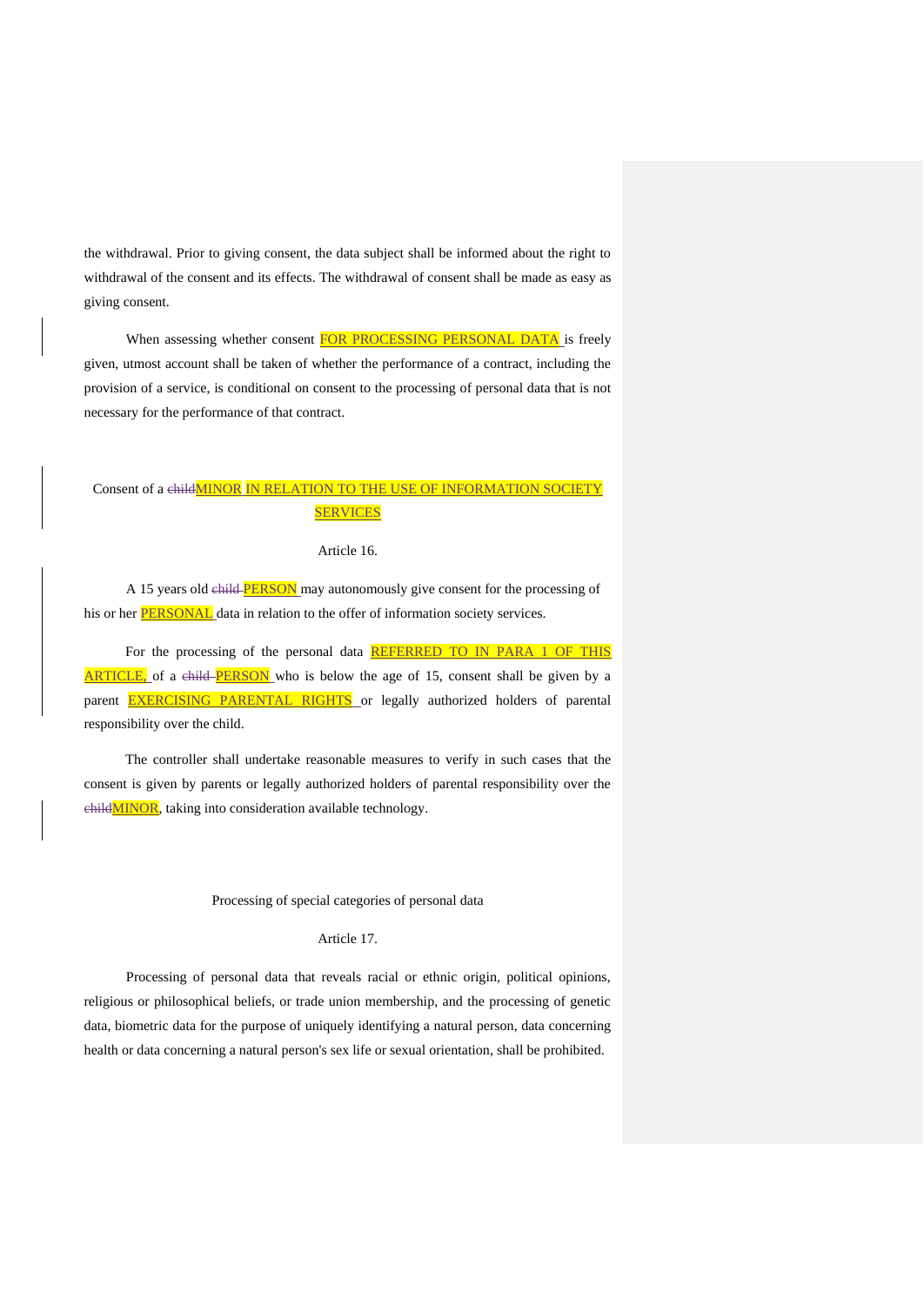Exceptionally, data processing referred to in Para 1 of this Article shall be allowed in the following cases:

- 1) the data subject has given explicit consent to the processing of data referred to in Para 1 for one or more specified purposes, except where law provides that the processing of those data cannot be performed on the basis of consent;
- 2) processing is necessary for the purposes of carrying out the obligations and exercising specific rights of the controller or of the data subject in the field of employment, social security and social protection, if processing is prescribed by law or a collective agreement, while providing for appropriate safeguards for the fundamental rights, freedoms and the interests of the data subject;
- 3) processing is necessary to protect the vital interests of the data subject or of another natural person, if the data subject is physically or legally incapable of giving consent **DUE TO THE LACK OF LEGAL CAPACITY**;
- 4) processing is carried out in the course of legitimate activities and providing for appropriate safeguards by endowment, foundation, association or any other notfor-profit body with a political, philosophical, religious or trade union aim, under the condition that the processing relates solely to the members or former members of the organisation or to persons who have regular contact with it in connection with its purposes, and that the personal data shall not be disclosed outside of that organization without the consent of the data subject;
- 5) processing relates to personal data which are manifestly made public by the data subject;
- 6) processing is necessary for the establishment, exercise or defence of legal claims or whenever the courts are acting within their judicial capacity;
- 7) processing is necessary for reasons of substantial public interest, on the basis of law, if processing is proportionate to the aim pursued, respecting the essence of the right to data protection and if the law provides for suitable and specific measures to safeguard the fundamental rights and the interests of the data subject;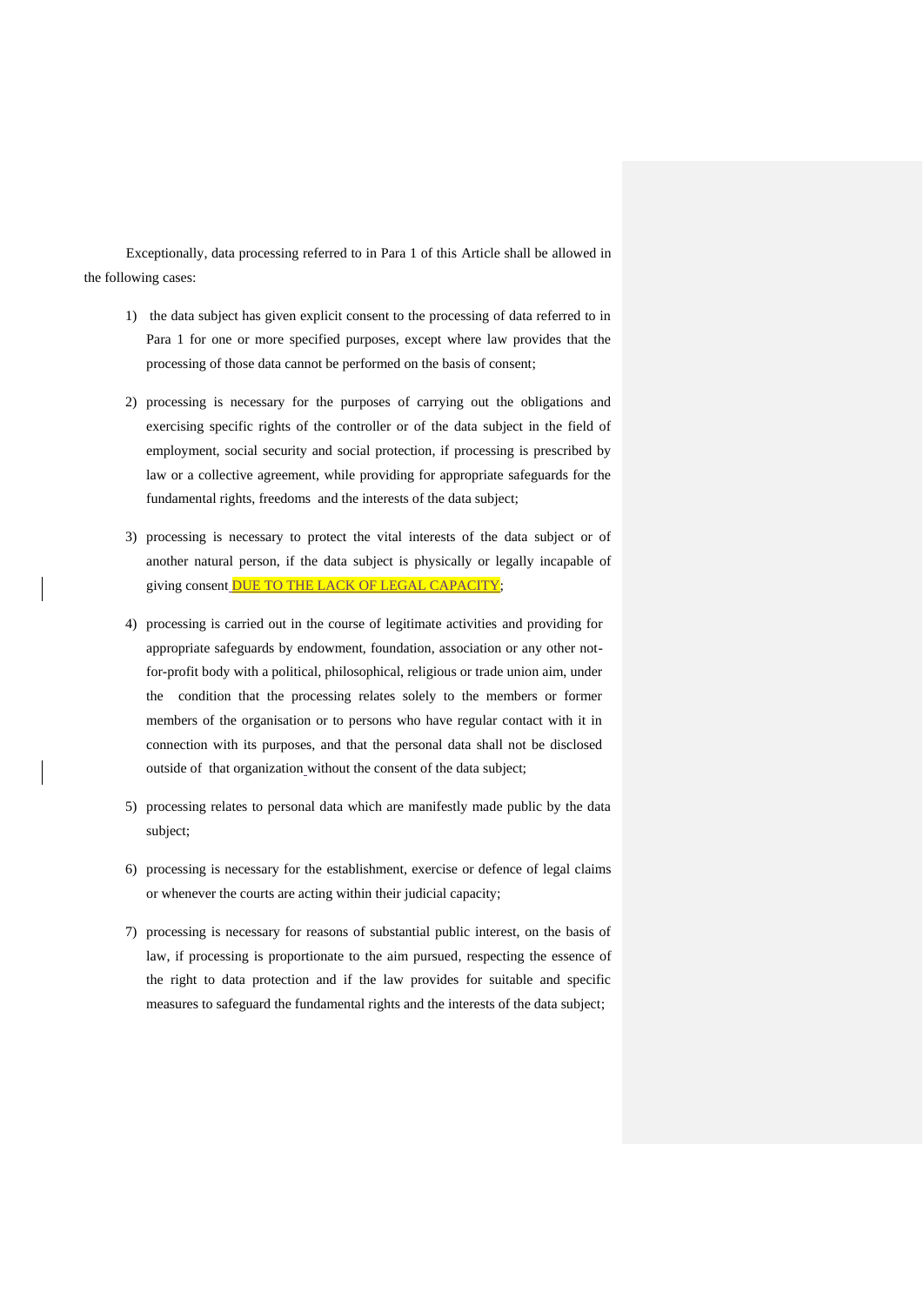- 8) processing is necessary for the purposes of preventive or occupational medicine, for the assessment of the working capacity of the employee, medical diagnosis, the provision of health or social care or treatment or the management of health or social care systems, on the basis of law or pursuant to contract with a health professional, under the condition that processing is performed by or under the supervision of a health professional or other person under the obligation of professional secrecy prescribed by law or professional rules;
- 9) processing is necessary for reasons of public interest in the area of public health, such as protecting against serious cross-border threats to public health or ensuring high standards of quality and safety of health care and of medicinal products or medical devices, on the basis of law which provides for suitable and specific measures to safeguard the rights and freedoms of the data subject, in particular regarding professional secrecy;
- 10) processing is necessary for archiving purposes in the public interest, scientific or historical research purposes or statistical purposes in accordance with law and Article 89-92 Para 1 of this Law, if processing is proportionate to the aim pursued, respecting the essence of the right to data protection and if the law provides for suitable and specific measures to safeguard the fundamental rights and the interests of the data subject.

The provisions of Paras 1 and 2 of this Article shall not apply in case of data processing by competent authorities for the purpose referred to in Article 1 Para 2 of this Law.

Processing of specific categories of personal data by competent authorities for the purpose referred to in Article 1 Para 2 of this Law

# Article 18.

Processing of personal data by competent authorities, for the purpose referred to in Article 1 Para 2 of this Law, revealing racial or ethnic origin, political opinions, religious or philosophical beliefs or trade union membership, and the processing of genetic data,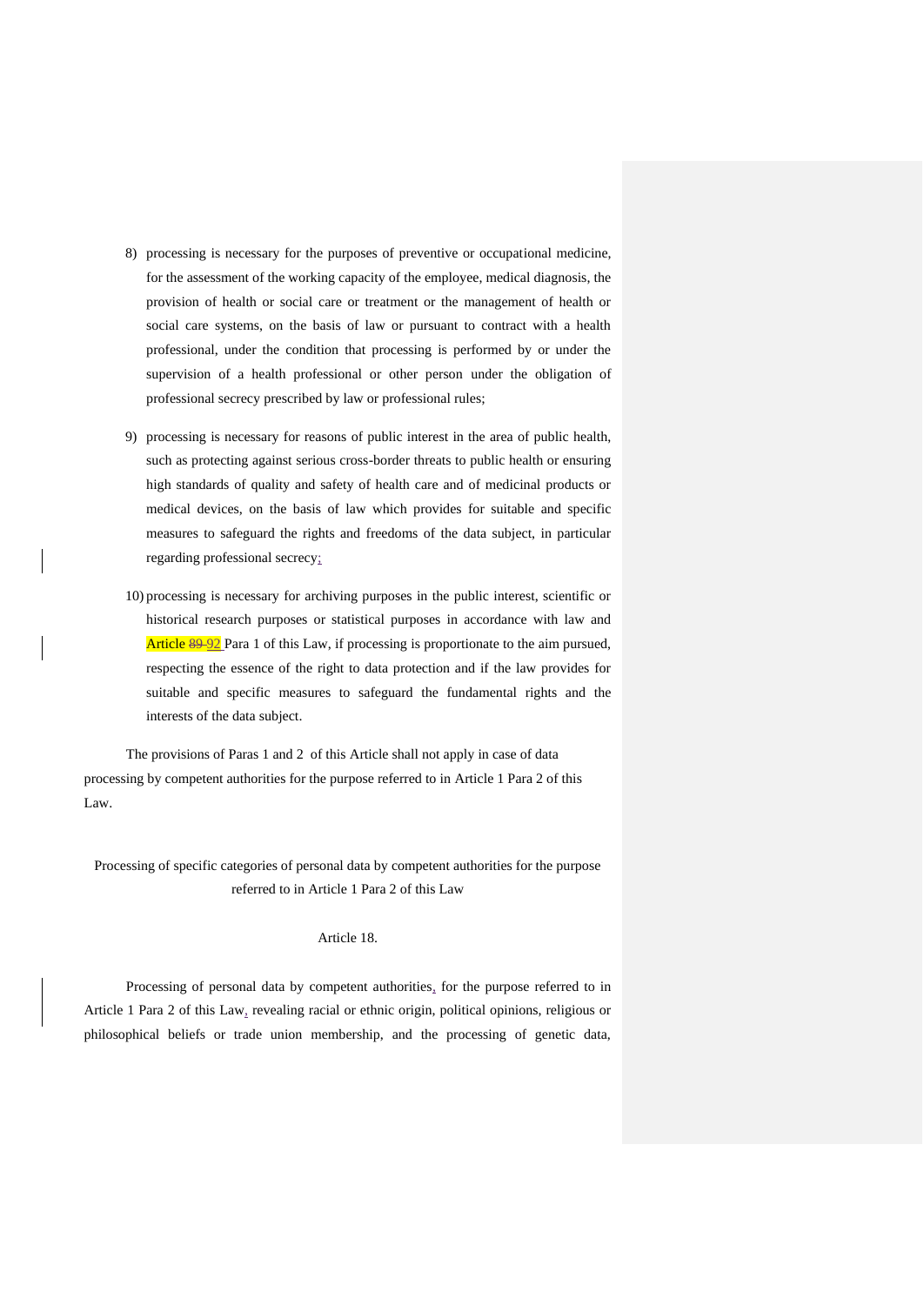biometric data, for the purpose of uniquely identifying a natural person, data concerning health or data concerning a natural person's sex life or sexual orientation, shall be allowed only where strictly necessary, subject to appropriate safeguards for the rights and freedoms of the data subject, and only in one of the following cases:

1) where competent authority is authorised by law to process specific categories of personal data;

2*)* processing of specific categories of data is performed to protect the vital interests of the data subject or of another natural person;

3) processing refers to specific categories of data which are manifestly made public by the data subject.

# Processing of personal data relating to criminal records and criminal offences

## Article 19.

Processing of personal data relating to criminal convictions, criminal offences and security measures may be performed based on  $Article 6-12$  Para 1 of this Law, only under the control of official authority or when the processing is authorized by law, while providing for appropriate safeguards for the rights and freedoms of data subjects.

Any comprehensive register of criminal convictions shall be kept only  $BY$  THE official authority AND under the control of official authority.

## Processing which does not require identification

### Article 20.

 If the purposes of processing personal data do not or do no longer require the identification of a data subject by the controller, the controller shall not be required to acquire, process or maintain additional information in order to identify the data subject, only for the purpose of the implementation of this Law in relation to data processing.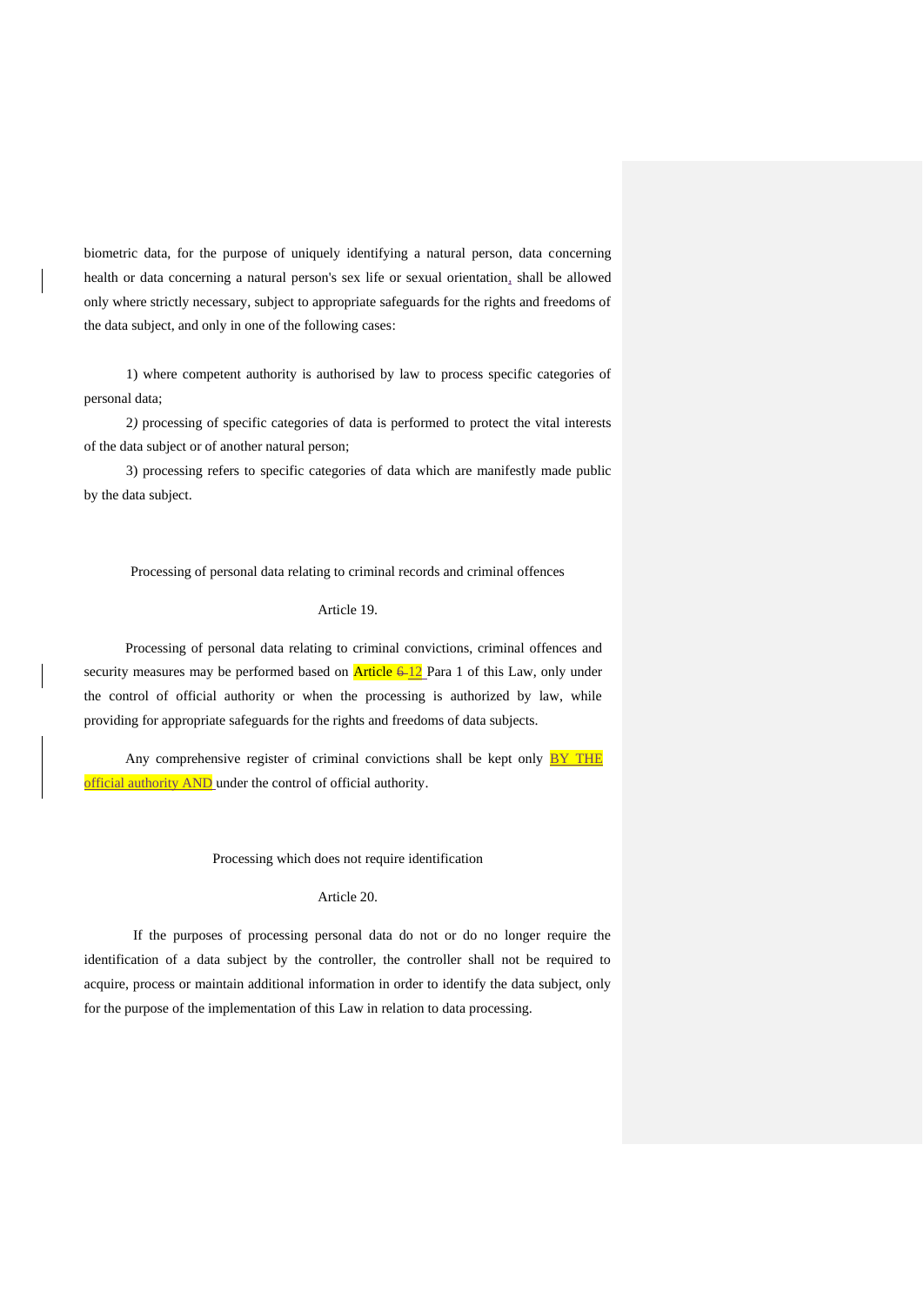Where, in cases referred to in Para 1 of this Article, the controller is able to demonstrate that it is not in a position to identify the data subject, the controller shall inform the data subject accordingly, if possible.

In case referred to in **ParaS 1 AND 2** of this Article, the provisions of Articles 26 Paras 1 to 4, Article 29, Article 30 Paras 1 to 5, Article 31 Paras 1 to 3, Article 33 Paras 1 and 2 and Article 36 Paras 1 to 4 of this Law shall not apply, except if the data subject, for the purpose of exercising his or her rights under those Articles, provides additional information enabling his or her identification.

The provisions of Paras 2 and 3 of this Article shall not apply in case of data processing by competent authorities for the purpose referred to in Article 1 Para 2 of this Law.

### III. RIGHTS OF THE DATA SUBJECT

## 1. TRANSPARENCY AND MODALITIES FOR THE EXERCISE OF THE RIGHTS

# Transparent information, communication and modalities for the exercise of the rights of the data subject

#### Article 21.

The controller shall take appropriate measures to provide the data subject with any information referred to in Articles 23 and 24 of this Law and any information regarding the exercise of rights under Articles 26, Articles 29 to 31, Article 33 and Article 36 to 38 and in connection to Article 53 of this Law in a concise, transparent, intelligible and easily accessible form, using clear and plain language, in particular for any information addressed specifically to a child. This information shall be provided in writing, or by other means, including, where appropriate, by electronic means. If the data subject requires, the information may be provided orally, provided that the identity of the data subject is proven by other means.

The controller shall facilitate the exercise of data subject rights under Articles 26, Articles 29 to 31, Article 33 and Articles 36 to 38 of this Law. In the cases to which Article 20 Paras 2 and 3 of this Law refer, the controller shall not refuse to act upon the request of the data subject for exercising his or her rights under Article 26, Articles 29 to 31, Article 33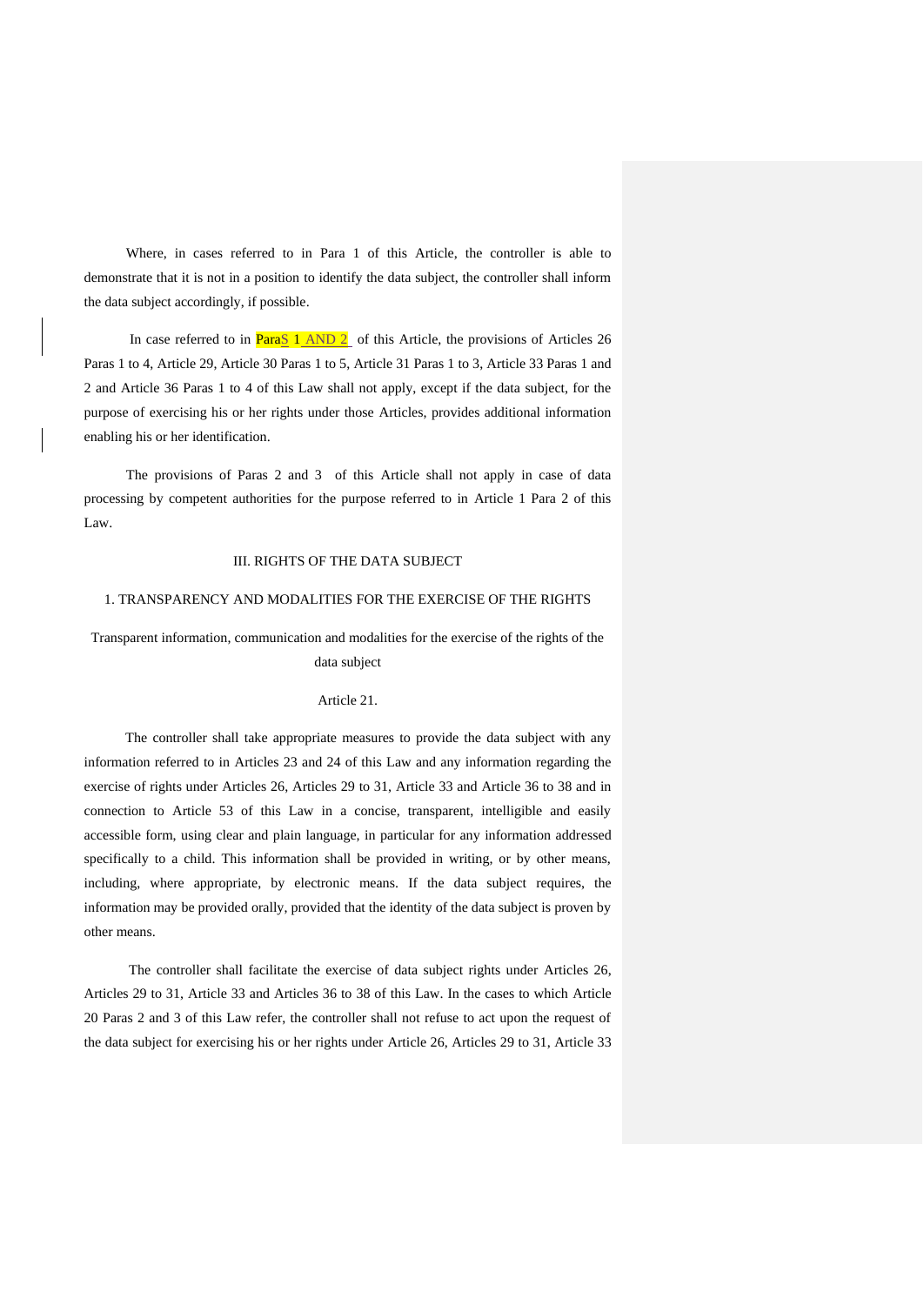and Articles 36 to 38 of this Law, unless the controller demonstrates that it is not in a position to identify the data subject.

The controller shall provide information on action taken upon a request under Article 26, Articles 29 to 31, Article 33 and Articles 36 to 38 of this Law to the data subject without undue delay and in any event within 30 days of receipt of the request. That period may be extended by additional 60 days where necessary, taking into account the complexity and number of the requests. The controller shall inform the data subject of any such extension within 30 days of the receipt of the request, along with the reasons for the delay. Where the data subject makes the request by electronic means, the information shall be provided by electronic means where possible, unless otherwise requested by the data subject.

If the controller does not take action upon the request of the data subject, the controller shall inform the data subject without delay and at the latest within 30 days of the receipt of the request of the reasons for not taking action and on the possibility of using legal remedy before the Commissioner or the court.

The controller shall provide information referred to in Articles 23 and 24 of this Law, or information related to the exercise of data subject rights under Article 26, Articles 29 to 31, Article 33 and Articles 36 to 38 and in connection to Article 53 of this Law free of charge. Where request by a data subject is manifestly unfounded or excessive, in particular because of their repetitive character, the controller may either:

- 1) charge a reasonable fee taking into account the **NECESSARY** administrative costs of providing the information or communication or taking the action requested; or
- 2) refuse to act upon the request.

The controller shall bear the burden of demonstrating the manifestly unfounded or excessive character of the request.

Where the controller has reasonable doubts concerning the identity of the natural person making the request referred to in Article 26, Articles 29 to 31, Article 33 and Articles 36 to 38 of this Law, the controller may request the provision of additional information necessary to confirm the identity of the data subject, without prejudice to implementation of Article 20 of this Law.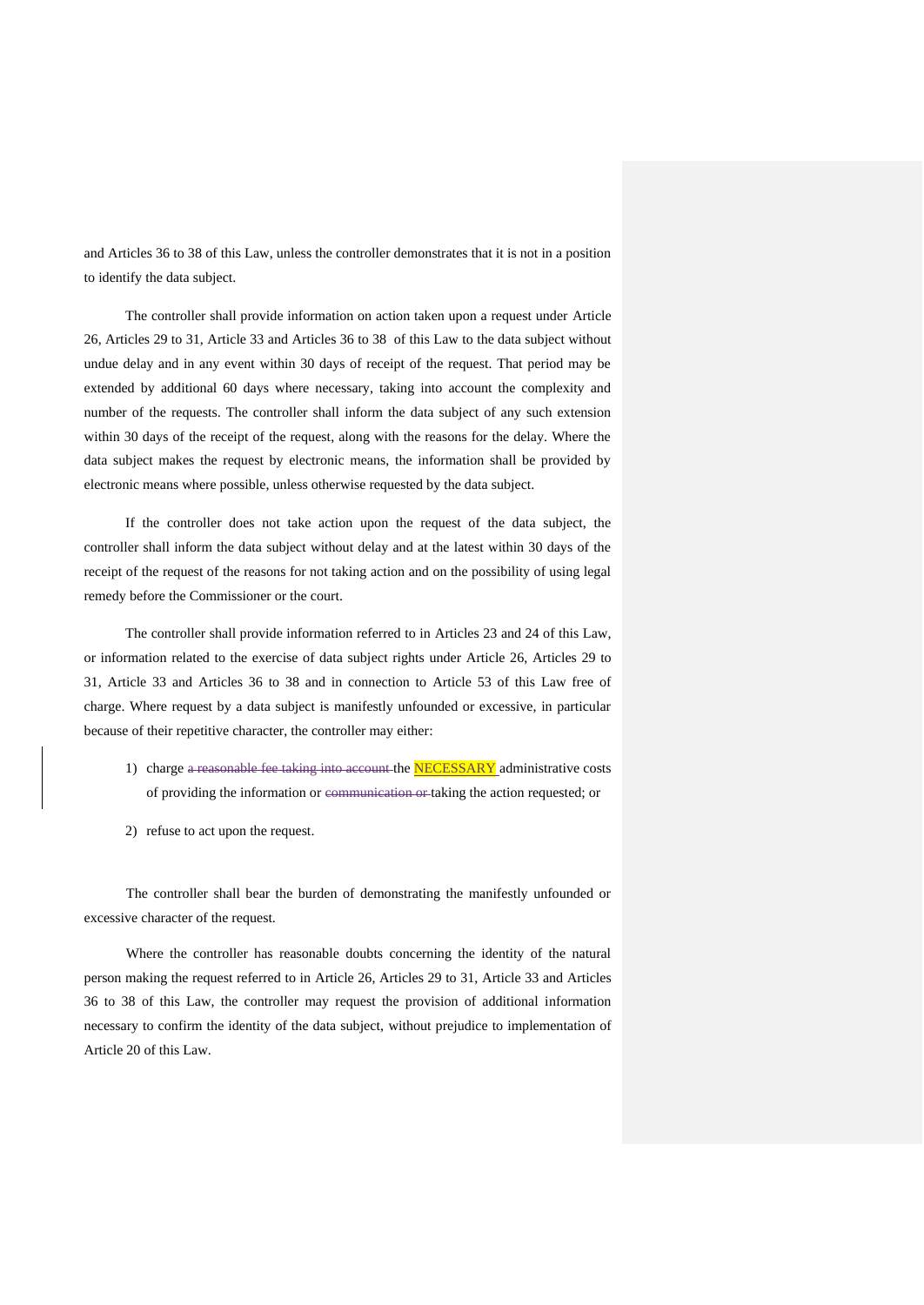The information to be provided to data subjects pursuant to Articles 23 and 24 of this Law may be provided in combination with standardised icons **PRESENTED IN ELECTRONIC FORM**, in order to give in an easily visible, intelligible and clearly legible manner a meaningful overview of the intended processing. Where the STANDARDIZED icons are presented electronically, they shall be machine-readable.

The Commissioner shall determine the information to be provided in standardised icons **PRESENTED IN ELECTRONIC FORM** and the procedure for providing DETERMININING standardised icon.

Provisions referred to in Paras 1 to 9 of this Article shall not apply to the data processing by competent authorities for the purpose referred to in Article 1 Para 2 of this Law.

Communication and modalities for exercising the rights of the data subject processed by competent authorities for the purpose referred to in Article 1 Para 2 of this Law

Article 22.

Where personal data is processed by competent authorities for the purpose referred to in Article 1 Para 2 of this Law, the controller shall take reasonable steps to provide the data subject with any information referred to in Article 25 of this Law, or information related to exercising the rights referred to in Articles 27, 28, 32, 34, 35, 39 and Article 53 of this Law, in a concise, intelligible and easily accessible form, using clear and plain language. The information shall be provided by any appropriate means, including by electronic means. As a general rule, the controller shall provide the information in the same form as the request of the data subject.

The controller shall facilitate the data subject in the exercise of the rights under Articles 27, 28, 32, 34, 35, and Article 39 of this Law.

The controller shall inform the data subject in writing about the follow up to his or her request without undue delay.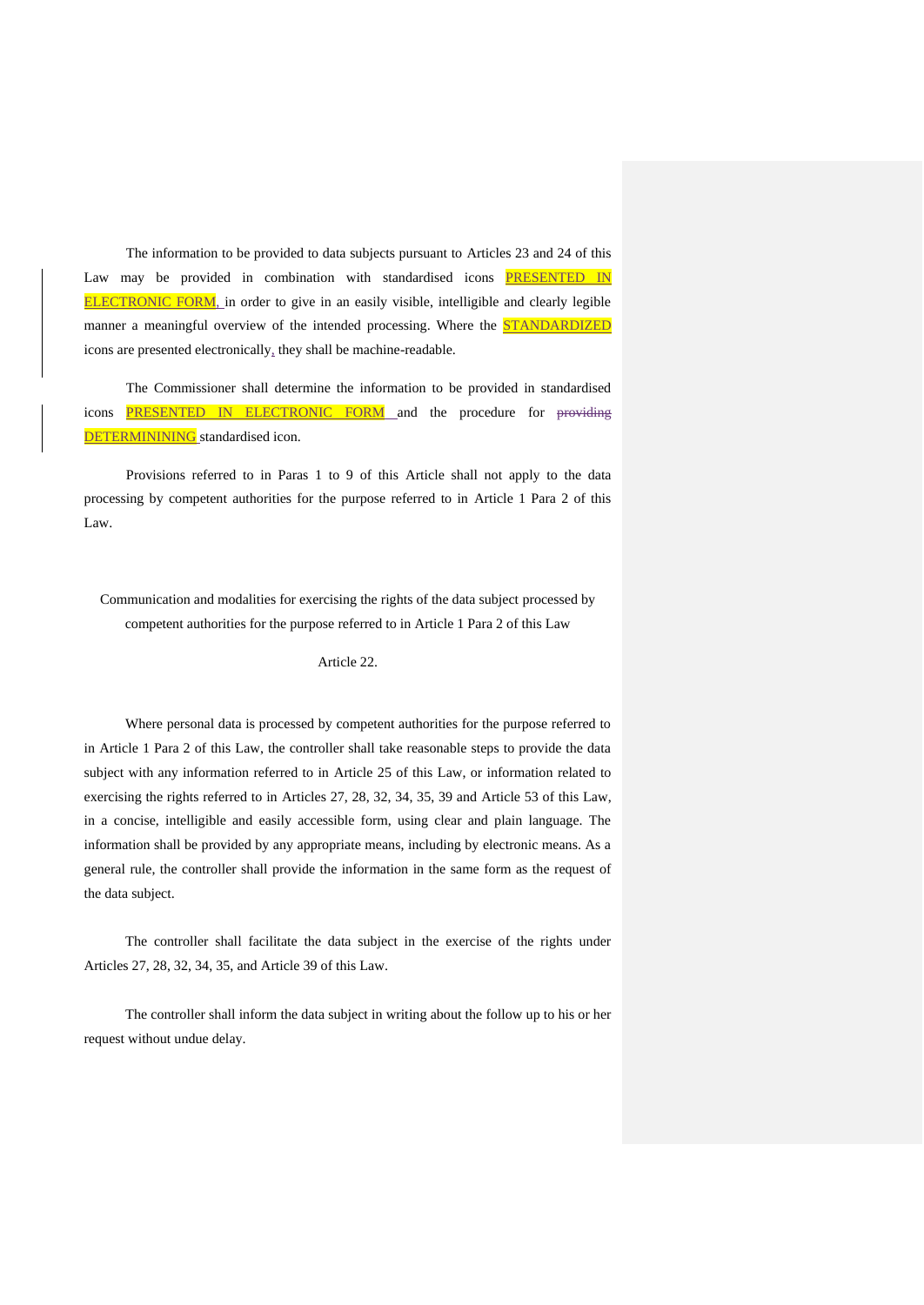The controller shall provide the information referred to in Article 25 of this Law and act in line with Articles 27, 28, 32, 34, 35, 39 and Article 53 of this Law free of charge. Where requests from a data subject are manifestly unfounded or excessive, in particular because of their repetitive character, the competent authority may either:

1) charge a reasonable fee, taking into account the **NECESSARY** administrative costs of providing the information or taking the action requested; or

2) refuse to act on the request;

The controller shall bear the burden of demonstrating the manifestly unfounded or excessive character of the request.

Where the controller has reasonable doubts concerning the identity of the natural person making a request referred to in Article 27 or Article 32 of this Law, the controller may request the provision of additional information necessary to confirm the identity of that person.

### 2. INFORMATION AND ACCESS TO PERSONAL DATA

Information to be provided where personal data are collected from the data subject

### Article 23.

Where personal data relating to a data subject are collected from the data subject, the controller shall, at the time when personal data are  $\triangle$ btainedCOLLECTED, provide the data subject with the following information:

1) the identity and the contact details of the controller and of the controller's representative where applicable;

2) the contact details of the data protection officer, where applicable;

3) the purposes of the intended processing, as well as the legal basis for the processing;

4) the legitimate interests pursued by the controller or by a third party, where the processing is based on  $\frac{\text{Article } 6-12}{\text{Para 1 Item 6 of this Law}}$ ;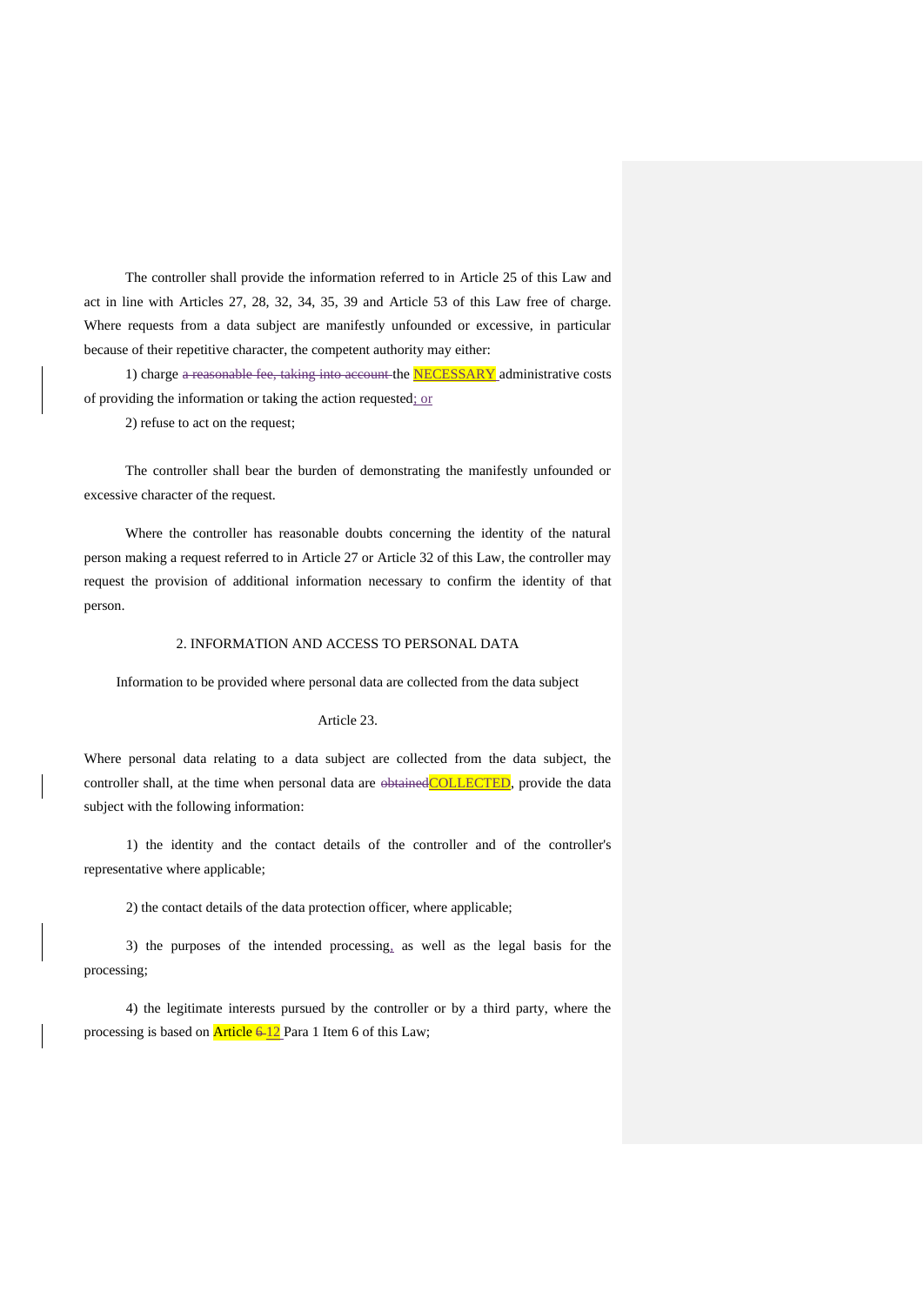5) the recipient, or categories of recipients of the personal data, if any;

6) the fact that the controller intends to transfer personal data to a third country or international organisation and whether that country or international organisation is on the list referred to in Article 64 Para 7 of this Law,  $a$ -and in the case of transfers referred to in Articles 65 AND, 67 or **ARTICLE** 69 Para 2 of this Law, **Article** about the reference to the appropriate safeguards and the means by which data subject can be acquainted with them.

In addition to the information referred to in Para 1 of this Article, the controller shall, at the time when personal data are  $\theta$ btained COLLECTED, provide the data subject with the following further information that may be necessary to ensure fair and transparent processing, pending the circumstances of the case:

1) the period for which the personal data will be stored, or if it is not possible, the criteria used to determine that period;

2) the existence of the right to request from the controller access, rectification or erasure of personal data concerning the data subject or right to restriction of the processing or right to object to the processing, as well as the right to data portability;

3) where the processing is based on Article 12 Para 1 Item 1) of this Law, or Article 17 Para 2 Item 1) of this Law, of the existence of the right to withdraw consent at any time, and that withdrawal of consent shall not affect the lawfulness of processing based on the consent before its withdrawal;

4) the right to lodge a complaint with the Commissioner;

5) whether the provision of personal data is a statutory or contractual requirement, or a requirement necessary to enter into a contract, as well as whether the data subject is obliged to provide the personal data, and of the possible consequences of failure to provide such data;

6) the existence of automated decision-making, including profiling, referred to in Article 38 Paras 1 and 4 of this Law and at least in those cases meaningful information about the logic involved, as well as the significance and the envisaged consequences of such processing for the data subject.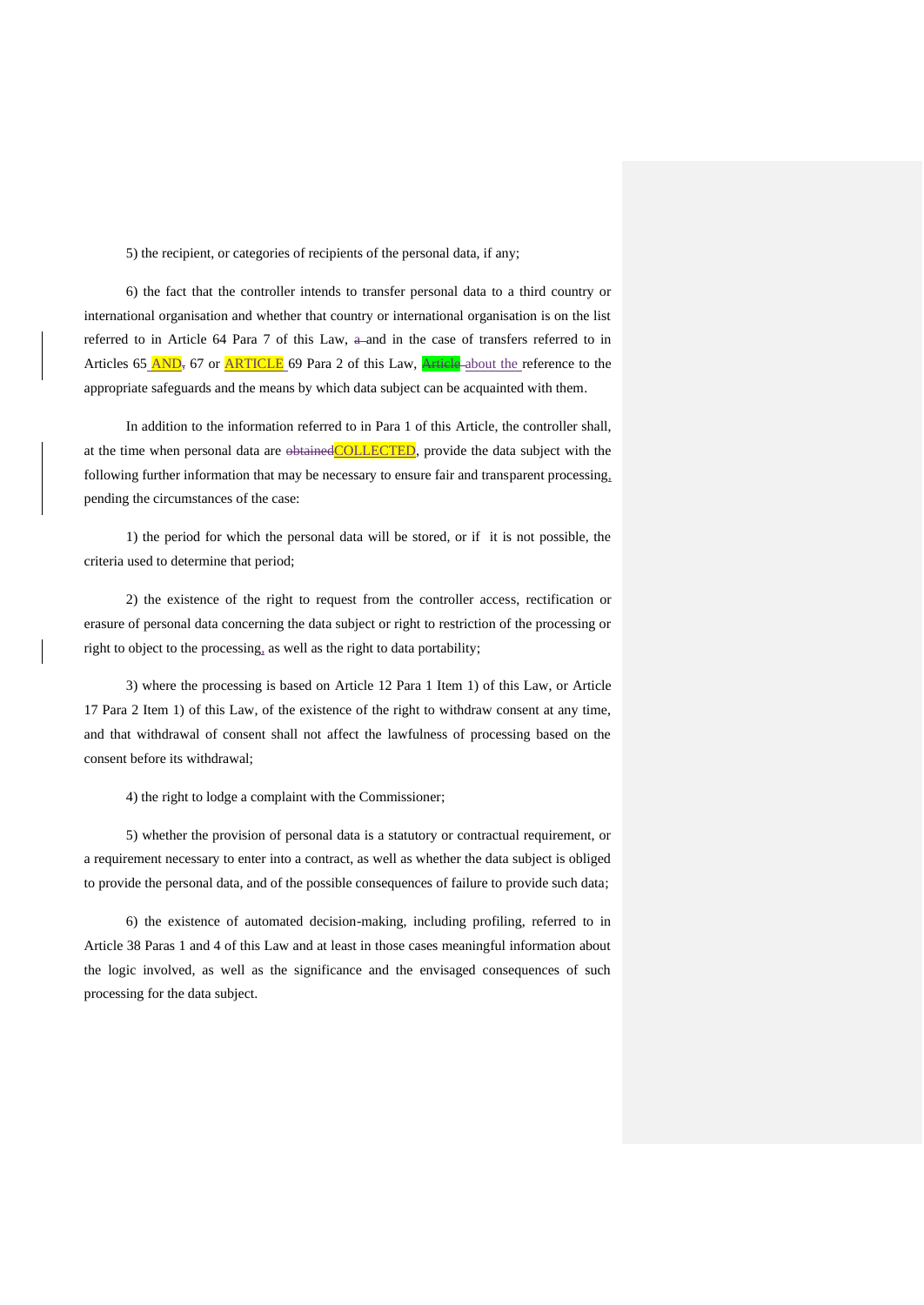Where the controller intends to further process the personal data for a purpose other than the one for which the personal data were collected in line with this Law, the controller shall, prior to that further processing, provide the data subject with information on that other purpose and with any relevant further information, as referred to in Para 2 of this Article referring to that other purpose.

If the data subject already has some of the information referred to in Paras 1 to 3 of this Article, the controller shall not be obliged to provide that information.

Provisions referred to in Paras 1 to 4 of this Article shall not apply to the data processing by competent authorities for the purpose referred to in Article 1 Para 2 of this Law.

Information to be provided when personal data are not obtained from the data subject

Article 24.

Where personal data are not obtained from the data subject, the controller shall provide the data subject with the following information:

1) the identity and the contact details of the controller and, where applicable, of the controller's representative;

2) the contact details of the data protection officer, where applicable;

3) the purposes of the intended processing and the legal basis for the processing;

4) the categories of personal data processed;

5) the recipient or categories of recipients of the personal data, if any;

6) the fact that the controller intends to transfer personal data to a third country or international organization and whether that country or international organisation is on the list referred to in Article 64 Para 7 of this Law, and in the case of transfers referred to in Articles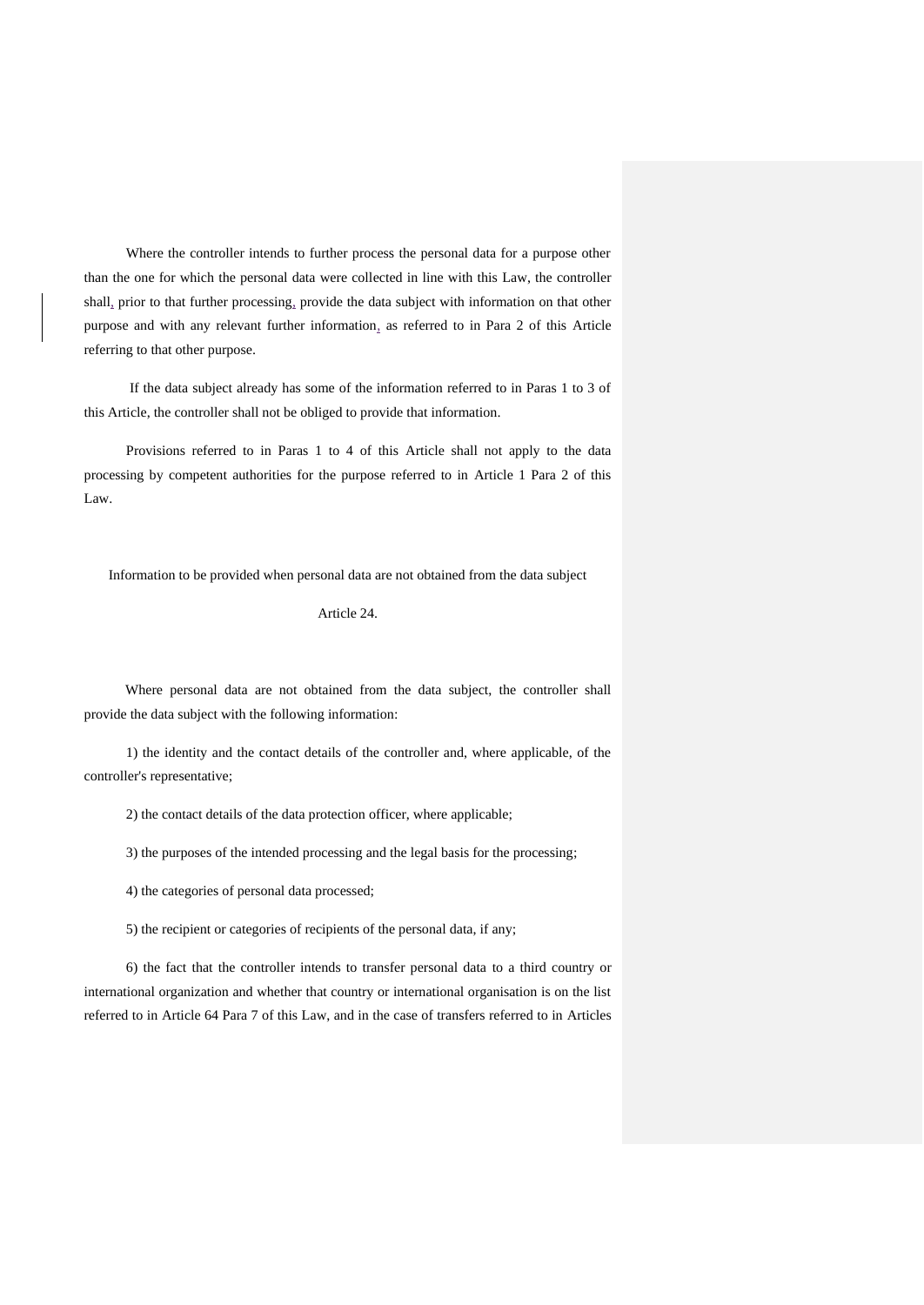65 and, 67 or Article 69 Para 2 of this Law, about the reference to the appropriate or suitable safeguards and the means how data subject can be acquainted with them.

In addition to the information referred to in Para 1 of this Article, when obtaining personal data, the controller shall provide the data subject with the following information that may be necessary to ensure fair and transparent processing in respect of the data subject pending the circumstances of the case:

1) the period for which the personal data will be stored, or if that is not possible, the criteria used to determine that period;

2) the legitimate interests pursued by the controller or by a third party, if the processing is performed on the basis of Article 12 Para 1 Item 6 of this Law;

3) the existence of the right to request from the controller access, rectification or erasure of personal data or right to restriction of the processing and right to object to the processing as well as the right to data portability; (Article 20)

4) where processing is based on Article 12 Para 1 Item 1 of this Law or Article 17 Para 2 Item 1 of this Law, about the existence of the right to withdraw consent at any time, and that withdrawal of consent does not affect the lawfulness of processing based on the consent before its withdrawal,;

5) the right to lodge a complaint with the Commissioner;

6) the source from which source the personal data originate, and, where applicable, whether the data originate from publicly accessible sources;

7) the existence of automated decision-making including profiling, referred to in Article 38 Paras 1 and 4 of this Law and, at least in those cases, meaningful information about the logic involved, as well as the significance and the envisaged consequences of such processing for the data subject.

The controller shall provide the information referred to in Paras 1 and 2 of this Article: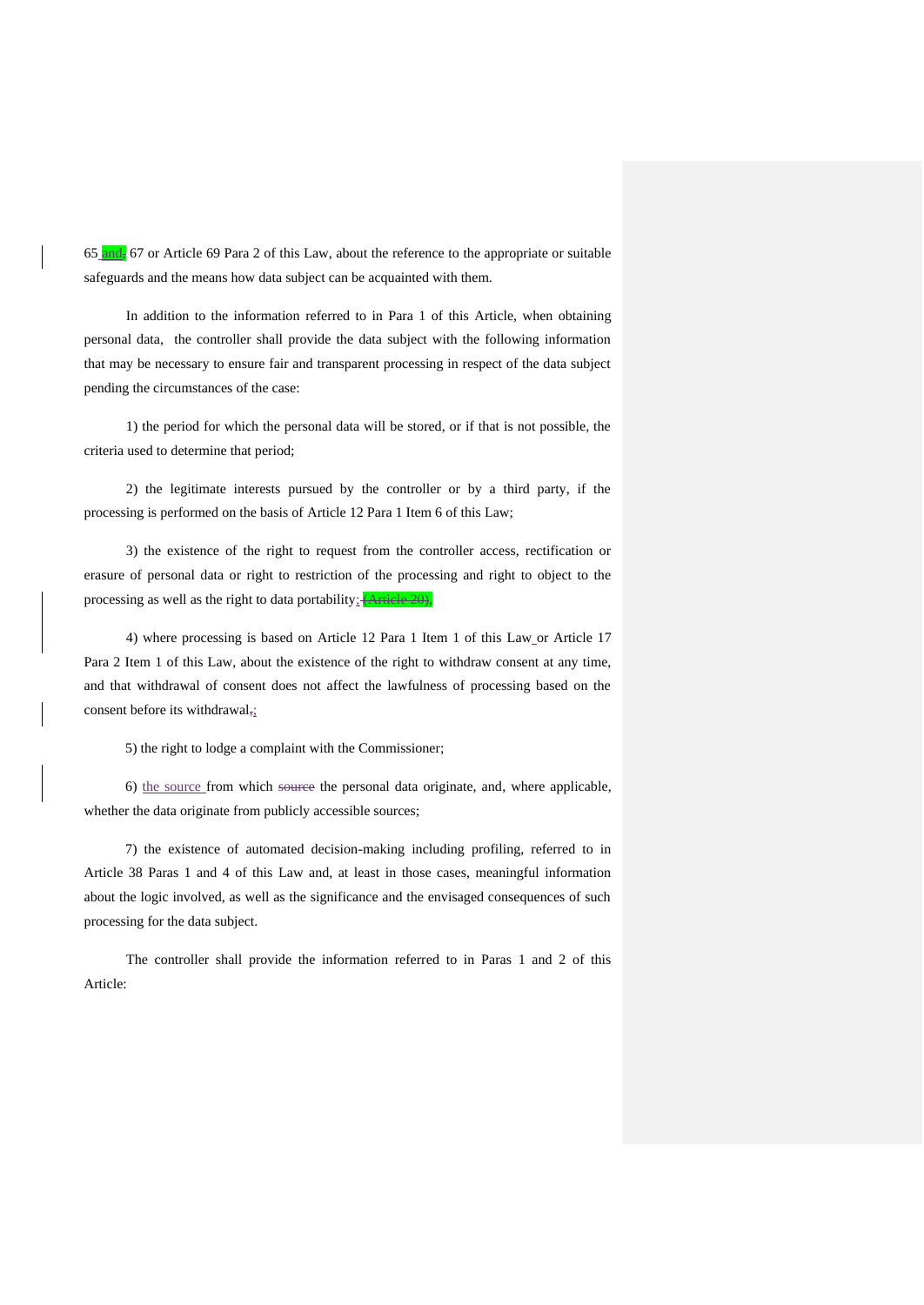1) within a reasonable period after  $\theta$ btaining COLLECTING the personal data, but at the latest within 30 days, having regard to all the circumstances in which the personal data are processed;

2) if the personal data are used for communication with the data subject, at the latest at the time of the first communication with the data subject;

3) if a disclosure to another recipient is envisaged, at the latest when the personal data are first disclosed.

If the controller intends to further process the personal data for a purpose other than that for which the personal data were obtained, the controller shall, prior to that further processing, provide the data subject with information on that other purpose and with any relevant further information, as referred to in Para 2 of this Article.

The controller shall not be obliged to provide data subject with information referred to in Paras 1 to 4 of this Article if:

1) the data subject already has the information;

2) the provision of such information proves impossible or would involve a disproportionate amount of time and resources, in particular for processing for archiving purposes in the public interest, scientific or historical research purposes or statistical purposes, if the conditions and safeguards referred to in Article 92 Para 1 of this Law are applied or in so far as the obligation referred to in Para 1 of this Article is likely to render impossible or seriously impair the achievement of the objectives of that processing. In such cases, the controller shall take appropriate measures to protect the data subject's rights, and freedoms and legitimate interests **BASED ON LAW**, including making the information referred to in Paras 1 to 4 of this Article publicly available;

3) obtaining COLLECTION or disclosure of personal data is expressly laid down by law which provides appropriate measures to protect the data subject's legitimate interests BASED ON LAW;

4) where the personal data must remain confidential subject to legally prescribed obligation of professional secrecy.

**Commented [A3]:** As mentioned before, interests based on law is something different from legitimate interests

**Commented [A4]:** idem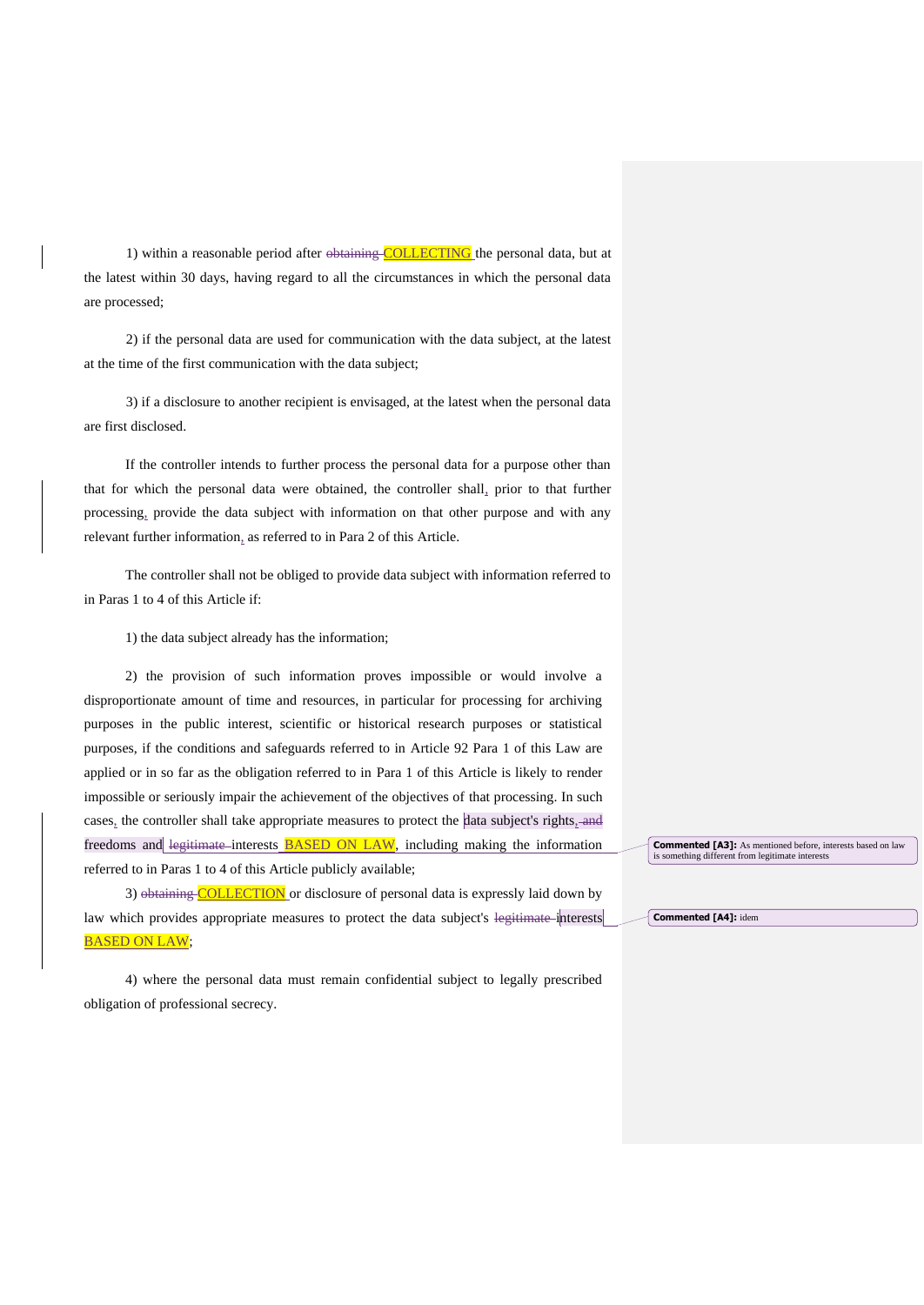Provisions referred to in Paras 1 to 5 of this Article shall not apply to the data processing by competent authorities for the purpose referred to in Article 1 Para 2 of this Law.

Information to be made available or given to the data subject in case of processing data by competent authorities for the purpose referred to in Article 1 Para 2 of this Law

# Article 25.

Where information is processed by competent authority for the purpose referred to in Article 1 Para 2 of this Law, the controller shall make available to the data subject at least the following information:

1) the identity and the contact details of the controller;

2) the contact details of the data protection officer, if it exists;

3) the purposes of the intended processing;

4) the right to lodge a complaint with the Commissioner and contact details of the Commissioner;

5) the existence of the right to request from the controller access, rectification or erasure of personal data relating to him/her and restriction of processing.

In addition to the information referred to in Para 1 of this Article, the controller shall give to the data subject, the following further information, to enable the exercise of his or her rights, pending the specific circumstances of the case:

1) the legal basis for the processing;

2) the period for which the personal data will be stored, or, where that is not possible, the criteria used to determine that period;

3) the categories of recipients of the personal data, if they exist, including in third countries or international organisations;

4) further information, where necessary, in particular where the personal data are collected without the knowledge of the data subject.

It may be prescribed by law that provision Provision of information referred to in para Para 2 of this Article to the data subject, which entirely or partially refer to certain categories of processing, shall be is restricted, omitted or delayed only if and to the extent to which that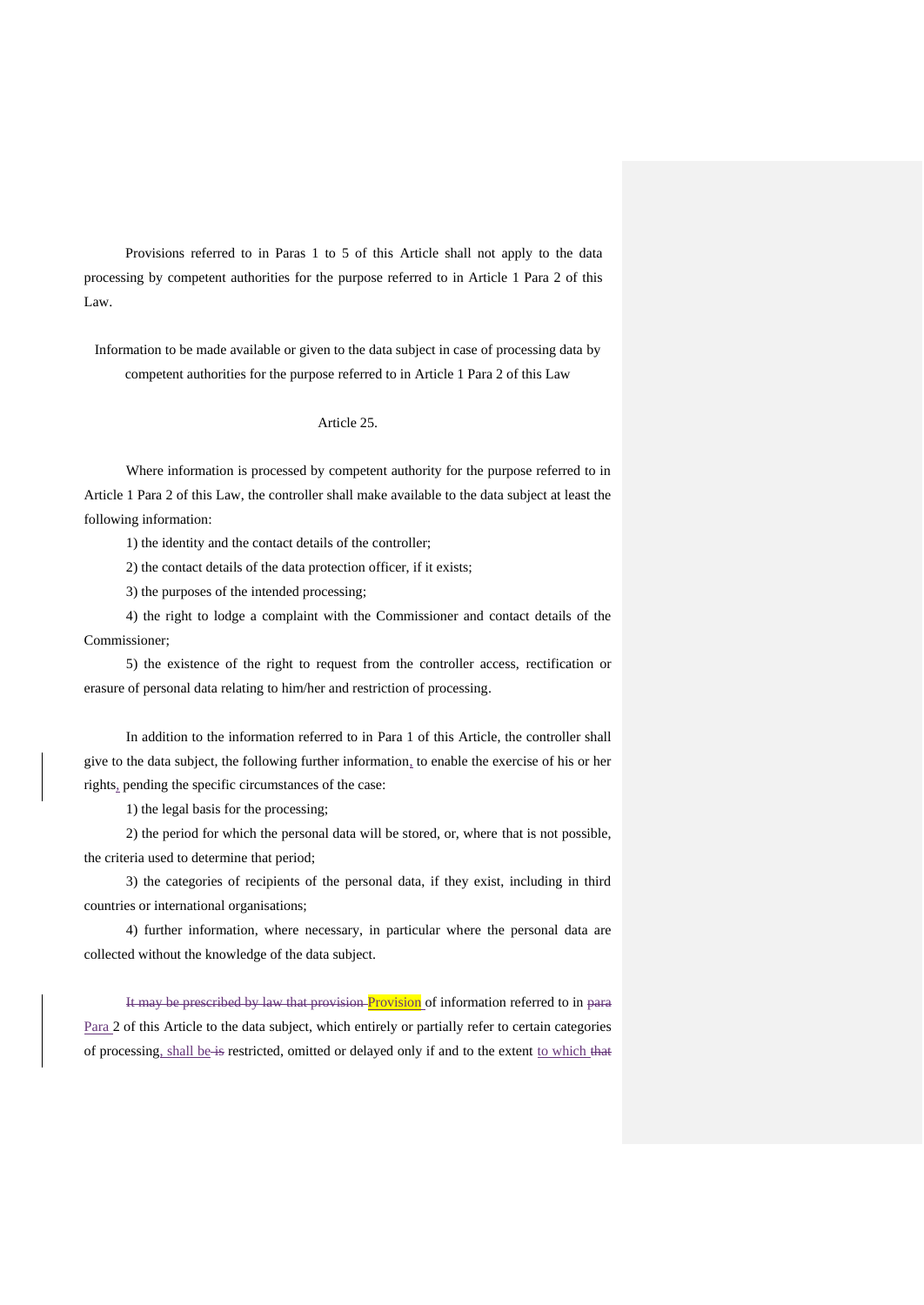such a measure constitutes a necessary and proportionate measure in a democratic society with due regard for the fundamental rights and the legitimate interests **BASED ON LAW** of the natural person concerned, in order to:

1) avoid obstructing official or legal inquiries, investigations or procedures;

2) avoid prejudicing the prevention, detection, investigation or prosecution of criminal offences or the execution of criminal penalties;

3) protect public security;

4) protect national security and defence;

5) protect the rights and freedoms of others.

The law may prescribe that Para 3 of this Article shall apply, wholly or partially, to specific types of processing.

## Right of access by the data subject

### Article 26.

The data subject shall have the right to obtain from the controller information as to whether or not personal data concerning him or her are being processed, access to these personal data and the following information:

1) the purposes of the processing;

2) the categories of personal data processed;

3) the recipient or categories of recipients to whom the personal data have been or will be disclosed, and in particular recipients in third countries or international organisations;

4) the envisaged period for which the personal data will be stored, or, if not possible, the criteria used to determine that period;

5) the existence of the right to request from the controller rectification or erasure of HIS OR HER personal data, or right to restriction of processing of personal data and right to object to such processing;

6) the right to lodge a complaint with the Commissioner;

**Commented [A5]:** legitimate interests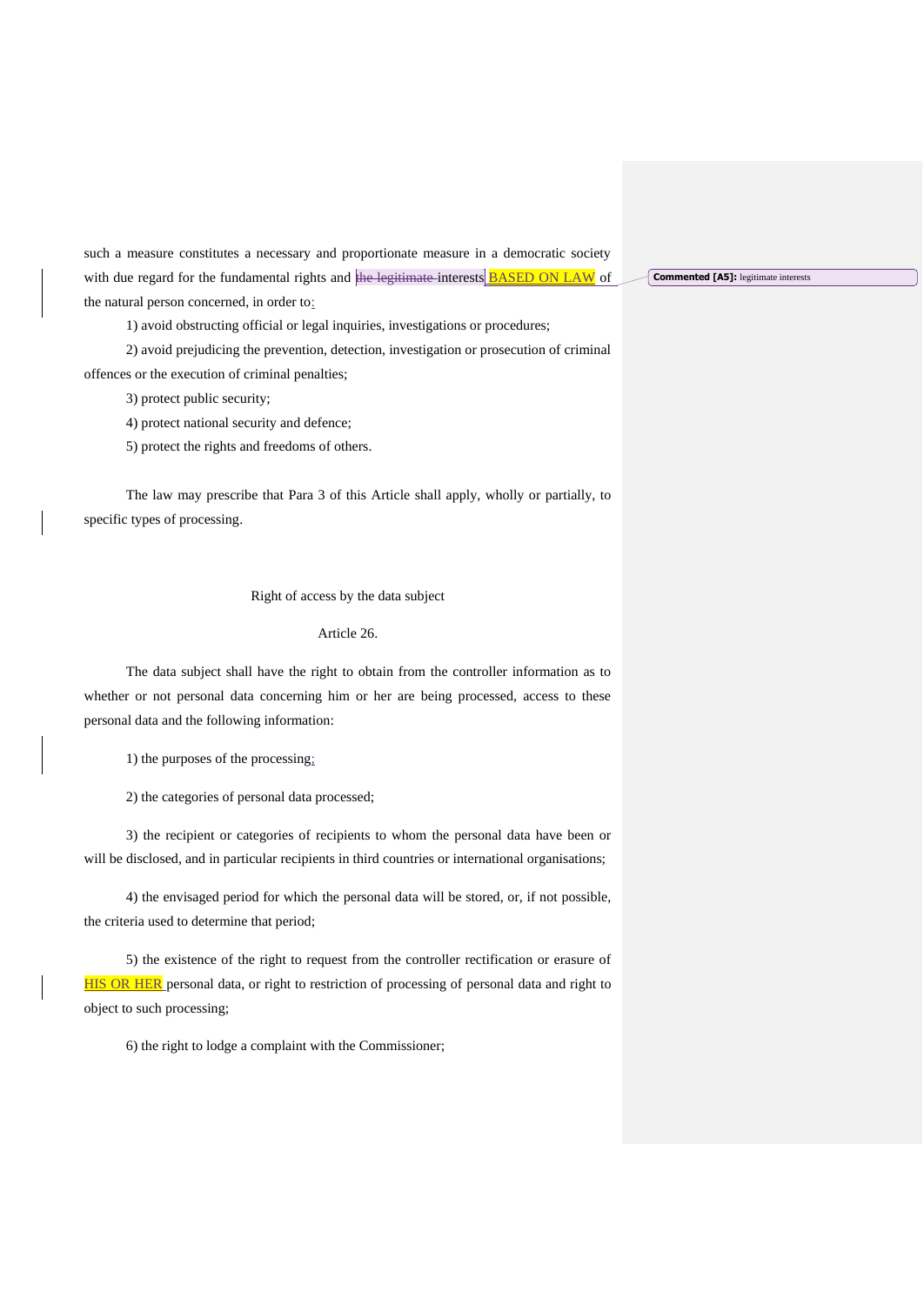7) available information about the source of personal data, if the personal data are not collected from the data subject;

8) the existence of automated decision-making procedure based on automated data processing, including profiling, referred to in Article 38 Paras 1 and 4 of this Law and at least in those cases, meaningful information about the logic involved, as well as the significance and the envisaged consequences of such processing for the data subject.

If personal data are transferred to a third country or to an international organisation, the data subject shall have the right to be informed of the appropriate safeguards relating to the transfer pursuant to Article 65 of this Law.

The controller shall provide the data subject with a copy of the personal data undergoing processing. The controller may charge a reasonable NECESSARY fee based on administrative costs for any further copies requested by the data subject. If data subject makes the request for a copy by electronic means, the information shall be provided in a commonly used electronic form, unless otherwise requested by the data subject.

The rights and freedoms of others shall not be adversely affected by the right to obtain a copy referred to in Para 3 of this Article.

Provisions referred to in Paras 1 to 4 of this Article shall not apply to the processing of data by competent authorities for the purpose referred to in Article 1 Para 2 of this Law.

Right to access of the data subject whose data are processed by competent authorities for the purpose referred to in Article 1 Para 2

### Article 27.

Where **PERSONAL** data are processed by competent authorities for the purpose referred to in Article 1 Para 2 of this Law, the data subject shall have the right to obtain from the controller information as to whether or not personal data concerning him or her are being processed, and, access to the personal data and the following information:

1) the purposes of and legal basis for the processing;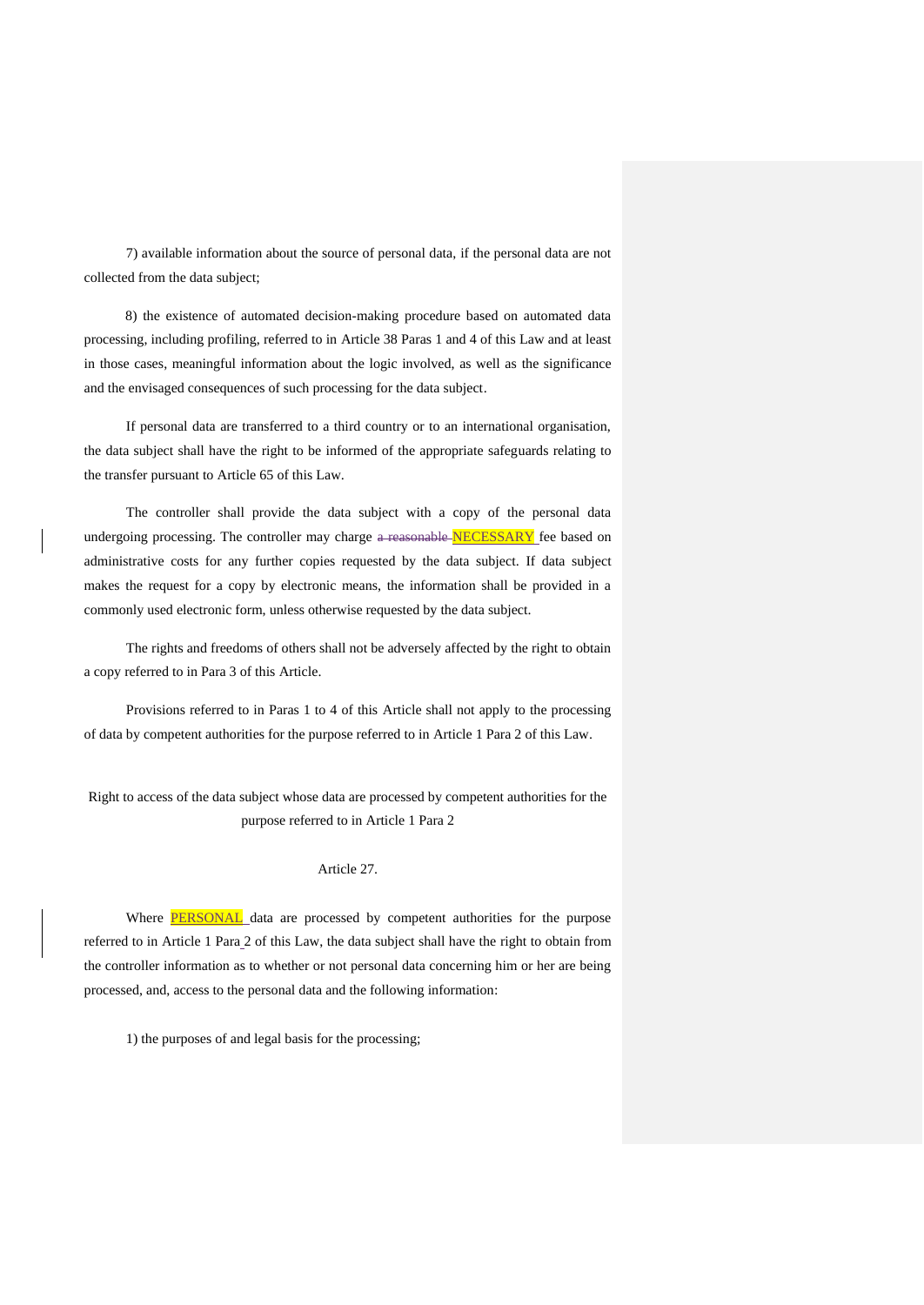2) the categories of personal data processed;

3) the recipients or categories of recipients to whom the personal data have been disclosed, or will be disclosed, in particular recipients in third countries or international organisations;

4) the envisaged period for which the personal data will be stored, or, if not possible, the criteria used to determine that period;

5) the existence of the right to request from the controller rectification or erasure of personal data or restriction of processing of personal data concerning the data subject;

6) the right to lodge a complaint with the Commissioner and the contact details of the Commissioner;

7) communication of the personal data undergoing processing and of any available information as to their origin.

# Limitations to the right of access referred to in Article 27. Article 28.

The right of access referred to in Article 27 of this Law may be restricted, wholly or partially, only in scope and duration, as long as such a restriction constitutes a necessary and proportionate measure in a democratic society with due regard for the fundamental rights and legitimate interests **BASED ON LAW**, of the natural person concerned, in order to:

1) avoid obstructing official or legal inquiries, investigations or procedures;

2) avoid obstructing the prevention, detection, investigation or prosecution of criminal offences or the execution of criminal penalties;

3) protect public security;

4) protect national security and defence;

5) protect the rights and freedoms of others.

 The law may prescribe that Para 1 of this Article shall apply, wholly or partially, to specific types of processing.

**Commented [A6]:** legitimate interests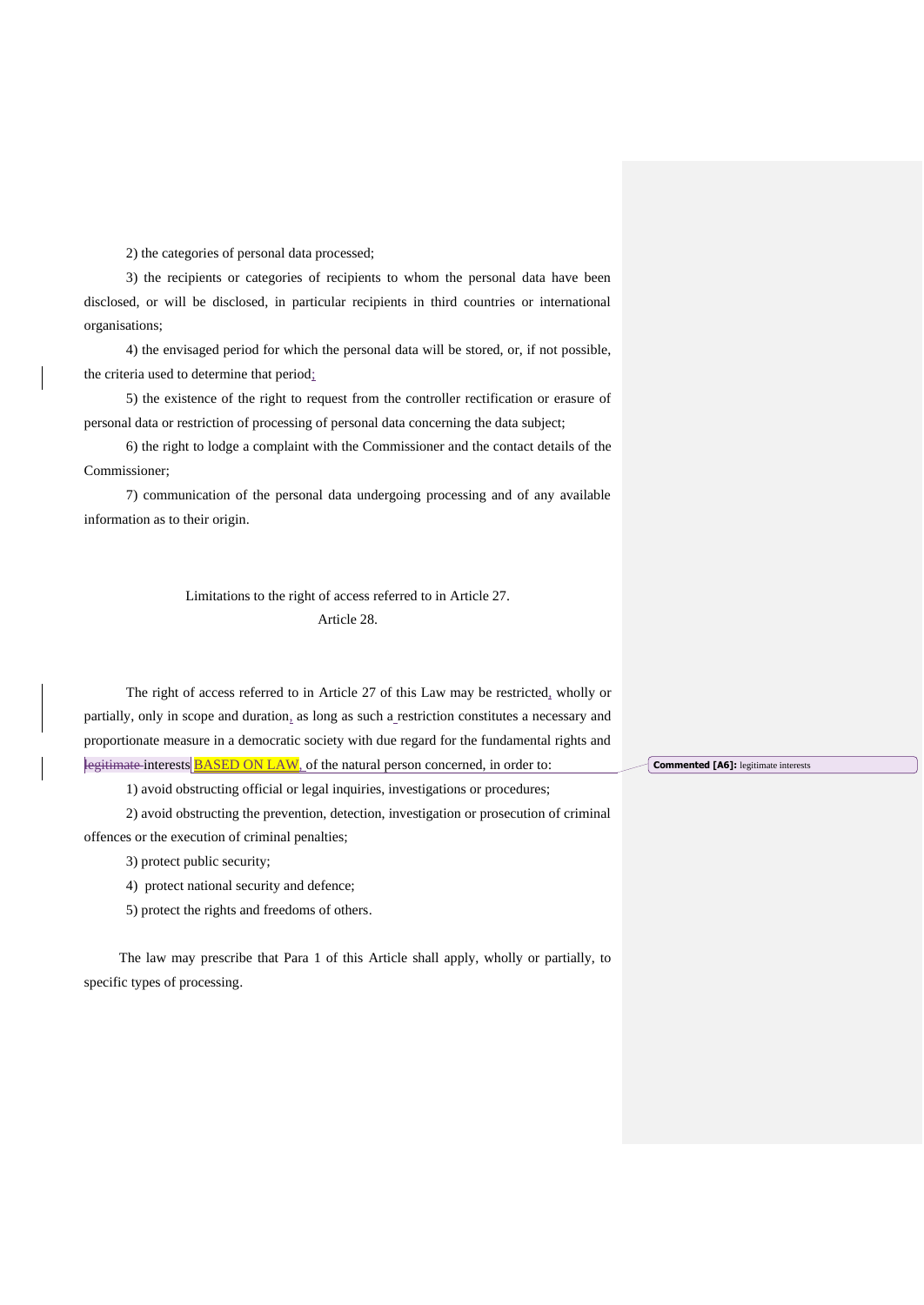The controller shall inform the data subject, in writing of any refusal or restriction of access and of the reasons for the refusal or the restriction without undue delay AND NOT LATER THAN WITHIN 15 DAYS. , in writing of any refusal or restriction of access and of the reasons for the refusal or the restriction..

The controller shall not be obliged to act in line with Para 3 of this Article if that would undermine a purpose specified under Para 1 of this Article.

If Para 4 of this Article is applied on the decision on refusal of access, and if the procedure upon the applicant's request for access to data determines that information on the data subject is not processed, the controller shall, without undue delay **AND NOT LATER** THAN WITHIN 15 DAYS, inform the data subject that it is determined that there are no personal data in regards to which legally provided rights can be exercised and that he/she can lodge complaint with the Commissioner or the court if he/she deems that his or her rights have been breached.

The controller shall document the facts and the legal grounds for making the decision referred to in Para 1 of this Article, which shall be made available to the Commissioner at its request.

# 3. RIGHT TO RECTIFICATION, SUPPLEMENTATION, ERASURE, RESTRICTIONS AND PORTABILITY

Right to rectification and supplement

# Article 29.

The data subject has the right to rectification of inaccurate personal data relating to him or her without delay. Taking into account the purposes of the processing, the data subject also has the right to have incomplete personal data relating to him or her completed, including by means of providing a supplementary statement.

Right to erasure ('right to be forgotten')

Article 30.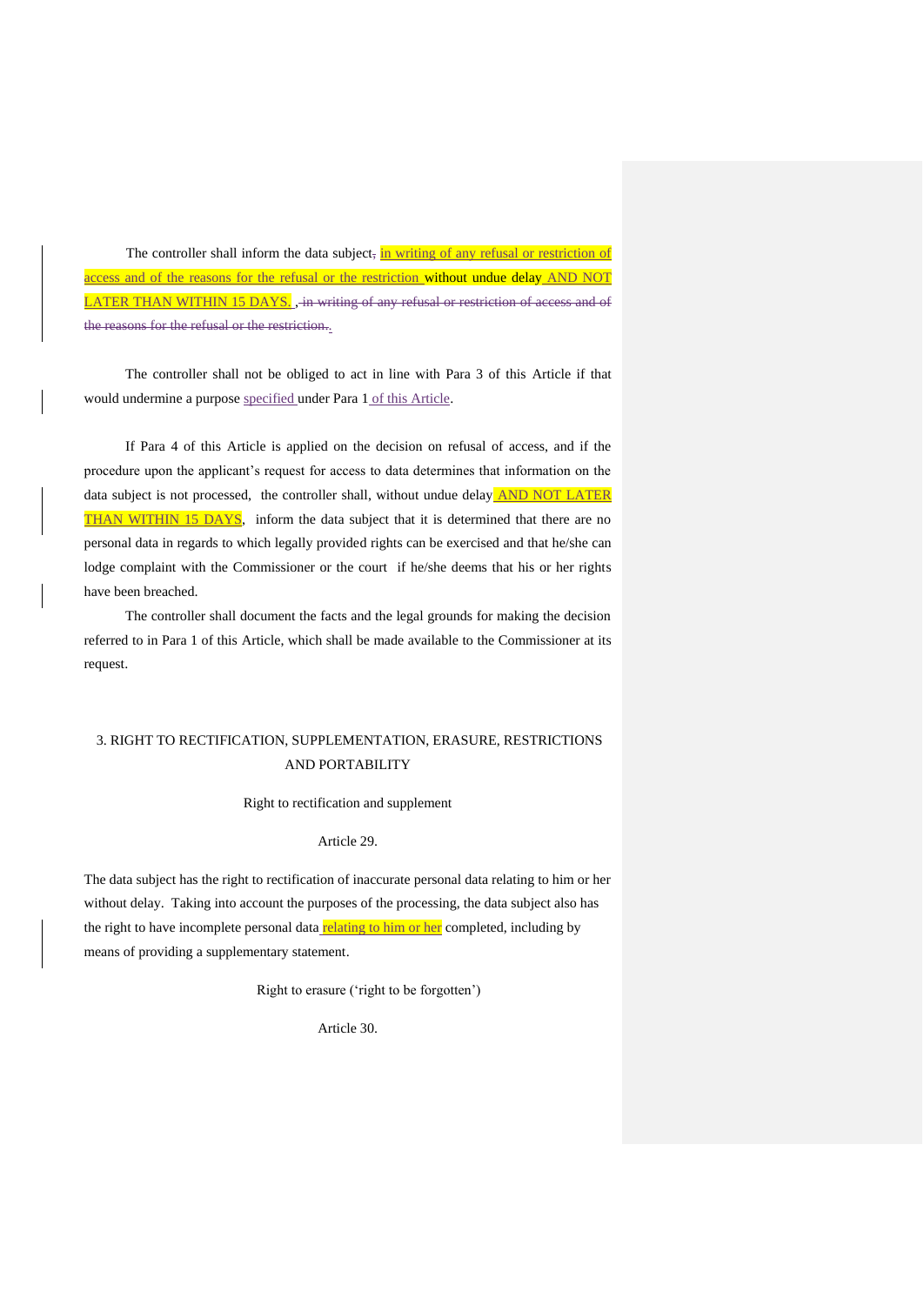The data subject has the right to have the personal data concerning him or her erased by the controller.

The controller shall erase the data referred to in Para 1 of this Article without undue delay in the following cases:

1) personal data is no longer necessary in relation to the purposes for which they were collected or otherwise processed;

2) the data subject has withdrawn the consent on which the processing is based according to Article 12 Para 1 Item 1) of this Law, or Article 17 Para 2 Item 1) of this Law and where there is no other legal ground for the processing;

3) the data subject objected to the processing pursuant to Article 37 Para 1 of this Law and there are no legitimate grounds for the processing overriding the interests, rights or freedoms of the data subject, or the data subject objects to the processing pursuant to Article 37 Para 2 of this Law;

4) the personal data have been unlawfully processed;

5) the personal data have to be erased for compliance with a legal obligation of the controller prescribed by law;

6) the personal data have been collected in relation to the offer of information society services referred to in Article 16 Para 1 of this Law.

If the controller made personal data public, the controller's obligation to erase the personal data pursuant to Para 1 of this Article also involves undertaking all reasonable measures, taking account of the available technology and the ability to cover the cost of its implementation, to inform other controllers which are processing those personal data that the data subject submitted the request for erasure of all copies and references to or any **ELECTRONIC** links to those personal data.

The data subject shall submit the request to exercise the right referred to in Para 1 of this Article to the controller.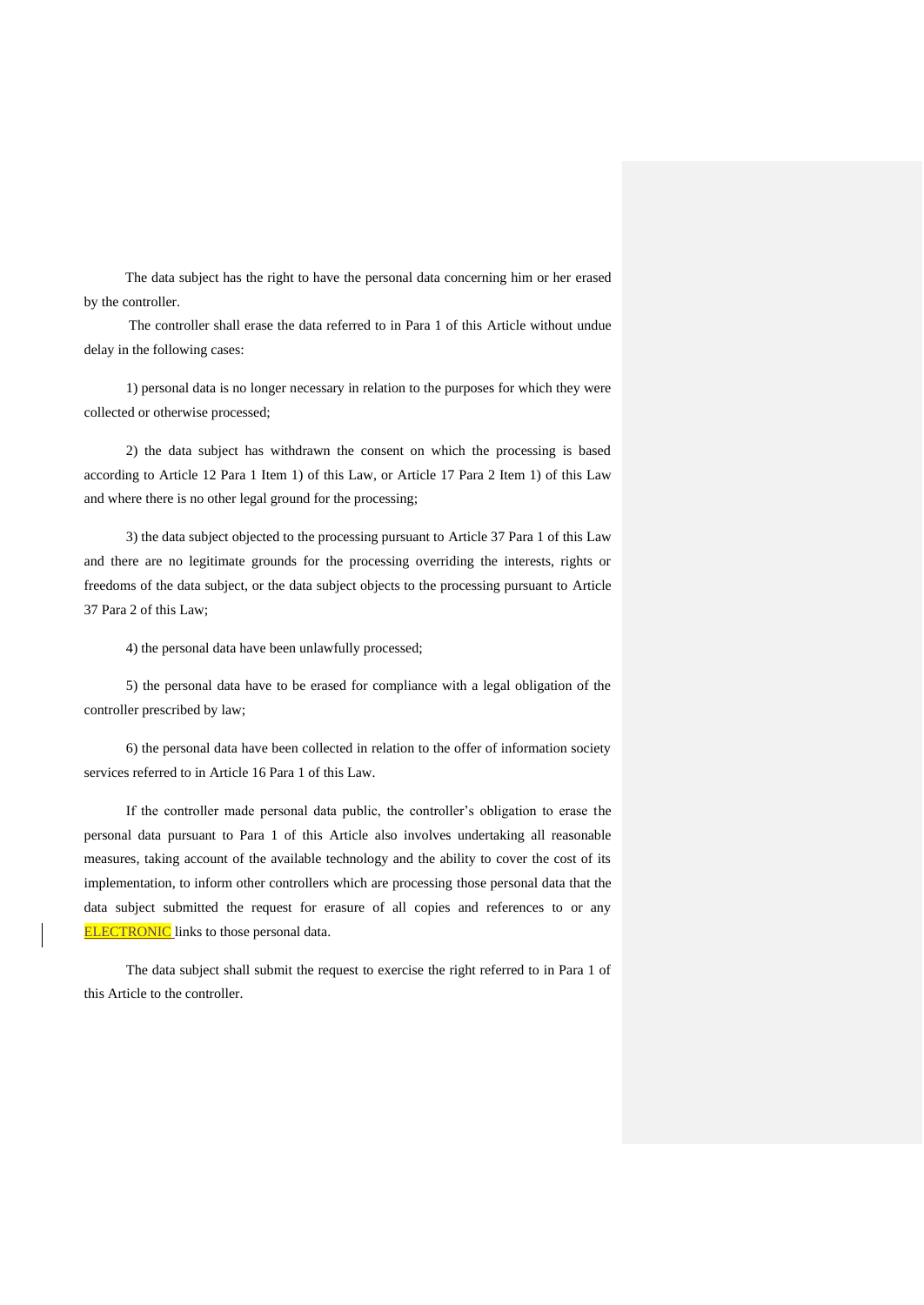Paras 1 to 3 of this Article shall not apply to the extent to which processing is necessary for:

1) exercising the right of freedom of expression and information;

2) compliance with a legal obligation of the controller prescribed by law, which require processing or for the performance of a task carried out in the public interest or in the exercise of official authority vested in the controller;

3) reasons of public interest in the area of public health in accordance with Article 17 Para 2 Items 8 and 9 of this Law;

4) archiving purposes in the public interest, scientific or historical research purposes or statistical purposes in accordance with Article 92 Para 1 of this Law, in so far as the exercise of the right referred to in Paras 1 and 2 of this Article is likely to render impossible or seriously impair the achievement of these objectives;

5) for the establishment, exercise or defence of legal claims.

Provisions referred to in Paras 1 to 5 of this Article shall not apply to the processing of data by competent authorities for the purpose referred to in Article 1 Para 2 of this Law.

Right to restriction of processing

Article 31.

The data subject shall have the right to restriction of processing of the data concerning him or her by the controller in the following cases:

1) data subject contested the accuracy of the personal data, for a period enabling the controller to verify the accuracy of the personal data;

2) the processing is unlawful and the data subject opposes the erasure of the personal data and requests the restriction of their use instead;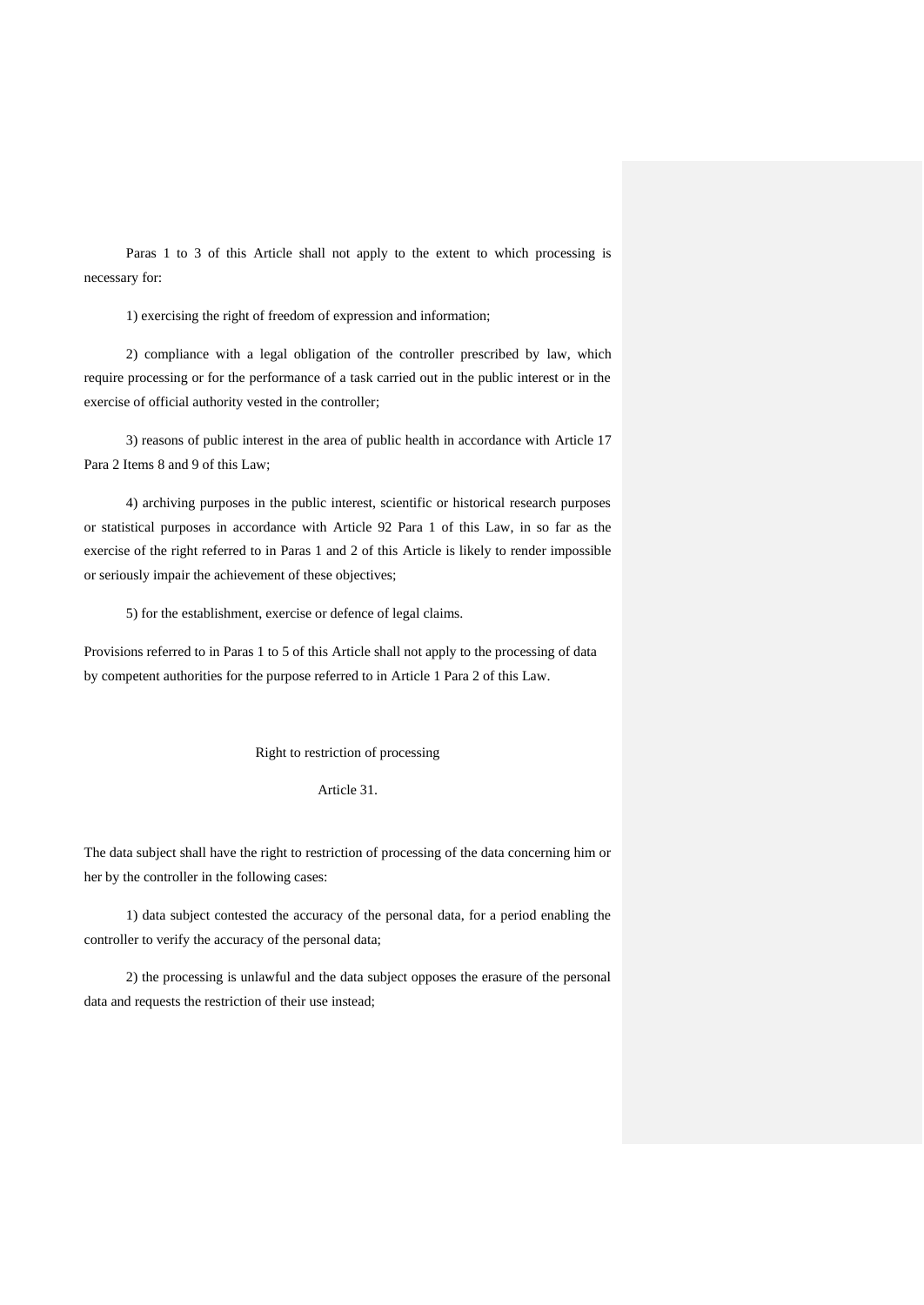3) the controller no longer needs the personal data for the purposes of the processing, but they are required by the data subject for the establishment, exercise or defence of a legal claim;

4) the data subject has objected to processing pursuant to Article 37 Para 1 of this Law, and the verification whether the legitimate grounds of the controller override the interests of the data subject is pending.

Where processing has been restricted under Para 1 of this Article, such personal data may further be processed, with the exception of storage, only with the data subject's consent, or for the purpose of the establishment, exercise or defence of legal claims, or for the protection of the rights of another natural, or legal person or for reasons of important public interest.

If data processing is restricted pursuant to Para 1 of this Article, the controller shall inform the data subject about the termination of restriction of processing, before the restriction of processing is lifted.

Provisions referred to in Paras 1 to 3 of this Article shall not apply to processing by competent authorities for the purpose referred to in Article 1 Para 2 of this Law.

Right to erasure and restriction of data processing by competent authorities for the purpose referred to in Article 1 Para 2 of this Law

# Article 32.

Where personal data is processed by competent authorities for the purpose referred to in Article 1 Para 2 of this Law, the data subject has the right that personal data concerning him or her are erased by the controller, and the controller shall erase these data without undue delay, only in the case where the processing has breached the provisions of Articles 5, 13 and 18 of this Law, as well as when personal data must be erased in order to fulfil the legal obligation of the controller.

Instead of erasure, the controller shall restrict processing referred to in Para 1 of this Article in one of the following cases where: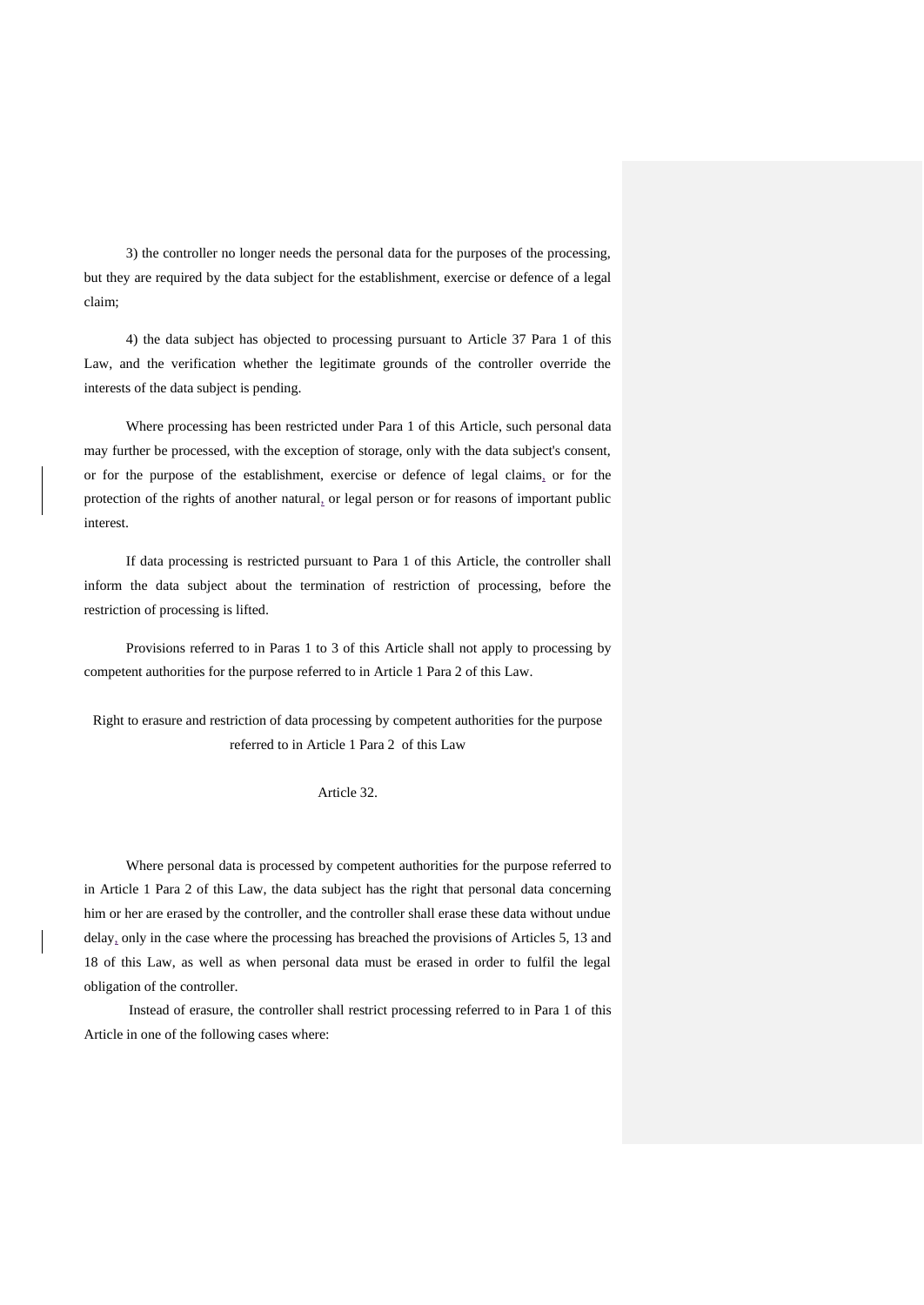1) the accuracy of the personal data is contested by the data subject, and their accuracy or inaccuracy cannot be ascertained;

2) the personal data must be collected and maintained for the purposes of evidence.

Where processing is restricted pursuant to Para 2 Item 1 of this Article, the controller shall inform the data subject of termination of restriction, prior to termination of the restriction.

Notification obligation regarding rectification, erasure or restriction of processing

### Article 33.

The controller shall inform a recipient to whom the personal data have been disclosed of any rectification or erasure of personal data or restriction of their processing carried out in accordance with Article 29, Article 30 Para 1 and Article 31 of this Law, unless this proves impossible or involves disproportionate amount of time or resources.

The controller shall inform the data subject at his or her request, about the recipients referred to in Para 1 of this Article.

Provisions referred to in Paras 1 to 2 of this Article shall not apply to processing by competent authorities for the purpose referred to in Article 1 Para 2 of this Law.

Duty to inform about rectification, erasure and restriction of processing data by competent authorities for the purpose referred to in Article 1 Para 2

# Article 34.

Where personal data is processed by competent authorities for the purpose referred to in Article 1 Para 2 of this Law, the controller shall inform the data subject in writing about the decision on refusal to rectify, erase, or restrict the processing of data, as well as the reason for refusal.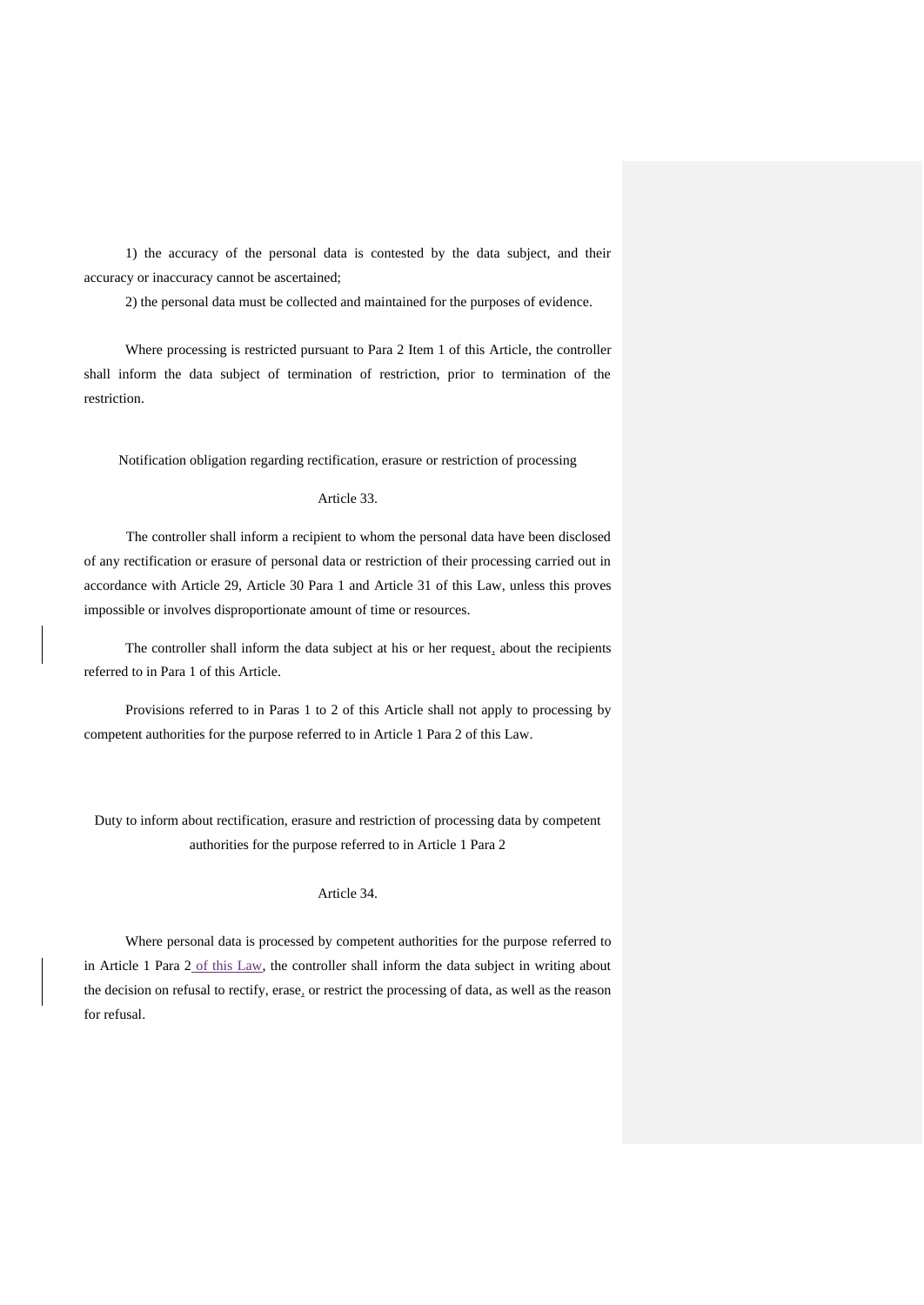The law may wholly or partly release the controller **SHALL BE WHOLLY OR** PARTIALLY RELEASED from the obligation to inform, referred to in Para 1 of this Article, as long as that release of obligation constitutes a necessary and proportionate measure in a democratic society, with due regard for the fundamental rights and legitimate interests BASED ON LAW of the natural person concerned, in order to:

1) avoid obstructing official or legal inquiries, investigations or procedures;

2) avoid obstructing the prevention, detection, investigation or prosecution of criminal offences or the execution of criminal penalties;

3) protect public security;

4) protect national security and defence;

5) protect the rights and freedoms of others.

In the case referred to in  $\frac{Para}{1 \text{ AND } 2}$  of this Article, the controller shall inform the data subject that he/she can address the Commissioner or the court.

The controller shall notify the competent authority from which this information was obtained of the rectification of incorrect data.

Where data was rectified, erased, or their processing was restricted pursuant to Article 29 and  $\Delta$ rticle 32 Paras 1 and 2 OF THIS LAW, the controller shall notify the data recipient of the rectification, erasure of these data, or the restriction of their processing.

The data recipient referred to in Para 5 of this Article shall rectify, erase the data, or restrict their processing.

Exercise of the rights of data subjects whose data is processed by competent authorities for the purpose referred to in Article 1 Para 2 of this Law in specific cases

Article 35.

**Commented [A7]:** legitimate interests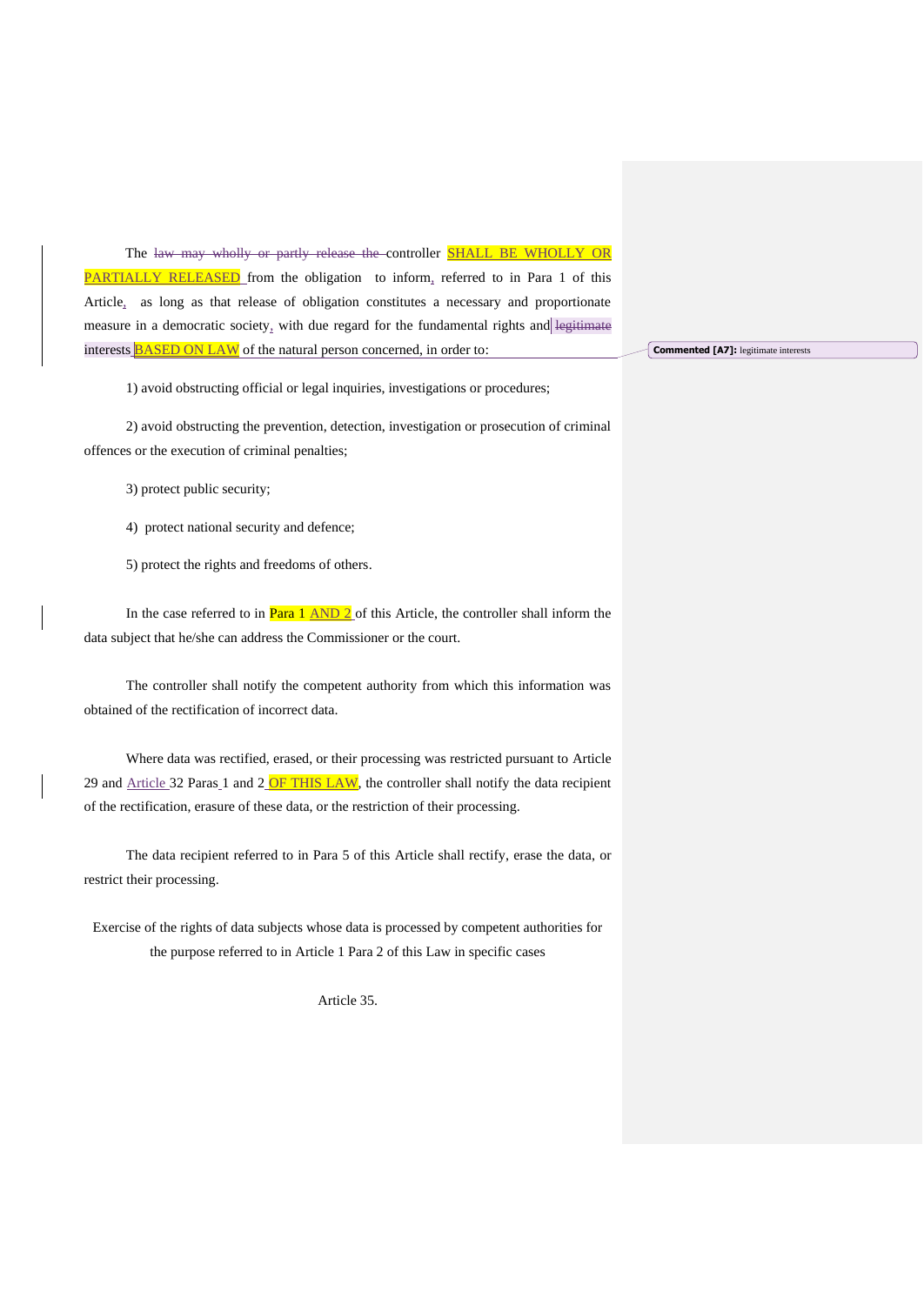In the cases referred to in Articles 25, Para 3, Article 28 Paras 3 and 4 and Article 34 Para 2 of this Law, the rights of the data subjects whose data is processed by competent authorities referred to in Article 1 Para 2 of this Law may be exercised through the Commissioner, and on the basis of its competencies prescribed by this Law.

The controller shall notify the data subject that in the cases referred to in Para 1 of this Article, he or she may exercise the rights through the Commissioner.

In the case referred to in Para 1 of this Article, the Commissioner shall notify the data subject at least as to the verification of the processing of data concerning him or her and control over data processing, as well as the right to address the court for the protection of his or her rights.

### Right to data portability

# Article 36.

The data subject shall have the right to receive the personal data concerning him or her, which he or she has provided to a controller, in a structured, commonly used and machinereadable format, and the right to transmit those data to another controller without hindrance from the controller to which the personal data have been provided, if:

1) the processing is based on consent pursuant to Article 12 Para 1 Item 1 of this  $Law_1$ or Article 17 Para 2 Item 1 of this Law, or based on a contract pursuant to Article 12 Para 1 Item 2; and if

2) the processing is carried out by automated means.

The right referred to in Para 1 of this Article, includes the right of the data subject that the personal data concerning him or her are transmitted directly from the controller to whom data was previously delivered to another controller, where technically feasible.

The exercise of the right referred to in Para 1 of this Article shall be without prejudice to the exercise of the right referred to in Article 30 of this Law. The right referred to in Para 1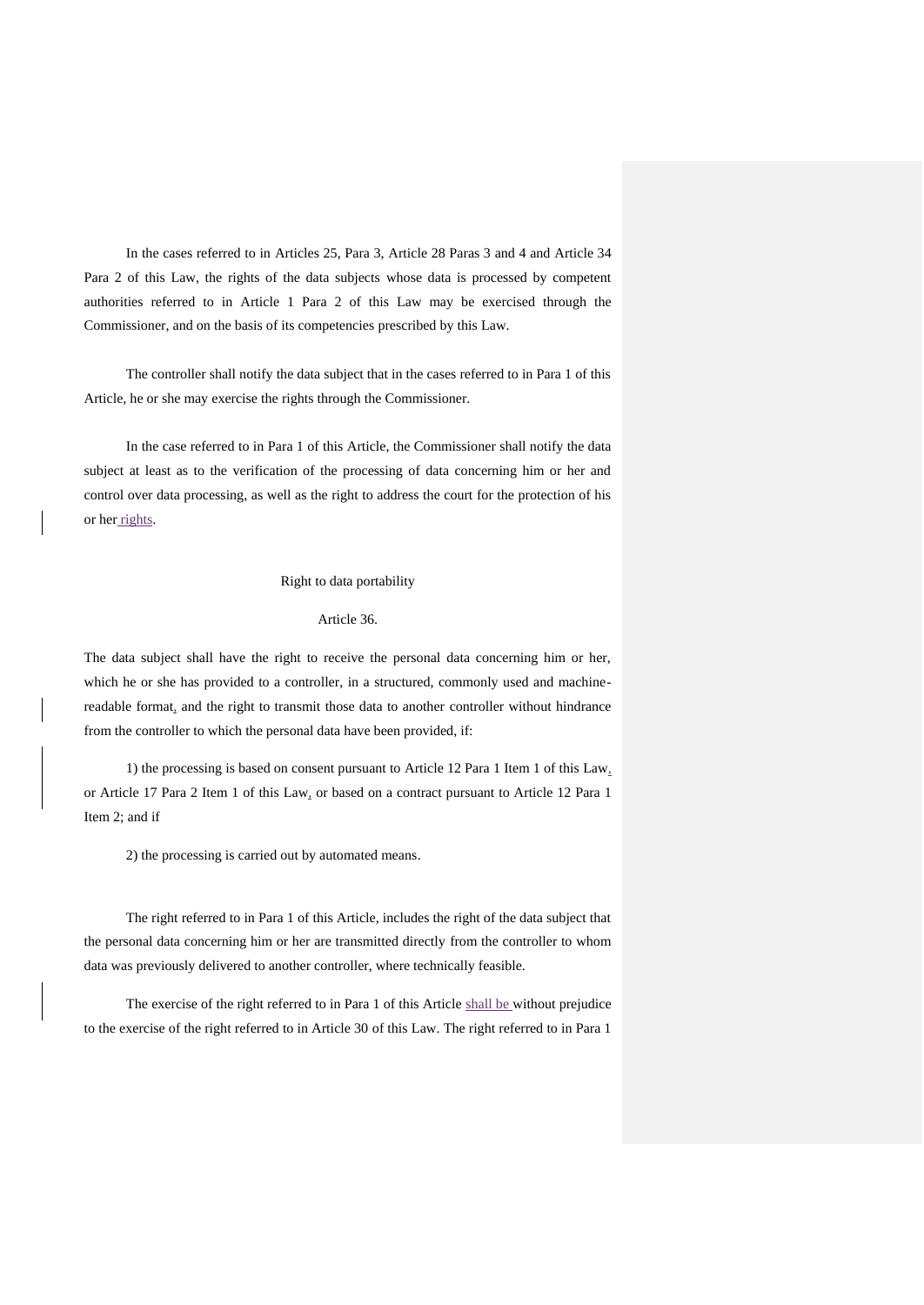of this Article shall not apply to processing necessary for the performance of a task carried out in the public interest, or in the exercise of official authority vested in the controller.

The exercise of the right referred to in Para 1 of this Article shall not adversely affect the rights and freedoms of others.

Provisions referred to in Paras 1 to 4 of this Article shall not apply to processing by competent authorities for the purpose referred to in Article 1 Para 2 of this Law.

## 4. RIGHT TO OBJECT AND AUTOMATED INDIVIDUAL DECISION-MAKING

## Right to object

#### Article 37.

The data subject shall have the right at any time to object, if he or she deems justified, on grounds relating to his or her particular situation, to processing of personal data concerning him or her, pursuant to Article 12 Para 1 Items 5 and 6 of this Law, including profiling based on those provisions. The controller shall cease the processing of personal data of the data subject who objected, unless the controller demonstrates compelling legitimate grounds for the processing which override the interests, rights and freedoms of the data subject or for the establishment, exercise or defence of legal claims.

Data subject shall have the right to object at any time to processing of personal data concerning him or her which are processed for direct marketing purposes, including profiling, to the extent that it is related to such direct marketing.

If the data subject referred to in Para 2 objects to processing, the personal data shall no longer be processed for direct marketing purposes.

At the latest at the time of the first communication with the data subject, the controller shall explicitly bring to attention of the data subject the right referred to in Paras 1 and 2 of this Article and present it in an explicit and clear manner and separately from any other information provided.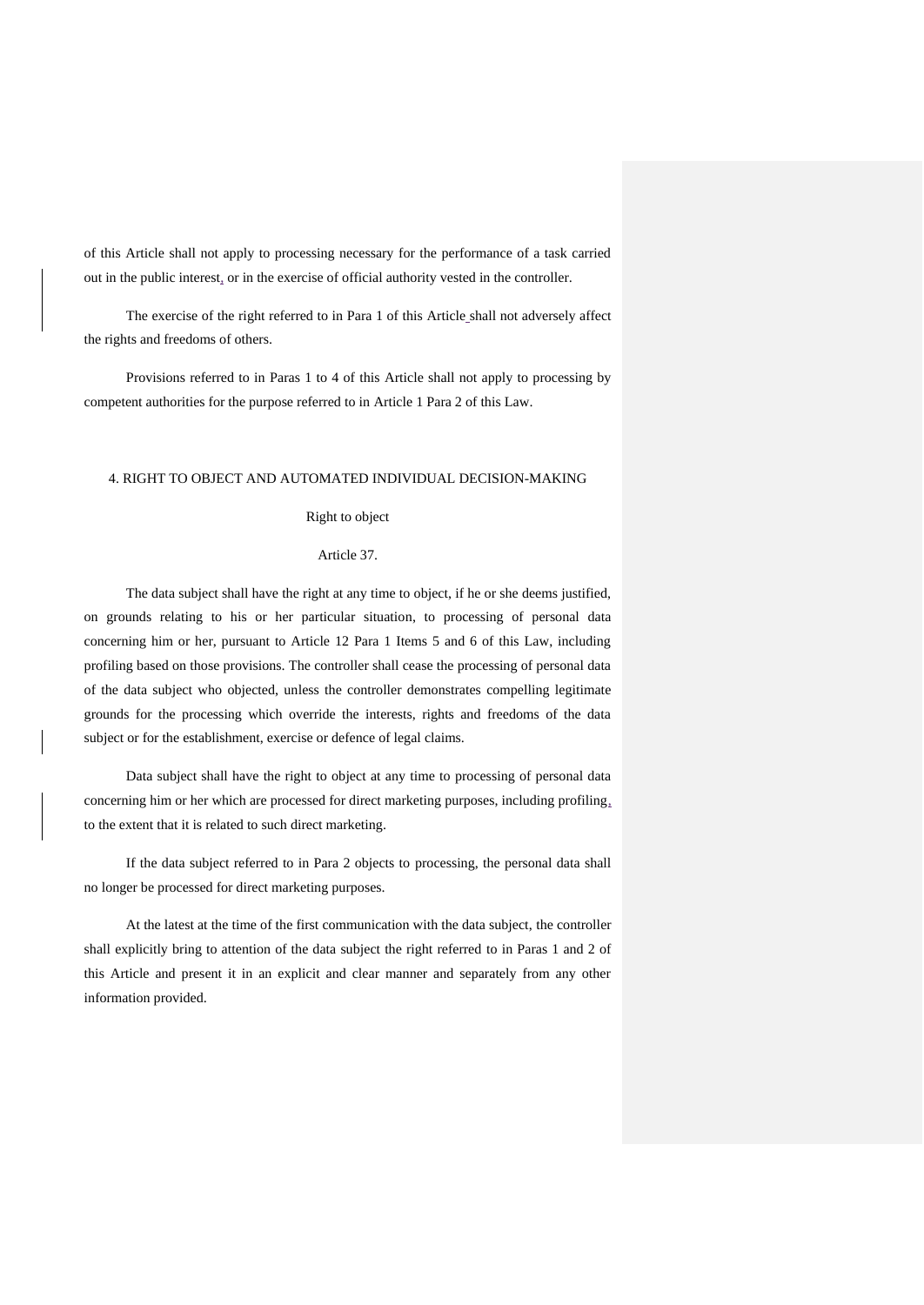In the context of the use of information society services, the data subject may exercise his or her right to object by automated means, using technical specifications for the use of services.

The data subject referred to in Para 1 of this Article, whose personal data are processed for scientific, or historical research purposes, or statistical purposes pursuant to Article 92 Para 1 of this Law, shall have the right to object to processing of these data, unless the processing is necessary for the performance of a task carried out for reasons of public interest.

Provisions referred to in Paras 1 to 6 of this Article shall not apply to processing by competent authorities for the purpose referred to in Article 1 Para 2 of this Law.

#### Automated individual decision-making and profiling

#### Article 38.

The data subject shall have the right that the decision made solely on the basis of automated processing, including profiling, is not applied to him or her, if such decision may produce legal effects concerning the data subject or significantly affect his or her legal position.

Para 1 of this Article shall not apply if the decision:

1) is necessary for entering into, or performance of, a contract between the data subject and a data controller;

2) is based on law, if it lays down suitable measures to safeguard the data subject's rights and freedoms and legitimate interests;

3) is based on the data subject's explicit consent.

In the cases referred to in Para 2 Items 1) and 3) of this Article, the data controller shall implement suitable measures to safeguard the data subject's rights and freedoms and legitimate interests, at least the right to obtain human intervention on the part of the controller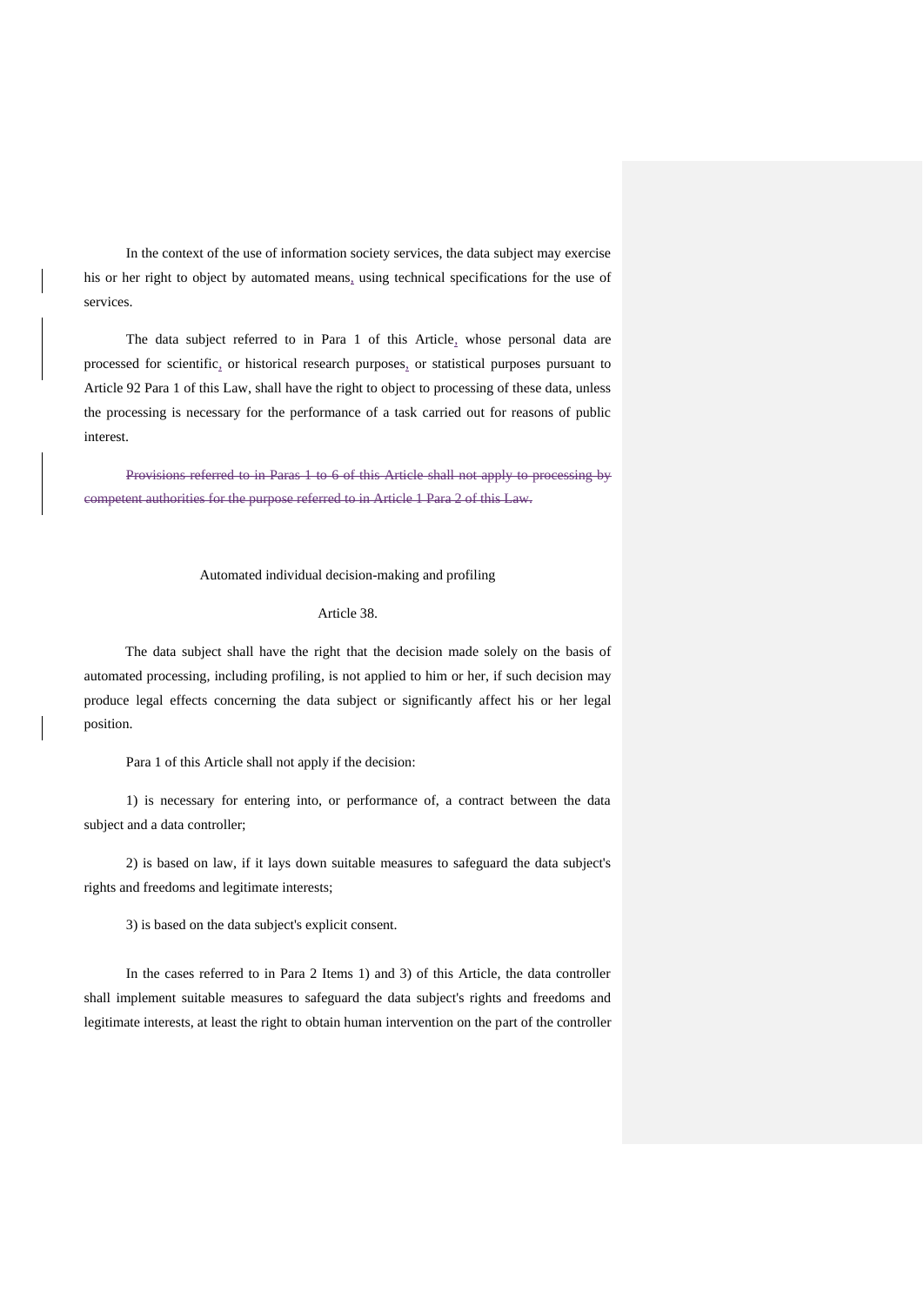in decision making process, or the right of the data subject, to express his or her point of view and to contest the decision before the authorized representative of the controller.

Decisions referred to in Para 2 of this Article shall not be based on special categories of personal data referred to in Article 17 Para 1, unless Article 17 Para 2 Items 1) and 5) of this Law applies and suitable measures to safeguard the data subject's rights and freedoms and legitimate interests are in place.

Provisions referred to in Paras 1 to 4 of this Article shall not apply to processing by competent authorities for the purpose referred to in Article 1 Para 2 of this Law.

Automated individual decision-making and profiling in relation to data processing by competent authorities for the purpose referred to in Article 1 Para 2 of this Law

#### Article 39.

It is forbidden to make the decision based solely on automated processing by competent authorities for the purpose referred to in Article 1 Para 2 of this Law, including profiling, if this decision may produce adverse legal effects concerning the data subject or significantly affect his or her position, unless if making this decision is based on law that applies to the controller and if that law lays down suitable measures to safeguard the data subject's rights and freedoms, and at least the right to ensure the participation of a natural person in decision making.

The decision referred to in Para 1 of this Article shall not be based on special categories of personal data referred to in Article 18 Para 1 of this Law, unless appropriate measures are applied to safeguard the data subject's rights, freedoms and legitimate interests based on law.

Profiling which leads to discrimination of natural persons on the basis of special categories of personal data referred to in Article 18, Para 1 of this Law is prohibited.

## 5. RESTRICTIONS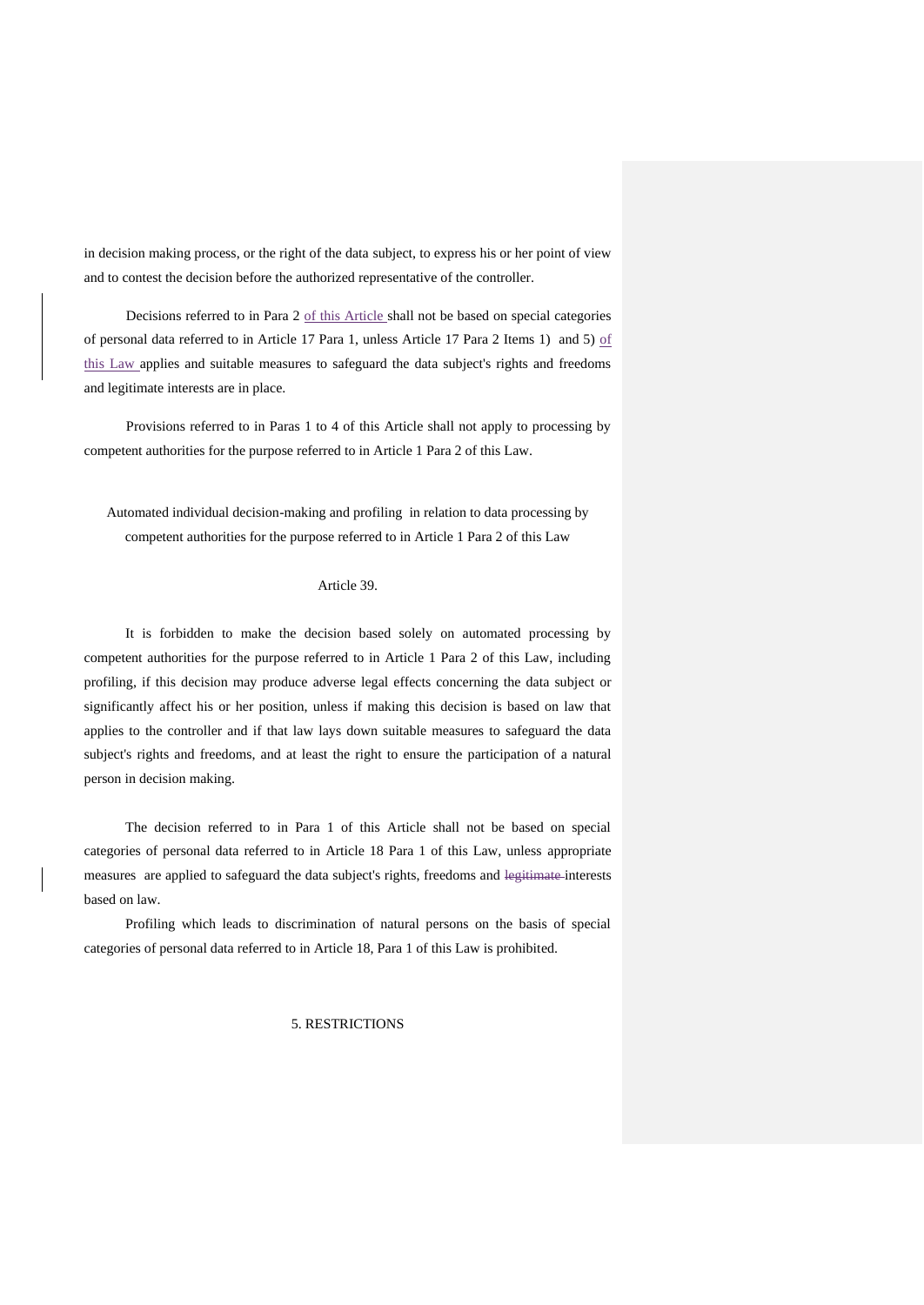## Article 40.

The rights and obligations provided for in articles 21, 23, 24, 26, Articles 29 to 31, Article 33 33,and Articles 36 to 39, Article 53, as well as Article 5 of this Law, to the extent to which the provisions of Article 5 refer to the exercise of the rights and obligations provided for in Articles 21, 23, 24, 26, Articles 29 to 31, Article 33 and Articles 36 to 39 of this Law, may be restricted by law in so far as these restrictions respects the essence of the fundamental rights and freedoms and if it is a necessary and proportionate measure in a democratic society tofor:

1) the protection of national security;

2) defence;

3) the protection of public security;

4) the prevention and detection of criminal offences, and prosecution of criminal offenders or the execution of criminal penalties, including the safeguarding against and the prevention of threats to public security;

5) the protection of other important general public interests, and in particular important economic or financial interests of the Republic of Serbia, including interests of monetary policy, budgetary and taxation matters, public health and social security systems;

6) the protection of judicial independence and judicial proceedings;

7) the prevention, investigation, detection and prosecution of breaches of professional ethics;

8) monitoring, inspection or regulatory function connected permanently or occasionally, to the exercise of official authority in the cases referred to in Items 1 to 5 and 7 of this Para;

9) the protection of the data subject or the rights and freedoms of others;

10) the enforcement of civil law claims.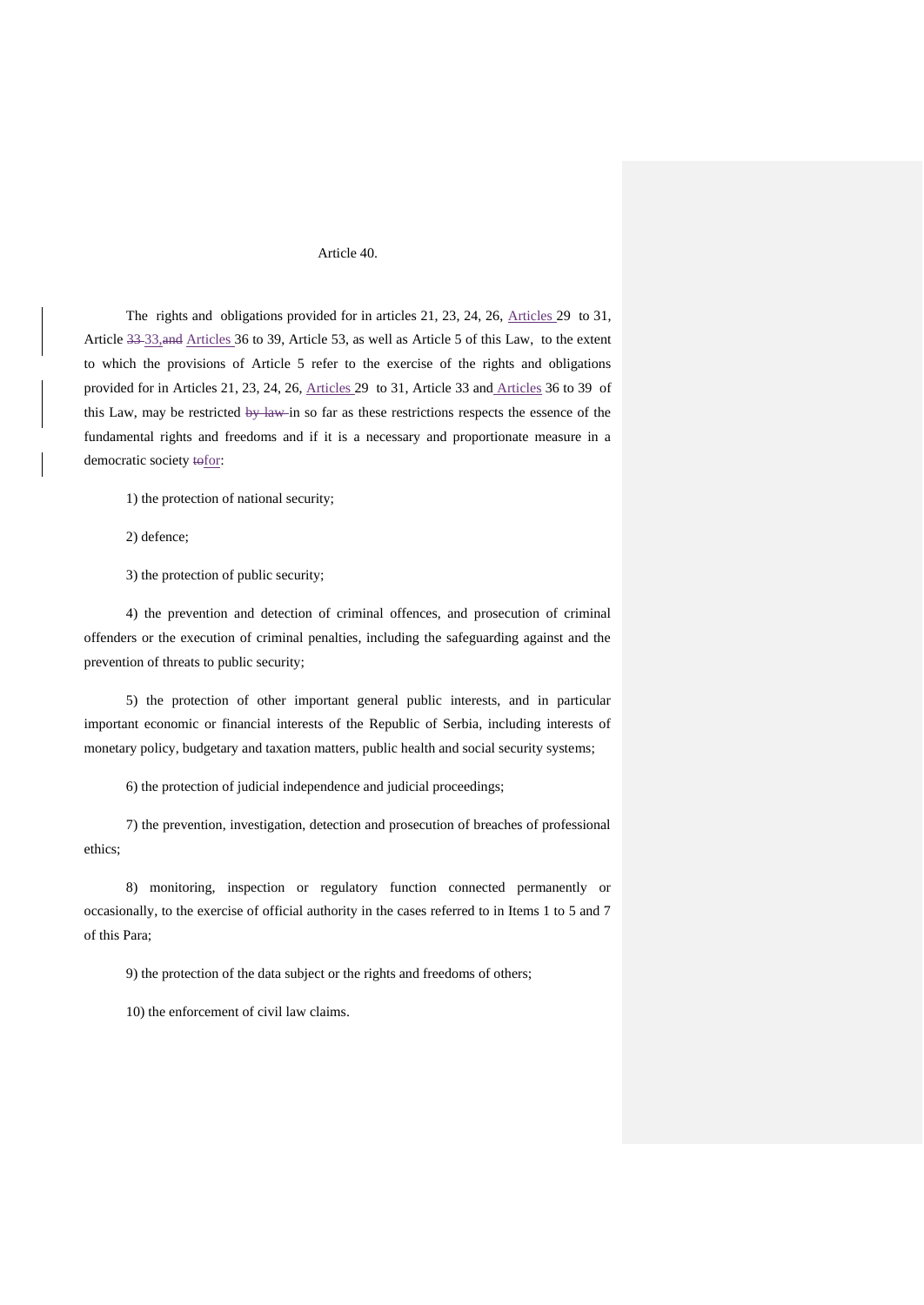When applying the restrictions of The provisions of the law restricting the rights and obligations referred to in Para 1 of this Article, it shall be taken into account, shall, when relevant, take into account at least:

1) the purposes of the processing and categories of processing;

2) the categories of personal data;

3) the scope of the restrictions;

4) the safeguards to prevent abuse, or unlawful access, or transfer of personal data;

5) the specification of the controller-<sub>1</sub> or categories of controllers;

6) the storage periods and the applicable safeguards taking into account the nature, scope and purposes of the processing or categories of processing;

7) the risks to the rights and freedoms of data subjects;

8) the right of data subjects to be informed about the restriction, unless that may be prejudicial to the purpose of the restriction.

Provisions referred to in Paras 1 and 2 of this Article shall not apply to processing by competent authorities for the purpose referred to in Article 1 Para 2 of this Law.

#### IV. CONTROLLER AND PROCESSOR

# 1. GENERAL OBLIGATIONS

#### Responsibility of the controller

Article. 41.

The controller shall implement appropriate technical, staffing and organisational measures to ensure and to be able to demonstrate that processing is performed in accordance with this Law, taking into account the nature, scope, context and purposes of processing, as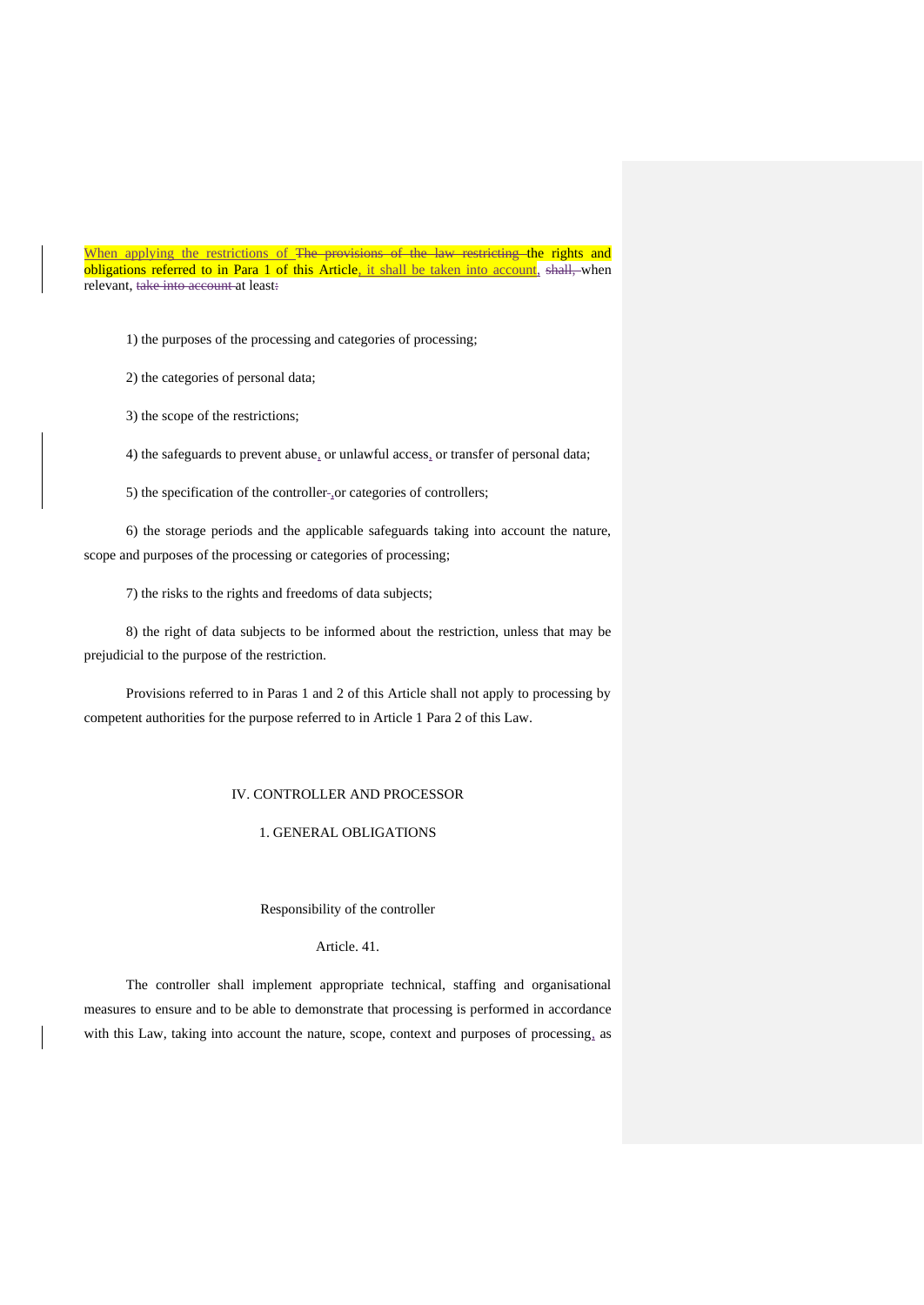well as the risks of varying likelihood and severity for rights and freedoms of natural persons posed by the processing.

The measures referred to in Para 1 shall be reviewed and updated where necessary.

If it is proportional in respect of data processing, measures referred to in Para 1 of this Article include the application of appropriate internal rules of the controller on protection of personal data.

The controller may demonstrate compliance with the obligations referred to in Para 1 of this Article and on the basis of adherence to approved codes of conduct as referred to in Article 59 of this Law, or approved certification mechanisms as referred to in Article 61 of this Law.

Provisions referred to in Para 4 of this Article shall not apply to processing by competent authorities for the purpose referred to in Article 1 Para 2 of this Law.

Protection measures

Article 42.

Taking into consideration available technology and costs of its implementation, the nature, scope, context and purposes of processing, as well as the risks of varying likelihood and severity for rights and freedoms of natural persons posed by the processing, the controller shall, both at the time of the determination of the means for processing and at the time of the processing itself:

1) implement in an effective manner appropriate technical, organisational and staffing measures, such as pseudonymisation, for ensuring implementation of the principles of personal data processing;

2) ensure implementation of the necessary safeguards in the course of processing, in order to meet the requirements for data processing prescribed by this Law and protection of the rights and freedoms of the data subject.

**Commented [A8]:** Not entirely in line with GDPR Art. 24(3). In the GDPR, adherence to approved codes of conduct may be used only as an element to demonstrate compliance with the obligations of the controller.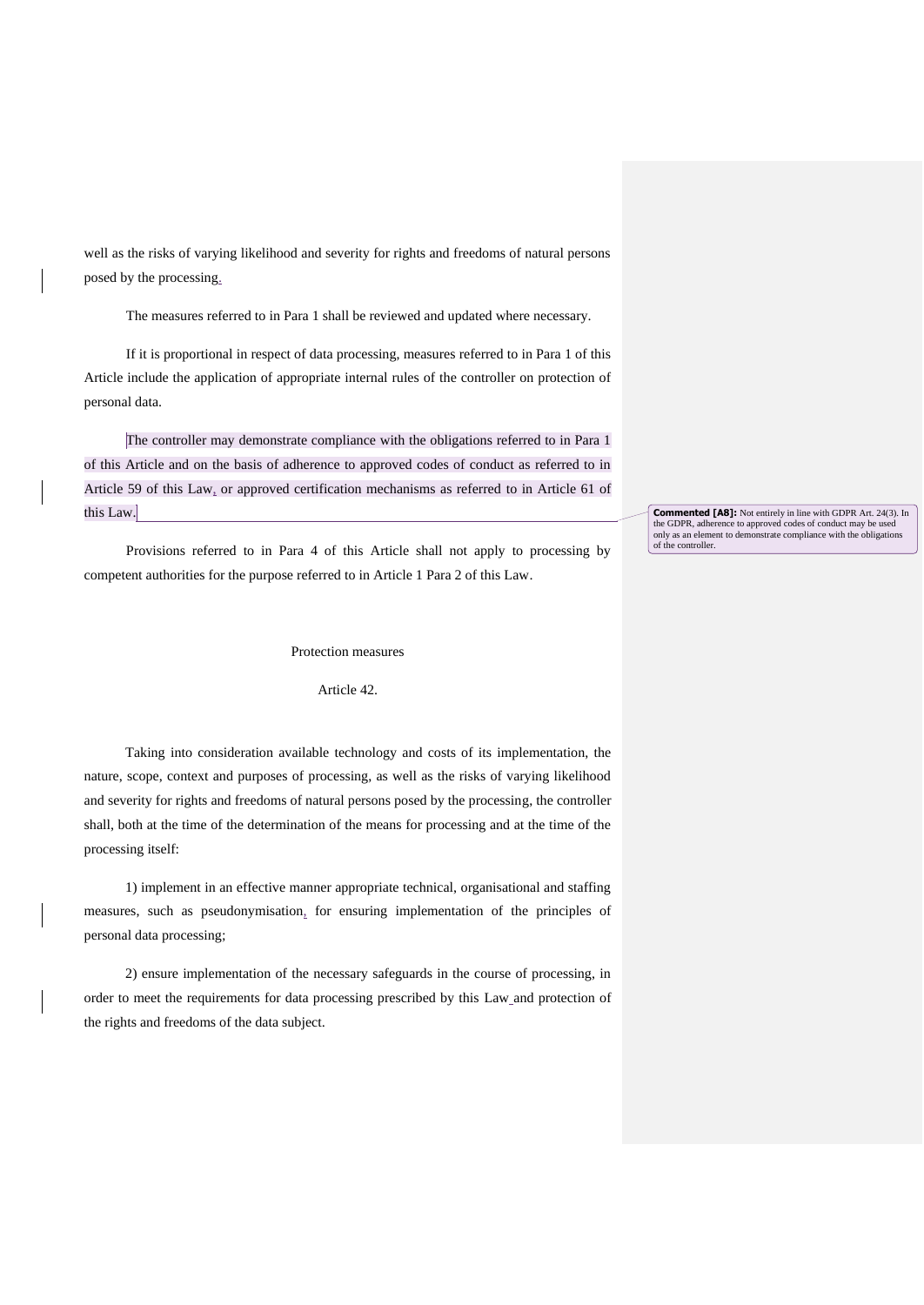The controller shall, by constantly implementing appropriate technical, organisational and staffing measures ensure that, by default, only personal data which are necessary for achieving each **SINGLE** purpose of the processing are processed. That obligation applies in relation to the amount of personal data collected, the extent of their processing, the period of their storage and their accessibility.

Measures referred to in Para  $\frac{3}{2}$  of this Article shall ensure that by default personal data are not made accessible without the individual's intervention to an indefinite number of natural persons.

The controller may demonstrate compliance with the requirements set out in Paras 1 to  $4-\frac{3}{2}$  of this Article on the basis of an approved certification mechanism pursuant to Article 61 of this Law.

Provision referred to in Para 4 of this Article shall not apply to processing by competent authorities for the purpose referred to in Article 1 Para 2 of this Law.

Joint controllers

Article 43.

Where two or more controllers jointly determine the purposes and means of processing, they shall be joint controllers.

Joint controllers referred to in Para 1 of this Article shall, in a transparent manner, determine their respective responsibilities for compliance with the provisions prescribed by this Law, and in particular as regards the exercising of the rights of the data subject and their respective duties to provide the information to data subject referred to in Articles 23 to 25 of this Law.

Responsibility referred to in Para 2 of this Article shall be determined by an arrangement between joint controllers, unless this responsibility is determined by law to which the controllers are subject to.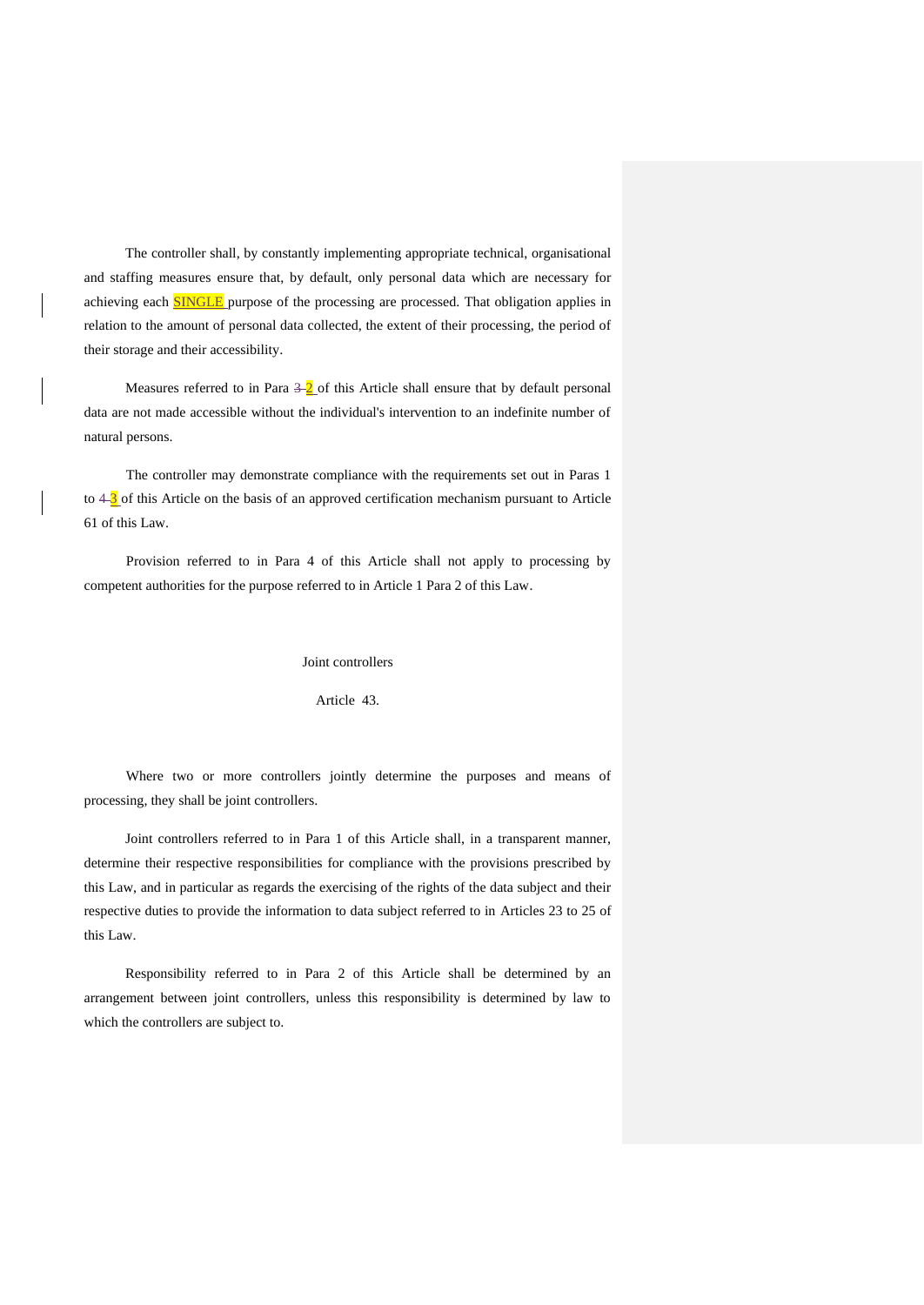The arrangement referred to in Para 3 of this Article must designate a contact point for data subjects.

The arrangement referred to in Para 3 of this Article shall duly reflect the relationships of each of the joint controllers vis-à-vis the data subjects.

The essence of the provisions of the arrangement referred to in Para 3 of this Article must be available to the data subject.

The provisions referred to in Paras 5 and 6 of this Article shall not apply to the processing by competent authorities for the purpose referred to in Article 1 Para 2 of this Law.

Irrespective of the terms of the arrangement referred to in Para 3 of this Article, the data subject may exercise his or her rights under this Law<sub>in</sub> respect of and against each of the controllers individually.

Representatives of controllers or processors not established in the Republic of Serbia

#### Article 44.

In cases referred to in Article 3 Para 4 of this Law, the controller or the processor, shall designate in writing its representative in the Republic of Serbia, established in the Republic of Serbia unless if:

1) processing is occasional and is unlikely to result in a risk to the rights and freedoms of natural persons, taking into account the nature, context, scope and purposes of the processing, and it does not include, on a large scale, processing of special categories of data as referred to in Article 17 Para 1 of this Law, or processing of personal data relating to criminal convictions and offences referred to in Article 19 of this Law;

2) the controller or the processor is a public authority body.

The controller or the processor shall mandate the representative referred to in Para 1 of this Article as the person the data subject, the Commissioner, or other person may address,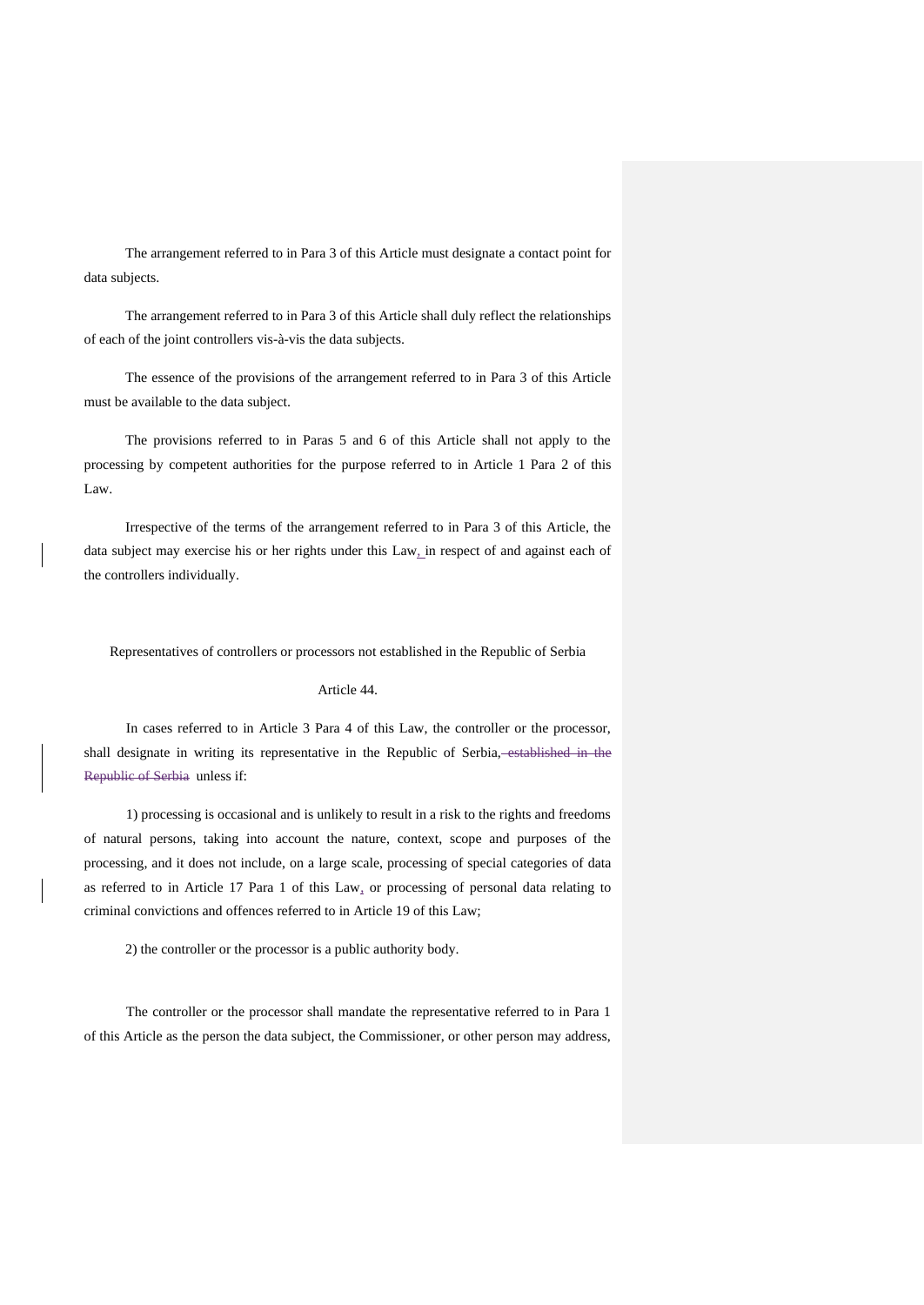in addition to or instead of the controller or the processor, on all issues related to processing, for the purposes of ensuring compliance with the provisions of this Law.

Complaint, lawsuit or other legal actions referred to in this Law, could be lodged against the controller or the processor without prejudice to the designation of their representative referred to in Para 1 of this Article.

The provisions referred to in Paras 1 to 4 of this Article shall not apply to the processing by competent authorities for the purpose referred to in Article 1 Para 2 of this Law.

Processor

Article 45.

Where data processing is performed on behalf of the controller, the controller may designate as the processor only the person who fully guarantees implementation of appropriate technical, staffing and organisational measures, in a manner that ensures processing is performed in line with the provisions of this Law and the protection of the rights of the data subject.

The processor referred to in Para 1 of this Article may engage another processor only on the basis of prior specific or general written authorisation of the controller. In the case of processing based on general written authorisation, the processor shall inform the controller of any intended selection of another processor, or replace another processor, giving the controller the opportunity to object to such changes.

Processing by a processor shall be governed by a contract or other legally binding act, concluded or adopted in a written form, including in electronic form, which, pursuant to the law, governs the relationship between the controller and the processor, and sets out the subject-matter and duration of the processing, the nature and purpose of the processing, the type of personal data and categories of data subjects and the obligations and rights of the controller.

The contract or other legally binding act referred to in Para 3 of this Article shall stipulate that the processor shall: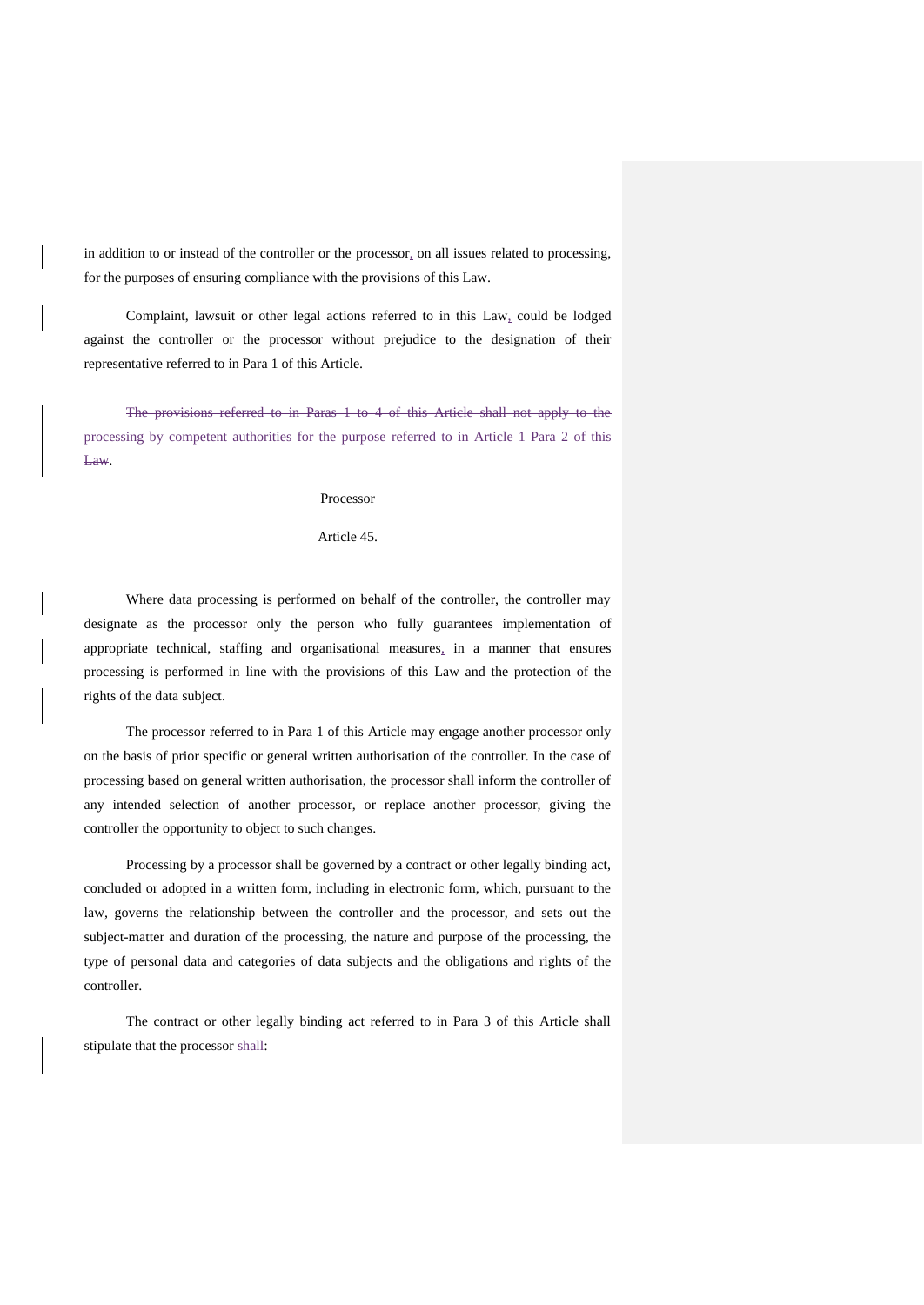1) processes the personal data only on the basis of documented instructions from the controller, including and with regard to transfers of personal data to third countries or an international organisation, unless if the processor is obliged by law to process the data. In such a case, the processor shall inform the controller of that legal requirement prior to initiation of processing, unless if law prohibits delivery of such information on important grounds of public interest;

2) ensures that persons authorised to process the personal data have committed themselves to confidentiality, or are under an appropriate statutory obligation of confidentiality;

3) takes all measures required, pursuant to Article 50 of this Law;

4) respects the conditions for engaging another processor referred to in Paras 2 and 7 of this Article;

5) taking into account the nature of the processing, assists the controller by appropriate technical and organisational measures, insofar as this is possible, for the fulfilment of the controller's obligation to respond to requests for exercising the data subject's rights laid down in Chapter III of this Law;

6) assists the controller in ensuring compliance with the obligations pursuant to articles Article 50 and Articles 52 to 55 of this Law, taking into account the nature of processing and the information available to the processor;

7) after the end of the provision of services relating toCONTRACTED processing ACTIONS, and on the basis of the decision of the controller, deletes or returns all the personal data to the controller, and deletes existing copies of data, unless the law requires storage of the personal data;

8) makes available to the controller all information necessary to demonstrate compliance with the obligations of the processor laid down in this Article, as well as information which allows for and contributes to audits, conducted by the controller or another auditor mandated by the controller.

In the case referred to in Para 4 Item 8 of this Article, the processor shall inform the controller, without undue delay, if it deems that the instruction REFERRED TO IN PARA 4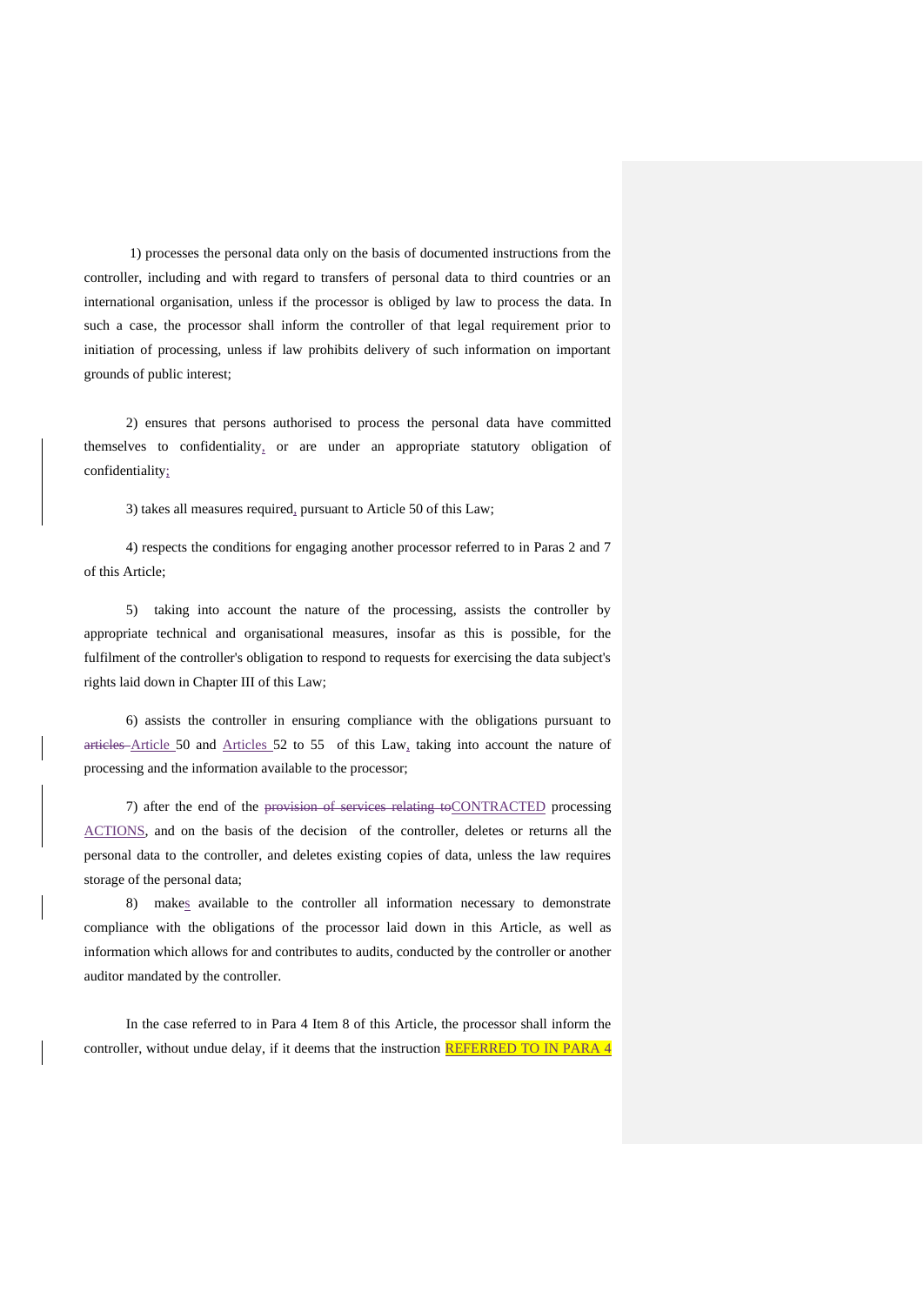ITEM 1 OF THIS ARTICLE received from the controller is not in line with this or other law governing personal data protection.

In case of processing by competent authorities for the purpose referred to in Article 1 Para 2 of this Law, the contract or other legally binding act referred to in Para 3 of this Article shall prescribe that the processor is obliged to article:

1) process the personal data only on basis of the instructions from the controller;

2) ensure that persons authorised to process the personal data have committed themselves to confidentiality or are under an appropriate statutory obligation of confidentiality;

3) assist in an appropriate manner the controller in fulfilling its obligation of compliance with the provisions on the rights of data subjects referred to in Chapter III of this Law;

4) after the end of the provision of services relating to CONTRACTED processing ACTIONS, and on the basis of the decision of the controller, delete or return all the personal data to the controller, and deletes existing copies of data, unless the law requires storage of the personal data;

5) make available to the controller all information necessary to demonstrate compliance with the obligations of the processor laid down in this Article;

6) ensure fulfilment of the conditions laid down in Paras 2, 3 and 6 of this Article also in the case it designates data processing to another processor.

Where a processor engages another processor for carrying out specific processing activities on behalf of the controller, the same obligations of personal data protection prescribed by the contract or other legally binding act concluded between the controller and the processor referred to in Paras 3 and 4 of this Article, impose obligations to the another processor based on the contract or other legally binding act, concluded or adopted in a written form, including electronic form, in the relationship between the controller and the processor, which prescribes sufficient safeguards for implementation of appropriate technical, staffing and organisational measures that ensure data processing is performed in line with this Law. If another processor fails to meet its obligations in relation to personal data processing, the processor shall remain fully liable for the performance of these obligations of another processor.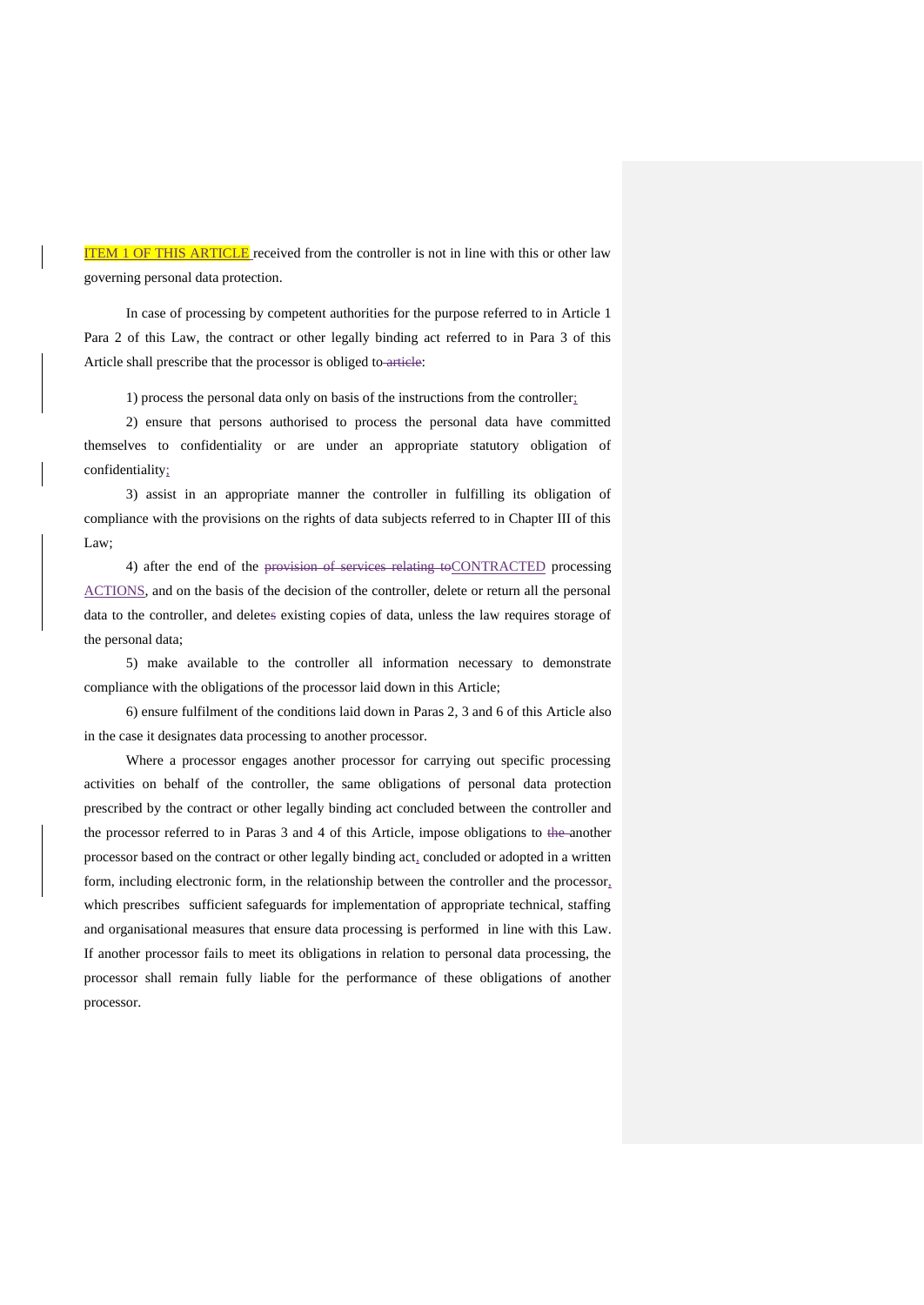Where the processor breaches the provisions of this Law by determining the purpose and means of processing, the processor shall be considered to be a controller in respect of that processing.

Fulfilment of responsibilities of provision of safeguards referred to in Paras 1 and 7 of this Article may be demonstrated on the basis of adherence of a processor to an approved code of conduct, as referred to in Article 59 of this Law, or an **ISSUED CERTIFICATE**, approved certification mechanism as referred to in Article 61 of this Law.

The legal relationship between the controller and the processor, prescribed in line with Paras 3 and 7 of this Article may be based, in whole or in part, on standard contractual clauses referred to in Para 11 of this Article, including those related to the certificate granted to the controller or processor pursuant to Articles 61 and 62 of this Law.

The Commissioner may lay down standard contractual clauses for the matters referring to responsibilities laid down in Paras 3 and 7 of this Article, **IN PARTICULAR** TAKING INTO ACCOUNT THE EUROPEAN PRACTICE IN DEVELOPING STANDARD CONTRACTUAL CLAUSES.

The provisions referred to in Paras 4, 5, 7 and Paras 9 to 11 of this Article shall not apply to the processing by competent authorities for the purpose referred to in Article 1 Para 2 of this Law.

Processing under the authority or instructions

Article 46.

The processor, or any person acting under the authority of the controller or of the processor to access personal data, may process those data only on the basis of instructions from the controller, or if it is obliged by law.

Records of processing activities

Article 47.

**Commented [A9]:** In line with Art. 28(5) of GDPR adherence of a processor to an approved code of conduct may be used only as an element to demonstrate sufficient guarantees.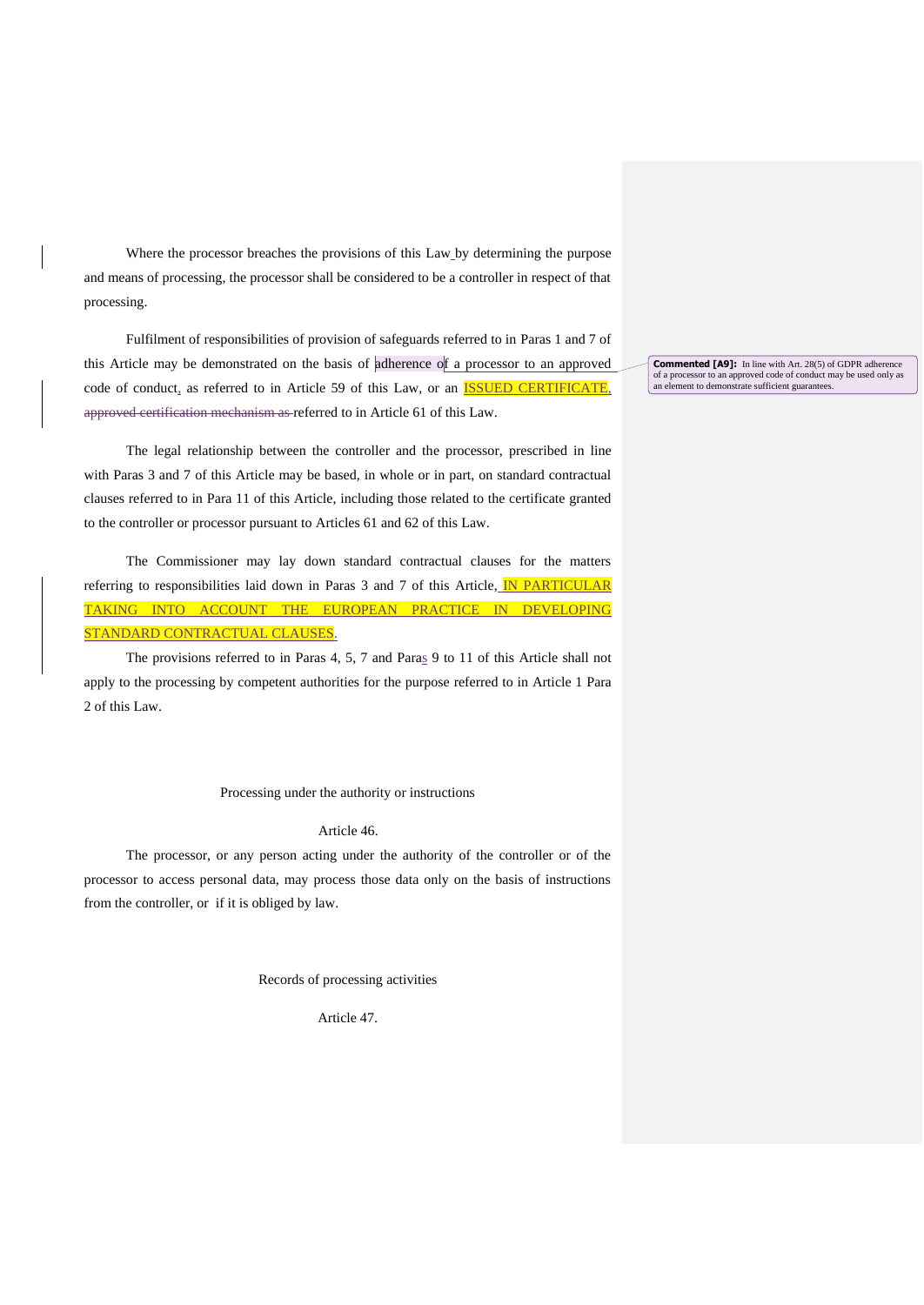Each controller and the controller's representative shall maintain a record of processing activities under its responsibility, containing all of the following information on:

1) the controller and, where applicable, the joint controller, the or the joint controllers, the controller's representative and the data protection officer, their title or the name and contact details;

2) the purposes of the processing;

3) the categories of data subjects and the categories of personal data;

4) the categories of recipients to whom the personal data have been or will be disclosed, including recipients in third countries or international organisations;

5) where applicable, transfers of personal data to third countries or an international organisation, including the identification of that third country or international organisation, and, in the case of transfers referred to in Article 69 Para 2 of this Law, the documentation of suitable safeguards;

6) where possible, the envisaged time limits for erasure of the different categories of personal data;

7) where possible, a general description of security measures referred to in Article 50 Para 1 of this Law.

Provisions of Para 1 of this Article shall not apply to data processing by competent authorities for the purpose referred to in Article 1 Para 2 of this Law.

In case of data processing by competent authorities for the purpose referred to in Article 1 Para 2 of this Law, the controller shall maintain a record of processing activities under its responsibility, referred to in Article 1 Para 2 of this Law, containing all of the following information on:

1) the controller and, where applicable, the joint controllers, and the data protection officer, their title or the name and contact details;

2) the purposes of the processing;

3) the categories of data subjects and the categories of personal data ;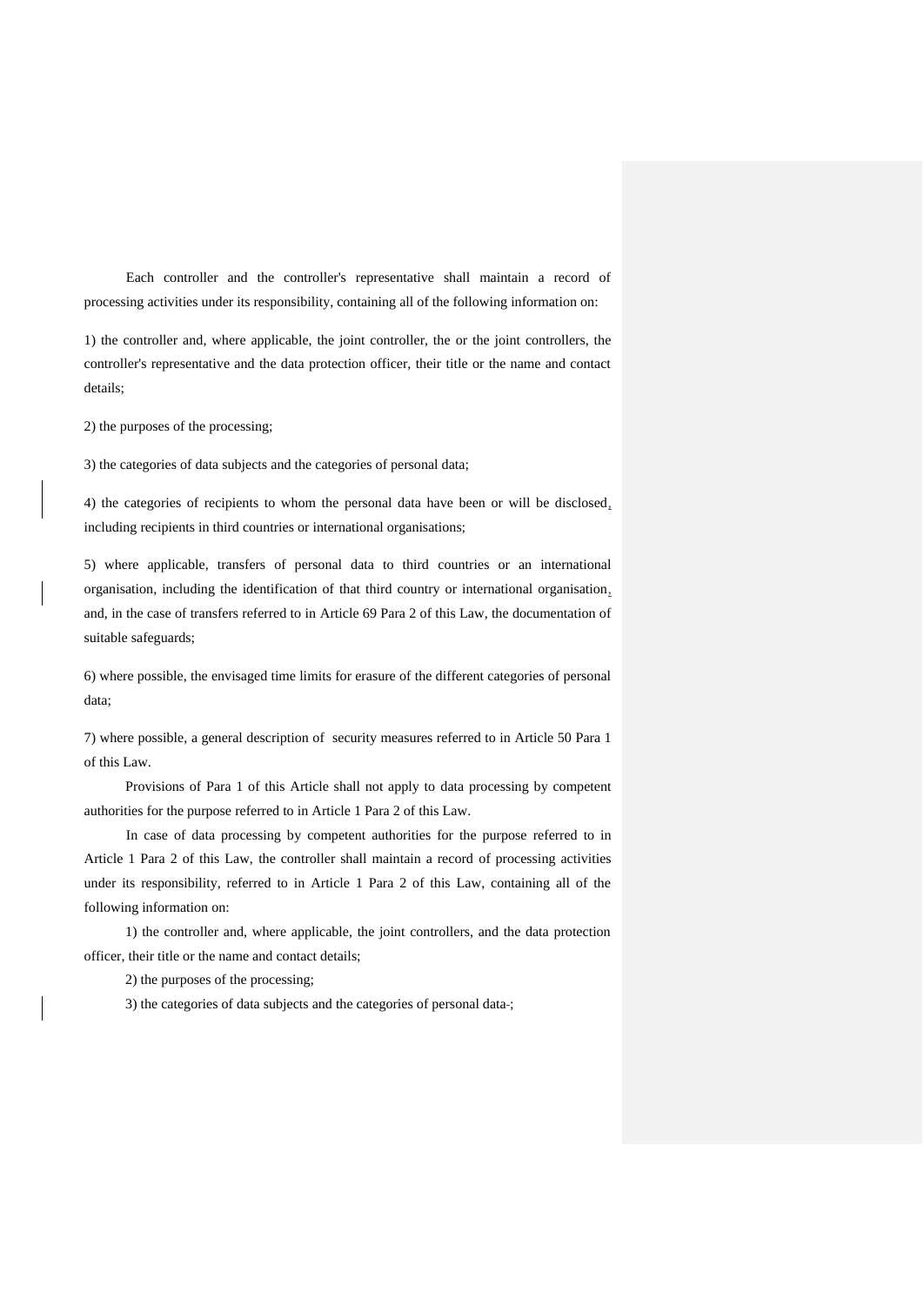4) the categories of recipients to whom the personal data have been or will be disclosed including recipients in third countries or international organisations;

5) where applicable, the use of profiling;

6) where applicable, types of transfers of personal data to third countries or international organisations;

7) the legal grounds for the processing of personal data, including their transfer;

8) where possible, the envisaged time limits for erasure of the different categories of personal data;

9) where possible, a general description of the security measures referred to in Article 50 Para 1 of this Law.

Each processor, and where applicable, its representative, shall maintain a record of all categories of processing activities carried out on behalf of a controller, containing data on:

1) the processor, or processors and of each controller on behalf of which the processing is carried out, and, where applicable, of the controller's or the processor's representative, and the data protection officer: their title, the name and contact details;

2) the categories of processing carried out on behalf of each controller;

3) where applicable, transfers of personal data to third countries or international organisations, including the identification of that third country or international organisation, and, in the case of transfers referred to in Article 69 Para 2 of this Law, the documentation of suitable safeguards;

4) where possible, a general description of the security measures referred to in Article 50 Para 1 of this Law.

Provisions of Para 4 of this Article shall not apply to data processing by competent authorities for the purpose referred to in Article 1 Para 2 of this Law.

Where processing is carried out by competent authorities for the purpose referred to in Article 1 Para 2 of this Law, each processor shall maintain a record of all categories of data processing activities referred to in Article 1 Para 2 of this Law, carried out on behalf of a controller, containing data on:

1) each processor, and each controllers on behalf of which the processing is carried out, and of the data protection officer: their title, the name and contact details;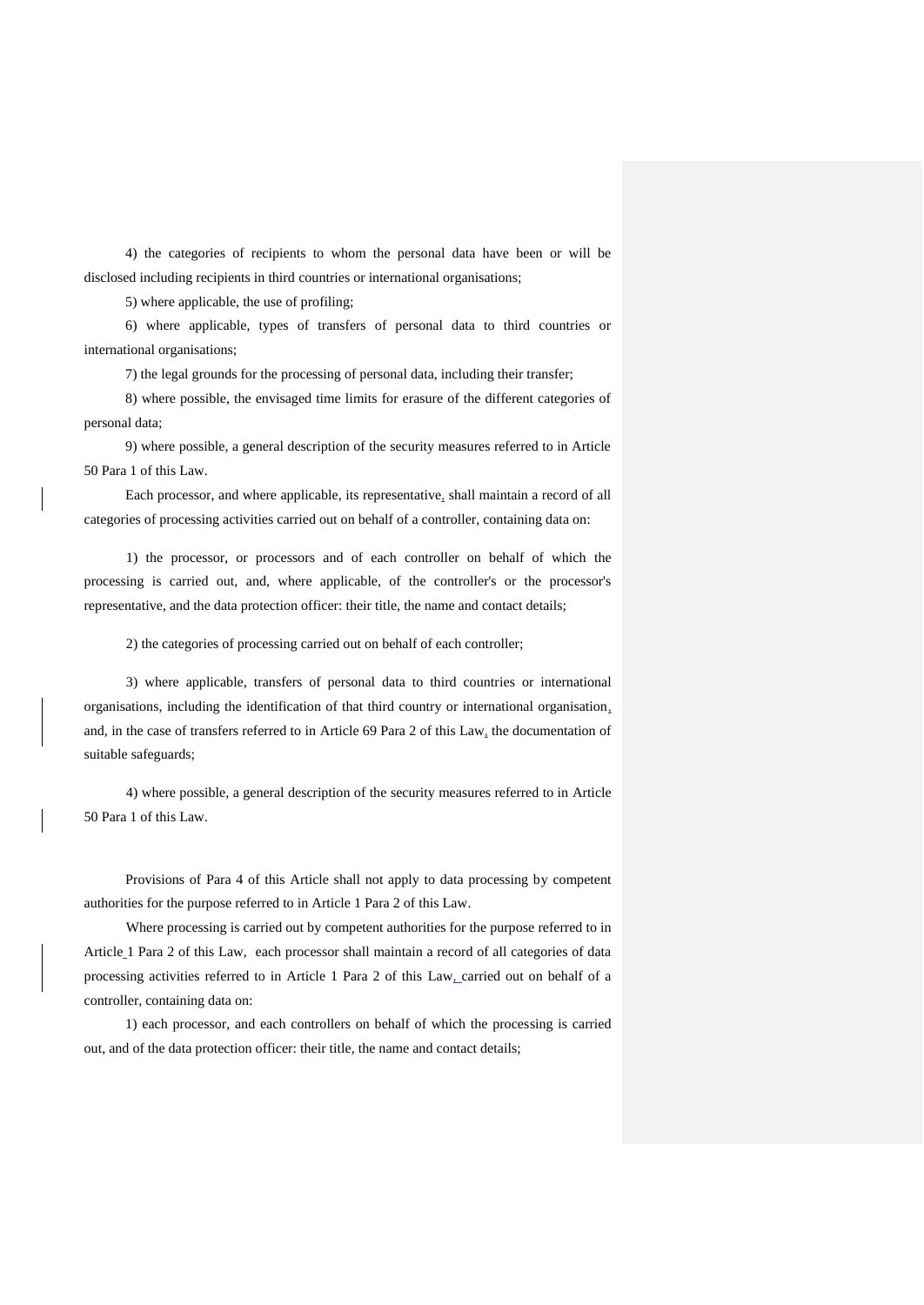2) the categories of processing carried out on behalf of each controller;

3) where applicable, transfers of personal data to third countries or international organisations where explicitly instructed to do so by the controller, including identification of that third country or international organisation;

4) where possible, a general description of security measures referred to in Article 50 Para 1 of this Law.

The records referred to in Paras 1, 3, 4 and 6 of this Article shall be in writing, including in electronic form AND SHALL BE KEPT PERMANENTLY.

The controller and, where applicable, the processor, or their representatives, shall make the record referred to in Paras 1, 3, 4 and 6 of this Article available to the Commissioner on its request.

The provisions referred to in Paras 1 and 4 of this Article shall not apply to **BUSINESS ENTITY AND** organisations employing fewer than 250 persons unless:

1) the processing they carry out is likely to result in a risk to the rights and freedoms of data subjects; or

2) the processing is not occasional; or,

3) the processing includes special categories of data as referred to in Article 17 Para 1 of this Law, or personal data relating to criminal convictions, offences and security measures, referred to in Article 19 of this Law.

Logging of processing operations by competent authorities for the purpose referred to in Article 1 Para 2 of this Law

## Article 48.

The competent authority processing data for the purpose referred to in Article 1 Para 2 of this Law shall ensure that logs are kept for at least the following processing operations in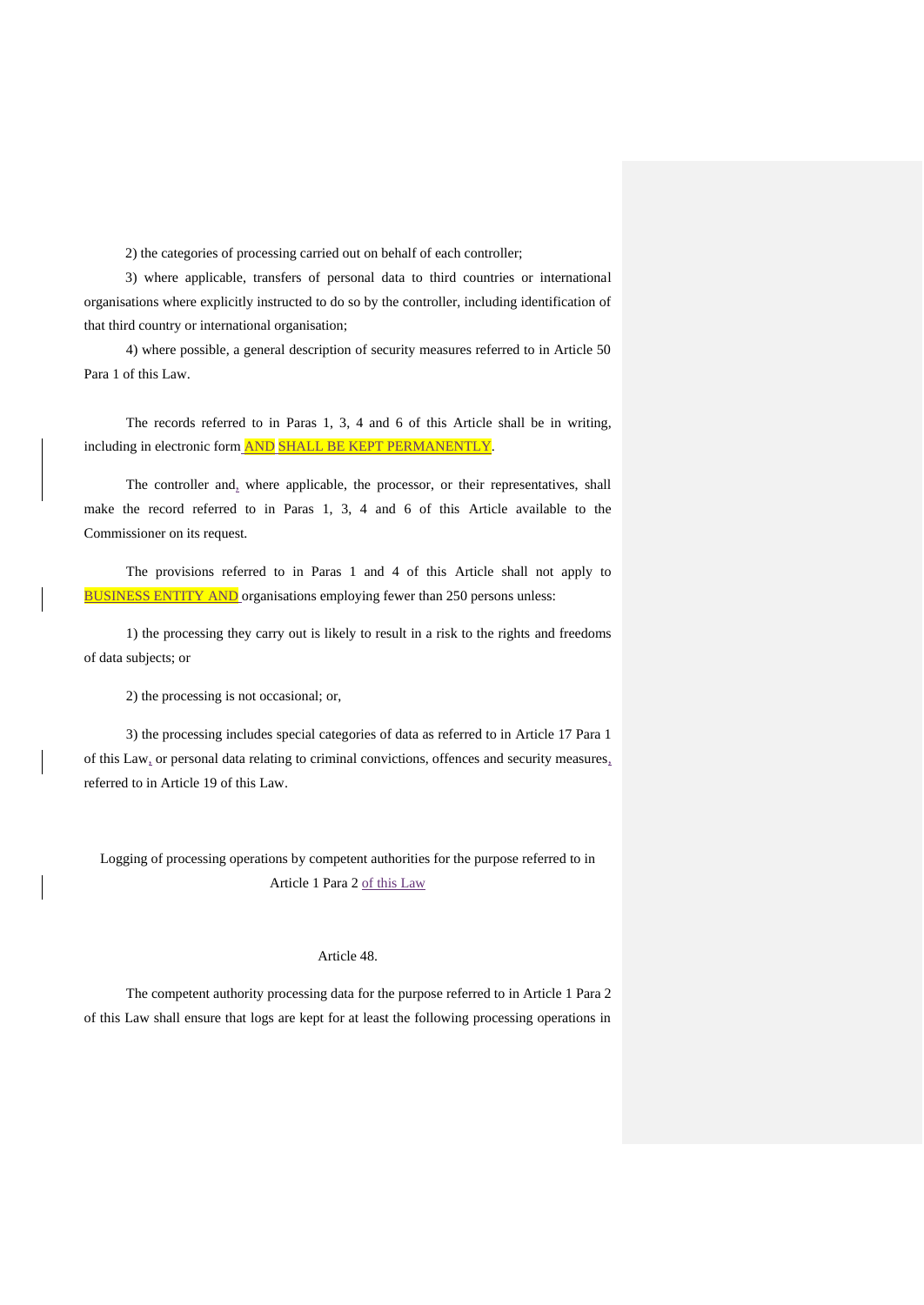automated processing systems article: collection, alteration, consultation, disclosure including transfers, combination and erasure.

The logs of consultation and disclosure shall enable the determination of the justification for processing, establishment of date and time of such operations, and, as far as possible, the identification of the person who consulted or disclosed personal data, and the identity of the recipients of such personal data.

The logging referred to in Para 1 of this Article shall be used solely for verification of the lawfulness of processing, self-monitoring, ensuring the integrity and security of the personal data, and for the initiation and conduct of the criminal proceedings.

The record created by logging referred to in Para 1 of this Article shall be made available to the Commissioner on request, pursuant to law.

Cooperation with the Commissioner

Article 49.

The controller and the processor and where applicable, their representatives, shall cooperate with the Commissioner in the performance of its tasks.

2. Security of personal data

Security of processing

Article 50.

Taking into consideration available technology and costs of its implementation, the nature, scope, context and purposes of processing, as well as the risk of varying likelihood and severity for the rights and freedoms of natural persons, the controller and the processor shall implement appropriate technical, staffing and organisational measures to ensure a level of security appropriate to the risk.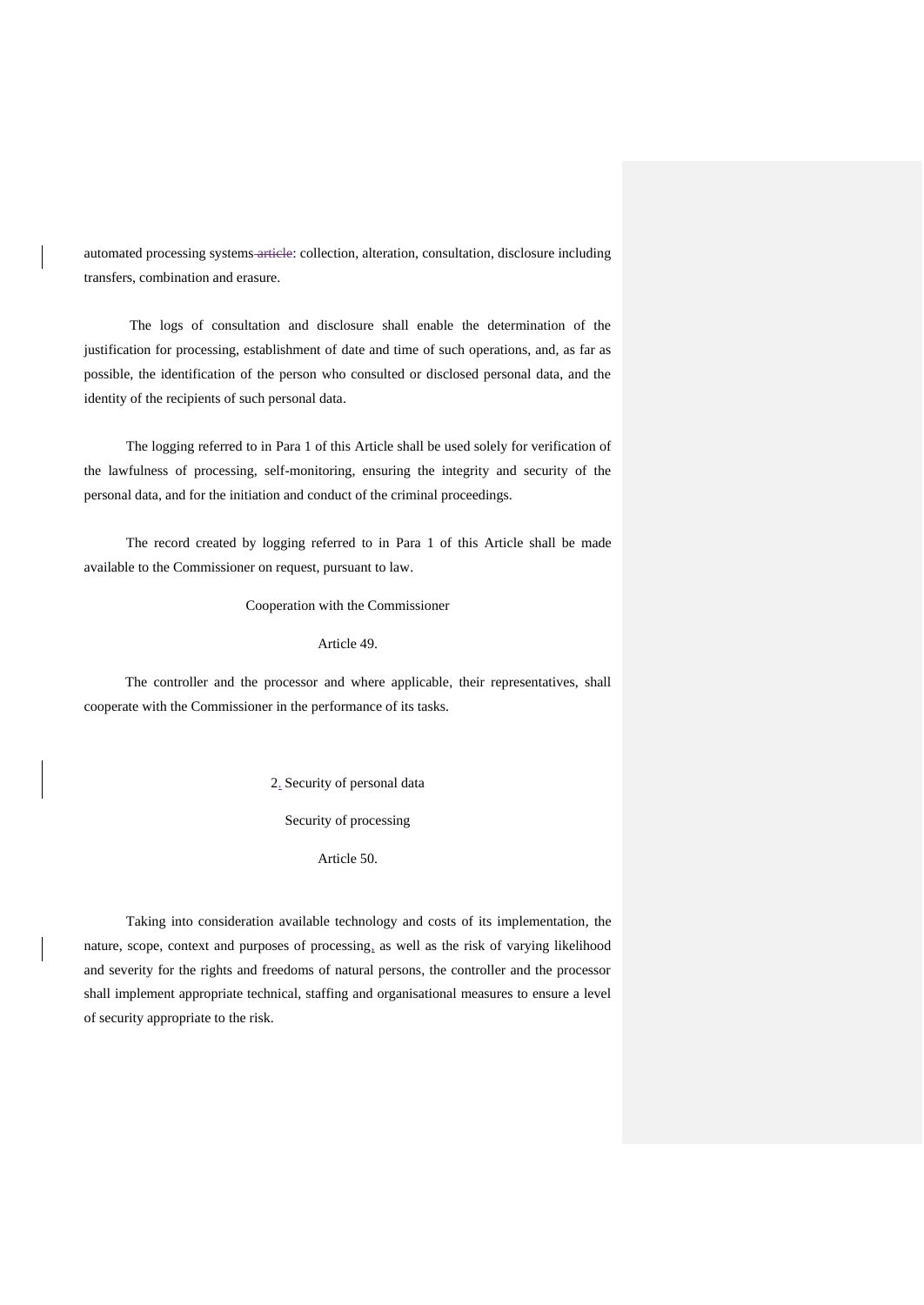Where it is necessary, the measures referred to in Para 1 of this Article shall in particular include:

1) the pseudonymisation and encryption of personal data;

2) the ability to ensure the ongoing confidentiality, integrity, availability and resilience of **PERSONAL DATA** processing systems and services;

3); the ability to restore the availability and access to personal data in a timely manner, in the event of a physical or technical incident;

4) a process for regularly testing, assessing and evaluating the effectiveness of technical, staffing and organisational measures for ensuring the security of the processing.

In assessing the appropriate level of security referred to in Para 1 of this Article, account shall be taken in particular of the risks that are presented by processing, in particular from accidental or unlawful destruction, loss, alteration, unauthorised disclosure of, or access to personal data transmitted, stored or otherwise processed.

Adherence to an approved code of conduct as referred to in Article 59 of this Law or an approved certification mechanism, as referred to in Article 61 of this Law, may be used to demonstrate compliance with the requirements set out in Para 1 of this Article.

The controller and processor shall take steps to ensure that natural person acting under the authority of the controller or the processor who has access to personal data, processes these data only on the basis of instructions from the controller or when it is obliged by law.

Provisions of Paras 1 to 5 of this Article shall not apply to data processing by competent authorities for the purpose referred to in Article 1 Para 2 of this Law.

Security of processing by competent authorities for the purpose referred to in Article 1 Para 2 of this Law

Article 51.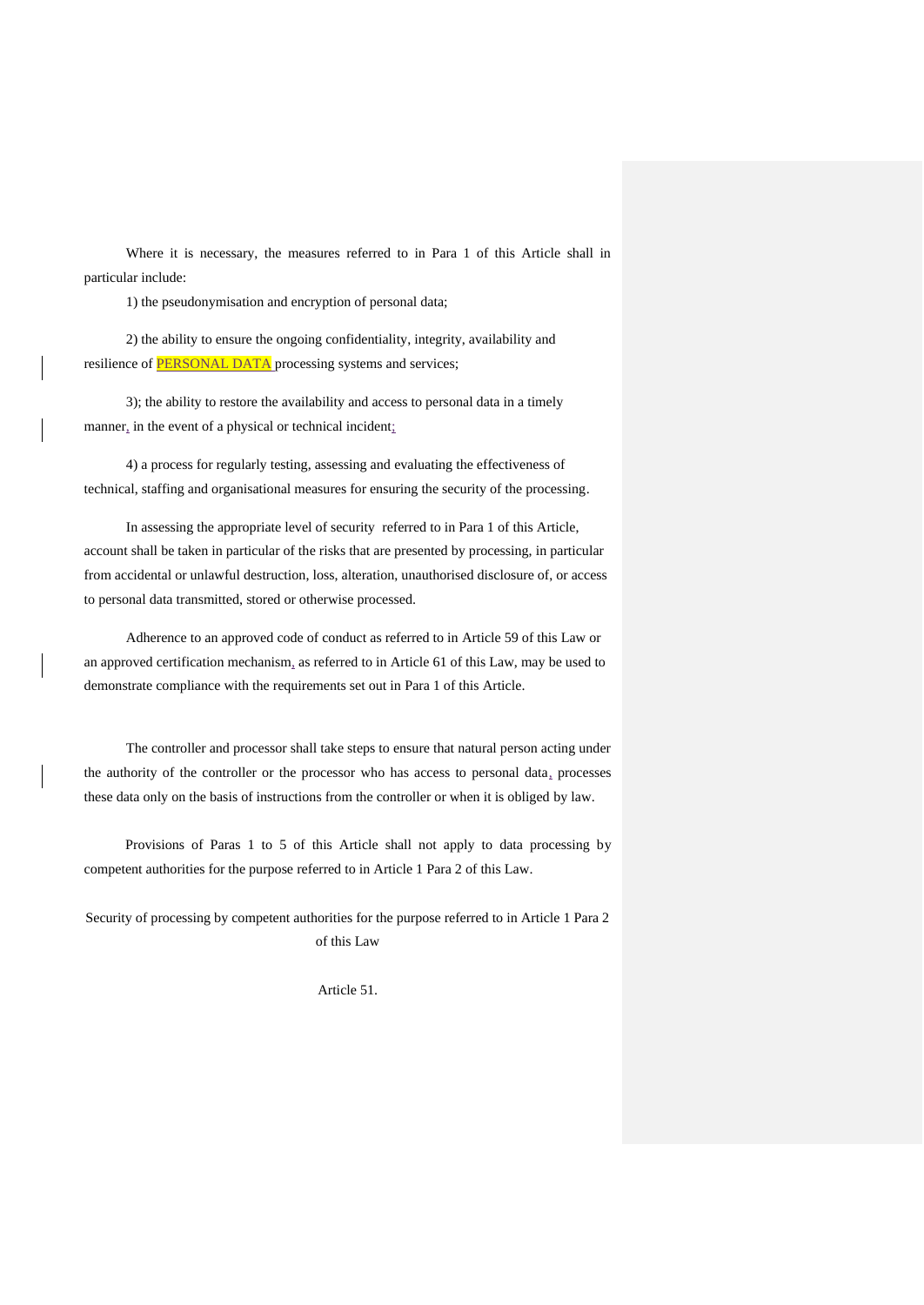Where data processing is carried out by competent authorities for the purpose referred to in Article 1 Para 2 of this Law, and in line with available technology and the costs of its implementation, the nature, scope, context and purposes of processing, as well as the risk of varying likelihood and severity for the rights and freedoms of natural persons, the controller and the processor shall implement appropriate technical, staffing and organisational measures to ensure a level of security appropriate to the risk, and in particular as regards the processing of special categories of personal data referred to in Article 18 of this Law.

Based on the risk assessment, the controller or processor shall implement, in respect of automated processing, appropriate measures referred to in Para 1 of this Article designed to:

1) deny unauthorised persons access to processing equipment used for processing ('equipment access control');

2) prevent the unauthorised reading, copying, modification or removal of data media ('data media control');

3) prevent the unauthorised input of personal data and the unauthorised modification, deletion or inspection of stored personal data ('storage control');

4) prevent the use of automated processing systems by unauthorised persons using data communication equipment ('user control');

5) ensure that persons authorised to use an automated processing system have access only to the personal data covered by their access authorisation ('data access control');

6) ensure that it is possible to verify and establish to whom the personal data have been or may be transmitted or made available using data communication equipment ('communication control');

7) ensure that it is subsequently possible to verify and establish which personal data have been input into automated processing systems and when and by whom the personal data were input ('input control');

8) prevent the unauthorised reading, copying, modification or deletion of personal data during transfers of personal data or during transportation of data media ('transport control');

9) restore installed systems in the case of interruption of their work ('recovery');

10) ensure that the functions of the system perform, that the appearance of faults in the functions is reported ('reliability') and that stored personal data cannot be corrupted by means of a malfunctioning of the system ('integrity').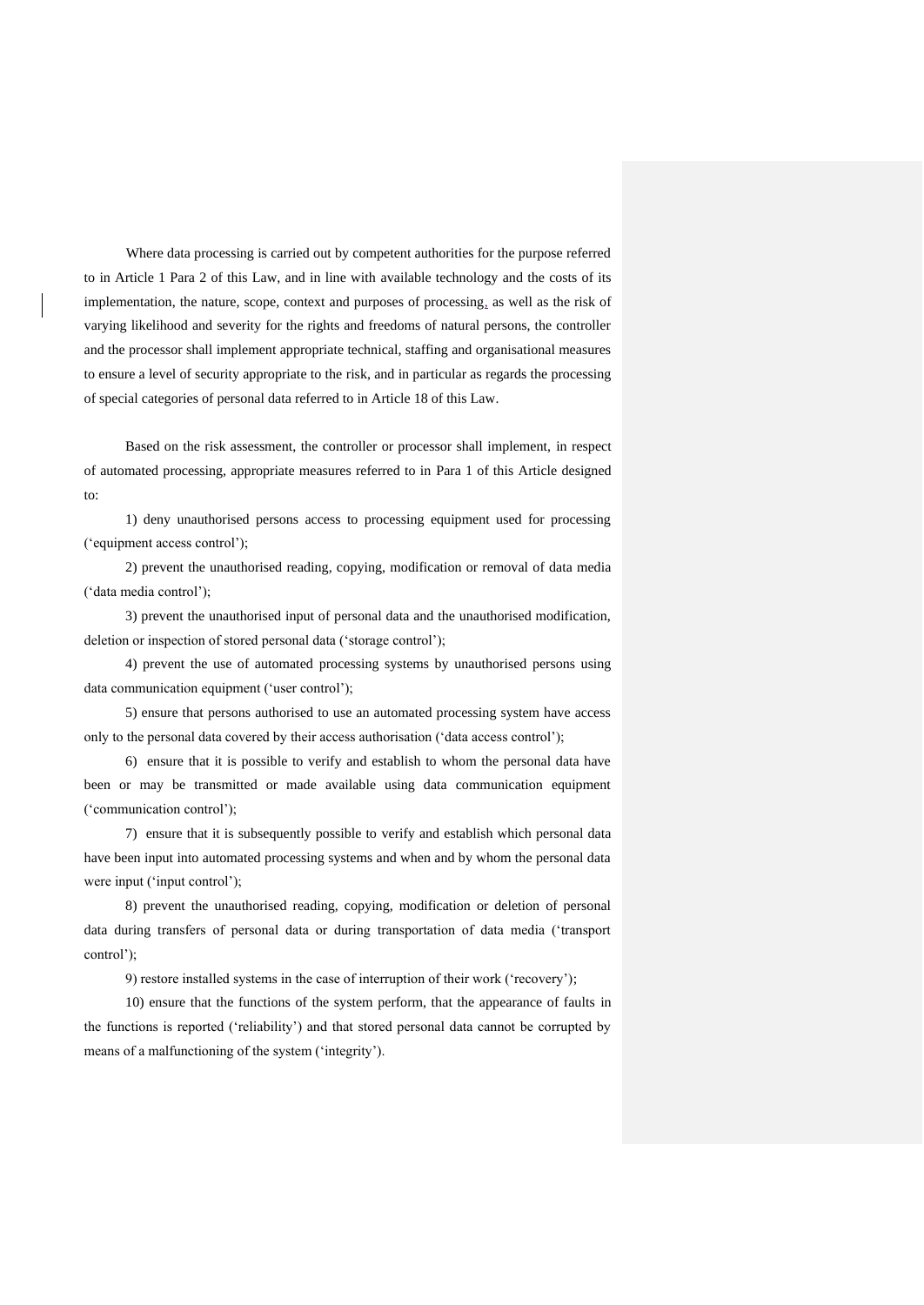#### Notification of the Commissioner about personal data security breach

## Article 52.

In the case of a personal data breach, which may result in a risk to the rights and freedoms of natural persons, the controller shall notify the Commissioner without undue delay and, where feasible, not later than 72 hours after having become aware of it.

If the controller does not act within 72 hours after having become aware of the personal data breach, reasons for the delay must be stated.

The processor shall notify the controller, without undue delay, after becoming aware of a personal data breach.

The notification referred to in Para 1 of this Article shall contain at least the following information:

1) description of nature of the personal data breach including the categories and approximate number of data subjects concerned and the categories and approximate number of personal data records concerned;

2) the name and contact details of the data protection officer, or other contact point, where more information can be obtained;

3) description of the likely consequences of the personal data breach;

4) description of the measures taken, or proposed to be taken by the controller to address the personal data breach, including measures to mitigate its possible adverse effects.

If it is not possible to provide information referred to in Para 4 of this Article at the same time, the controller shall provide the information without undue further delay and in phases.

The controller shall document any personal data breaches, comprising the facts relating to the personal data breach, its effects and the remedial action taken.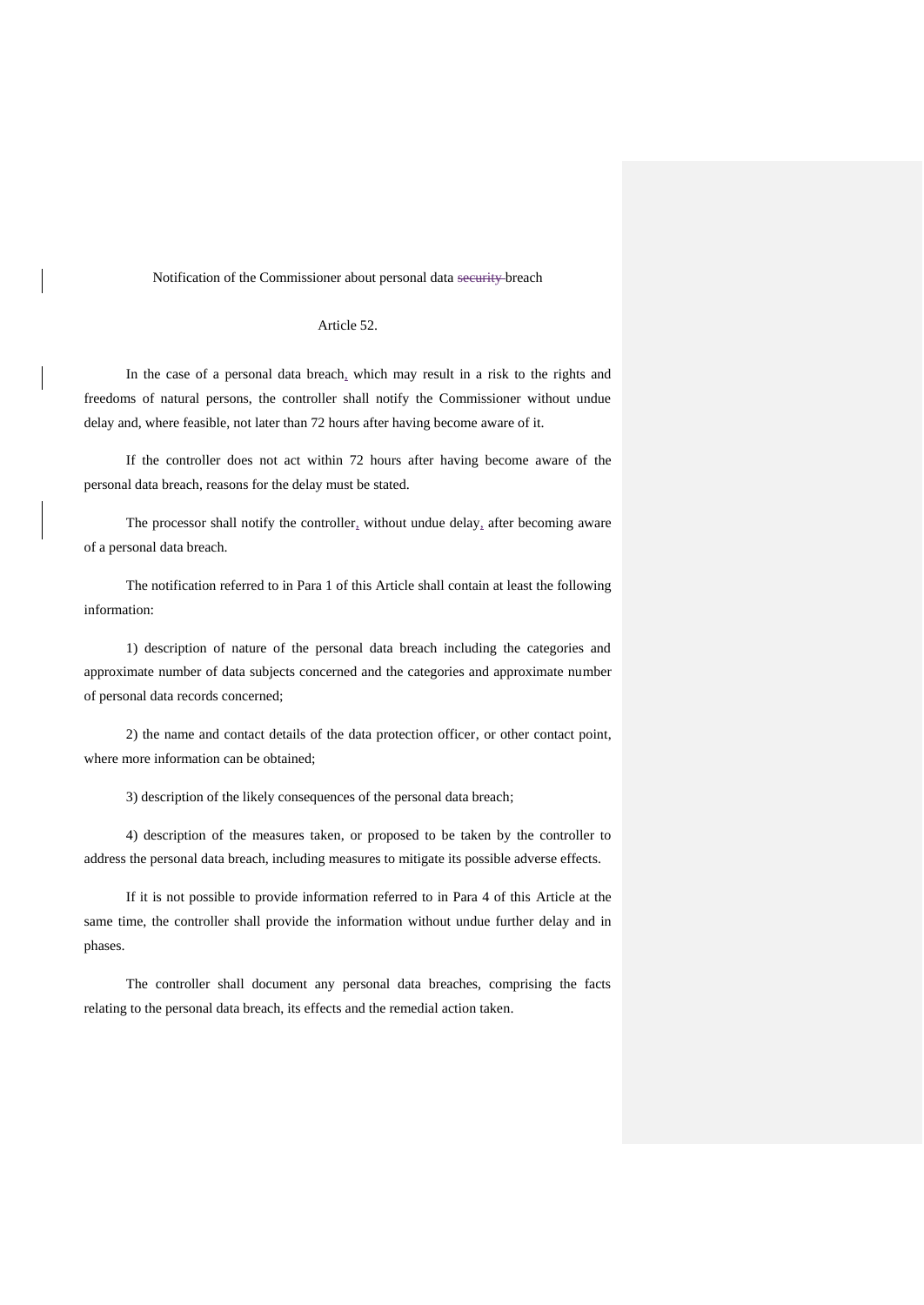Documentation referred to in Para 6 of this Article shall represent the grounds enabling the Commissioner to verify whether the controller has complied with the provisions of this Article.

Where the breach of personal data processed by competent authorities for the purpose referred to in Article 1 Para 2 of this Law involves personal data that have been transmitted to the controller of another state or international organization, the controller referred to in Para 1 of this Article shall communicate, without undue delay, the information referred to in Para 4 of this Article to the controller of another state or international organization, pursuant to international agreement.

Communication of a personal data security breach to the data subject

Article 53.

When the personal data breach is likely to result in a high risk to the rights and freedoms of natural persons, the controller shall communicate the personal data breach to the data subject without undue delay.

In the communication to the data subject referred to in Para 1 of this Article, the controller shall describe in clear and plain language the nature of the personal data breach and provide at least the information referred to in Article 52 Para  $\frac{34}{4}$  Items 2 to 4 of this Law.

The controller shall not be required to communicate to the data subject referred to in Para 1 of this Article if:

1) the controller has implemented appropriate technical, organisational and staffing protection measures, in relation to the personal data affected by the personal data breach, and in particular if encryption or other measures prevented readability of the personal data to any unauthorized persons for access to this data;  $\Theta$ **F** 

2) the controller has taken subsequent measures which ensure that the high risk to the rights and freedoms of data subjects is no longer likely to materialise; of this Law; or

3) if communicating the personal data breach to the data subject would involve disproportionate amount of time and resources, in which case the controller shall utilise a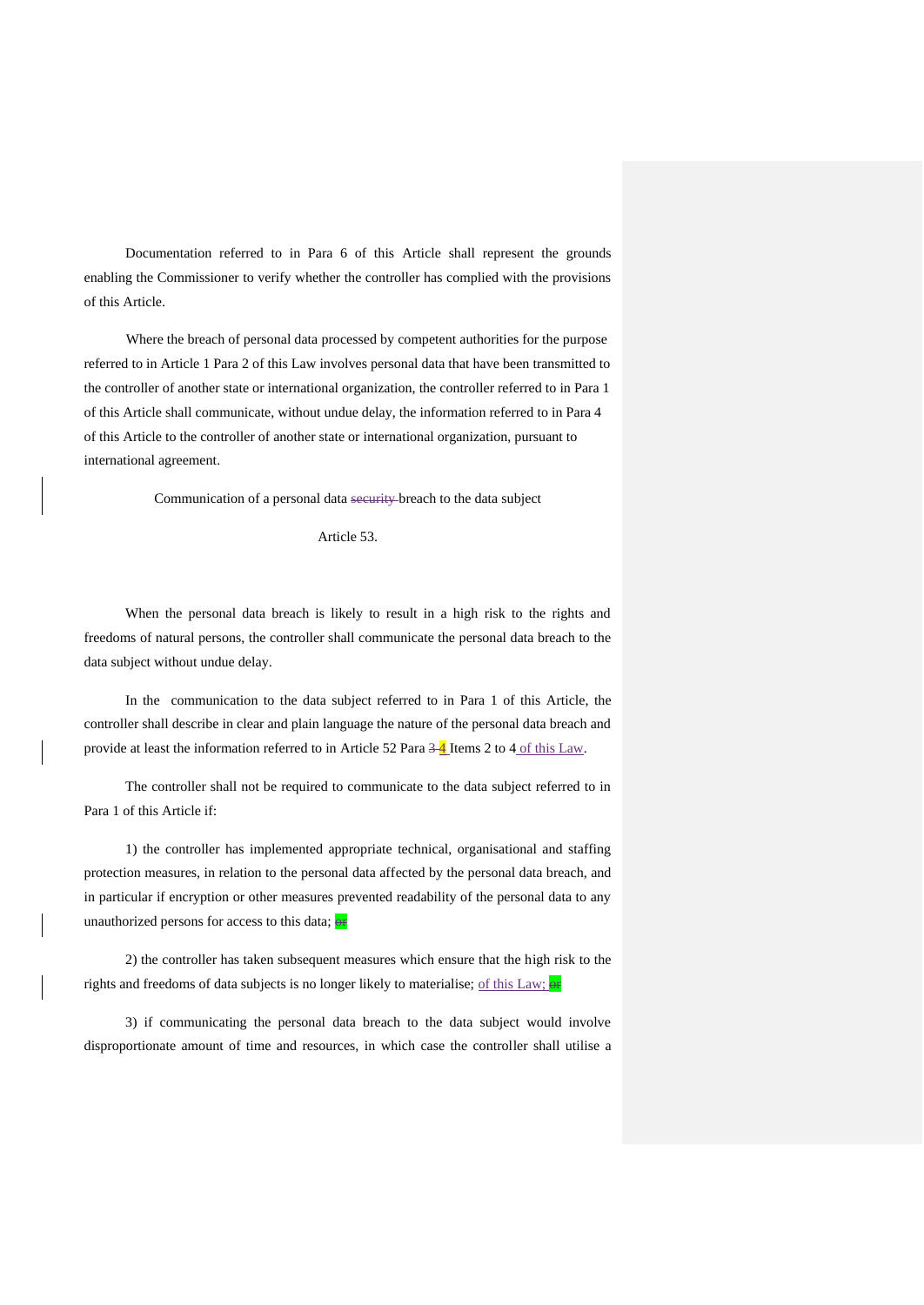public communication through the media or similar equally effective method to ensure the data subjects are informed.

Having considered the likelihood of the personal data breach resulting in a high risk to the rights and freedoms of data subjects, the Commissioner may require the controller who has not already communicated the personal data breach to the data subject to do so, or may determine that any of the conditions referred to in Para 3 of this Article are met.

In the case of breach of personal data processed by competent authorities for the purpose referred to in Article 1 Para 2 of this Law, the controller may delay, or restrict communication to the data subject referred to in Para 1 of this Article, on the grounds and under the conditions referred to in Article 25 Para 3 of this Law.

3. Data protection impact assessment and prior consultation

Data protection impact assessment

#### Article 54.

Where a type of processing, in particular using new technologies and taking into account the nature, scope, context and purposes of the processing is likely to result in a high risk to the rights and freedoms of natural persons, the controller shall, prior to the processing, carry out an impact assessment of the envisaged processing operations on the protection of personal data.

Impact of a set of similar processing operations that present similar high risks referred to in Para 1 of this Article may be addressed by a single assessment.

When carrying out impact assessment, the controller shall seek the advice of the data protection officer, where designated.

Impact assessment referred to in Para 1 of this Article shall in particular be required in the case of: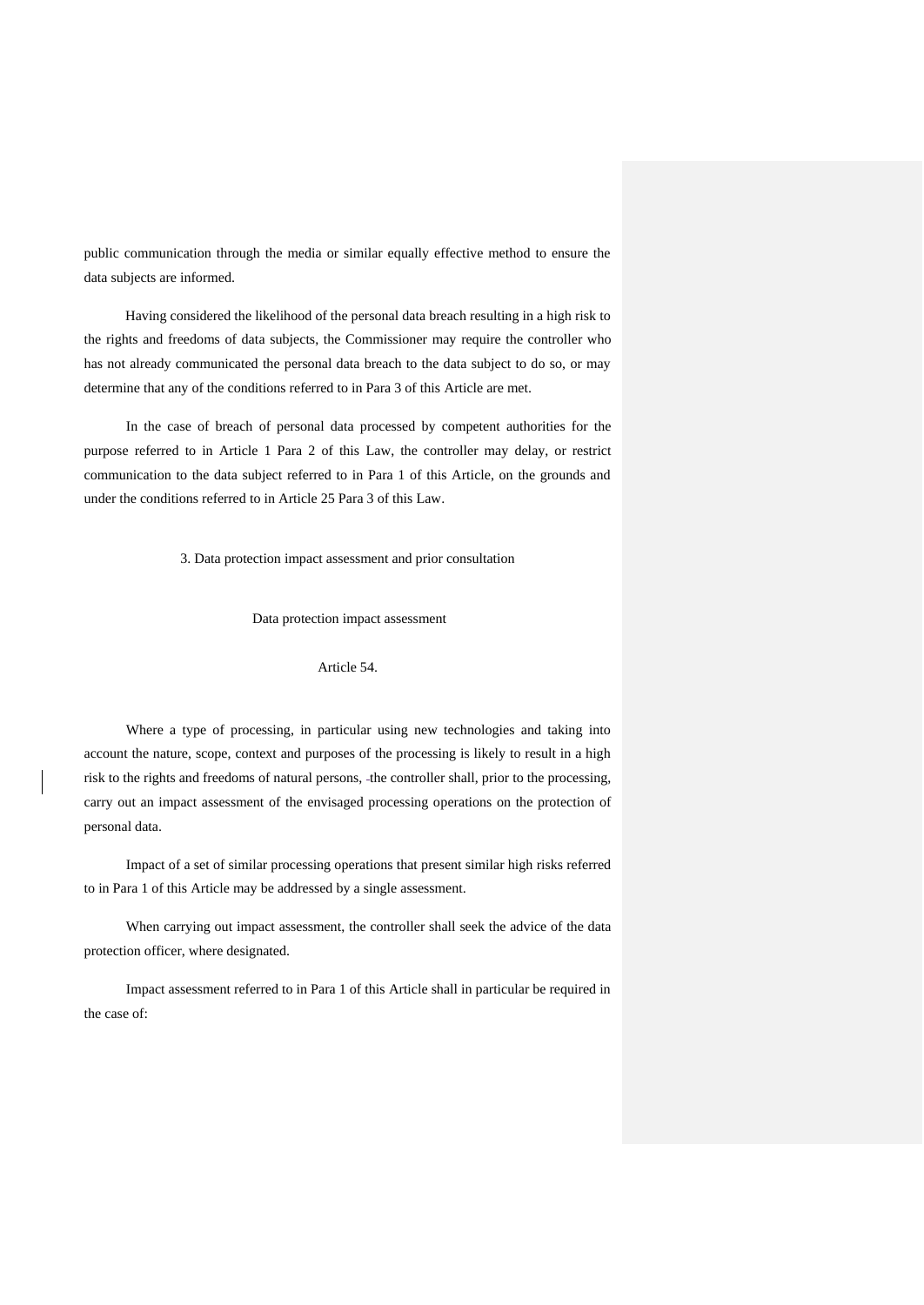1) a systematic and extensive evaluation of personal aspects relating to natural persons based on automated processing, including profiling, and on which decisions are based that produce legal effects concerning the natural person or similarly significantly affect the natural person;

2) processing on a large scale of special categories of personal data referred to in Article 17 Para 1, Article 18 Para 1, and Article 19 of this Law;

3) a systematic monitoring of a publicly accessible area on a large scale.

The Commissioner shall establish and make public a list of the kind of processing operations which are subject to the requirement for a data protection impact assessment pursuant to Para 1 of this Article and may also establish and make public a list of the kind of processing operations for which no data protection impact assessment is required.

The impact assessment shall contain at least:

1) a systematic description of the envisaged processing operations and the purposes of the processing, including, where applicable, the legitimate interest of the controller **BASED** ON LAW to process the data;

2) an assessment of the necessity and proportionality of the processing operations in relation to the purposes;

3) an assessment of the risks to the rights and freedoms of data subjects referred to in Para 1 of this Article;

4) a description of the measures envisaged to address the risks referred to in Para 1 of this Article, including **LEGAL** safeguards, security measures and legal, technical, organizational and staffing measures aimed to ensure the protection of personal data and to demonstrate compliance with this Law, in particular taking into account the rights and legitimate interests BASED ON LAW of data subjects and other persons concerned.

The provisions of Para 6 of this Article shall not apply to impact assessment of personal data processed by competent authorities for the purpose referred to in Article 1 Para 2 of this Law.

**Commented [A10]:** Legitimate interests

**Commented [A11]:** Legitimate interests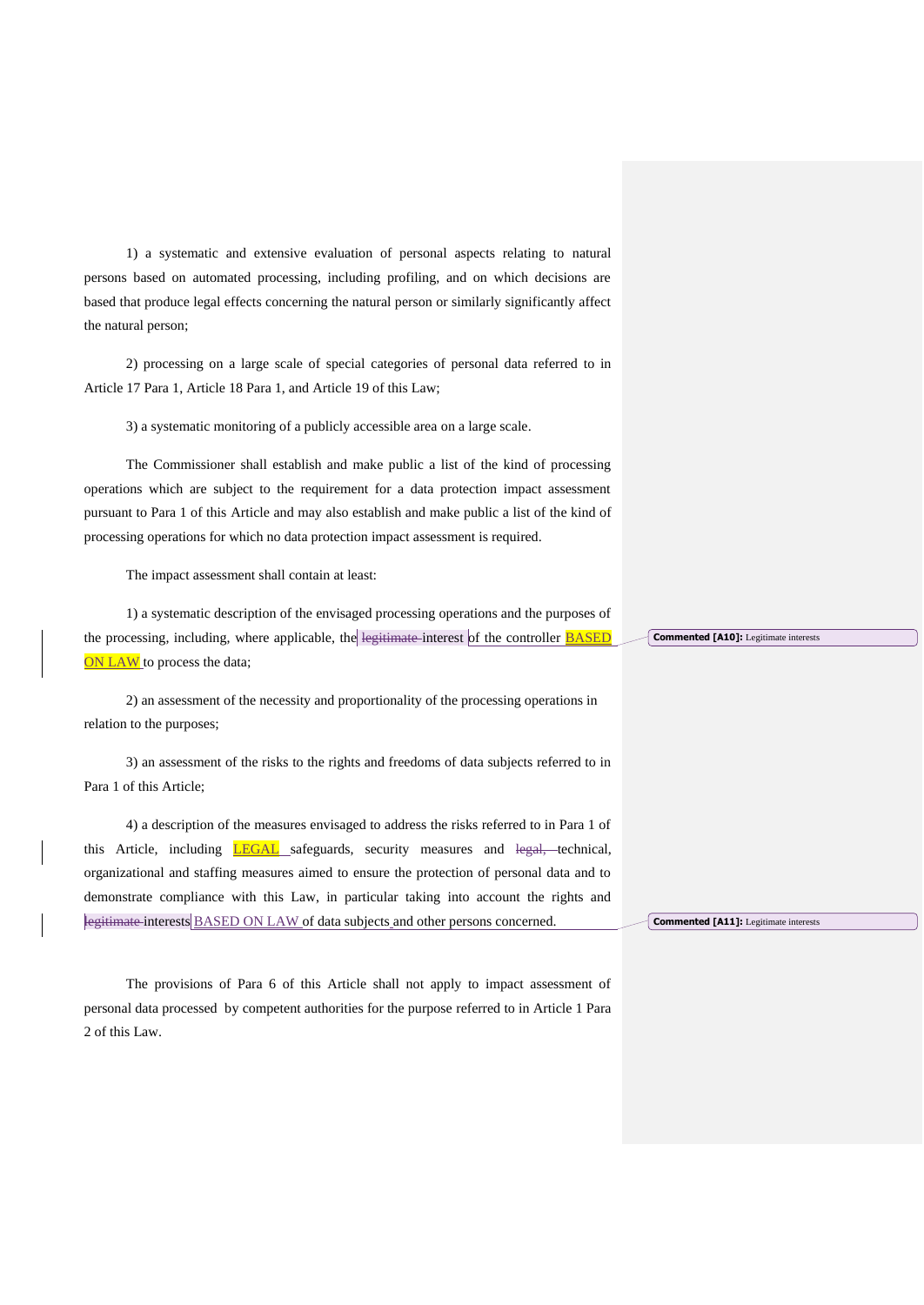The impact assessment of personal data processed by competent authorities for the purpose referred to in Article 1 Para 2 of this Law shall contain at least a general description of the envisaged processing operations, an assessment of the risks to the rights and freedoms of data subjects referred to in Para 1 of this Article, as well as the measures envisaged to address the risks referred to in Para 1 of this Article, including **LEGAL** safeguards, security measures and legal, technical, organizational and staffing measures, aimed to ensure the protection of personal data and to demonstrate compliance with this Law, in particular taking into account the rights and legitimate interests of the data subjects **BASED ON LAW** and other persons concerned.

Compliance with approved codes of conduct referred to in Article 59 of this Law by the controller or processor shall be taken into due account in assessing the impact of the processing operations.

Provisions of Para 9 of this Article shall not apply to data processing by competent authorities for the purpose referred to in Article 1 Para 2 of this Law.

Where appropriate, the controller shall seek the views of data subjects or their representatives on the intended processing operations, without prejudice to the protection of commercial or public interests or the security of processing operations.

If a special law regulates the specific processing operation or set of processing operations, data protection impact assessment shall be previously carried out as part of a general impact assessment prescribed. In such a case, Paras 1 to 9 of this Article shall not apply, where processing is performed pursuant to Article 12 Para 1 Items 3 or 5 of this Law, unless the controller deems necessary to carry out new assessment.

Where necessary, and at least when there is change of the risk represented by processing operations, the controller shall carry out a review to assess if processing is performed in accordance with the data protection impact assessment referred to in Para 1 of this Article.

Prior consultation and attaining opinion from the Commissioner

Article 55.

**Commented [A12]:** Legitimate interests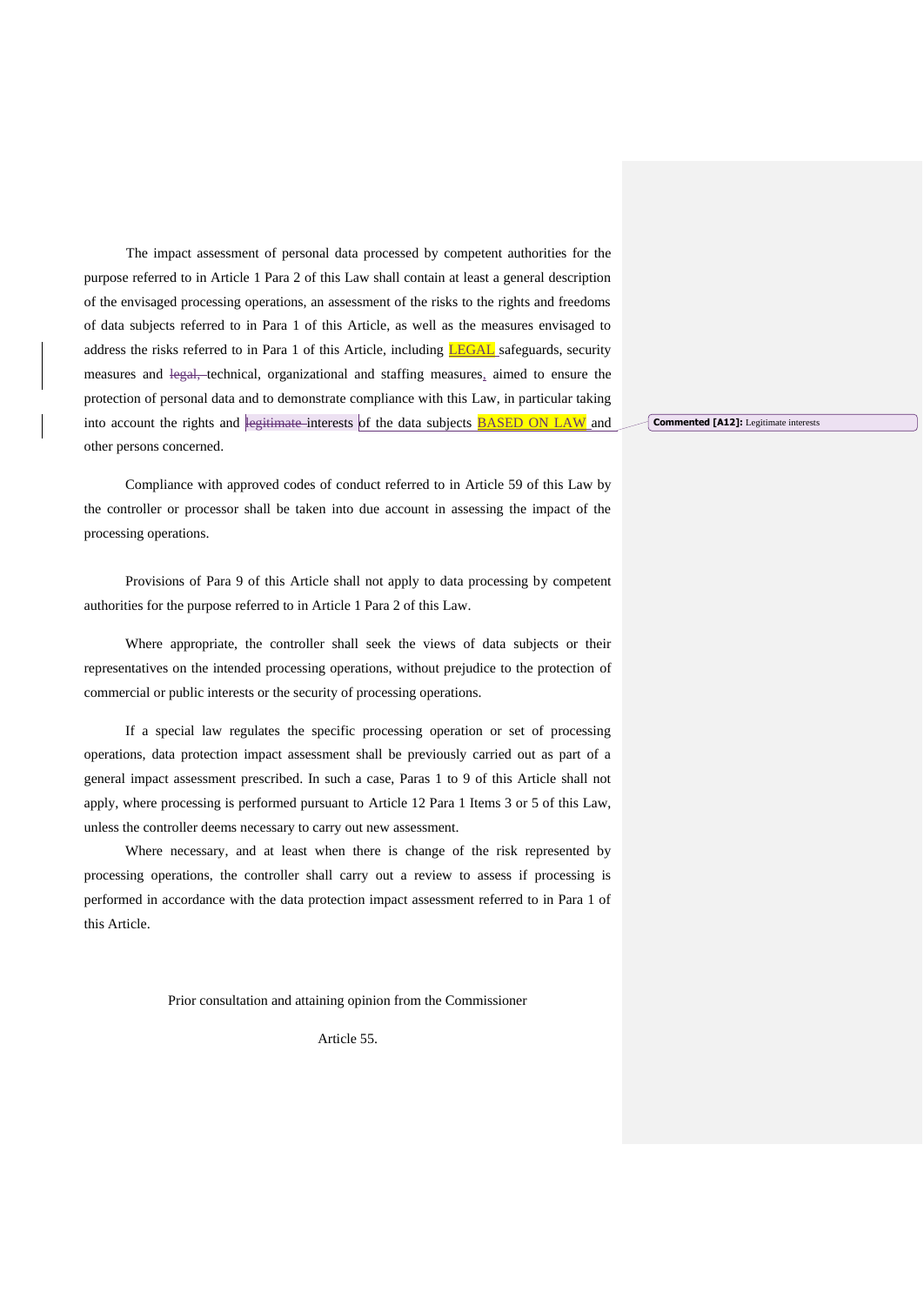Where a data protection impact assessment, performed under Article 54 of this Law, indicates that the envisaged processing would result in a high risk in the absence of measures taken by the controller to mitigate the risk, the controller shall consult the Commissioner prior to processing.

The provision of Para 1 of this Article shall not apply in case of processing personal data by competent authorities for the purpose referred to in Article 1 Para 2 of this Law.

In case of processing personal data by competent authorities for the purpose referred to in Article 1 Para 2 of this Law, the controller or processor shall consult the Commissioner prior to processing actions which will form part of a new filing system to be created, where:

1) a data protection impact assessment carried out pursuant to Article 54 of this Law indicates that the envisaged processing operations would result in a high risk in the absence of measures taken by the controller to mitigate the risk; or

2) the type of processing, in particular, where using new technologies, mechanisms or procedures, involves a high risk to the rights and freedoms of data subjects.

If the Commissioner is of the opinion that the intended processing operations referred to in Para 1 and 3 of this Article would infringe this Law, in particular where the controller has insufficiently identified or mitigated the risk, the Commissioner shall, within period of up to 60 days of receipt of the request for prior consultation, provide written advice to the controller and, where applicable, to the processor, on personal data processing and may use any of its powers referred to in Article 79 of this Law.

That period referred to in Para 4 of this Article may be extended by 45 days, taking into account the complexity of the intended processing operations and the Commissioner shall inform the controller and the processor, of any such extension and the reasons for the delay within 30 days of receipt of the request for consultation.

The periods referred to in Paras 4 and 5 of this Article shall be suspended in the period in which the Commissioner is waiting for the controller and the processor to deliver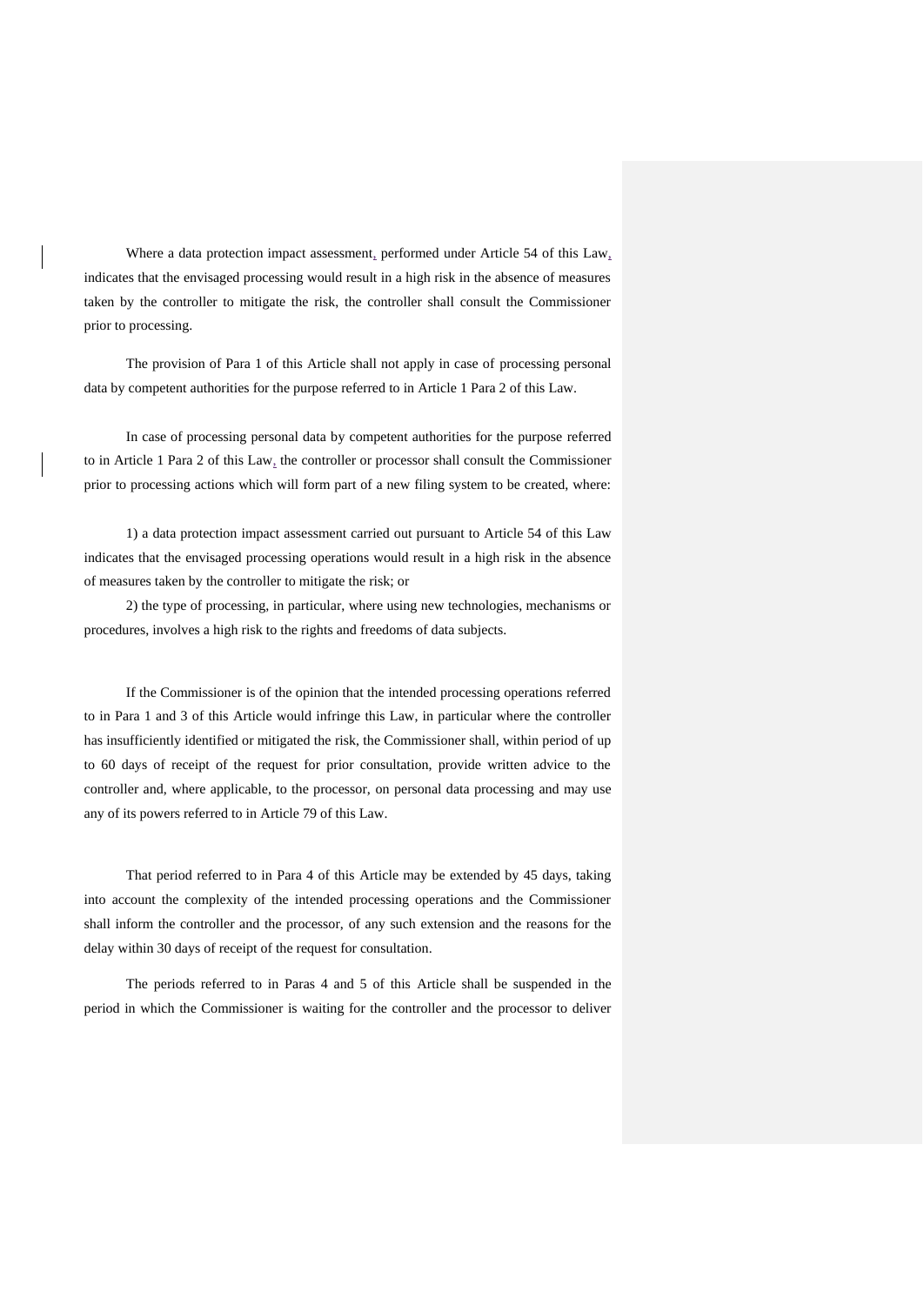the information requested which is necessary for the purposes of the provision of the consultation.

Along with the consultation referred to in Para 1 of this Article, the controller shall provide the Commissioner information on:

1) the respective responsibilities of the controller, and where applicable, joint controllers and processors involved in the processing, in particular for processing within a group of undertakings;

2) the purposes and means of the intended processing;

3) the legal, technical, organizational and staffing measures and LEGAL safeguard mechanisms provided to protect the rights and freedoms of data subjects, which are implemented pursuant to this Law;

4) where applicable, the contact details of the data protection officer;

5) the data protection impact assessment provided for in Article 54 of this Law;

6) any other information requested by the Commissioner.

The provisions of Para 7 of this Article shall not apply to processing personal data by competent authorities for the purpose referred to in Article 1 Para 2 of this Law.

In case of processing personal data by competent authorities for the purpose referred to in Article 1 Para 2 of this Law, the controller referred to in Para 3 of this Article shall provide the Commissioner with information on personal data impact assessment referred to in Article 54 of this Law, and other information relevant for the consultation by the Commissioner, at its request on processing operations, and in particular the risks to for the personal data of data subjects and mechanisms of protection of their rights.

The Commissioner may develop and make publicly available the list of processing operations that require its opinion.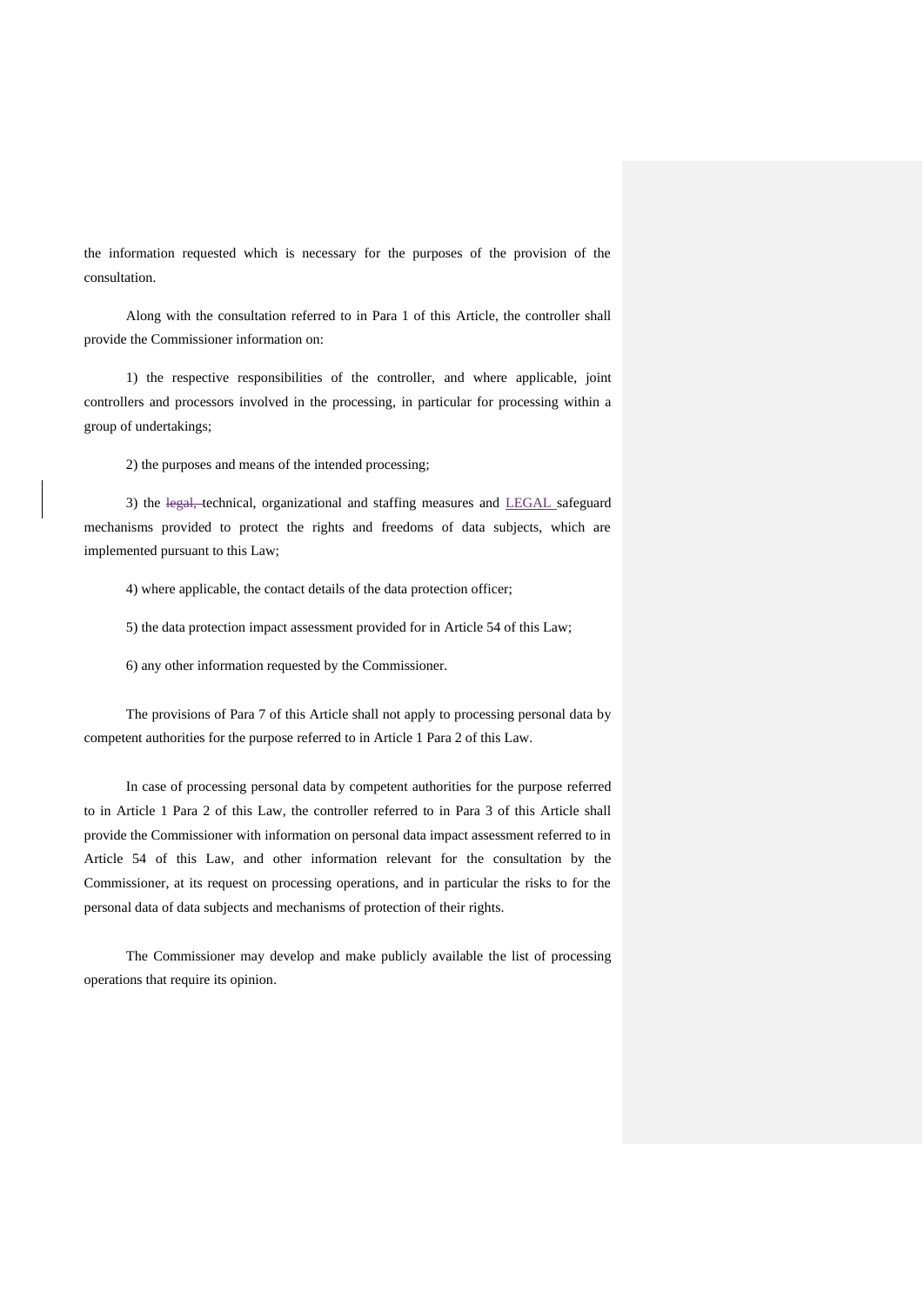Public authority bodies proposing the adoption of legislative or other acts based on laws that contain provisions on personal data processing shall request opinion of the Commissioner during the drafting process.

# 4. DATA PROTECTION OFFICER

Designation of the data protection officer

Article 56.

The controller and the processor may designate a data protection officer.

The controller and the processor shall designate a data protection officer in any case where:

1) the processing is carried out by a public authority or body, except for courts acting in their judicial capacity;

2) the core activities of the controller or the processor consist of processing operations which, by virtue of their nature, their scope and/or their purposes, require regular and systematic monitoring of data subjects on a large scale;

3) the core activities of the controller or the processor consist of processing on a large scale of special categories of data pursuant to Article 17 Para 1 and personal data referred to in Article 19 of this Law.

The provisions of Paras 1 and 2 of this Article shall not apply in case of processing personal data by competent authorities for the purpose referred to in Article 1 Para 2 of this Law.

Where processing personal data is carried out by competent authorities for the purpose referred to in Article 1 Para 2 of this Law, the controller shall designate a data protection officer, except if processing is carried out by courts when acting in their judicial capacity.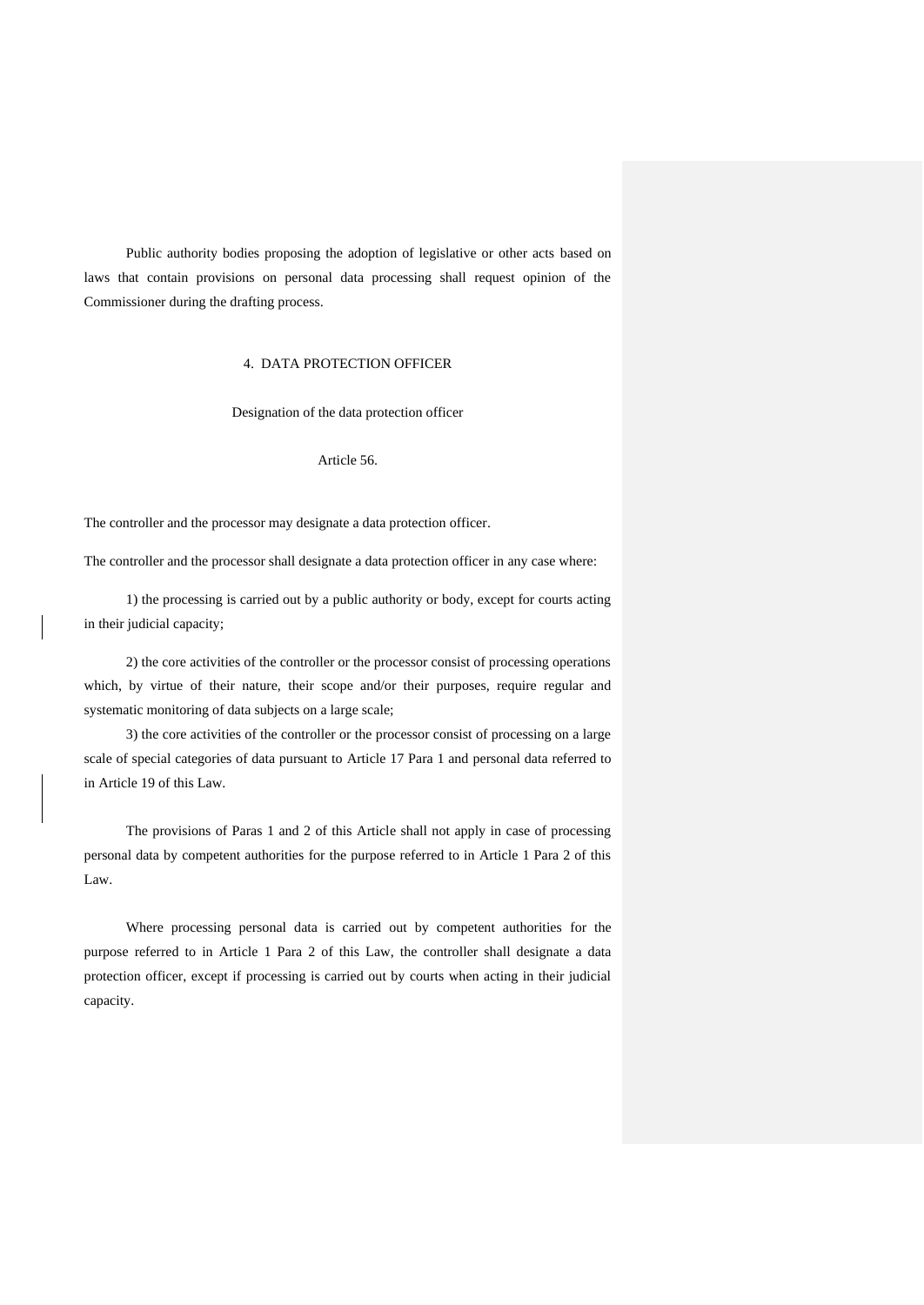A group of undertakings may appoint a single data protection officer, provided that a data protection officer is easily accessible to each member of the group.

Where the controller or the processor is public authority body, but not competent authorities, a single data protection officer may be designated taking account of their size and organisational structure.

Competent authorities may designate a single data protection officer, taking into account their size and organisational structure.

Special law may prescribe that the controllers or the processors, or associations representing them, are required to designate a data protection officer.

The data protection officer shall be designated on the basis of professional qualities and, in particular, expert knowledge in the field of data protection and the ability to fulfil the tasks referred to in Article 58 of this Law.

The data protection officer may be a staff member of the controller or processor, or fulfil the tasks on the basis of a service contract.

The controller or the processor shall publish the contact details of the data protection officer and communicate them to the Commissioner.

Position of the data protection officer

## Article 57.

The controller and the processor shall involve the data protection officer, properly and in a timely manner, in all issues which relate to the protection of personal data.

The controller and the processor shall enable the data protection officer to perform the tasks referred to in Article 58 of this Law, by providing resources necessary to carry out those tasks, access to personal data and processing operations, as well as to maintain his or her expert knowledge.

The controller and processor shall ensure the independence of the data protection officer.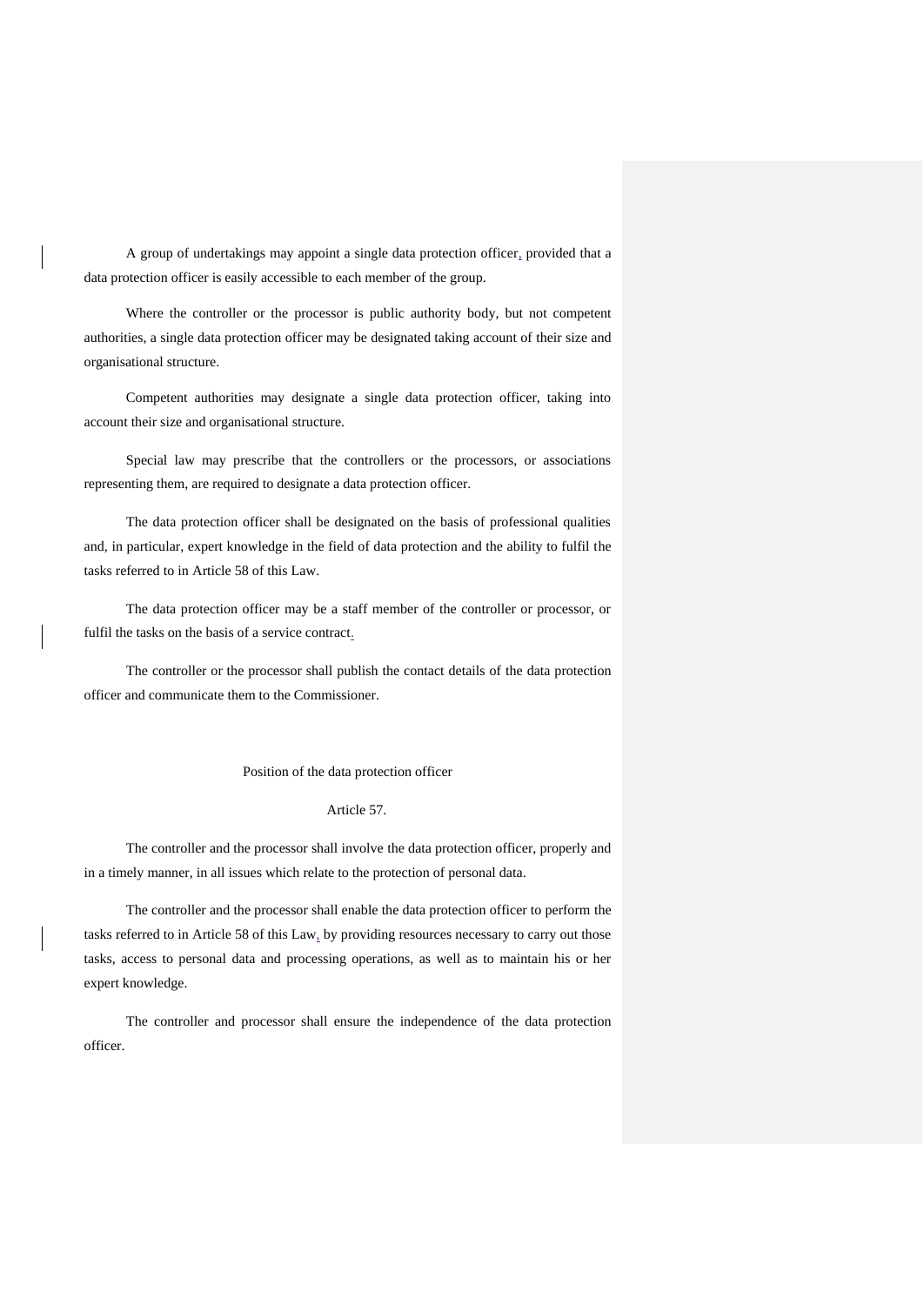The controller and processor shall not penalise or dismiss the data protection officer for performing its tasks referred to in Article 58 of this Law.

The data protection officer shall directly report for performing his tasks referred to in Article 58 of this Law to the highest management level of the controller or the processor.

Data subjects may contact the data protection officer with regard to all issues related to processing of their personal data and to the exercise of their rights under this Law.

The data protection officer shall be bound by secrecy or confidentiality concerning the performance of his or her tasks, referred to in Article 58 of this Law, pursuant to law.

The data protection officer may fulfil other tasks and duties, and the controller or the processor shall ensure that any such tasks and duties do not result in a conflict of interests.

Where controllers are competent authorities processing data for the purpose referred to in Article 1 Para 2 of this Law, the provisions of Paras 1 to 5 and 8 of this Article shall not apply to the processor.

Tasks of the data protection officer

Article 58.

The data protection officer shall at least have the following tasks:

1) to inform and advise the controller or the processor and the employees who carry out processing of their legal obligations concerning personal data protection;

2) to monitor compliance with this Law. OTHER LAWS and with the internal policies of the controller or processor in relation to the protection of personal data, including the assignment of responsibilities, awareness-raising and training of staff involved in processing operations, and the related audits;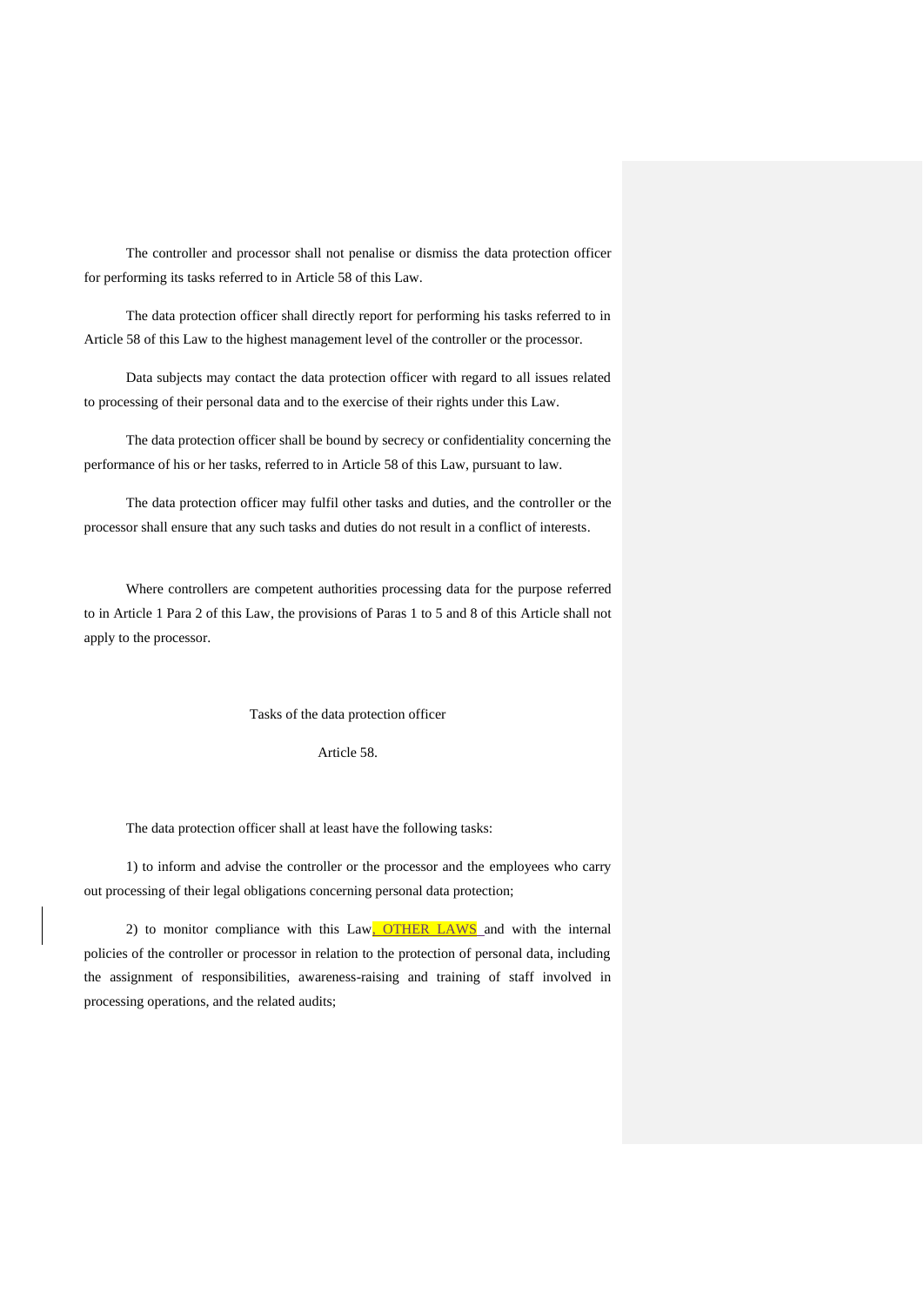3) to provide advice where requested as regards the data protection impact assessment and monitor its performance pursuant to Article 54 of this Law;

4) to cooperate with the Commissioner, represent the contact point for cooperation with the Commissioner, and to consult with the Commissioner, on issues relating to processing, including the prior consultation and attaining opinion referred to in Article 5455, of this Law;

The data protection officer shall, in the performance of its tasks, have due regard to the risk associated with processing operations, taking into account the nature, scope, context and purposes of processing.

Where controllers are competent authorities processing data for the purpose referred to in Article 1 Para 2 of this Law, the provisions of Para 1 Items 1 and 2 of this Article shall not apply to the processor.

## 5. CODES OF CONDUCT AND CERTIFICATION

Codes of conduct

Article 59.

Associations and other bodies representing categories of controllers or processors may adopt codes of conduct, for the purpose of effective implementation of this Law, in particular with regard to:

1) fair and transparent processing;

2) the legitimate interests pursued by controllers, taking into account the specific contexts;

3) the collection of personal data;

4) the pseudonymisation of personal data;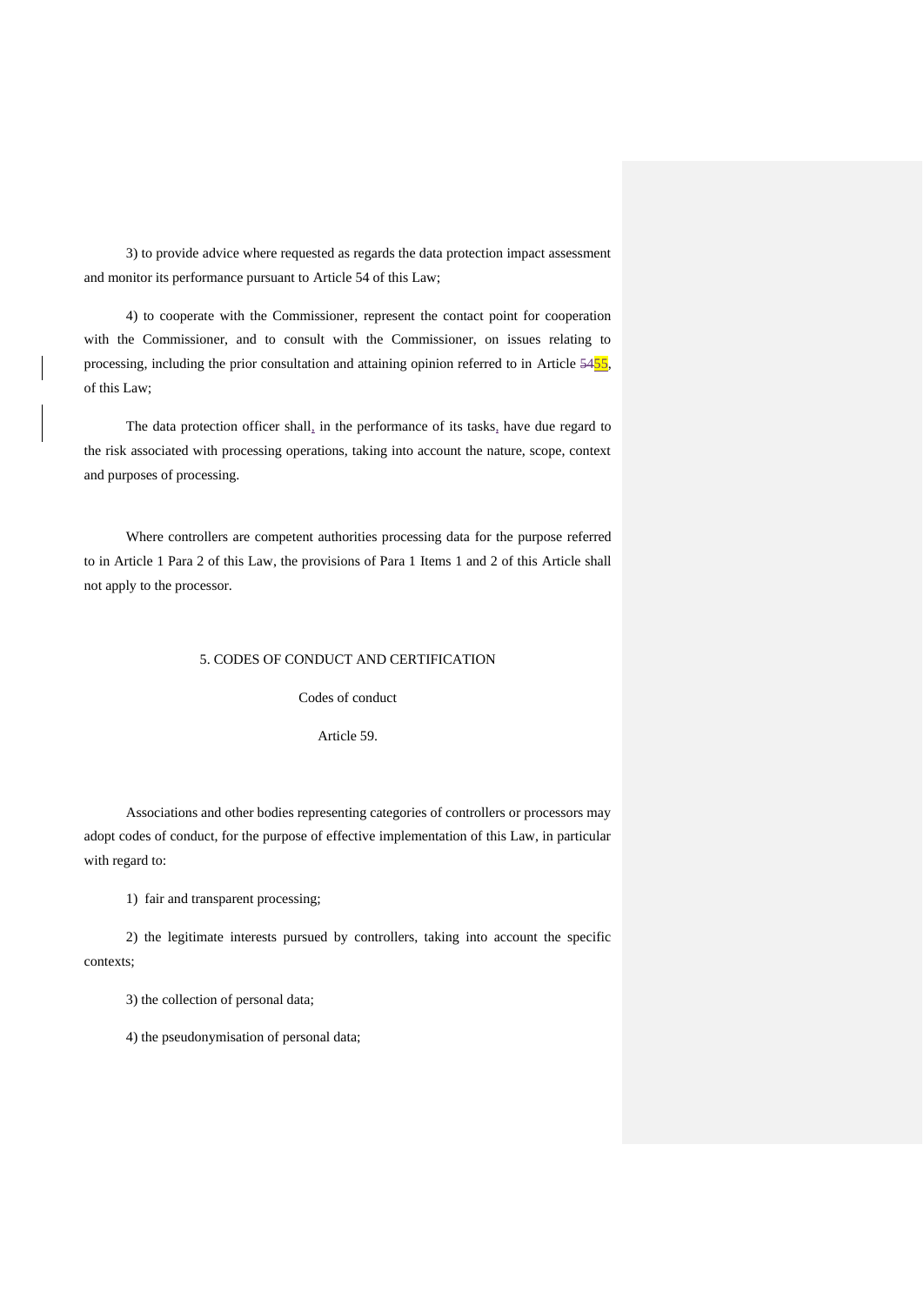5) the information provided to the public and to data subjects;

6) the exercise of the rights of data subjects;

7) the information provided to children, their protection, and the manner in which the consent of the holders of parental responsibility over children is to be obtained;

8) the measures and procedures referred to in Articles 41 and 42 of this Law and the measures to ensure security of processing referred to in Article 50 of this Law;

9) the notification of personal data breaches to the Commissioner and the communication of such personal data breaches to data subjects;

10) the transfer of personal data to third countries or international organisations;

11) methods of peaceful dispute resolution for resolving disputes between controllers and data subjects, without prejudice to the rights of data subjects pursuant to Articles 82 and 84 of this Law.

Codes of conduct approved pursuant to Para 5 of this Article may be adhered to via contractual or other legally binding instruments by controllers or processors, or make binding and enforceable commitments by controllers or processors that are not subject to this Law in line with Article 3 of this Law, in order to provide appropriate safeguards TO DATA **SUBJECTS** concerning **THEIR** personal data transfers to third countries or international organisations under the terms referred to in Article 65 Para 2 Item 3) of this Law.

A code of conduct referred to in Para 1 of this Article shall contain provisions which enable the body **PERSON** referred to in Article 60 Para 1 of this Law to carry out the mandatory monitoring of compliance with its provisions by the controllers or processors, who adhered to the implementation of the code of conduct, without prejudice to the general powers, tasks and monitoring and other powers of the Commissioner pursuant to Articles 77 to 79 of this Law.

Associations and other bodies referred to in Para 1 of this Article which intend to develop codes of conduct or amend the existing ones, shall submit the draft code of conduct or its amendments for the opinion of the Commissioner.

**Commented [A13]:** This paragraph is not clear. It should be in line with Art. 40(3) of GDPR.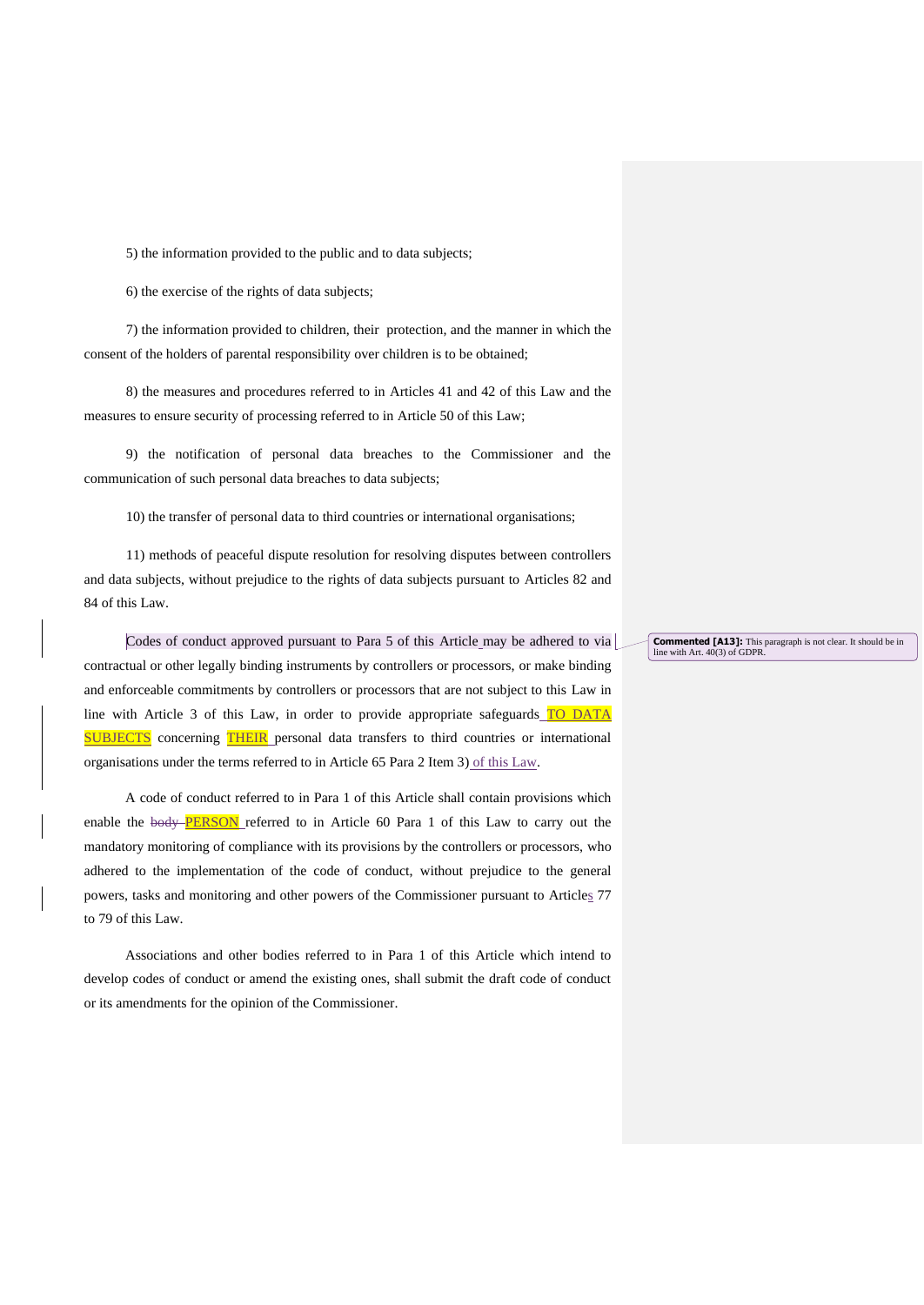The Commissioner shall provide an opinion on compliance of the proposal of the code or its amendments with the provisions of this Law, and register and publish the Code of conduct which it has previously approved, if it establishes that the code contains sufficient personal data protection safeguards.

Provisions of Paras 1 to 5 of this Article shall not apply if processing is carried out by competent authorities for the purpose referred to in Article 1 Para 2 of this Law.

Monitoring of the implementation of codes of conduct

#### Article 60.

Monitoring of the implementation of codes of conduct, pursuant to Article 59 Para 3 of this Law, may be carried out by an entrepreneur or a legal person which has an appropriate level of expertise in relation to the subject-matter of the code and is accredited for that purposeMONITORING PURSUANT TO THE LAW GOVERNING ACCREDITATION. by the Commissioner.

Monitoring of compliance referred to in Para 1 of this Article does not affect the general authority, tasks, monitoring and other powers of the Commissioner under Articles 77 to 79 of this Law.

The Commissioner may accredit an entrepreneur, or a legal person referred to in Para 1 of this Article MAY BE ACCREDITED ONLY if it has:

1) demonstrated its independence and expertise in relation to the subject-matter of the code, pursuant to the opinion of the Commissioner;

2) established procedures which allow it to assess the eligibility of controllers and processors for implementation of the code, to monitor their compliance with its provisions and to periodically review its effectiveness;

3) established procedures and structures to decide upon complaints about infringements of the code or the manner in which the code is being implemented by a

**Commented [A14]:** It should be clarified who will do the accreditation.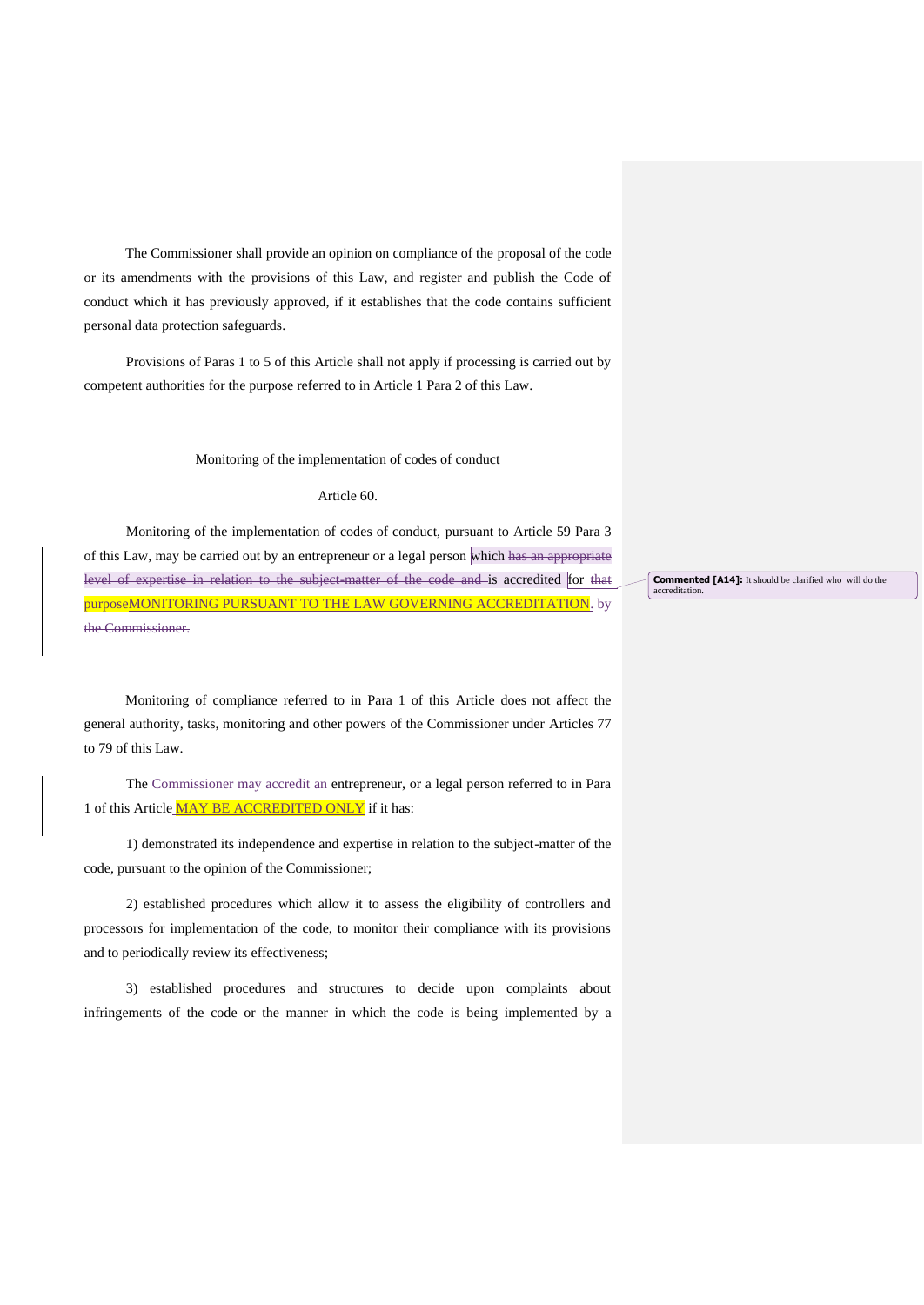controller or processor, and to make those procedures and structures transparent to data subjects and the public;

4) demonstrated that its tasks and duties do not result in a conflict of interests, pursuant to the opinion of the Commissioner.

An entrepreneur, or a legal person referred to in Para 1 of this Article, shall take appropriate action in prescribed proceedings in cases of infringement of the code by a controller or processor, including temporary suspension or exclusion of the controller or processor concerned from the implementation of the code.

An entrepreneur, or a legal person referred to in Para 1 of this Article, shall inform the Commissioner of undertaken measures referred to in Para 4 of this Article and the reasons for undertaking them.

Undertaking measures referred to in Para 4 of this Article shall be without prejudice to the tasks and powers of the Commissioner and the provisions of Chapter VII of this Law.

The Commissioner shall revoke the accreditation of an entrepreneur, or a legal person referred to in Para 1 of this Article **SHALL BE REVOKED** if IT IS DETERMINED THAT the conditions for accreditation are not, or are no longer, met or where actions it takes infringe this Law.

Provisions of Paras 1 to 7 of this Article shall not apply to processing carried out by public authority bodies or competent authorities processing data for the purpose referred to in Article 1 Para 2 of this Law.

## Certification

#### Article 61.

Taking into account the specific needs of small and medium-sized enterprises, the data protection certification mechanisms and data protection seals and marks may be established, for the purpose of demonstrating compliance with this Law by controllers and processors.

Within the framework of personal data transfers to third countries or international organisations, under the terms referred to in Article 65 Para 2 Item 4 of this Law, data protection certification mechanisms and data protection seals and marks may be established,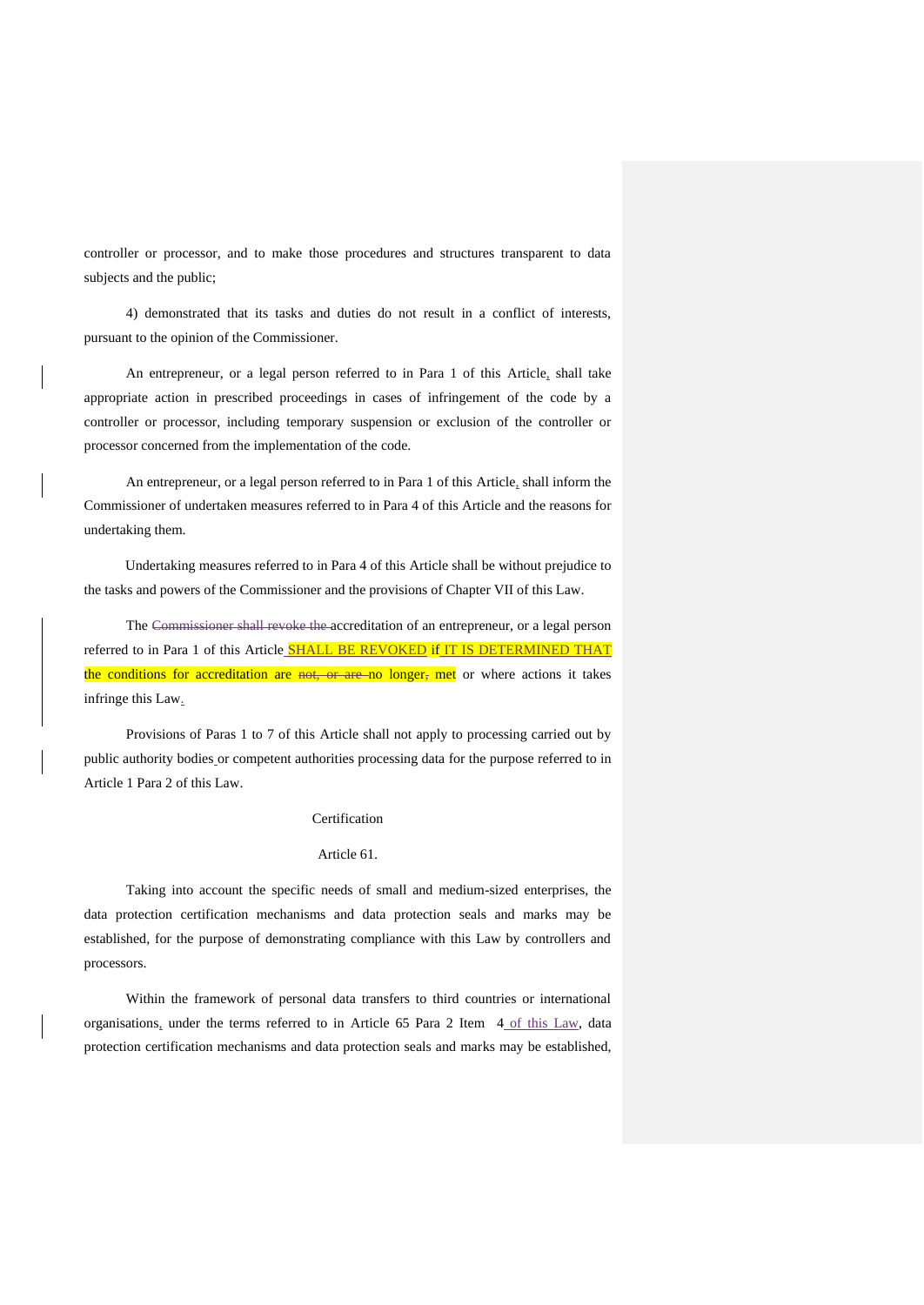pursuant to Para 5 of this Article, for the purpose of demonstrating the existence of appropriate safeguards provided by controllers or processors that are not subject to this Law pursuant to Article 3 of this Law, if they make binding and enforceable commitments, via contractual or other legally binding acts, to apply these appropriate safeguards, including with regard to the rights of data subjects.

The certification procedure shall be voluntary and transparent.

Certification pursuant to Para 1 of this Article does not reduce the responsibility of the controller and the processor for compliance with this Law and is without prejudice to the general authority, tasks, monitoring and other powers of the Commissioner pursuant to Articles 77 to 79 of this Law.

Certification shall be issued by certification body referred to in Article 62 of this Law or the Commissioner, on the basis of criteria approved by the Commissioner, Article pursuant to powers prescribed in Article 79 Para 3 of this Law.

The controller and the processor\_requesting issuance of the certificate, shall provide the certification body referred to in Article 62 of this Law, or the Commissioner, if the request is addressed at the Commissioner, with all information and access to its processing activities which are necessary to conduct the certification procedure.

Certification shall be issued to a controller or processor for a maximum period of three years and may be renewed, under the prescribed conditions.

Certification referred to in Para 7 of this Article shall be annulled, if the certification body or the Commissioner, if the request is addressed at the Commissioner, determine that the controller or the processor do no longer meet the requirements for the certification.

The Commissioner shall maintain public register of all certification bodies and mechanisms, with appropriate seals and marks.

Provisions of Paras 1 to 9 of this Article shall not apply to processing carried out by competent authorities for the purpose referred to in Article 1 Para 2 of this Law.

Certification bodies

Article 62.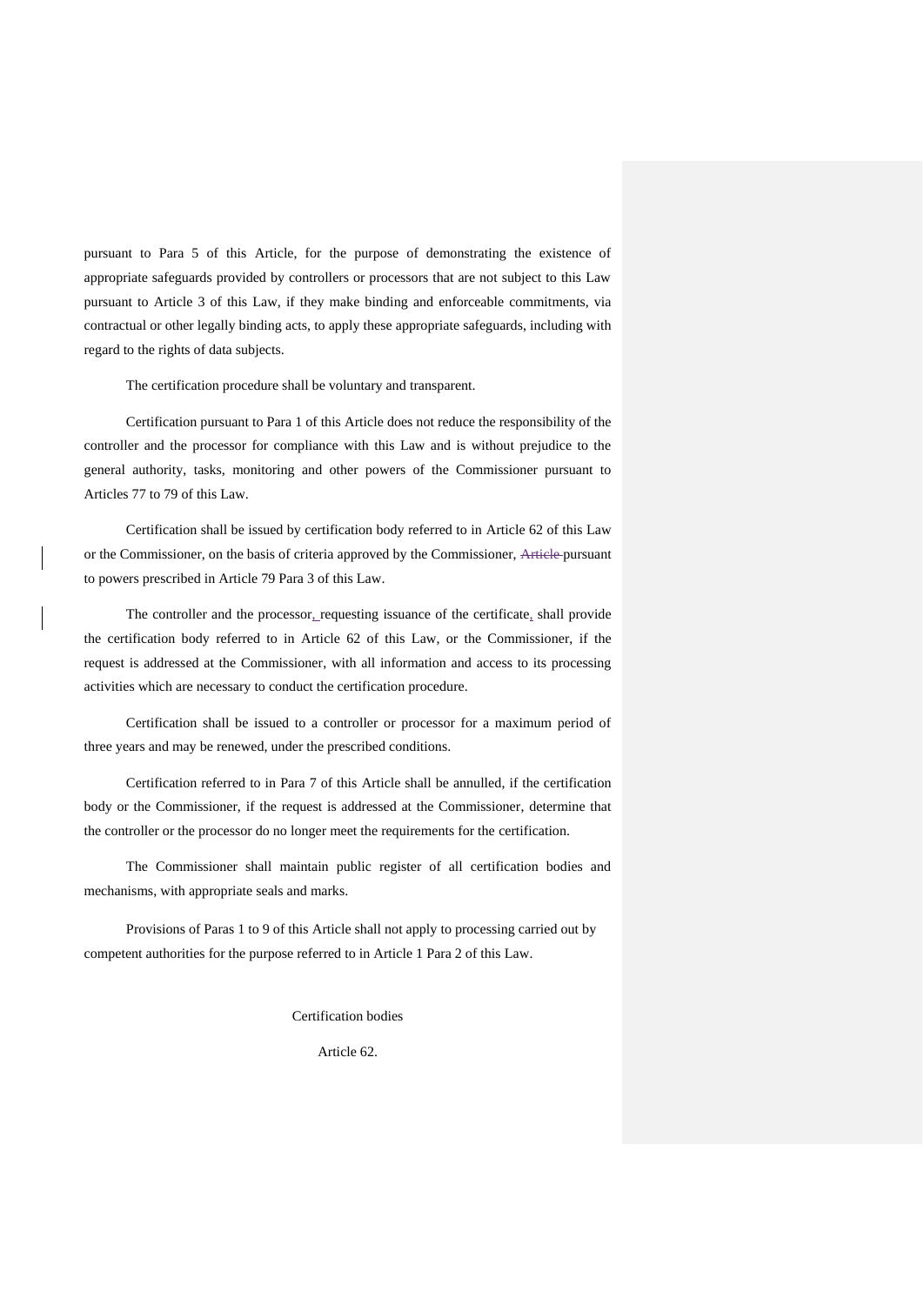The certification body, which has an appropriate level of expertise in relation to data protection and is accredited by the Commissioner PURSUANT TO LAW GOVERNING ACCREDITATION, shall issue, renew and withdraw the certificate, along with the seals and marks, after informing the Commissioner of the decision it plans to make, without prejudice to general authority, tasks, monitoring and other powers of the Commissioner pursuant to Articles 77 to 79 of this Law.

Certification bodies referred to in Para 1 of this Article shall be accredited only if they have:

1) demonstrated their independence and expertise in relation to the subject-matter of the certification pursuant to the opinion of the Commissioner;

2) undertaken to respect the criteria referred to in Article 61 Para 5 of this Law;

3) established procedures for the issuing, periodic review and withdrawal of data protection certification, seals and marks;

4) established procedures and structures to handle complaints about infringements of the certification or the manner in which the certification has been, or is being, implemented by the controller or processor, and to make those procedures and structures transparent to data subjects and the public;

5) demonstrated that their tasks and duties do not result in a conflict of interests pursuant to the opinion of the Commissioner.

The Commissioner shall determine the criteria for accreditation of certification bodies referred to in Para 1 of this Article, and pursuant to conditions referred to in Para 2 of this Article.

The accreditation of certification bodies shall be issued to a maximum period of five years and may be renewed, if the certification body continues to meet the prescribed conditions.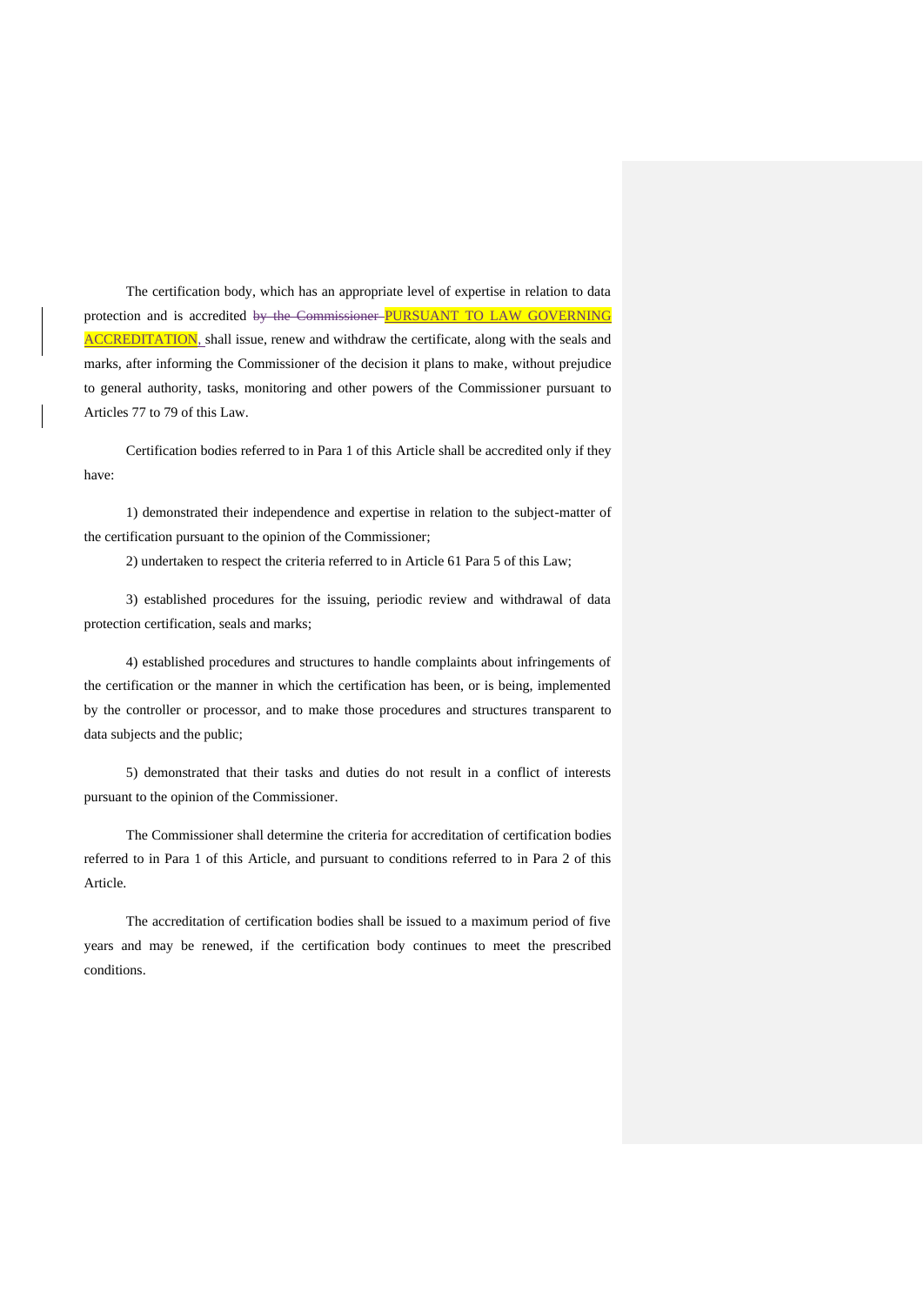The Commissioner shall withdraw the accreditation of the certification body SHALL BE WITHDRAWN if it IS determined that it does no longer meet the requirements or the criteria prescribed in Paras 2 and 3 of this Article.

The certification bodies shall be responsible for appropriate assessment of the fulfilment of criteria for issuing, renewing and withdrawing the certificate and shall provide the Commissioner with the reasons for issuing, granting or withdrawing the requested certification.

The Commissioner shall make the criteria for accreditation referred to in Para 3 of this Article and the criteria for certification referred to in Article 61 Para 5 of this Law publicly available and in an easily accessible form.

Accreditation of certification bodies issued on the basis of the regulations of the European Union AND THE CERTIFICATES ISSUED BY THESE ACCREDITED BODIES shall be recognized pursuant to agreement between the Republic of Serbia and the European Union.

Provisions of Paras 1 to 8 of this Article shall not apply to processing carried out by competent authorities for the purpose referred to in Article 1 Para 2 of this Law.

# V. TRANSFER OF PERSONAL DATA TO THIRD COUNTRIES OR INTERNATIONAL ORGANISATIONS

General principles

## Article 63.

Any transfer of personal data which are undergoing processing, or personal data that are intended for processing after transfer to a third country or to an international organisation, shall take place only if, subject to the other provisions of this Law, the controller and processor act in line with the conditions laid down in this Chapter, including the case of onward transfers of personal data from the third country or an international organisation to another third country or to another international organisation, in order to ensure that the level of protection of natural persons is equal to the one guaranteed by this Law.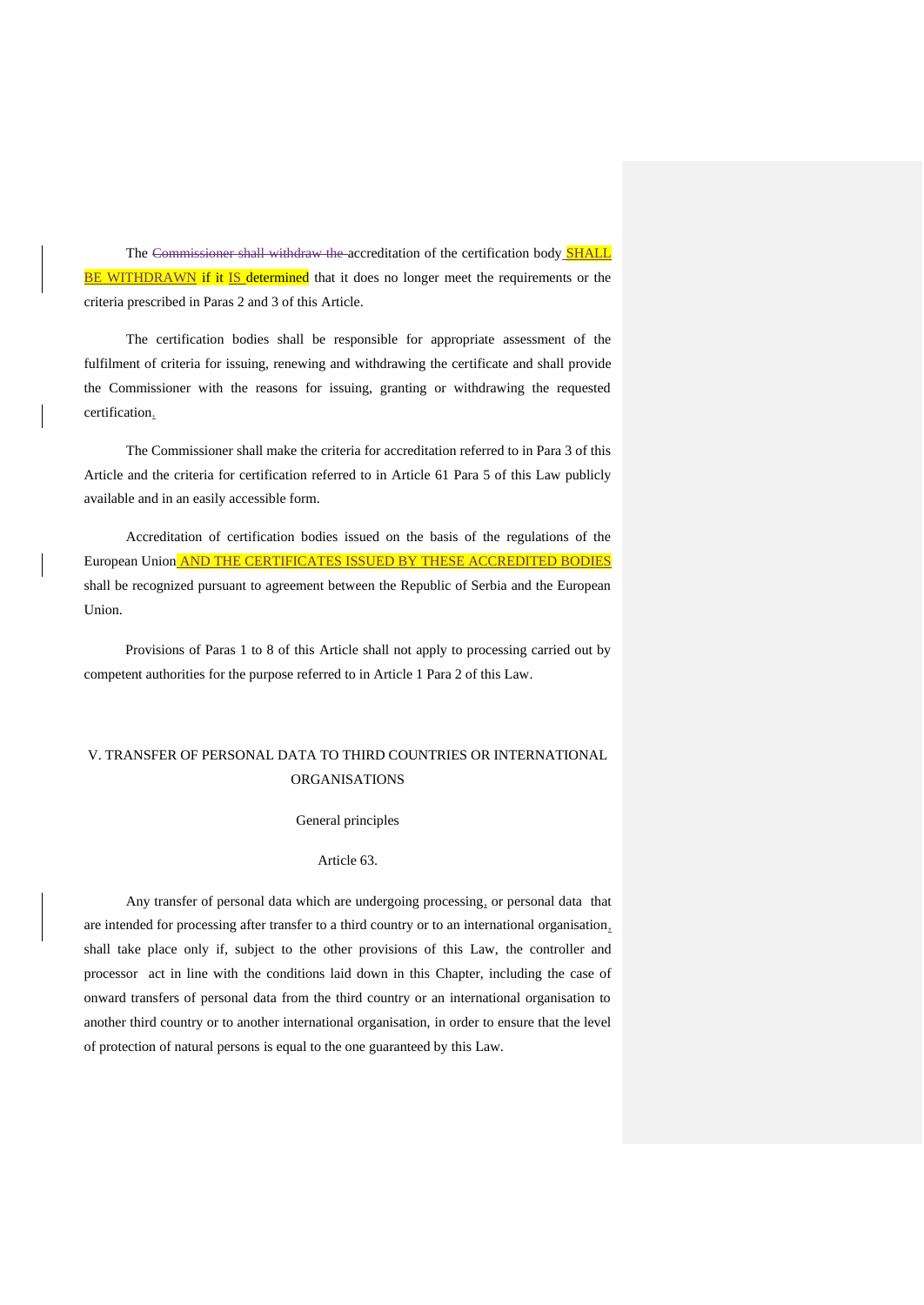Where processing is carried out by competent authorities for the purpose referred to in Article 1 Para 2 of this Law, the transfer of personal data, which are currently processed or which are intended for further processing following transfer to a third country or an international organisation, can be performed only where the following conditions are jointly met:

1) the transfer is necessary for the purposes set out in Article 1 Para 2 of this Law;

2) the personal data are transferred to a controller in a third country or international organisation that is an authority competent for performing functions for the purposes referred to in Article 1 Para 2 of this Law;

3) the government has adopted a list of countries or parts of their territories, fields of actions, or legal regulation and international organisations that ensure appropriate level of personal data protection in line with Article 64 of this Law, and transfer of personal data is performed in one of these countries, or parts of their territories, fields of actions or legal regulation and an international organisation, or where that is not the case, implementation of appropriate safeguards is ensured pursuant to Article 66 of this Law, or where their implementation is not ensured, provisions of Article 70 of this Law on transfers of personal data in specific situations shall apply;

4) in the case of an onward transfer from a third country or international organization to another third country or international organisation, the competent authority that carried out the original transfer, or another competent authority of the Republic of Serbia, authorises the onward transfer, after taking into due account all relevant factors, including the seriousness of the criminal offence, the purpose of the first transfer of the personal data and the level of personal data protection in the third country or an international organisation to which personal data is further transferred.

Transfer on the basis of appropriate level of safeguards

Article 64.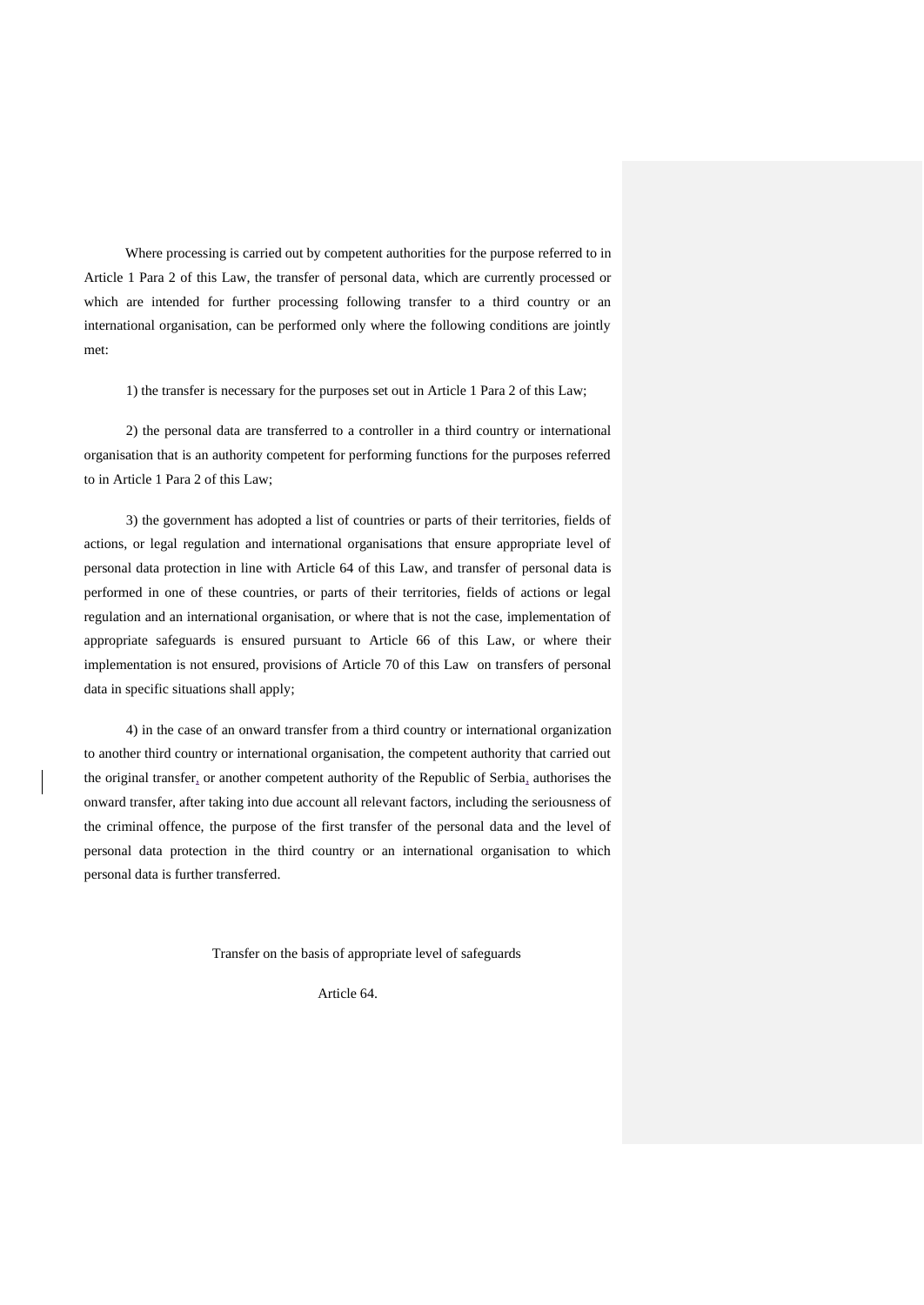A transfer of personal data to a third country, parts of its territory, areas of activity or legal regulation or an international organisation, without prior approval, may take place if it is determined that the third country, parts of their territory or areas of activity or legal regulation within that third country, or the international organisation in question, ensure an adequate level of protection of personal data.

It is considered that the appropriate level of protection referred to in Para 1 of this Article is ensured in the countries and international organizations which are members of the Council of Europe Convention on the Protection of Individuals with regard to Automatic PERSONAL Data Processing, or in the countries, parts of their territories, areas of activity or legal regulation, or international organizations for which the European Union or another international organization has determined that they provide an adequate level of protection.

The Government may determine that the State, part of its territory, area of activity or legal regulation or an international organization does not provide the appropriate level of protection referred to in Para 1 of this Article, except for the members of the Council of Europe Convention on the Protection of Individuals with regard to Automatic PERSONAL Data Processing, taking into account:

1) the principle of the rule of law and respect for human rights and fundamental freedoms, relevant legislation, including concerning public security, defence, national security and criminal law and the access of public authorities to personal data, as well as the implementation of such legislation, data protection rules and professional rules in this field, security measures, including rules for the onward transfer of personal data to third countries or international organisations which are complied within that country or international organisation, which are implemented in the practice of courts and other public authority bodies within that third country, or the international organisation, as well as the effectiveness of the exercise of rights of data subjects and effective administrative and judicial redress for the data subjects whose personal data are being transferred;

2) the existence and effective functioning of supervisory authority for personal data protection in the third country or supervisory authority competent for supervision over international organizations in this field, authorized to ensure- and enforce compliance with the data protection rules and initiate mechanisms of data protection in case of their breaches,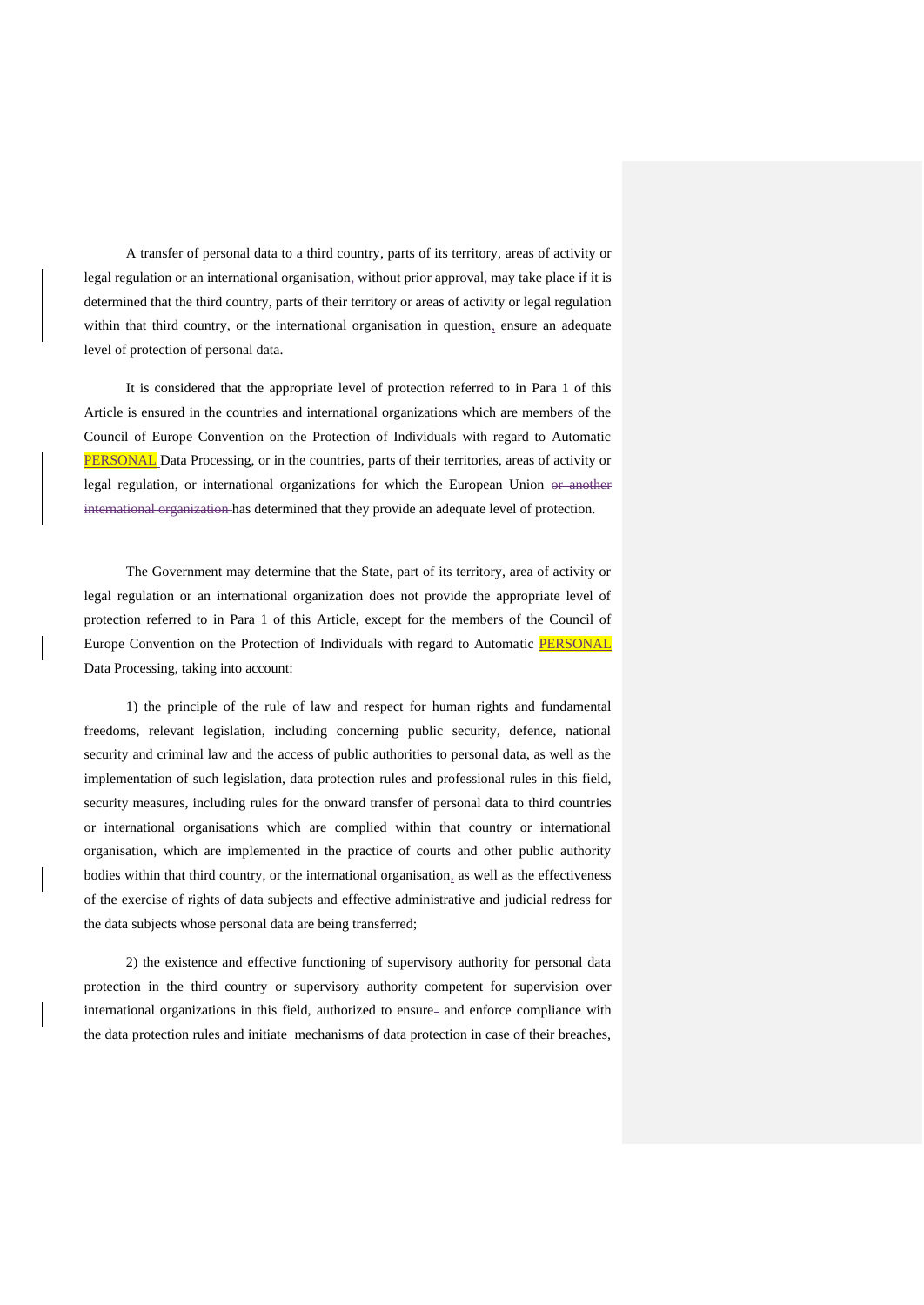to assist and advise the data subjects to exercise their rights and to cooperate with the Commissioner;

3) the international commitments the third country or international organisation concerned has entered into, or other obligations arising from legally binding international conventions or instruments, as well as from its participation in multilateral or regional organizations, in particular in relation to the protection of personal data.

It is considered that an adequate level of protection of personal data ALSO exists if an international agreement with the third country, or an international organization, on transfer of personal data has been concluded and confirmed.

In the process of ratification of an international agreement referred to in Para 4 of this Article, the fulfilment of the conditions referred to in Para 3 of this Article shall be specially determined.

The government shall continuously monitor developments in a third country, parts of its territory, areas of activity, or legal regulation, or in an international organisation, that could affect the decisions referred to in Para 3 of this Article, and on the basis of information collected directly and taking into account information collected by international organizations.

The list of countries, parts of their territories, areas of activity or legal regulation, and international organizations referred to in Para  $2$   $\overline{AND 4}$  of this Article shall be published in the "Official Gazette of the Republic of Serbia".

Transfer with implementation of-appropriate safeguards

### Article 65.

The controller or processor may transfer personal data to a third country, parts of its territory, areas of activity or legal regulation, or an international organisation which is not included in the list of the government referred to in Article 64 Para 7 of this Law, only if the controller or processor has provided appropriate safeguards, and on condition that the exercise of the rights of data subjects and effective legal remedies for data subjects' rights is ensured.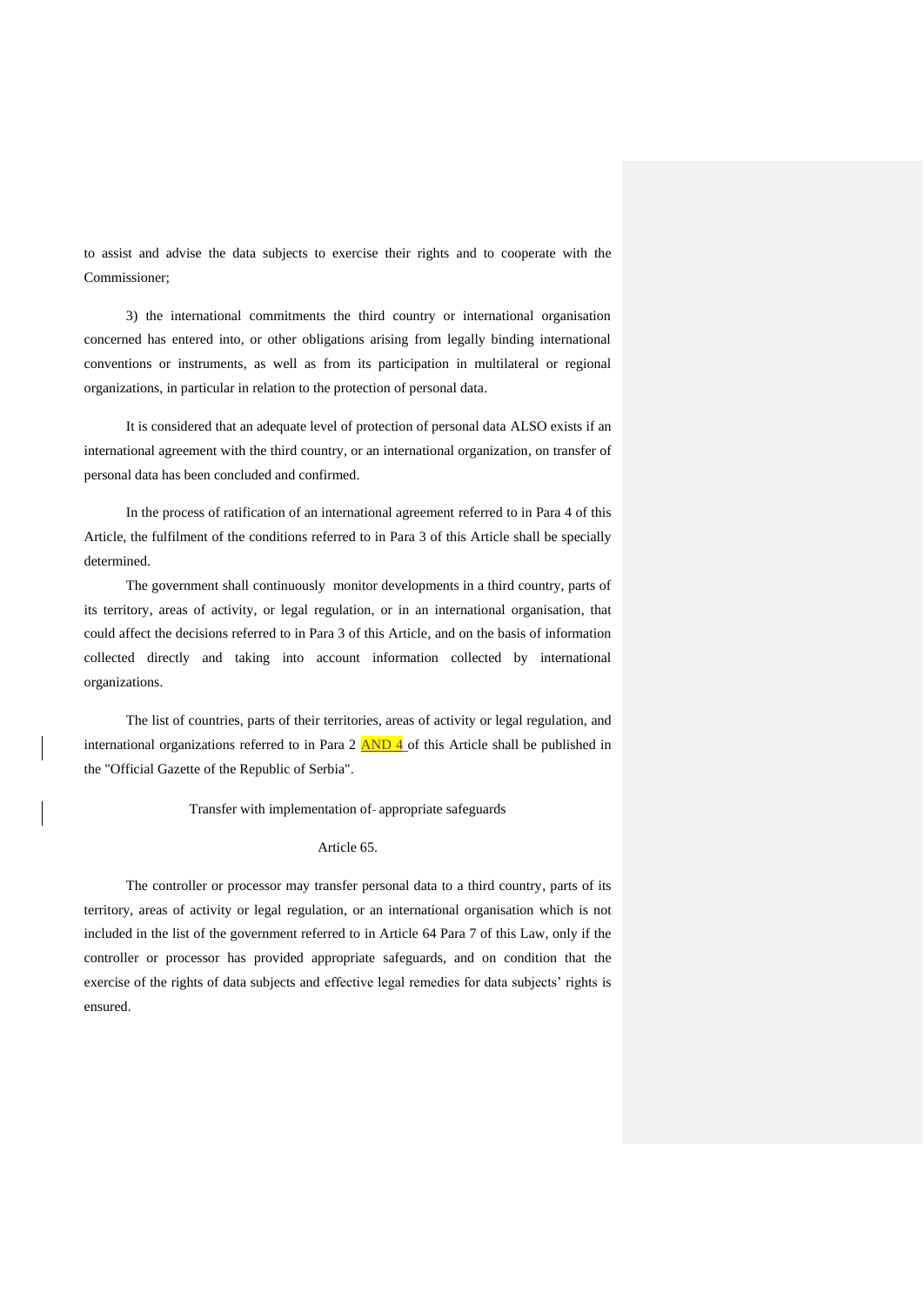The appropriate safeguards referred to in Para 1 of this Article may be provided for, without requiring any specific authorisation from the Commissioner, by:

1) a legally binding instrument in the relationship among public authority bodies;

2) THE STANDARD CONTRACTUAL CLAUSES DEVELOPED BY THE COMMISSIONER IN ACCORDANCE WITH ARTICLE 45 OF THIS LAW, WHICH FULLY REGULATE A LEGAL RELATIONSHIP BETWEEN THE CONTROLLER AND THE PROCESSOR;

3) binding internal corporate rules, in accordance with Article 67 of this Law;

34) an approved code of conduct pursuant to Article 59 of this Law, together with mandatory and enforceable implementation of the appropriate safeguards, including as regards data subjects' rights, by the controller or the processor in the third country;

45) an approved certification mechanism pursuant to Article 61 of this Law, together with binding and enforceable undertaken commitments of the controller or processor in the third country, to apply the appropriate safeguards, including as regards data subjects' rights.

The appropriate safeguards referred to in Para 1 of this Article may be ensured by special authorization of the Commissioner, by:

1) contractual clauses between the controller or processor and the controller, processor or the recipient of the personal data in the third country or international organisation;

2) provisions of administrative arrangements between public authority bodies, which are entered into arrangement and ensure effective and enforceable legal protection of data subjects' rights.

THE COMMISSIONER SHALL ISSUE AUTHORIZATION REFERRED TO IN PARA 2 OF THIS ARTICLE WITHIN 60 DAYS FROM THE DAY OF SUBMISSION OF THE REQUEST FOR AUTHORIZATION.

**Commented [A15]:** Para 2 or 3 ?

The provisions of Paras 1 to  $3-4$  of this Article shall not apply to transfer of personal data processed by competent authorities for the purpose referred to in Article 1 Para 2 of this Law.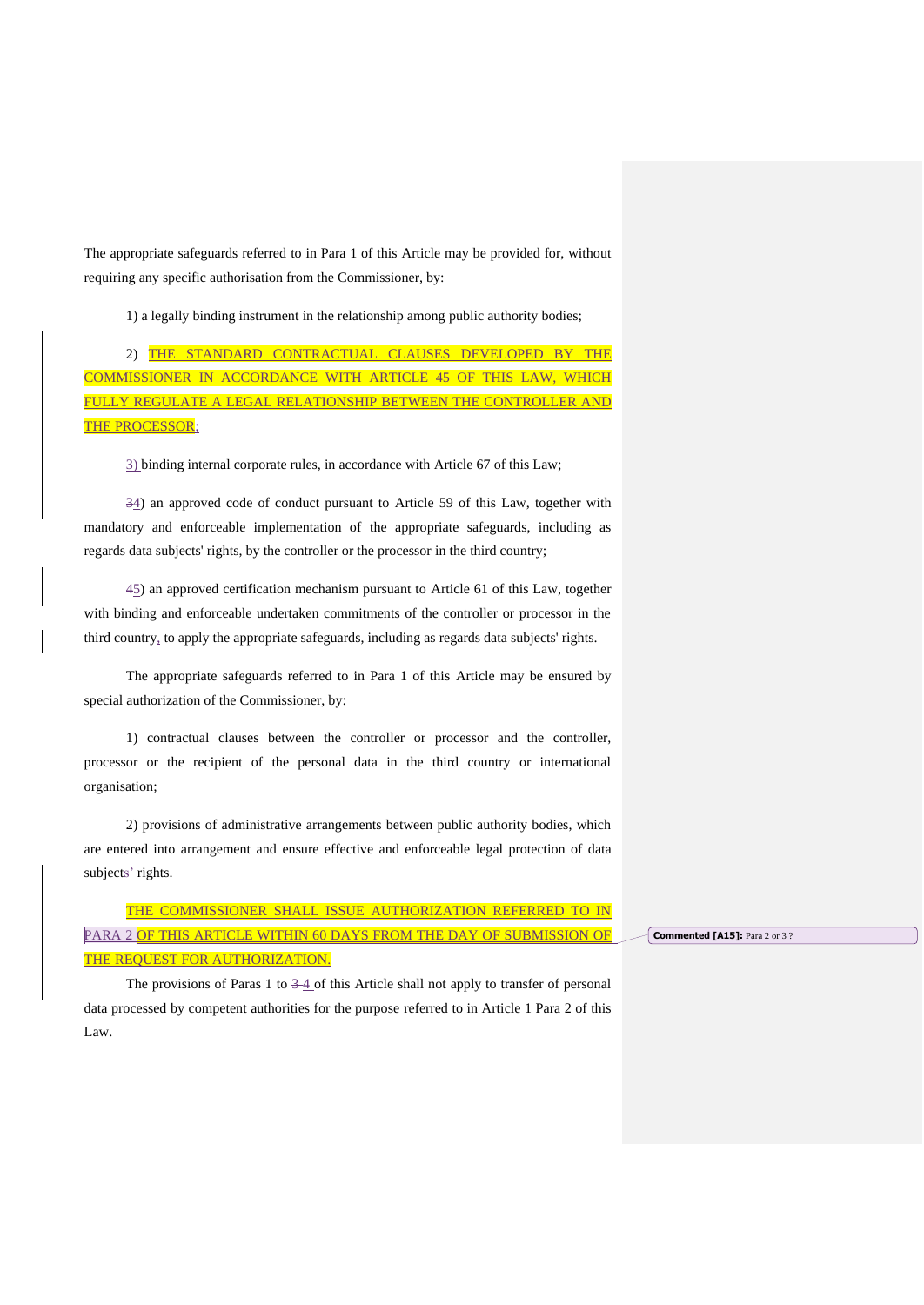Transfer of data processed by competent authorities for the purpose referred to in Article 1 Para 2 of this law with implementation of appropriate safeguards

### Article 66.

Where personal data processed by competent authorities for the purpose referred to in Article 1 Para 2 of this Law, transfer of personal data to a third country, parts of its territory, areas of activity or legal regulation or an international organisation which is not covered by the list of the government referred in Article 64 Para 7 of this Law, shall be allowed only if:

1) appropriate safeguards with regard to the protection of personal data are provided for in a legally binding instrument; or

2) the controller has assessed all the circumstances surrounding the transfer of personal data and concluded that appropriate safeguards exist with regard to the protection of personal data.

The controller shall inform the Commissioner about transfer performed under Para 1 Item 2 of this Article.

The controller shall document a transfer performed under Para 1 Item 2 of this Article and the documentation shall be made available to the Commissioner on request.

Documentation referred to in Para 3 of this Article shall contain information on the date and time of the transfer, the receiving competent authority, the justification for the transfer and the personal data transferred.

Binding corporate rules

Article 67.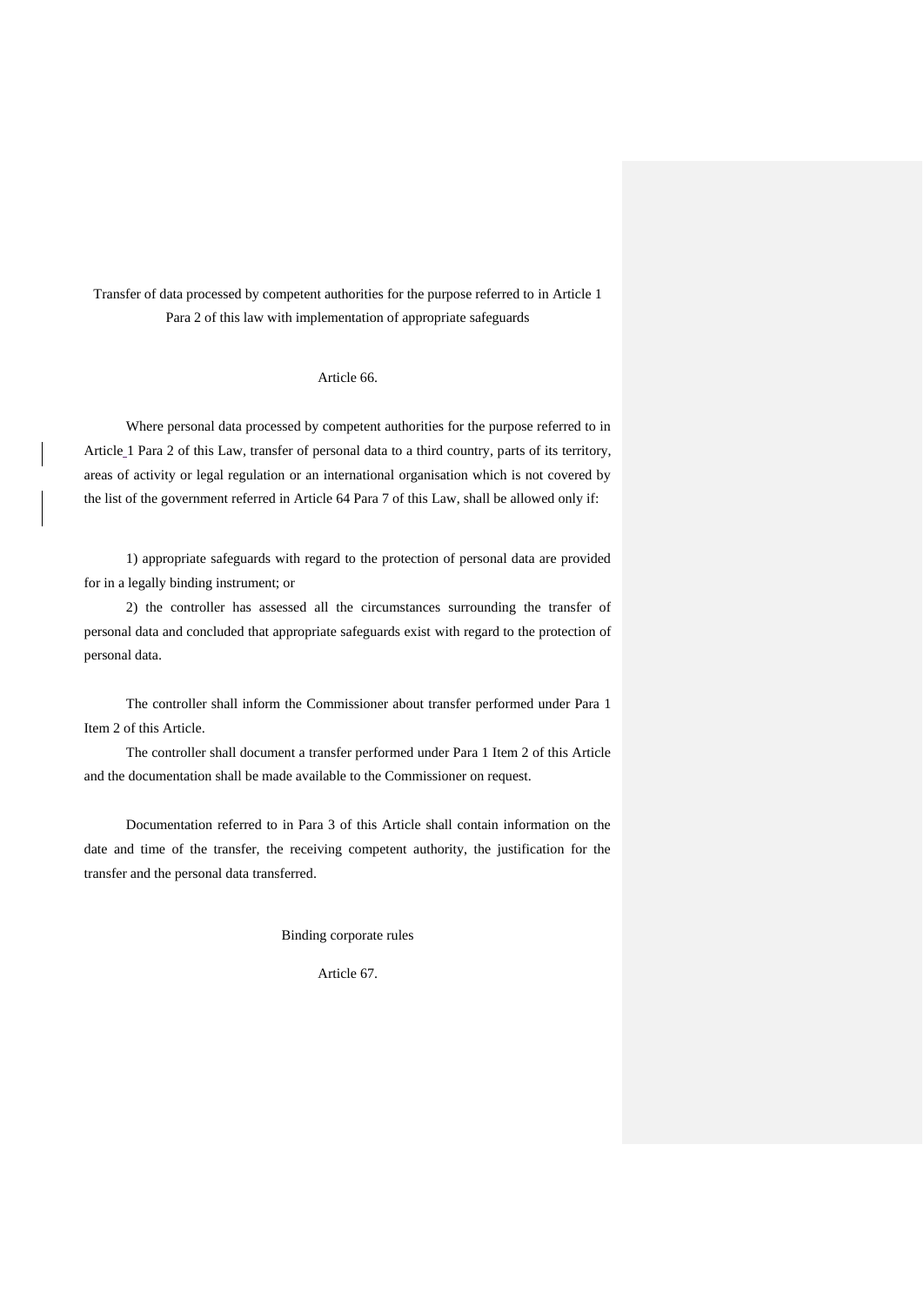The Commissioner shall approve binding corporate rules, if they jointly meet the following conditions:

1) they are legally binding and apply to and are enforced by every member concerned of the group of undertakings, or group of enterprises, including their employees;

2) expressly confer enforceable rights of data subjects with regard to the processing of their personal data; and

3) fulfil the requirements laid down in Para 2 of this Article.

Rules referred to in Para 1 of this Article shall at least regulate:

1) the structure and contact details of the group of undertakings, or group of enterprises engaged in a joint economic activity and of each of its members separately;

2) the data transfers or set of transfers of personal data, including the categories of personal data, the type of processing and its purposes, the type of data subjects affected and the identification of the third country in which the data is transferred;

3) their legally binding nature, for each of the controllers separately and within a group;

4) the application of the general data protection principles, in particular purpose limitation, data minimisation, limited storage periods, data quality, data protection by design and by default, legal basis for processing, processing of special categories of personal data, measures to ensure data security, and the requirements in respect of onward transfers to bodies not bound by the binding corporate rules;

5) the rights of data subjects in regard to processing and the means to exercise those rights, including the right not to be subject to decisions based solely on automated processing and profiling in accordance with Article 38 of this Law, the right to lodge a complaint with the Commissioner and before the competent courts in accordance with Articles 82 and 84 of this Law, and to obtain compensation for a breach of these rules;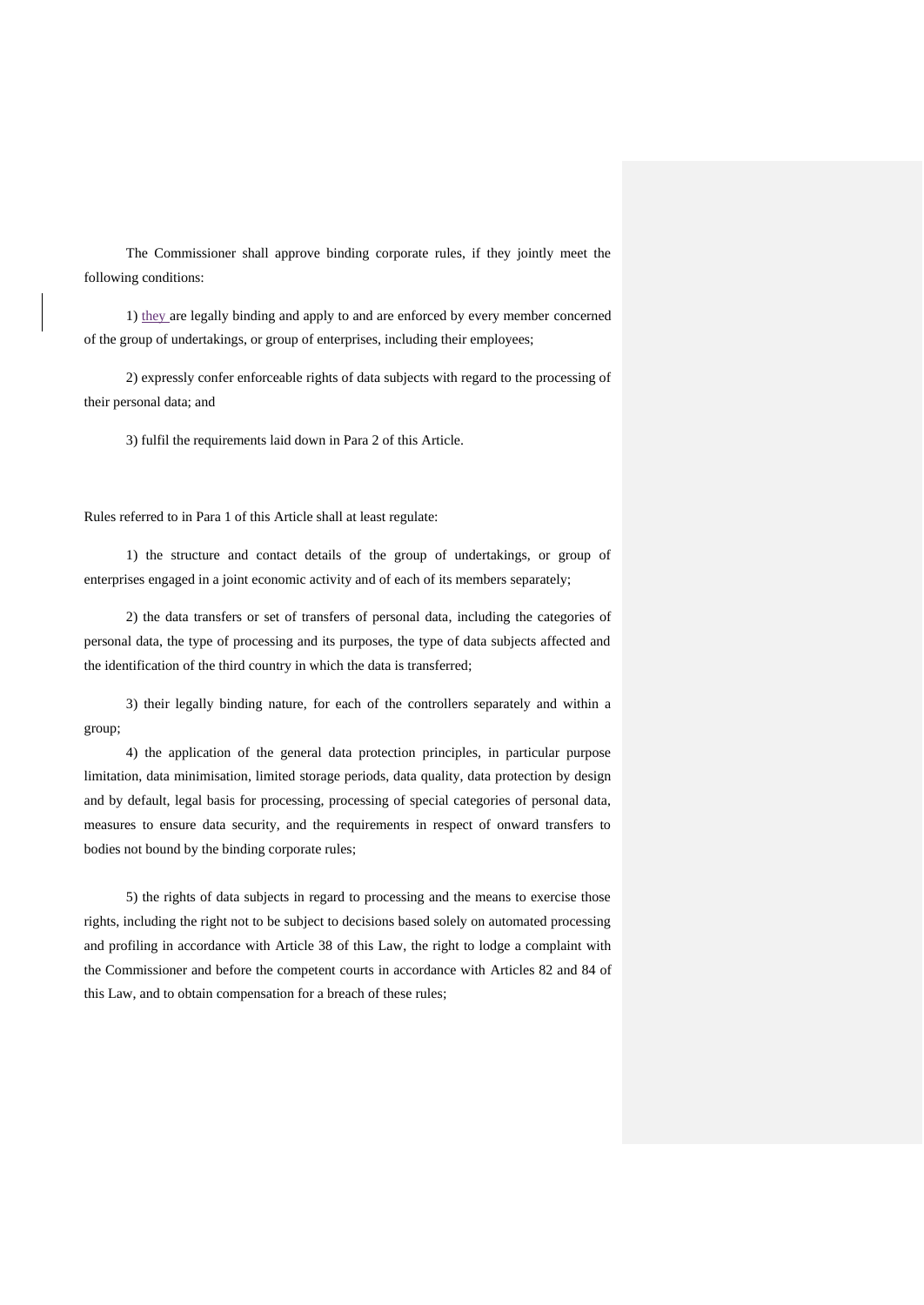6) the acceptance by the controller or processor, with permanent residence, temporary residence, or seat in the territory of the Republic of Serbia, of liability for any breaches of the binding corporate rules by another member of the group without permanent residence, temporary residence, or seat in the territory of the Republic of Serbia, except where the controller or the processor proves that that other member of the group is not legally responsible;

7) how the information on the binding corporate rules, in particular on the provisions referred to in Items 4 to 6 of this Para is provided to the data subjects in addition to information referred to in Articles 23 and 24 of this Law;

8) the authority of data protection officer designated in accordance with Article 58 of this Law, or any other person in charge of monitoring compliance with the binding corporate rules, within the group of undertakings, or group of enterprises engaged in a joint economic activity, including monitoring over training and complaint-handling within the group ;

9) the complaint procedures;

10) the monitoring mechanisms, pursuant to binding corporate rules, within the group of undertakings, within the group of undertakings, or group of enterprises engaged in a joint economic activity. Such mechanisms shall include data protection audits and methods for ensuring corrective actions to protect the rights of the data subject. Results of such verification should be communicated to the person or entity referred to in Item 8 of this Para and to the board of the controlling undertaking of a group of undertakings, or of the group of enterprises engaged in a joint economic activity, and should be available upon request to the Commissioner;

11) the mechanisms for reporting and recording changes to the rules and reporting those changes to the Commissioner;

12) the cooperation mechanism with the Commissioner to ensure compliance by any member of the group of undertakings, or group of enterprises engaged in a joint economic activity separately, in particular the method of making available to the Commissioner the results of verifications of the measures referred to in Item10 of this Para;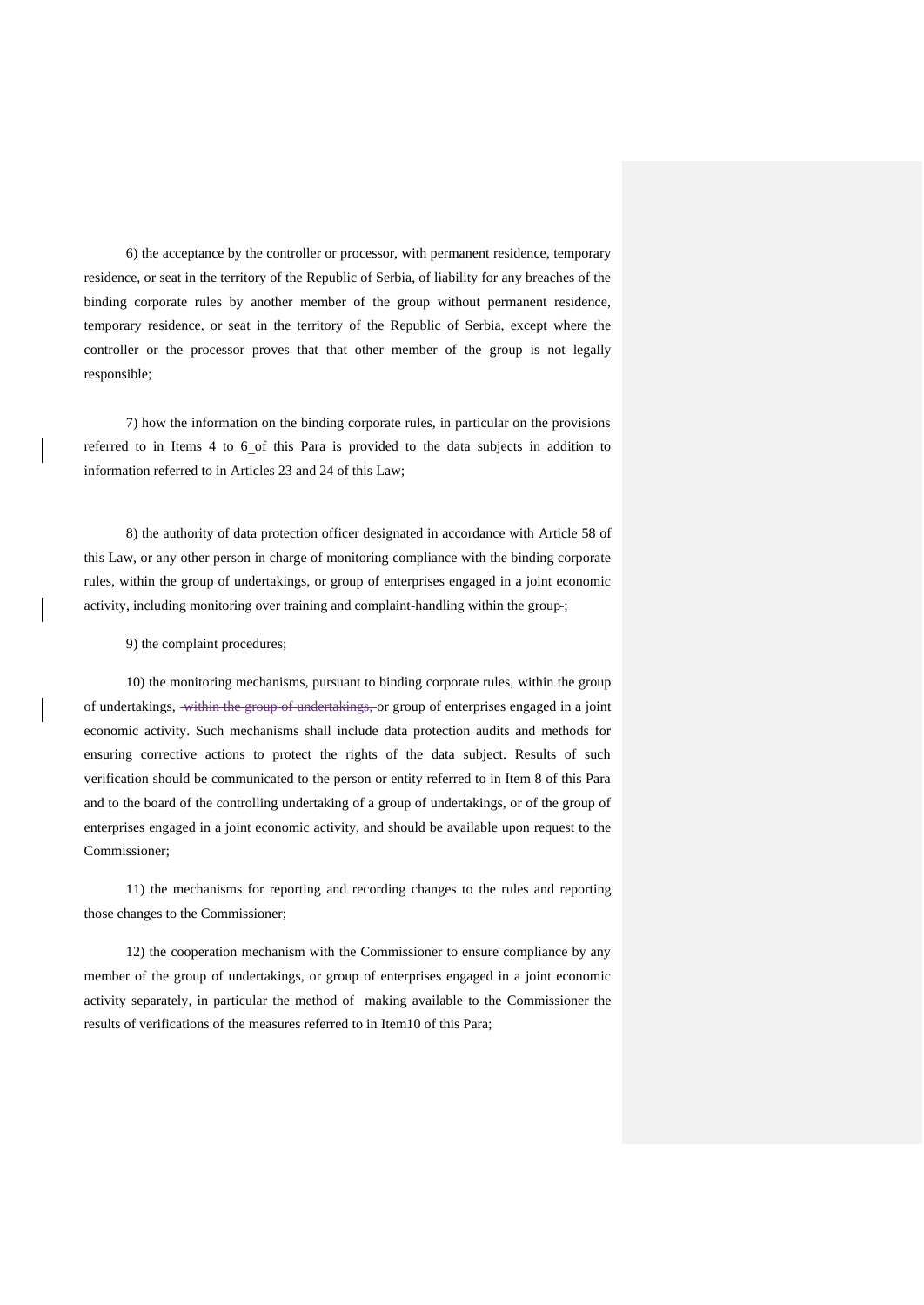13) the mechanisms for reporting to the Commissioner on any legal requirements to which a member of the group of undertakings or group of enterprises engaged in a joint economic activity is subject to in a third country, and which are likely to have a substantial adverse effect on the safeguards provided by these rules;

14) the appropriate data protection training to personnel having permanent or regular access to personal data.

The Commissioner may specify the methods for the exchange of information between controllers, processors and the Commissioner in implementing Para 2 of this Article.

THE COMMISSIONER SHALL ISSUE AUTHORIZATION REFERRED TO IN PARA 2 OF THIS ARTICLE WITHIN 60 DAYS FROM THE DAY OF SUBMISSION OF THE REQUEST FOR AUTHORIZATION.

The provisions of Paras 1 and  $\frac{2TO}{3}$  of this Article shall not apply to the transfer of data processed by competent authorities for the purpose referred to in Article 1 Para 2 of this Law.

Transfer or disclosure of personal data on the basis of an individual decision of an authority of a third country

Article 68

Any decision made in a third country requiring a controller or a processor to transfer or disclose personal data may be recognised or enforceable in the territory of the Republic of Serbia, only if it is based on an international agreement, such as a mutual legal assistance treaty in force between the Republic of Serbia and that third country, without prejudice to implementation of other grounds for transfer pursuant to the Chapter VI of this Law.

The provisions of Para 1 of this Article shall not apply to the transfer of data processed by competent authorities for the purpose referred to in Article 1 Para 2 of this Law.

**Commented [A16]:** Not clear. Art. 48 of GDPR refers to judgments and decisions of administrative authorities **Commented [A17]:** Why Chapter VI? It should be rather this chapter.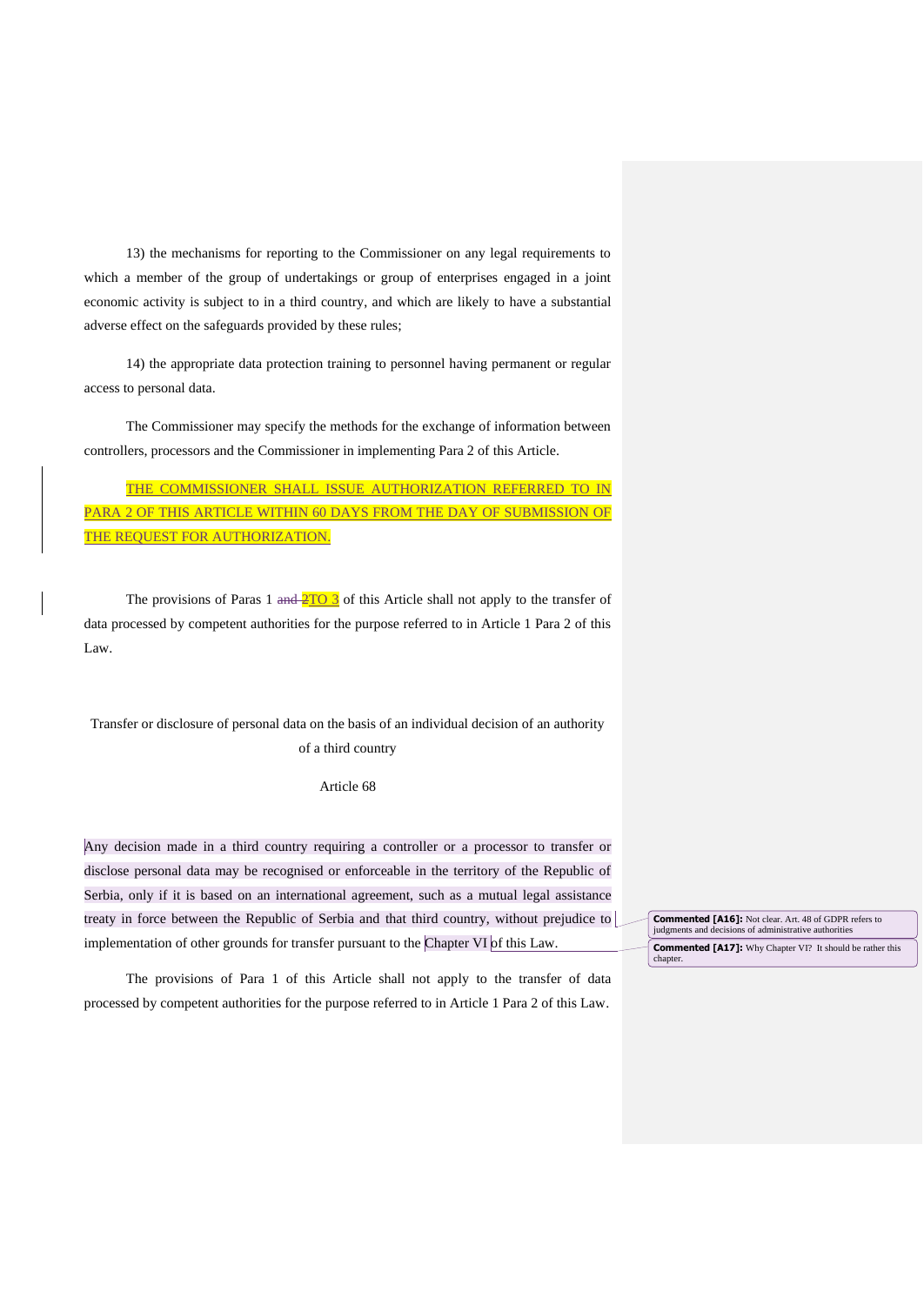### Transfer of personal data in specific situations

### Article 69.

If a transfer of personal data is not performed in line with Articles  $64$ ,  $65$  and  $67$  of this Law, these data can be transferred to a third country or international organization, only in one of the following cases:

1) the data subject has explicitly consented to the proposed transfer, after having been informed of the possible risks of such transfers for the data subject due to the absence of an adequacy decision and appropriate safeguards;

2) the transfer is necessary for the performance of a contract between the data subject and the controller, or the implementation of pre-contractual measures taken at the data subject's request;

3) the transfer is necessary for the conclusion or performance of a contract concluded in the interest of the data subject between the controller and another natural or legal person;

4) the transfer is necessary for the realization of an important public interest prescribed by the law of the Republic of Serbia and provided that this Law does not limit the transfer of certain categories of personal data;

5) the transfer is necessary for the establishment, exercise or defence of legal claims;

6) the transfer is necessary in order to protect the vital interests of the data subject or of other persons, under the condition that the data subject is physically or legally incapable of giving consent DUE TO THE LACK OF LEGAL CAPACITY;

7) specific data contained in a public register are transferred—s, which are available to a person who can demonstrate a legitimate interest or to the public, but only to the extent that the conditions laid down by law in relation to their availability are fulfilled.

Where transfer cannot be carried out in line with Para 1 of this Article and Articles 64, 65 and 67 of this Law, personal data may be transferred to a third country or international organization only if the following conditions are met together:

**Commented [A18]:**  See a better formulation in Art. 49 GDPR

**Commented [A19]:** Why this is narrowed down to the lack of legal capacity? Compare with GDPR Art. 49(1) f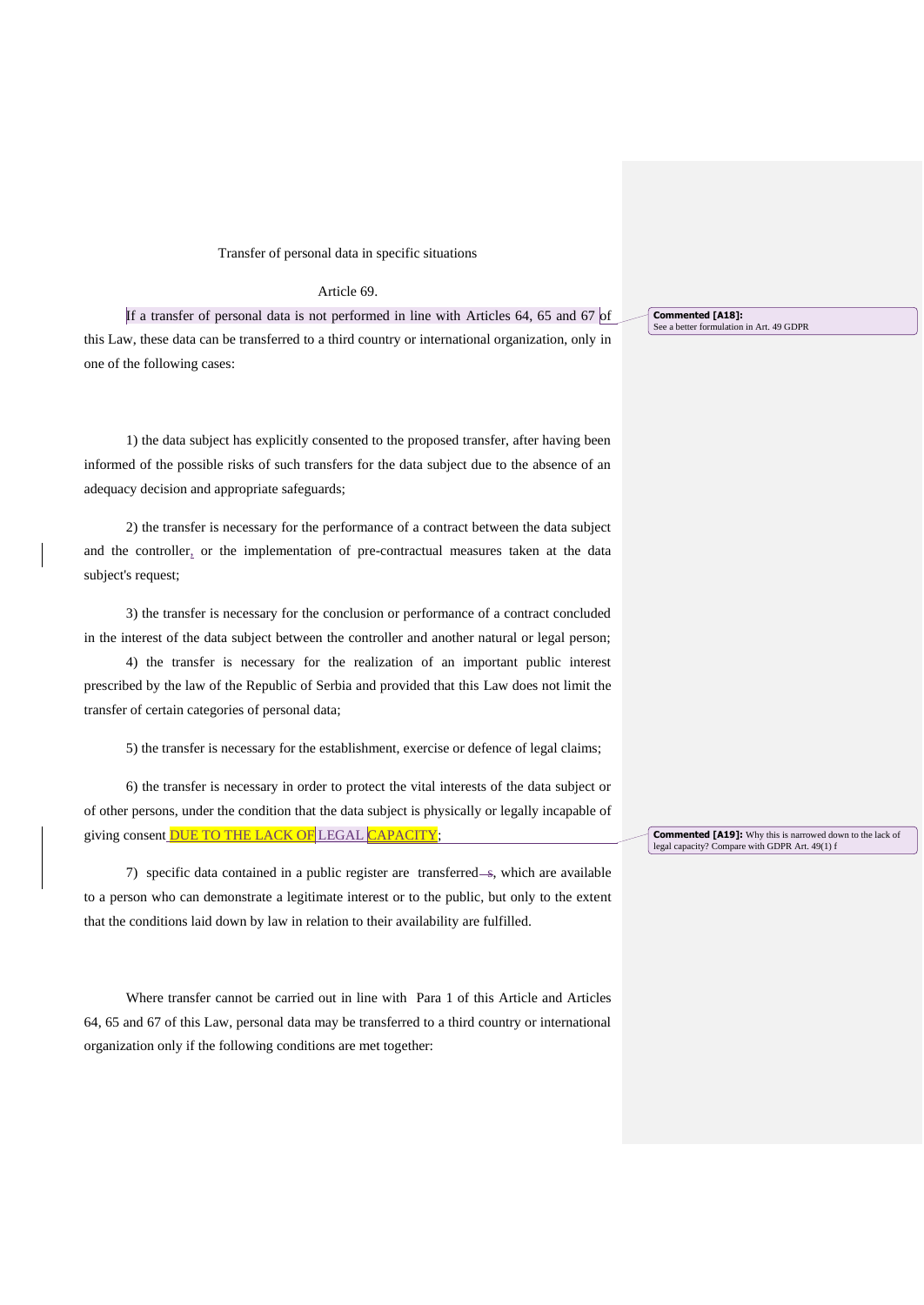1) the transfer is performed only once and is not repetitive;

2) concerns only a limited number of data subjects;

3) is necessary for the purposes of compelling legitimate interests pursued by the controller, which are not overridden by the interests or rights and freedoms of the data subject; and

4) the controller has provided suitable safeguards and mechanisms with regard to the protection of personal data, based on prior assessment of all the circumstances surrounding the data transfer.

The controller, or the processor, is obliged to provide evidence of the performed assessment and application of the appropriate safeguards referred to in Para 2, Item 4 of this Article in the records on the processing operations referred to in Article 47 of this Law.

The controller shall notify the Commissioner on the transfer of data performed in accordance with Para 2 of this Article.

The controller shall provide information on the transfer of data referred to in Para 2 of this Article to the data subject, along with the information prescribed in Article 23 and 24 of this Law, including information on the interests of the controller achieved by the transfer pursuant to Para 2 Item 3 of this Article.

The transfer in accordance with Para 1, Item 7 of this Article, cannot apply to all data from the registry or individual personal data category in its entirety.

Where data which are available only to the person who can demonstrate legitimate interest, are transferred from the register in accordance with Para 1, Item 7 of this Article, the data can be transferred only at the request of that person or if the person is a data recipient.

Provisions of Para 1 Items 1 to 3 and Para 2 of this Article shall not apply to activities carried out by public authorities in the exercise of their public powers.

Provisions of Paras 1 to 8 of this Article shall not apply to the transfer of data processed by competent authorities for the purpose referred to in Article 1 Para 2 of this Law.

**Commented [A20]:** The condition that the transfer is performed only once in not in line with GDPR which requires only that the transfer should not be repetitive. Compare with GDPR Art. 49 (1)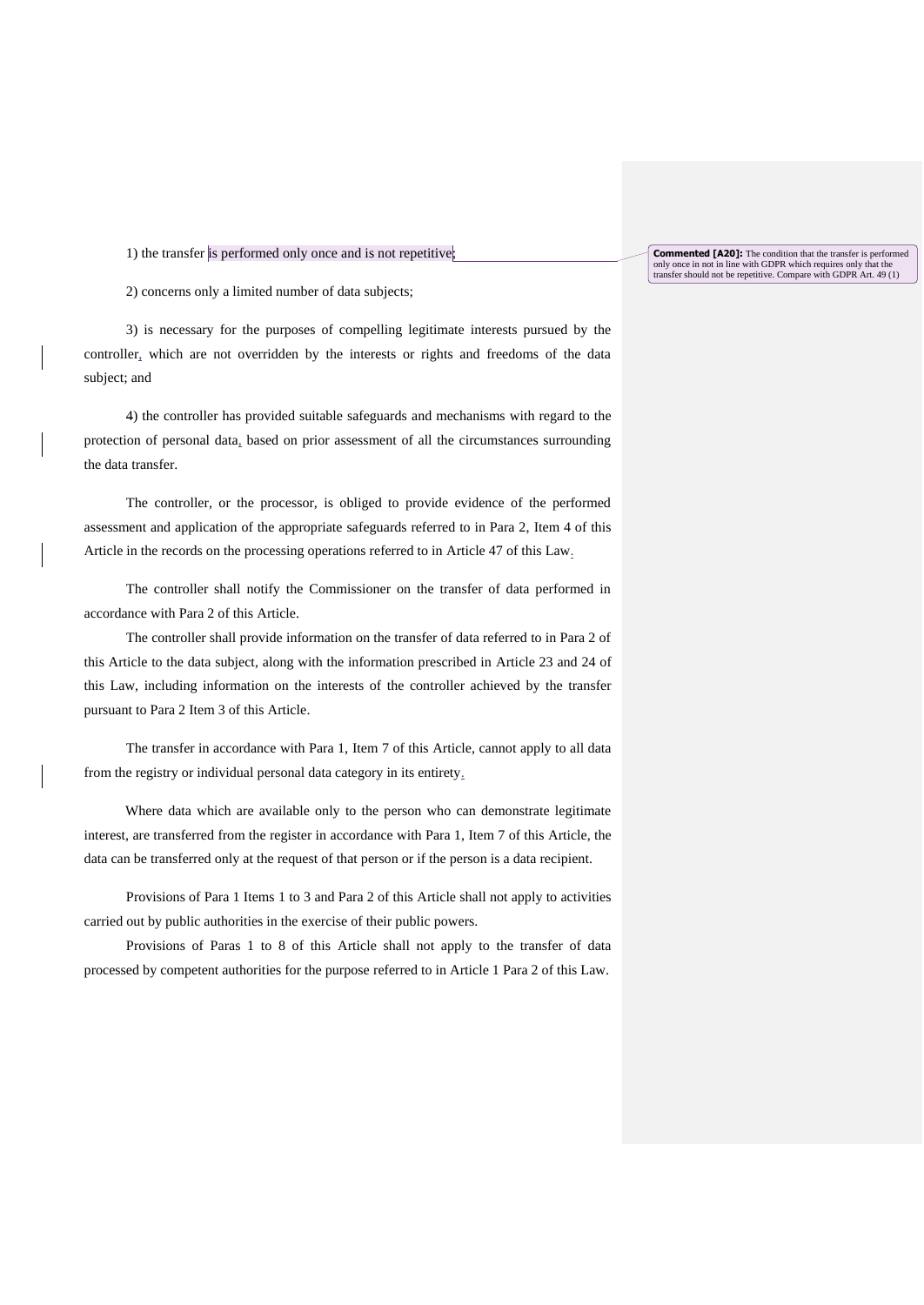Transfer of personal data processed by competent authorities for the purpose referred to in Article 1 Para 2 of this Law in specific situations

### Article 70.

Where the transfer of personal data processed by competent authorities for the purpose referred to in Article 1 Para 2 of this Law is not carried out pursuant to the provisions of Articles 64 and 66 of this Law, transfer of these personal data to a third country or an international organisation may take place only if the transfer is necessary in one of the following cases.

1) in order to protect the vital interests of the data subject or another natural person;

2) to safeguard legitimate interests of the data subject **BASED ON LAW**, where the law data-so provides;

3) for the prevention of an immediate and serious threat to public security of the Republic of Serbia or a third country;

4) in individual cases for the purposes set out in Article 1 Para 2 of this Law;

5) in an individual case for the establishment, exercise or defence of legal claims relating to the purposes set out in Article 1 Para 2 of this Law.

Personal data shall not be transferred if the transferring competent authority determines that fundamental rights and freedoms of the data subject concerned override the public interest in the transfer set out in Para 1 Items 4 and 5 of this Article.

The competent authority shall document the transfer carried out pursuant to Para 1 of this Article and the documentation shall be made available to the Commissioner on request.

The documentation on transfer referred to in Para 3 of this Article shall contain information on the date and time of the transfer, the receiving competent authority, the justification for the transfer and the personal data transferred.

Transfer of personal data processed by competent authorities for the purpose referred to in Article 1 Para 2 of this Law to the recipient in a third country

**Commented [A21]:** Legitimate interests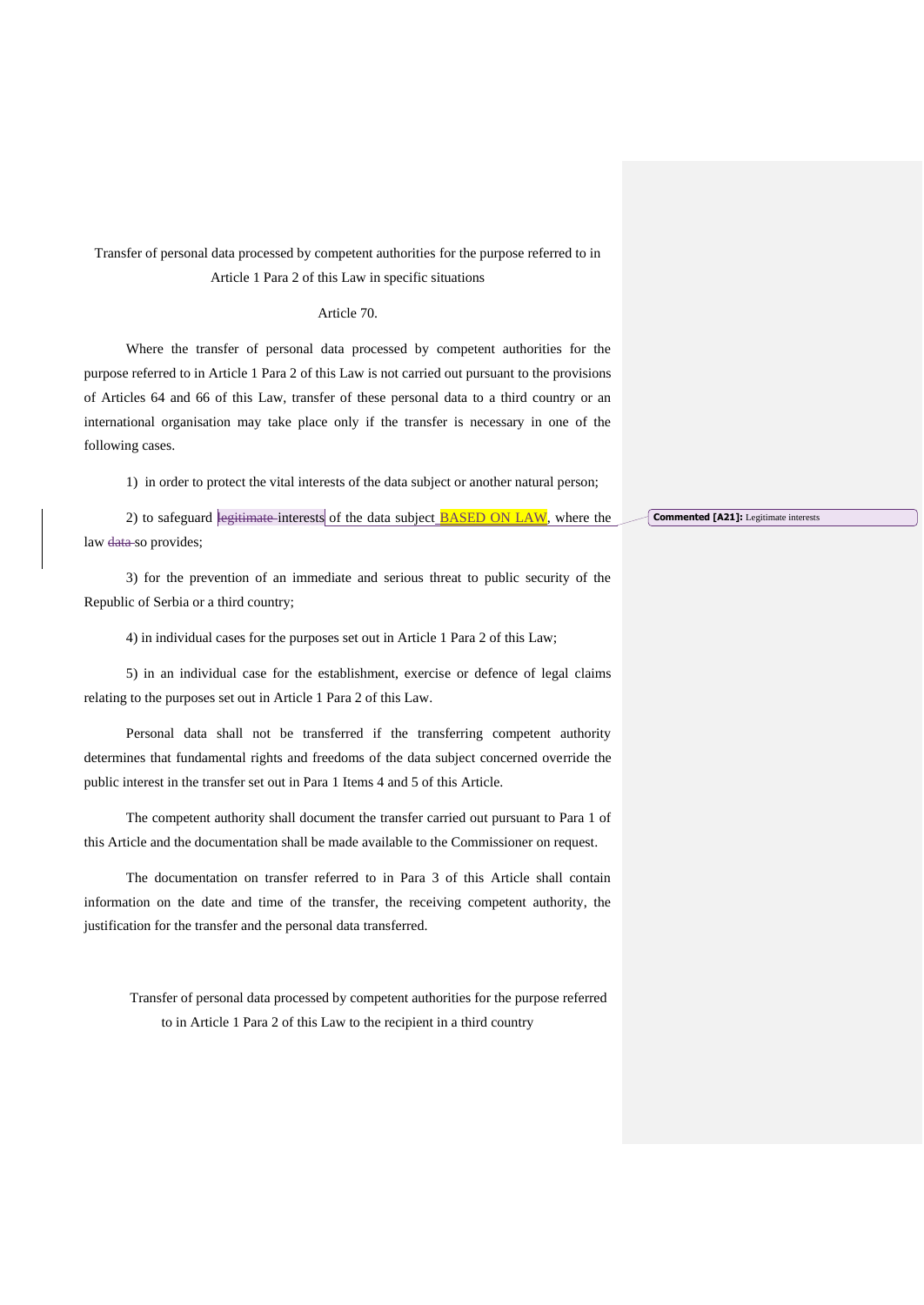### Article 71.

By way of derogation from Article 63 Para 2 Item 2 of this Law, and without prejudice to implementation of any international agreement referred to in Para 2 of this Article, the competent authority, referred to in Article 4 Item  $28-26$  sub-item a) of this Law, processing data for the purpose referred to in Article 1 Para 2 of this Law, may transfer personal data directly to the recipient established in the third country only if the other provisions of this Law are complied with and all of the following conditions are fulfilled:

1) the transfer is strictly necessary for the performance of a task of the transferring competent authority as provided for by law for the purposes set out in Article 1 Para 2 of this Law;

2) the transferring competent authority determines that no fundamental rights and freedoms of the data subject concerned override the public interest the protection of which requires the data transfer;

3) the transferring competent authority considers that the transfer to the competent authority established in a third country for the purposes referred to in Article 1 Para 2 of this Law is ineffective or inappropriate, in particular because the transfer cannot be achieved in good time;

4) the competent authority in the third country was informed of the transfer without undue delay, unless this is ineffective or inappropriate for article-achieving the purpose;

5) the transferring competent authority informed the recipient in the third country of the specified purpose of the personal data processing and that processing is to be performed only for that purpose, only by the recipient and only provided that such processing is necessary.

International agreement referred to in Para 1 of this Article shall apply to any international agreement concluded between the Republic of Serbia and one or more third countries in the field of judicial cooperation in criminal matters and police cooperation.

The transferring competent authority shall inform the Commissioner about transfers carried out under Para 1 of this Article.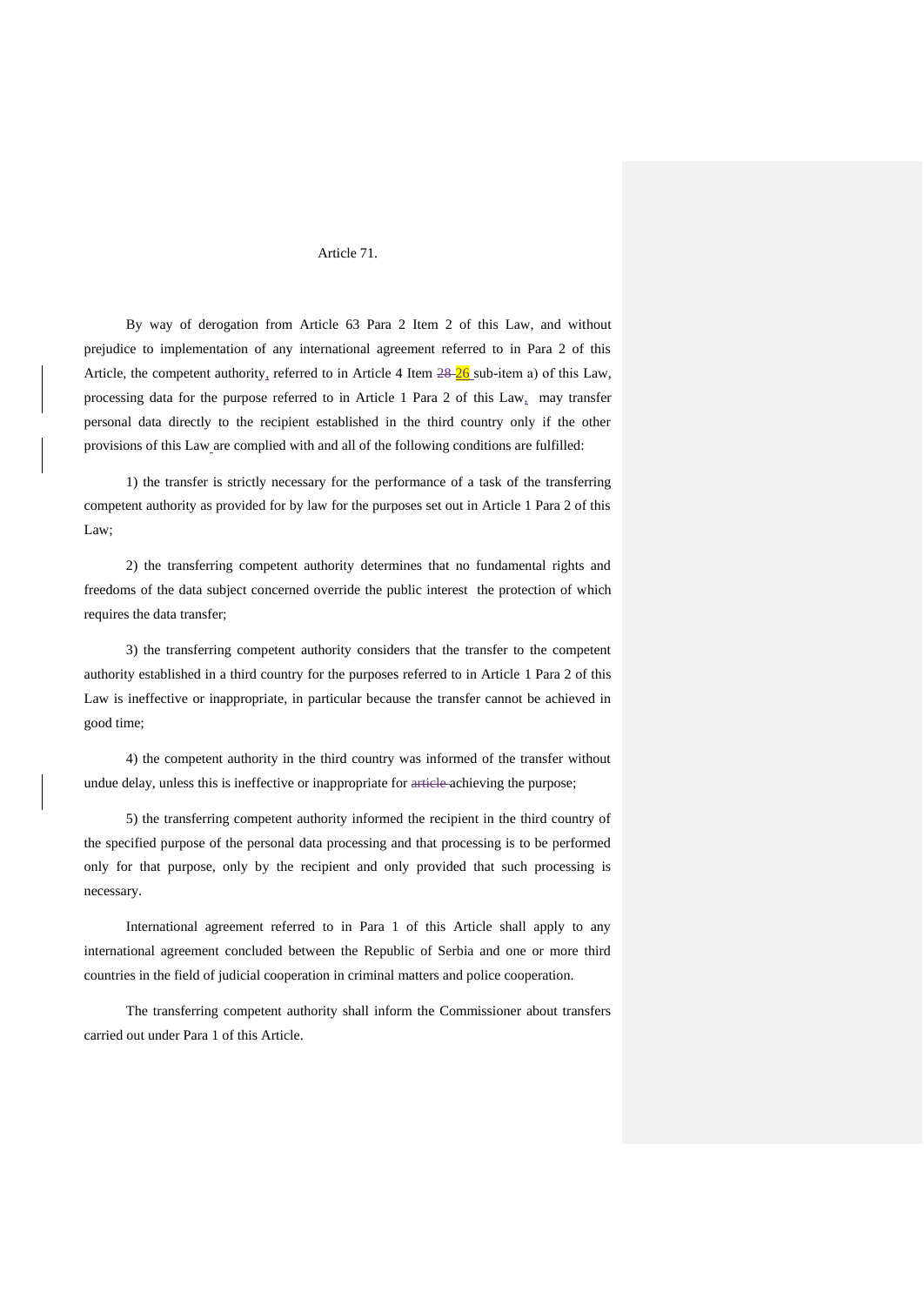The competent authority shall document the transfers carried out pursuant to Para 1 of this Article and the documentation shall be made available to the Commissioner on request.

The documentation on transfer referred to in Para 4 of this Article shall contain information on the date and time of the transfer, the recipient, the justification for the transfer and the personal data transferred.

International cooperation for the protection of personal data

Article 72.

The Commissioner shall take appropriate steps in relation to bodies competent for personal data protection in third countries and international organisations to:

1) develop international cooperation mechanisms to facilitate the effective enforcement of legislation for the protection of personal data;

2) provide international mutual assistance in the enforcement of legislation for the protection of personal data, including through notification, referral to protection proceedings, legal aid in monitoring or supervision and information exchange, subject to appropriate safeguards for the protection of personal data and other fundamental rights and freedoms of data subjects;

3) engage relevant stakeholders in activities and discussions aimed at furthering international cooperation in the enforcement of legislation for the protection of personal data;

4) promote and improve the exchange information on personal data protection legislation and practice, including on jurisdictional conflicts with third countries.

## VI. THE COMMISSIONER

1. Independent status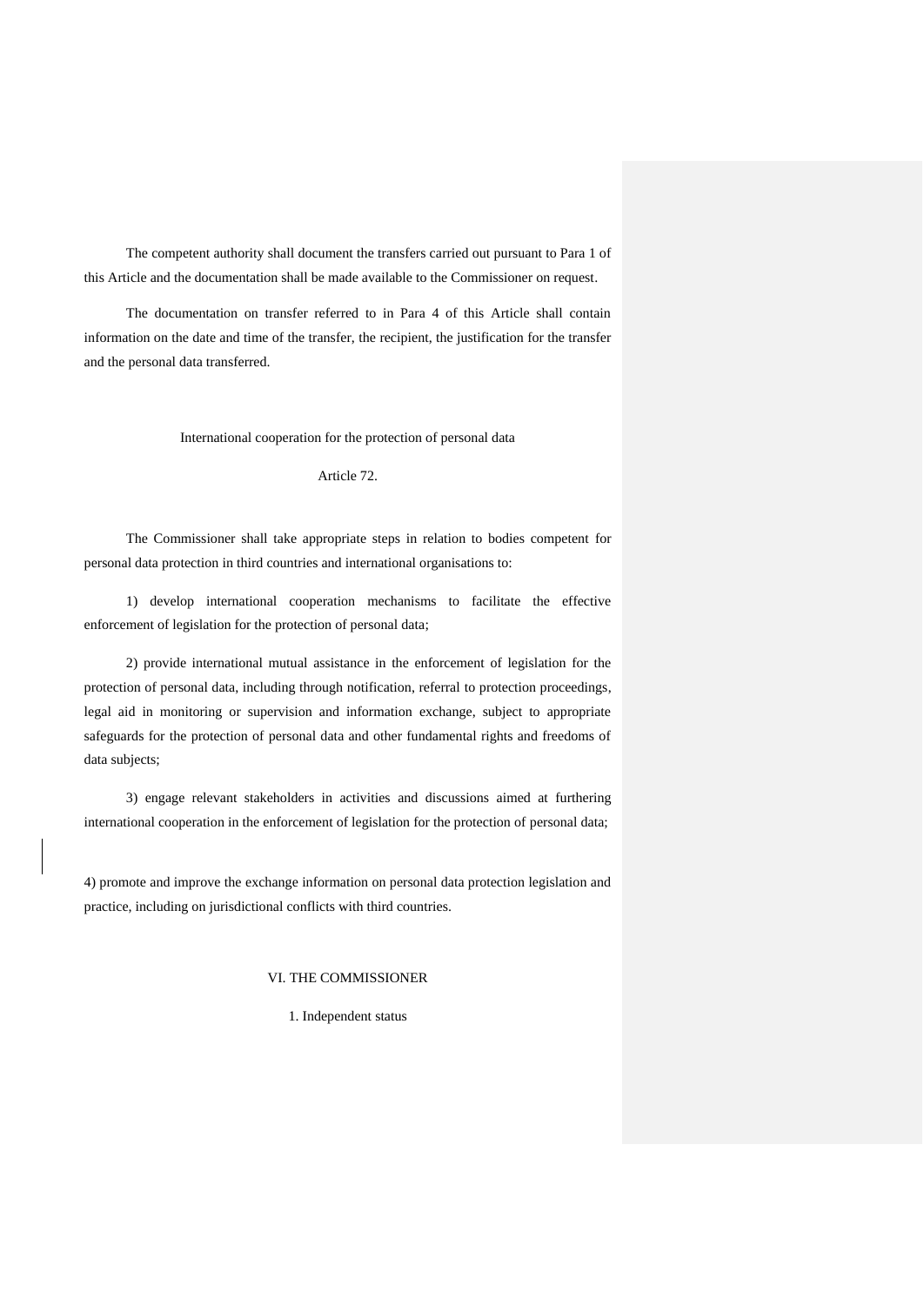### Supervisory authority

Article 73.

In order to protect the fundamental rights and freedoms of natural persons in relation to processing of personal data, THE TASKS OF monitoring over the implementation of this law in line with prescribed competences shall be performed by the Commissioner for information of public importance and personal data protection (hereinafter: the Commissioner) as an independent state body.

THE COMMISSIONER SHALL HAVE A DEPUTY FOR PERSONAL DATA PROTECTION.

THE PROVISION OF THE LAW GOVERNING FREE ACCESS TO INFORMATION OF PUBLIC IMPORTANCE, SHALL APPLY IN RELATION TO THE SEAT OF THE COMMISSIONER, ELECTION, TERMINATION OF FUNCTION, DISCHARGE PROCEDURE, POSITION OF THE COMMISSIONER, PROFESSIONAL SERVICE, FINANCING AND SUBMISSION OF THE REPORTS UNLESS THIS LAW PROVIDES OTHERWISE,

**Commented [A22]:** Have the provisions in the law governing access to information been aligned with GDPR, e.g. as regards the appointment, termination of functions etc. of the commissioner?

Independence

Article 74.

In performing its tasks, in accordance with this Law, the Commissioner shall act with complete independence, remain free from direct or indirect influence and shall neither seek nor take instructions from anybody.

The Commissioner shall refrain from any action incompatible with their duties and shall not engage in any incompatible occupation, whether lucrative or not, or perform any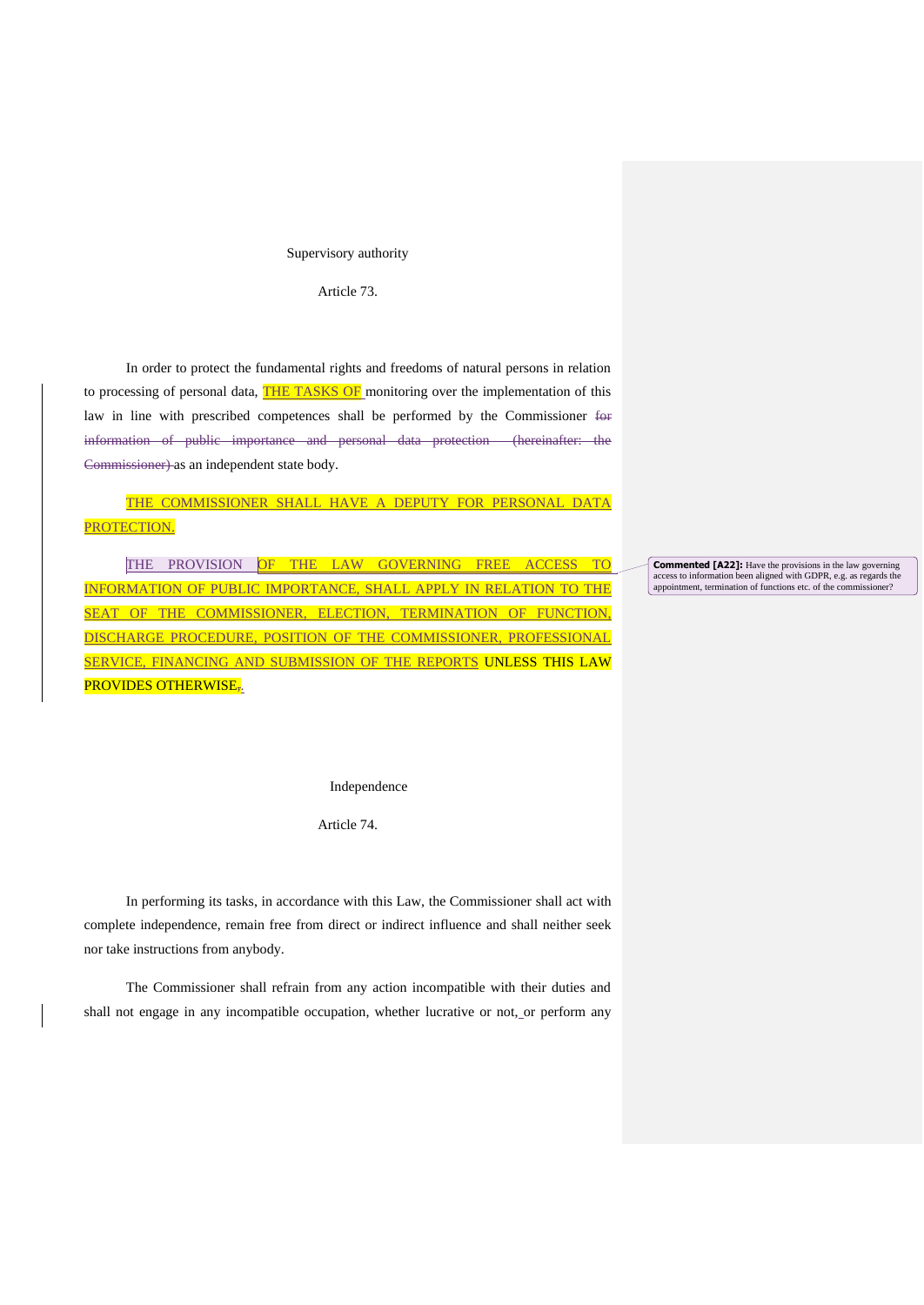other public function or exercise any other public authority and shall not be a member of an association or political party or act politically.

In order to ensure the effective performance of its tasks and exercise of its powers, the necessary financial resources for work, the premises, as well as the necessary technical, organizational and staffing conditions for the work of the Commissioner, shall be provided in accordance with the law governing budget and the laws regulating the state administration and the position of civil servants.

The Commissioner independently carries out the selection of employees among candidates who meet the conditions for work in state bodies, prescribed by law, and manages them completely autonomously.

Supervision over the expenditure of funds for the work of the Commissioner is performed by the State Audit Institution, in accordance with the law, in a manner that does not affect the independence of the Commissioner.

## CONDITIONS FOR appointment and dismissal of the Commissioner Article 75.

In addition to the conditions for appointment of the Commissioner, prescribed by the law governing free access to information of public importance, the Commissioner shall have the necessary expertise and experience in the field of personal data protection.

In addition to the conditions for termination of office and dismissal of the Commissioner, prescribed by the law governing free access to information of public importance, the Commissioner shall be dismissed if it is determined that he or she no longer fulfils the conditions required for the appointment and performance of the duties of the Commissioner prescribed by this Law.

Duty of professional secrecy

Article 76.

# **Commented [A23]:** Idem. What are the conditions for dismissal of the commissioner in the law on access to information?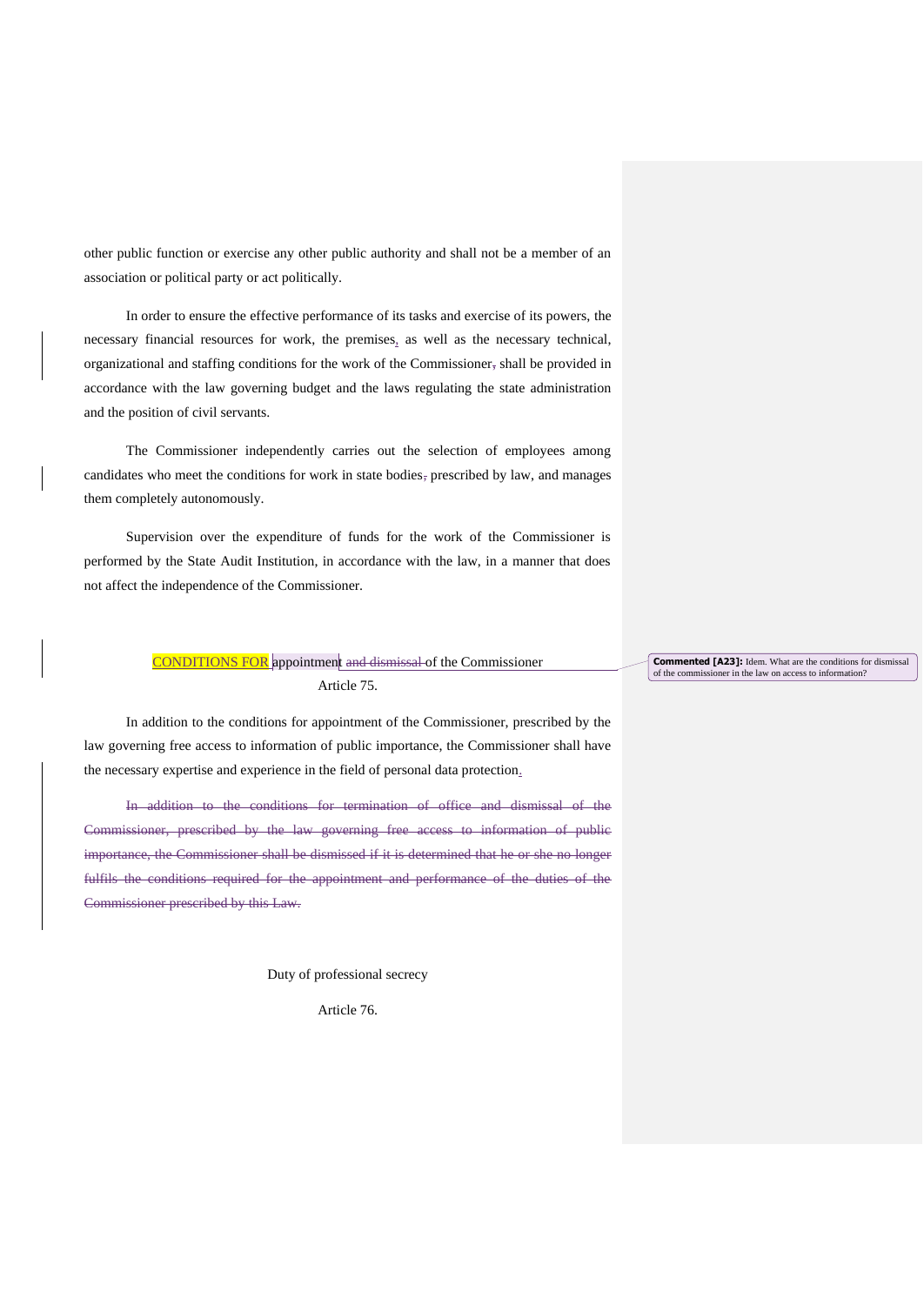The Commissioner, **DEPUTY COMMISSIONER** and staff at the Commissioner shall be subject to a duty of professional secrecy with regard to any confidential information which has come to their knowledge in the course of the performance of their tasks or exercise of their powers, including information regarding breaches of this Law that was introduced to it by a person who is not employed at the Commissioner.

The obligation referred to in Para 1 of this Article shall persist after the termination of the term of office of the Commissioner, **DEPUTY COMMISSIONER** or termination of work at the Commissioner.

2. Competences of the Commissioner

General competences

Article 77.

The Commissioner exercises its powers in the territory of the Republic of Serbia in accordance with this Law.

IN EXERCISING ITS POWERS, THE COMMISSIONER- SHALL ACT IN ACCORDANCE WITH THE LAW GOVERNING ADMINISTRATIVE PROCEDURE AND THE LAW ON INSPECTION, IF THIS LAW DOES NOT PROVIDE OTHERWISE.

The Commissioner is not competent in cases when personal data is processed by courts in the exercise of judicial authority.

Tasks of the Commissioner

Article 78.

The Commissioner shall: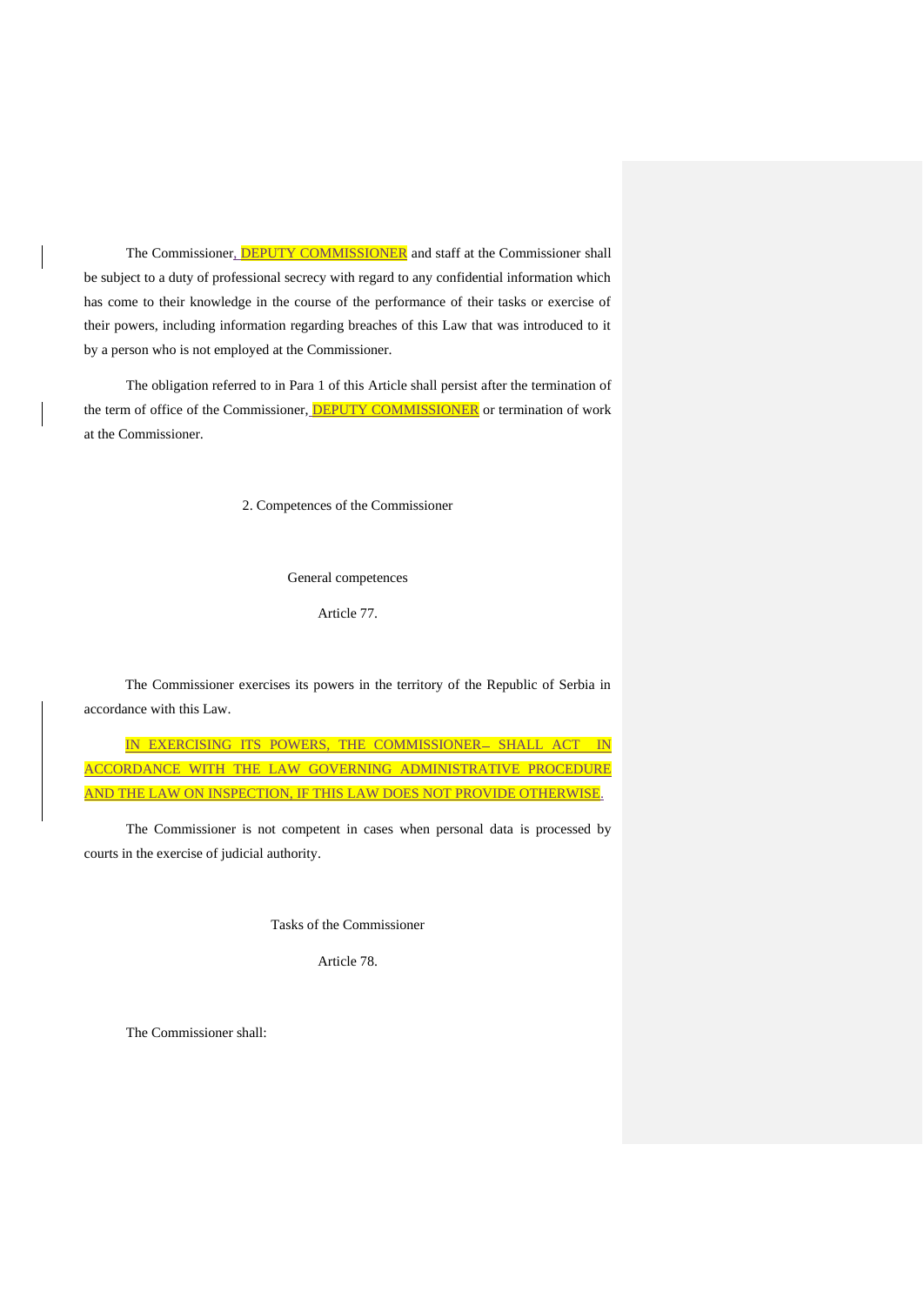1) **IMPLEMENT AND** monitor and enforce the application of this Law, in line with its competences;

2) promote public awareness and understanding of the risks, rules, safeguards and rights in relation to processing, and in particular on processing of personal data of children;

3) provide opinion, in accordance with the regulations, to the National Assembly, the Government, other public authority bodies and organizations about legal and other measures related to the protection of the rights and freedoms of natural persons in relation to the processing of personal data;

4) promote the awareness of controllers and processors of their obligations under this Law;

5) upon request of the data subject, provide information concerning the exercise of their rights under this Law;

6) handle complaints lodged by data subject and other persons in line with Article 82 of this Law;

7) cooperate with supervisory authorities in other states regarding personal data protection, and in particular in relation to exchange of information and provision of mutual legal assistance;

8) conduct investigations on the application of this  $Law_{\frac{1}{2}}$  M ACCORDANCE WITH THIS LAW AND THE LAW GOVERNING INSPECTION, AND SUBMIT REQUE FOR INITIATING THE MISDEMEANOUR PROCEEDINGS WHEN IT DETERMINES THAT THIS LAW HAS BEEN BREACHED, IN ACCORDANCE WITH THE LAW GOVERNING MISDEMEANOURS;

9) monitor relevant developments of information and communication technologies and commercial practices, relevant for the protection of personal data;

10) adopt standard contractual clauses referred to in Article 45 Para 11 of this Law;

11) establish and publish a list pursuant to Article 54 Para 5 of this Law;

12) provide written opinion referred to in Article 55 Para 4 of this Law;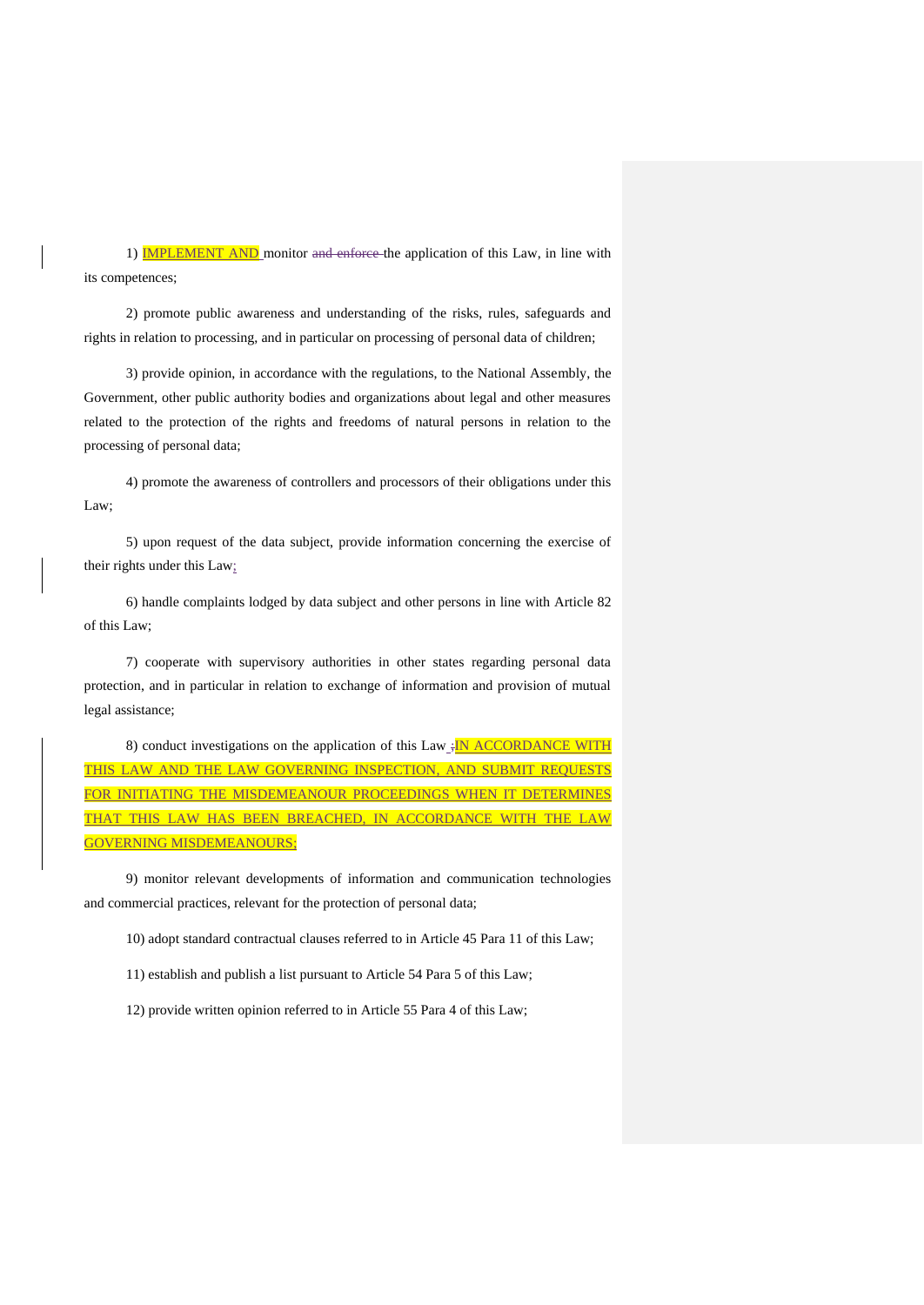13) encourage the drawing up of codes of conduct pursuant to Article 59 Para 1 of this Law and provide an opinion and approve such codes of conduct pursuant to Article 59 Para 5 of this Law;

14) encourage the establishment of data protection certification mechanisms and of data protection seals and marks pursuant to Article 61 Para 1 of this Law, and approve the criteria of certification pursuant to Article 61 Para 5 of this Law;

15) carry out a periodic review of certifications issued in accordance with Article 61 Para 8 of this Law;

16) prescribe and publish the criteria for accreditation of a body for monitoring codes of conduct pursuant to Article 60 of this Law and of a certification body pursuant to Article 62 of this Law;

17) conduct the accreditation of a body for monitoring codes of conduct pursuant to Article 60 of this Law and of a certification body pursuant to Article 62 of this Law;

1817) authorise contractual clauses and provisions referred to in Article 65 Para 3 of this Law;

1918) approve binding internal corporate rules pursuant to Article 67 of this Law;

2019) keep internal records of infringements of this Law and of measures taken in accordance with Article 79 Para 2 of this Law;

2120) fulfil any other tasks related to the protection of personal data.

In order to simplify the submission of a complaint, the Commissioner shall prescribe a complaint submission form, which can also be completed electronically, without excluding other means of communication.

The Commissioner shall carry out its tasks in a manner that is free of charge for the data subject and data protection officer.

Where requests-COMPLAINTS are manifestly unfounded, excessive, or because of their repetitive character, the Commissioner may charge a reasonable fee based on administrative costs, or refuse to act on the request, along with a rationale demonstrating the manifestly unfounded, excessive or repetitive character of the request.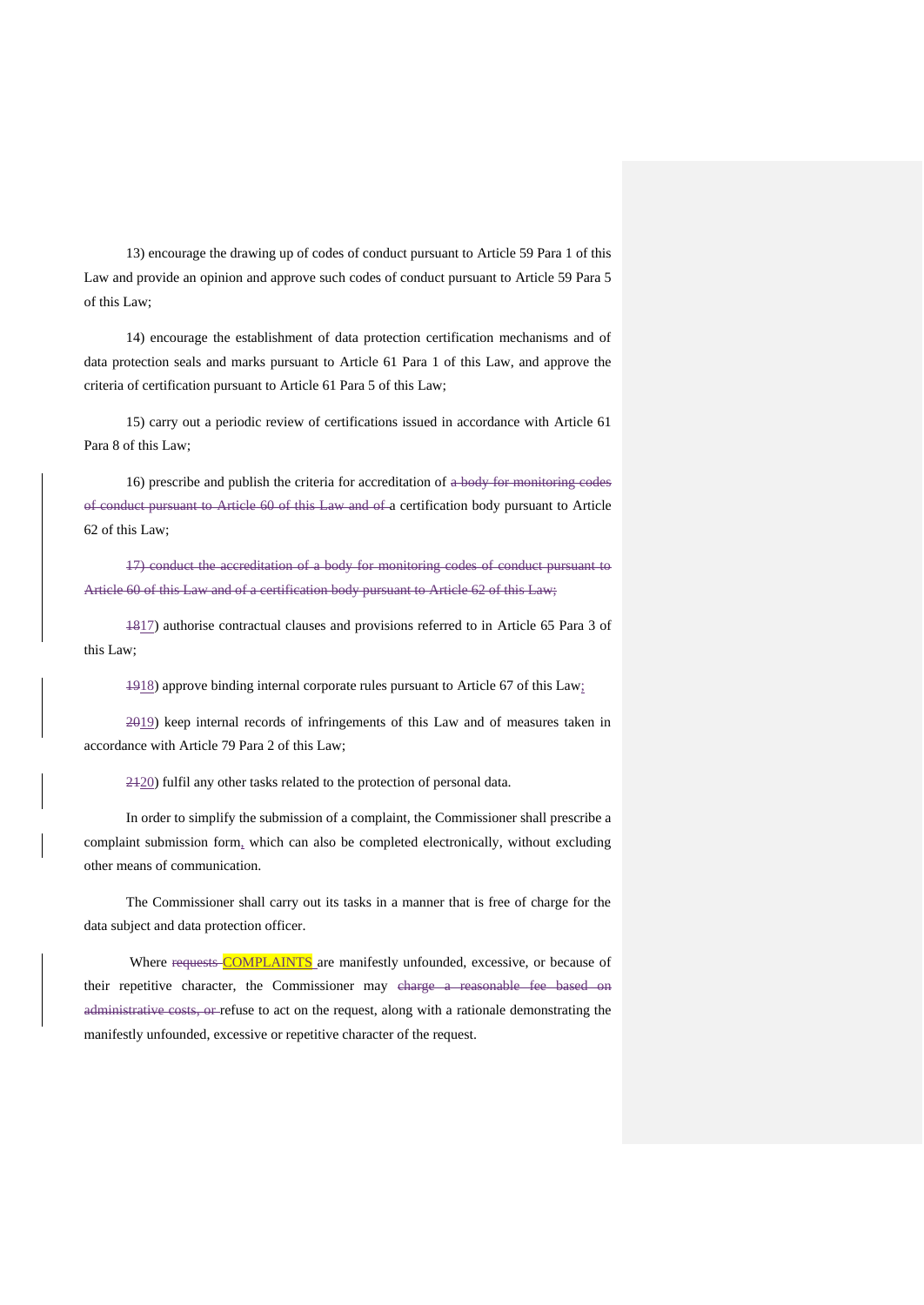### Investigative and other powers:

Article 79.

The Commissioner is authorized:

1) to order the controller and the processor, and where applicable their representatives, to provide any information it requires for the performance of its tasks;

2) to carry out external audit of personal data protection;

3) to carry out a review on certifications issued pursuant to Article 61 Para 8 of this Law;

4) to notify the controller or the processor of an alleged infringement of this Law;

5) to seek and obtain, from the controller and the processor, access to all personal data and to all information necessary for the performance of its tasks;

6) to seek and obtain access to any premises of the controller and the processor, including to any data processing equipment and means utilized for personal data protection.

The Commissioner shall have all of the following corrective powers:

1) to issue warnings to a controller or processor BY SUBMITTING WRITTEN OPINION that intended processing operations are likely to infringe provisions of this Law PURSUANT TO ARTICLE 55 PARA 4 OF THIS LAW;

2) to issue reprimands to a controller or a processor, where processing operations have infringed provisions of this Law;

3) to order the controller or the processor to comply with the data subject's requests to exercise his or her rights pursuant to this Law;

4) to order the controller or processor to bring processing operations into compliance with the provisions of this Law, in a specified manner and within a specified period;

5) to order the controller to communicate a personal data breach to the data subject;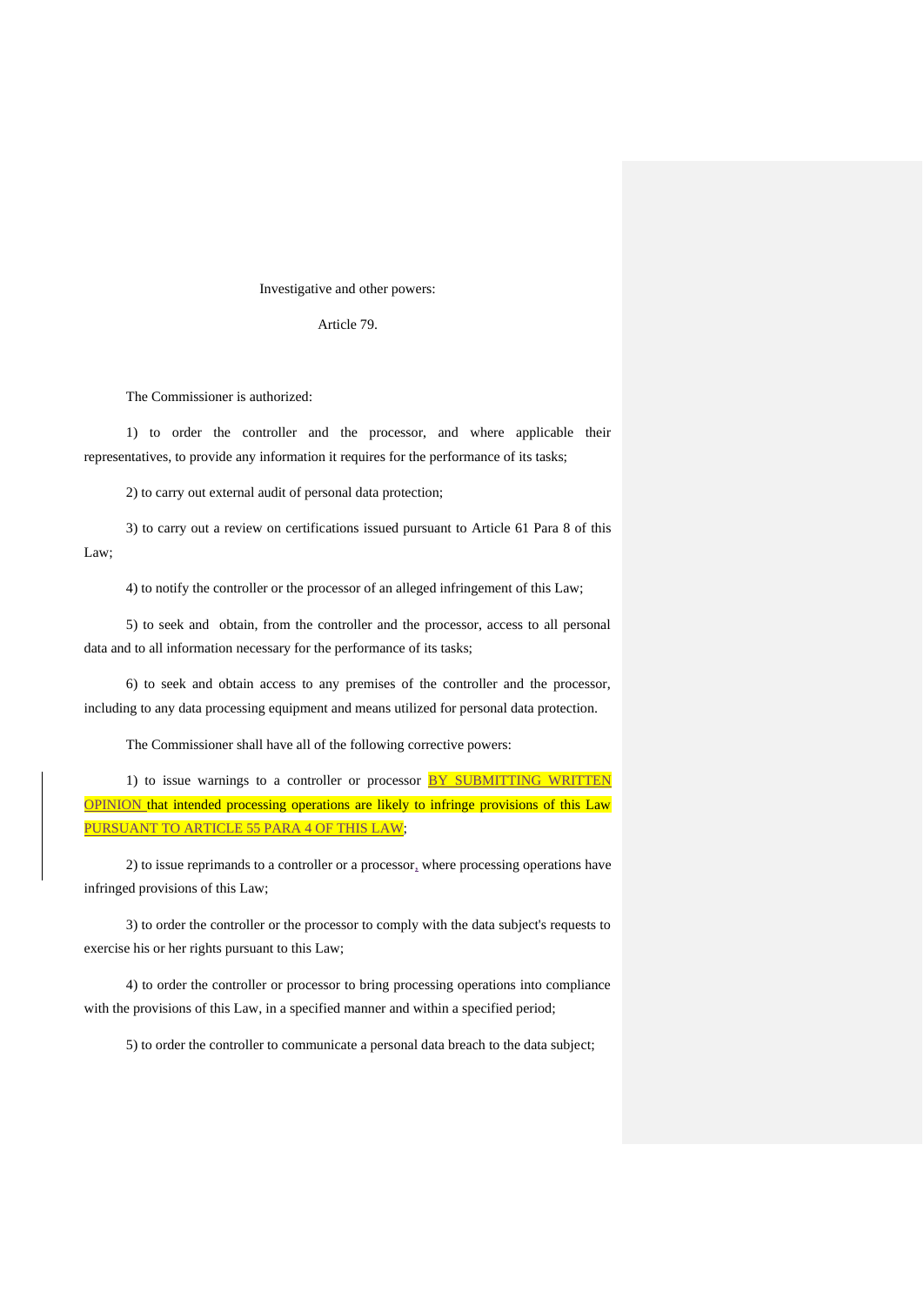6) to impose a temporary or definitive limitation including a ban on processing;

7) to order the rectification or erasure of personal data or restriction of processing pursuant to Articles 29 to 32 of this Law and notification of other controllers or recipients to whom the personal data have been disclosed, pursuant to Article 30 Para 3 and Articles 33 and 34 of this Law;

8) to withdraw a certification or to order the certification body to withdraw a certification issued pursuant to Articles 61 and 62 of this Law, or to order the certification body not to issue certification if the requirements for the certification are not or are no longer met;

9) to impose an administrative fine **BASED ON A MISDEMEANOUR WARRANT** IF AN INSPECTION DETERMINED A MISDEMEANOUR FOR WHICH THE FINE IN FIXED AMOUNT IS PRESCRIBED BY THIS LAW pursuant to Article 87 of this Law, in addition to, or instead of measures prescribed by this Para, depending on the circumstances of each individual case;

10) to order the suspension of data flows to a recipient in a third country or to an international organisation.

The Commissioner is also authorized to:

1) develop standard contractual clauses referred to in Article 45 Para Article 11 of this Law;

2) to advise the controllers in the process of prior notification and obtaining opinion of the Commissioner, in line with Article 55 of this Law;

3) to issue, on its own initiative or on request, opinions to the national parliament, the Government or to other institutions and bodies, as well as to the public, on any issue related to the protection of personal data;

4) to register and publish codes of conduct it has previously approved, pursuant to Article 59 Para 5 of this Law;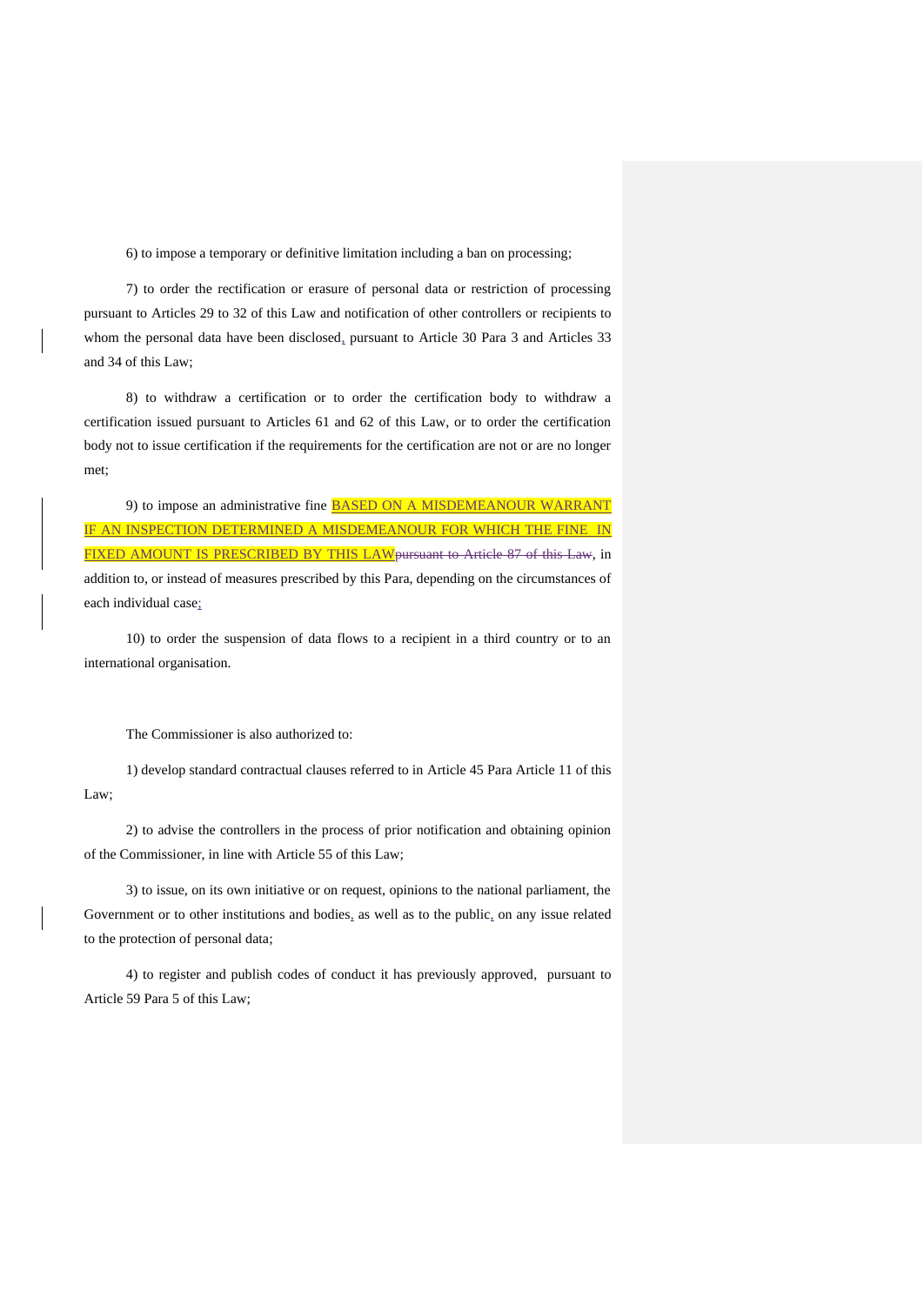5) to issue certifications and approve criteria of certification in accordance with Article 61 Para 5 of this Law;

6) to PRESCRIBE ACCREDITATION CRITERIA accredit certification bodies pursuant to Article 62 of this Law;

7) to authorise contractual clauses, or provisions entered into agreements, in line with Article 65 Para 3 of this Law;

8) to approve binding corporate rules pursuant to Article 67 of this Law.

Supervision over the exercise of the powers of the Commissioner prescribed by this Article shall be exercised by the court in accordance with this Law.

The Commissioner may initiate a procedure before a court or other authority, in exercising the powers provided for in this Article, in accordance with the law.

Reporting on infringements of the law

### Article 80.

The competent authority processing personal data for the purpose referred to in Article 1, Para 2 of this Law shall ensure the application of effective mechanisms for confidential reporting of cases of violation of this law to the Commissioner.

Reporting

Article 81.

The Commissioner shall draw up an annual report on its activities, with information on the types of violations of this Law\_and the measures taken in connection with those violations, WHICH SHALL BE SUBMITTED TO THE NATIONAL ASSEMBLY.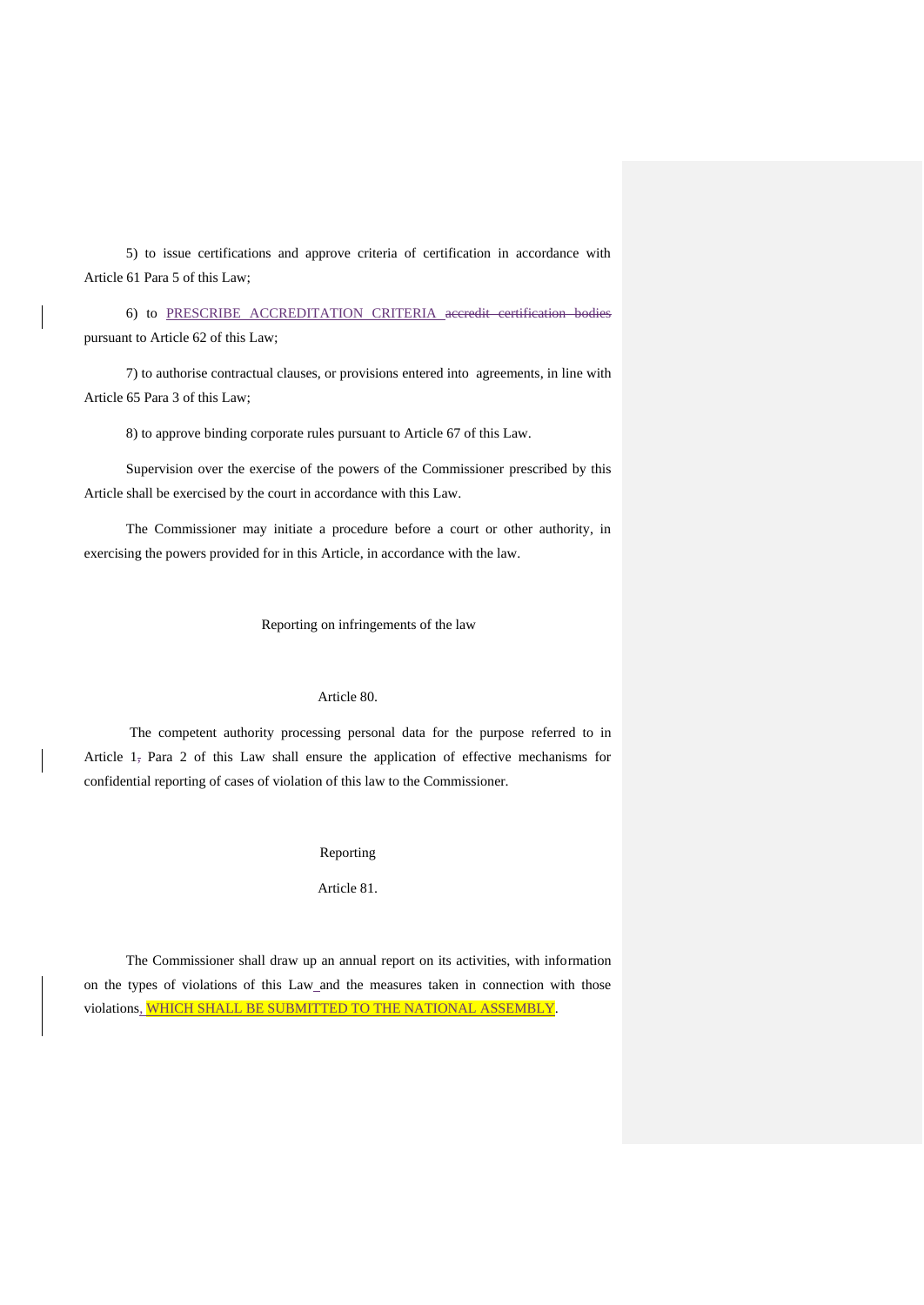The report referred to in Para 1 of this Article shall **ALSO** be submitted to the National Assembly and to the Government, and shall be made publicly available, in an appropriate manner.

### VII. LEGAL REMEDIES, LIABILITY AND SANCTIONS

The right to lodge a complaint before the Commissioner

### Article 82.

The data subject shall have the right to lodge a complaint with the Commissioner, if he or she considers that the processing of his or her personal data was contrary to the provisions of this Law, PURSUANT TO THE LAW GOVERNING INSPECTION.

Lodging a complaint with the Commissioner shall not affect the right of the data subject to otherwise engage in administrative or court proceedings.

The Commissioner shall inform the complainant about the course of procedure it performs, the results of the procedure, as well as the right of a person to initiate court proceedings in accordance with Article 83 of this Law.

Right to an effective judicial remedy against the decision of the Commissioner

Article 83.

The data subject, the controller, the processor, or other natural or legal person to whom the Commissioner's decision made in accordance with this Law relates to, have the right to initiate an administrative dispute against this decision within 90-30 days from the date **Commented [A24]:** Not very clear. What does this law regulate? Does it limit the right to lodge a complaint?

**Commented [A25]:** Does this refer to a judicial remedy? **Commented [A26]:** Isn't 30 days too short? A too short deadline could undermine the effectiveness of the remedy.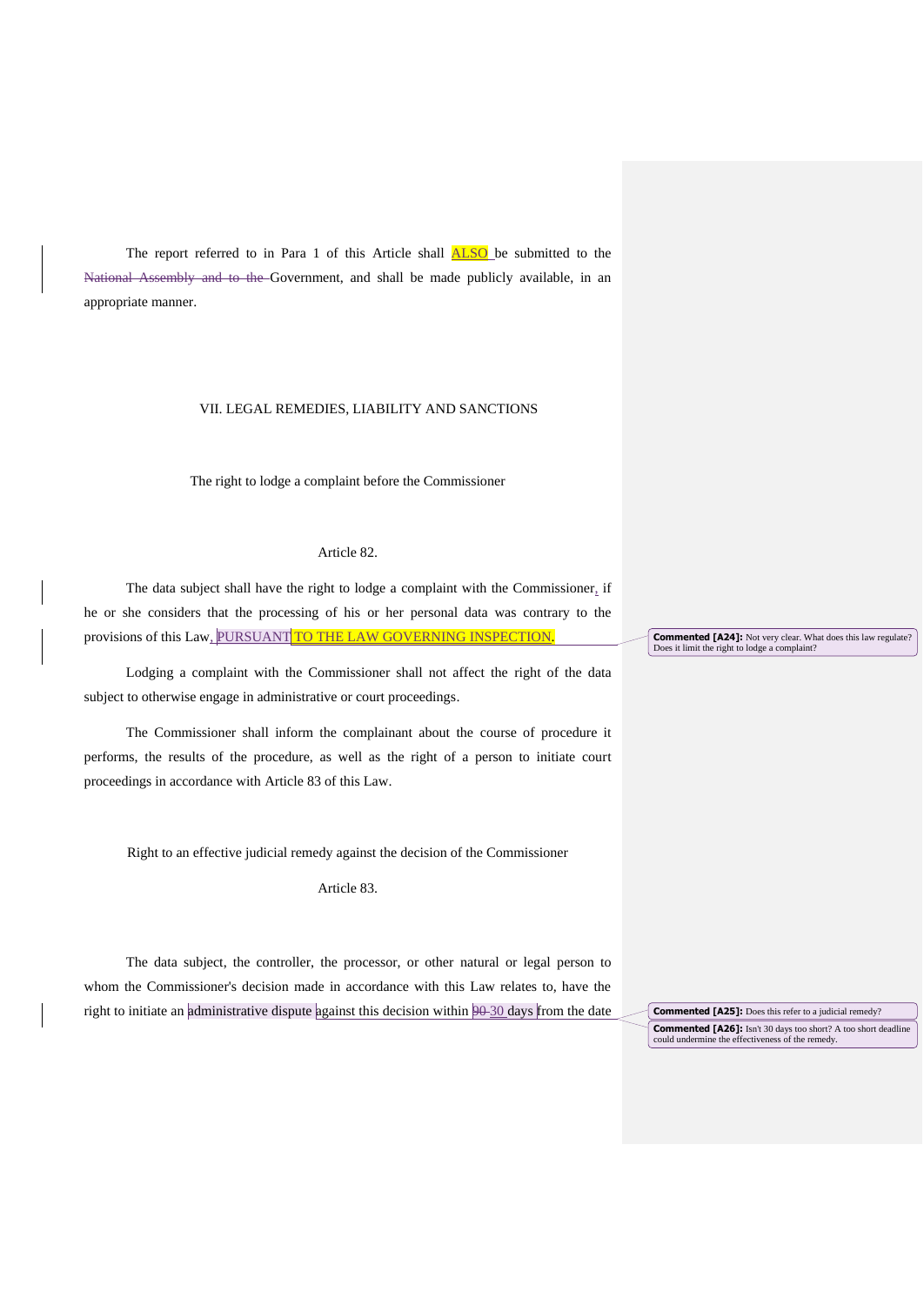of receipt of the decision. Initiation of administrative dispute shall not affect the person's right to otherwise engage in administrative or court proceedings.

If the Commissioner does not act upon a complaint within a period of  $90\overline{60}$  days from the date of submission of the complaint, or does not act in accordance with Article 82 Para 2 of this Law, the data subject has the right to initiate an administrative dispute.

Judicial protection of the rights of persons

Article 84.

The data subject shall have the right to judicial protection if he or she considers that his or her right prescribed by this Law has been infringed by the act of processing personal data on the part of the controller or processor contrary to the provisions of this Law.

Submission of a lawsuit before court shall not affect the person's right to initiate other administrative or court proceedings.

The lawsuit for protection of the rights referred to in Para 1 of this Article may require the court to oblige the controller or the processor to provide the information referred to in Articles 22 to 27 and Articles 33 to 35 and Article 37 of this Law, to correct, or to delete data on the data subject referred to in Articles 29, 30 and 32 of this Law, to limit the processing referred to in Articles 31 and 32 of this Law, to provide data in a structured, normally used and electronically readable format, as well as to transfer data to another controller referred to in Article 36 of this Law and to cease data processing referred to in Article 37 of this Law.

The lawsuit for protection of the rights referred to in Para 1 of this Article may require the court to determine that the decision concerning the data subject was made contrary to Articles 38 and 39 of this Law.

The lawsuit referred to in Paras 2 and 3 of this Article shall be submitted to the higher court on the territory where the controller or the processor OR THEIR REPRESENTATIVE, has permanent or temporary residence or seat or on the territory where the data subject has permanent or temporary residence, except if the controller or the processor is a public authority body.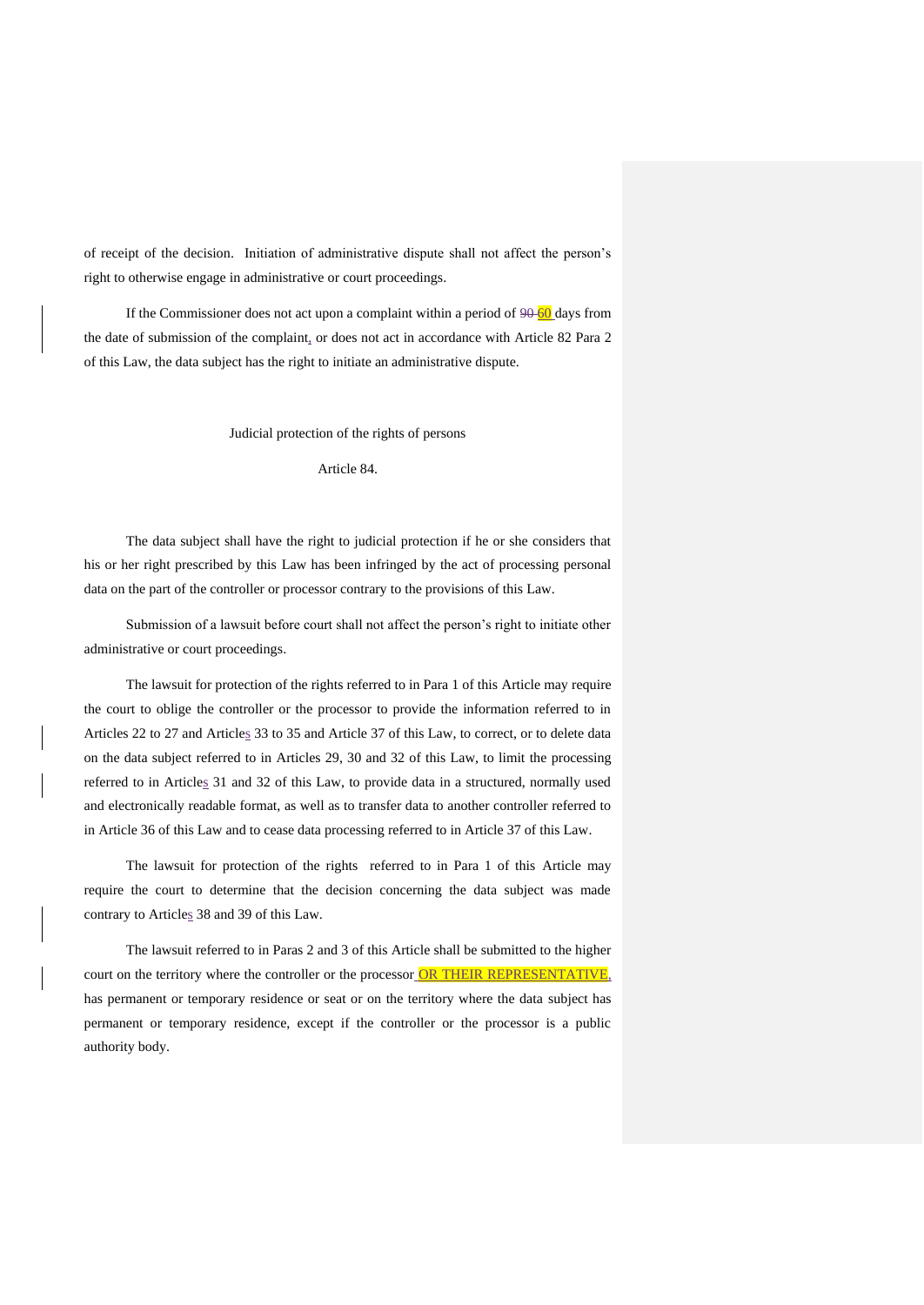The review of the final decision made upon the lawsuits referred to in Paras 2 and 3 of this Article shall always be allowed.

In the protection procedure referred to in Para 1 of this Article, the provisions of the law governing civil proceedings shall apply, UNLESS THIS LAW PROVIDES OTHERWISE.

### Representation of data subjects

#### Article 85.

Data subject has the right to authorize  $\overline{A}$  REPRESENTATIVE OF the association engaged in protection of rights and freedoms of data subjects, and in connection to the protection of personal data, to represent him or her in the proceedings prescribed in Articles 82 to 84 of this Law, as well as the proceedings prescribed in Article 86 of this Law.

### Right to compensation

Article 86.

Any person who has suffered material or non-material damage as a result of an infringement of this Law, shall have the right to receive compensation from the controller or processor for the damage suffered.

If material or non-material damages resulted from illegal processing of data by competent authorities for the purpose referred to in Article 1 Para 2 of this Law, or from the breach of the provisions of the law governing processing of these data, the person who suffered damage shall have the right to compensation from the controller or other body against which a compensation claim can be brought pursuant to law.

The controller shall be liable for damages referred to in Para 1 of this Article, and a processor shall be liable for the damage caused by processing only where it has not complied with obligations of this Law specifically directed to processors or where it has acted outside or contrary to lawful instructions of the controller.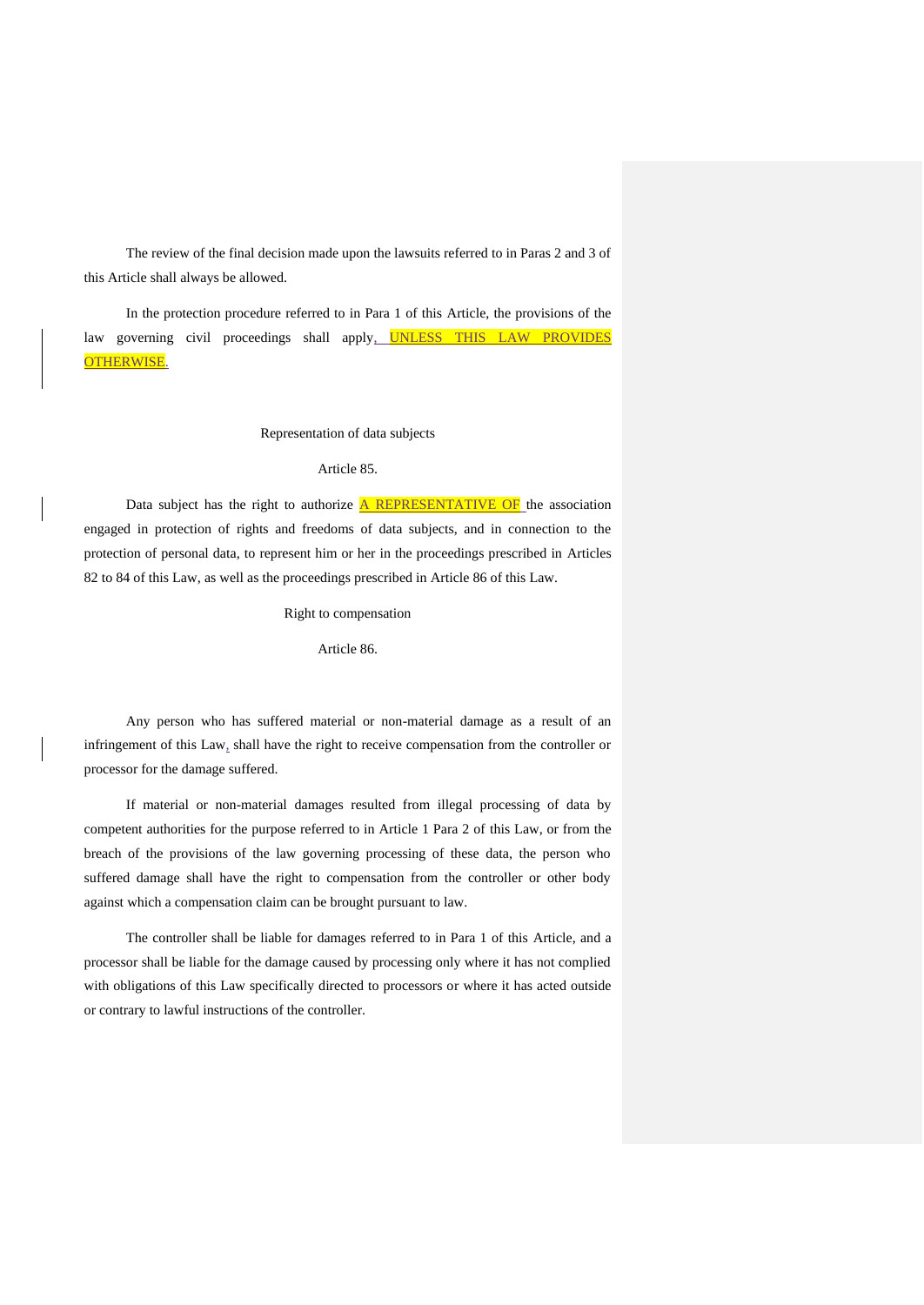A controller or processor shall be exempt from liability for damage if it proves that it is not responsible in any way for the damage.

Where more than one controller or processor, or both a controller and a processor, are responsible for any damage referred to in Paras 2 and 3 of this Article, each controller or processor shall be held liable for the entire damage.

|          |  | Where a controller or processor referred to in Article 45 of this Law has                        |  |  |  |
|----------|--|--------------------------------------------------------------------------------------------------|--|--|--|
|          |  | accordance with Para 4 of this Article, paid full compensation for the damage suffered, it that  |  |  |  |
|          |  | controller or processor-shall be entitled to claim back from the other controllers or processors |  |  |  |
|          |  | involved in the same processing that part of the compensation corresponding to their part of     |  |  |  |
|          |  | responsibility for the damage, in accordance with the conditions set out in Para 3 of this       |  |  |  |
| Article. |  |                                                                                                  |  |  |  |

Conditions for imposing administrative fines

Article 87.

Administrative fines for infringements of the provisions of this Law in each individual case shall be imposed and implemented in effective, proportionate and dissuasive manner.

Administrative fines referred to in Para 1 of this Article shall, depending on the circumstances of each individual case, be imposed in addition to, or instead of, measures referred to in Article 79 Para 2 Items 1 to 8 and Item 10 of this Law.

When deciding whether to impose an administrative fine and deciding on the amount of the administrative fine in each individual case, the Commissioner shall give due regard to the following:

1) the nature, gravity and duration of the infringement, taking into account the nature, scope, or purpose of the processing concerned, as well as the number of data subjects affected and the level of damage suffered by them;

2) the intentional or negligent character of the infringement;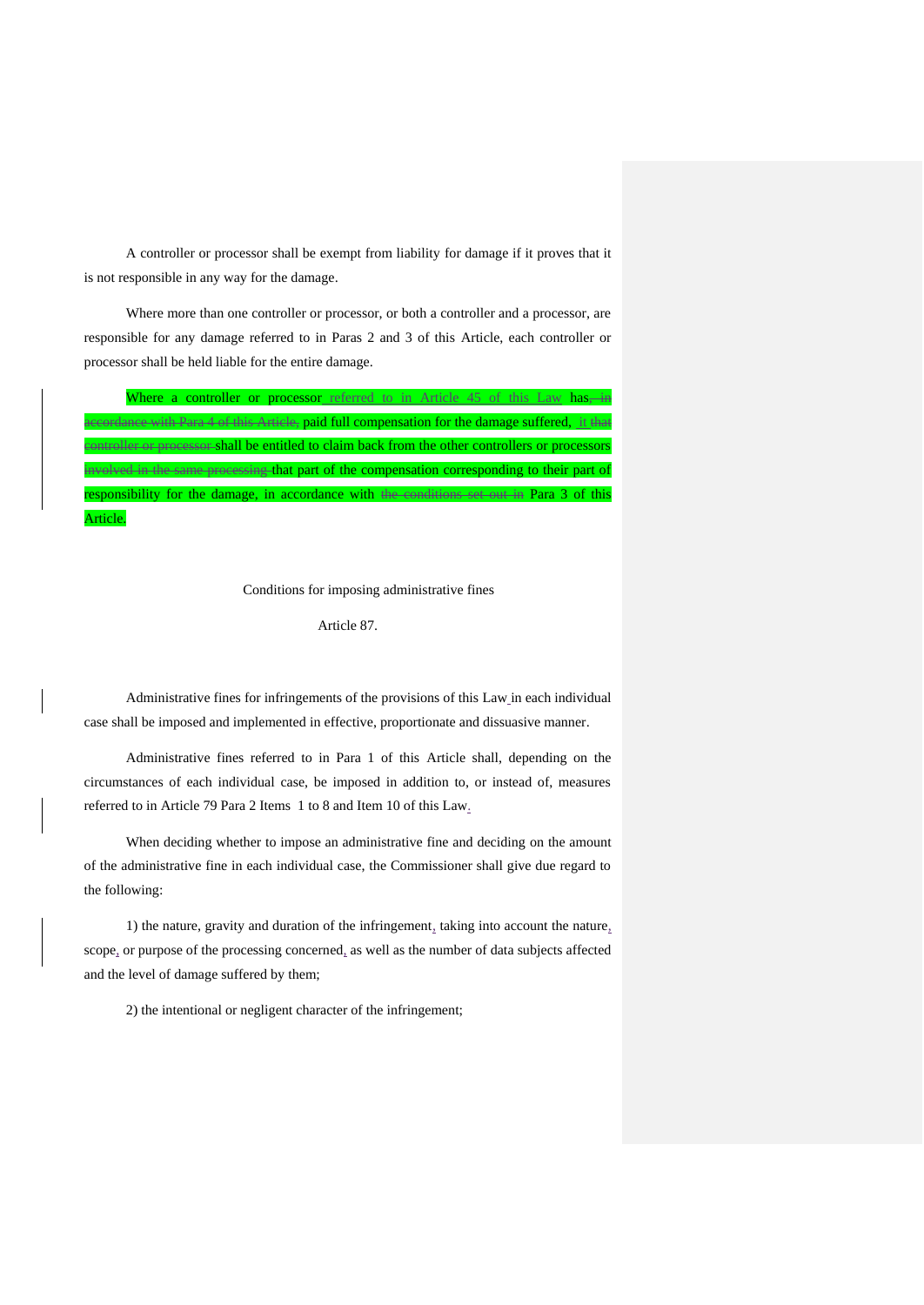3) any action taken by the controller or processor to remove or mitigate the damage suffered by data subjects;

4) the degree of responsibility of the controller and processor, taking into account the measures implemented by them pursuant to Articles 42 and 50 of this Law;

5) previous infringements of the provisions of this Law by the controller or processor, which are relevant for prescribing the sanction;

6) the degree of cooperation of the controller or processor with the Commissioner, in order to remedy the infringement and remove or mitigate the possible adverse effects of the infringement;

7) the categories of personal data affected by the infringement;

8) the manner in which the infringement became known to the Commissioner, in particular whether, and if so, to what extent, the controller or processor notified the Commissioner of the infringement;

9) compliance with the corrective measures of the Commissioner which have previously been ordered against the controller or processor concerned with regard to the same subject-matter, in line with Article 79 Para 2 of this Law;

10) implementation of approved codes of conduct pursuant to Article 59 of this Law, or approved certification mechanisms pursuant to Article 61 of this Law;

11) any other aggravating or mitigating factors applicable to the circumstances of the case, such as financial benefits gained, or losses avoided, directly or indirectly, from the infringement of the provisions of this Law.

## VIII.SPECIFIC PROCESSING SITUATIONS

Processing and freedom of expression and information

Article 88.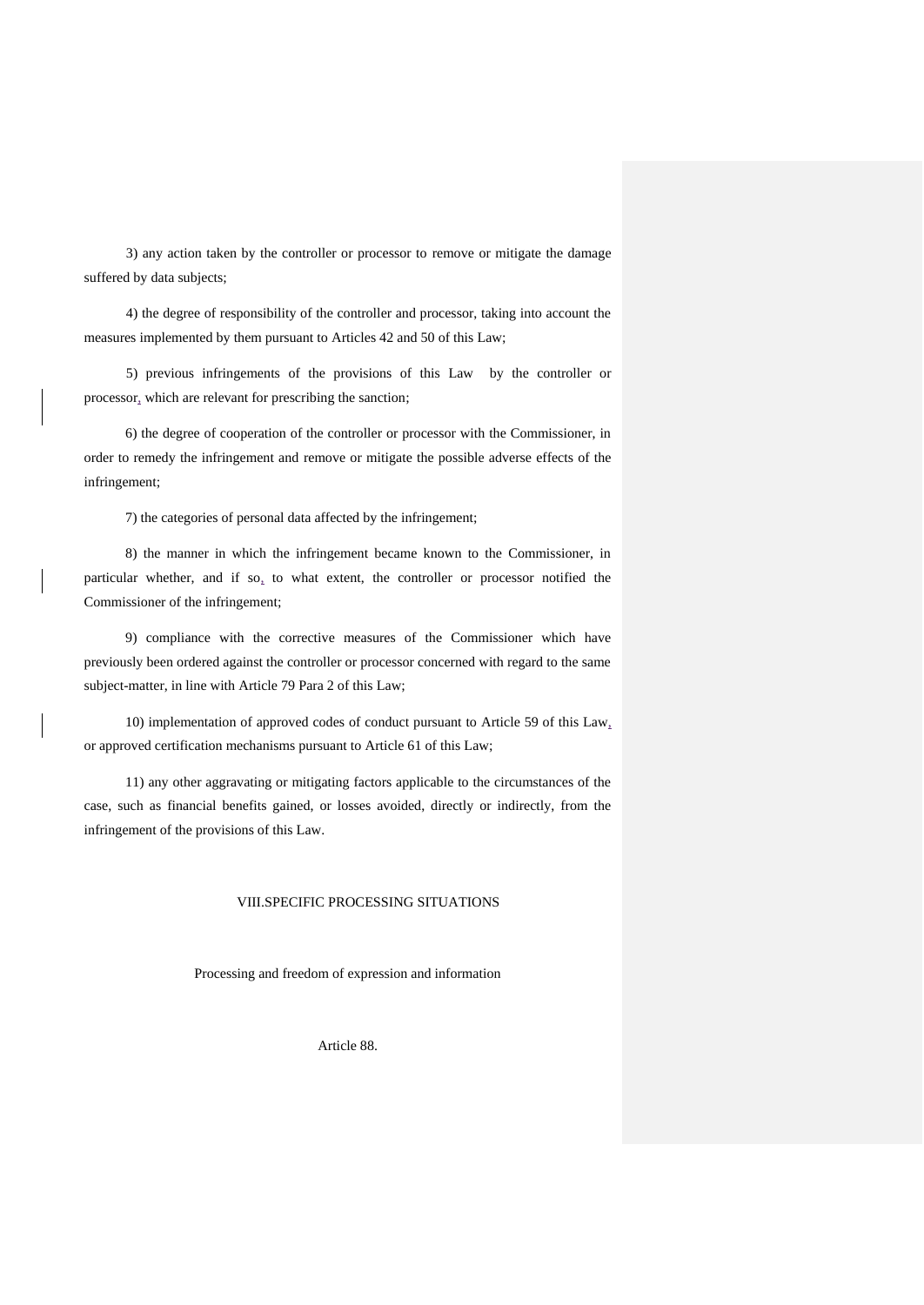For processing carried out for journalistic purposes and publishing in the media, or the purpose of academic, artistic or literary expression, provisions of the Chapter II to VI and Chapter VIII, **EXCEPT ARTICLE 88 OF THIS LAW**-shall not apply, if and to the extent to which, in the concrete case, this limitation is necessary for the protection of the freedom of expression and information.

Personal data processing and access to information of public importance

### Article 89.

Information of public importance which include personal data can be made available to the applicant by the public authority body in a manner that ensures that the right of the public to know and the right to personal data protection can be achieved together, to the extent provided by law governing free access to information of public importance and this Law.

## Processing of a unique registration number of citizens

### Article 90.

For processing of a unique registration number of citizens, along with the provisions of this law, the provisions of the law governing the unique registration number of citizens or other law shall apply, ALONG WITH THE PROVISIONS OF THIS LAW RELATING TO THE PROTECTION OF THE RIGHTS AND FREEDOMS OF THE DATA SUBJECTS.

Processing in the field of labour and employment,

Article 91.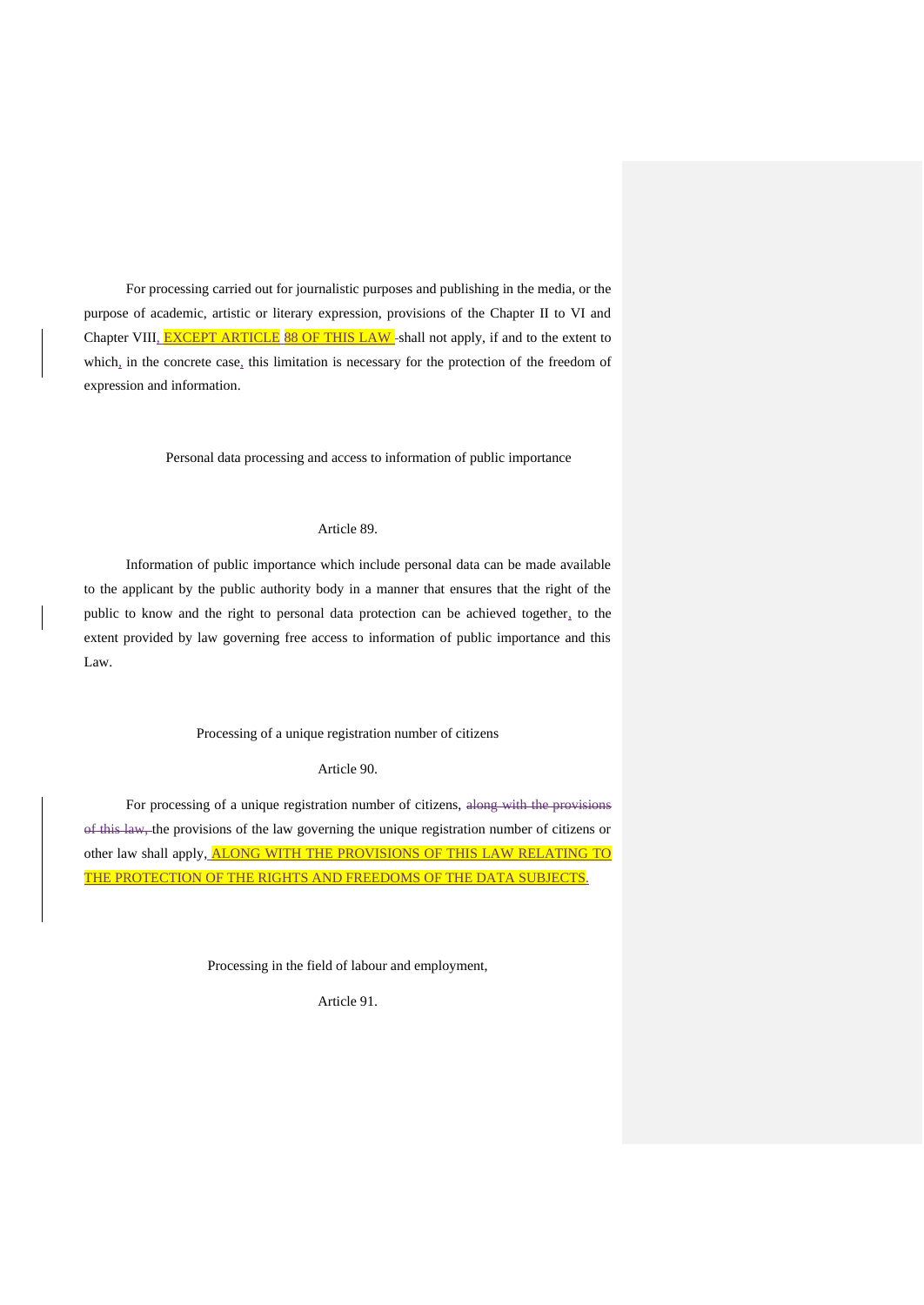For personal data protection in the field of labor and employment, provisions of the law governing labor and employment, as well as collective agreement, shall be implemented along with the provisions of this Law.

If the collective agreement contains provisions on protection of personal data, safeguards of personal dignity, legitimate interests and fundamental rights AND INTERESTS of data subjects BASED ON LAW shall be prescribed, and in particular taking into account transparency of processing, exchange of personal data within the group of undertakings engaged in a joint economic activity, as well as the monitoring system at the workplace.

Safeguards and limitations of implementation of the provisions of the law for data processing relating to archiving in public interest, scientific or historical research and statistical purposes

## Article 92.

The processing of personal data for the purposes of archiving in the public interest, scientific or historical research and for statistical purposes, shall be subject to the appropriate mechanisms safeguarding the rights and freedoms of the data subjects prescribed by this Law. These mechanisms shall ensure implementation of appropriate technical, organizational and staffing measures and in particular for the purpose of the application of the principle of minimization of personal data. These measures may include data pseudominization, provided that the purpose can be achieved by applying this measure.

If the purpose referred to in Para 1 of this Article can be achieved without the identification of the data subject, or without further identification of the data subject, the purpose must be achieved in that manner, or the processing must be carried out in a manner that does not allow the identification of the data subject.

Provisions on the rights of data subjects referred to in Articles 26, 29, and Articles 31 to 37 of this Law shall not apply in cases where the processing of personal data is performed for the purpose of scientific or historical research, or for statistical purposes, if this is necessary for the achievement of these purposes, or if the application of these provisions would prevent or significantly hinder their realization.

**Commented [A27]:** Better formulated in Art. 88(2) of GDPR

**Commented [A28]:** Legitimate interests / interests based on law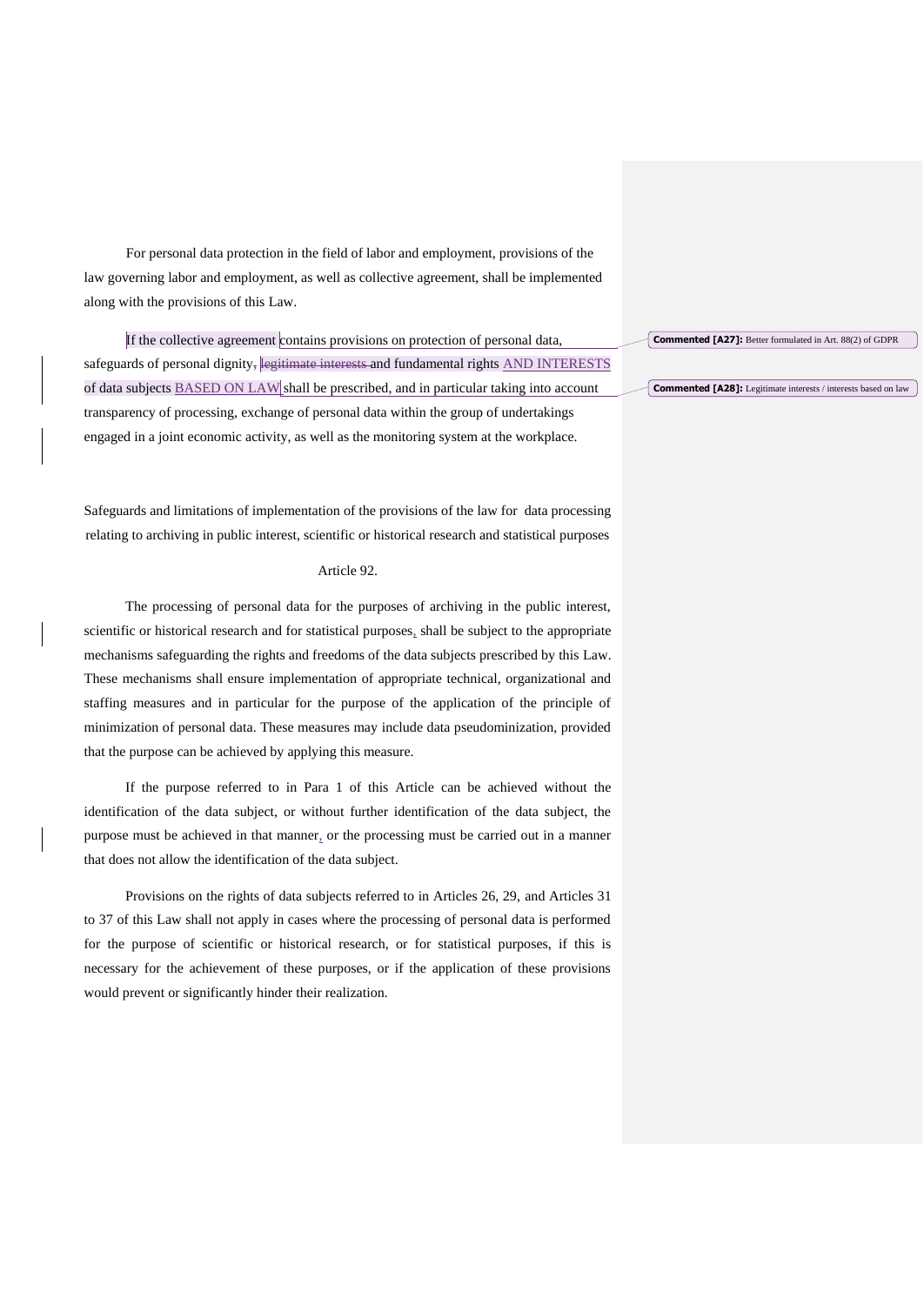Provisions on the rights of data subjects referred to in Articles 26 and 29 and articles 31 to 37 of this Law shall not apply in cases where personal data processing is performed for the purpose of archiving in the public interest, if this is necessary for the achievement of this purpose, or if the application of these provisions would prevent or significantly hinder its realization.

When processing personal data referred to in Paras 3 and 4 of this Article, the conditions and implemented measures referred to in Paras 1 and 2 of this Article must be met.

If processing referred to in Paras 3 and 4 of this Article is performed for other purposes, processing of such other purposes shall be subject to the provisions of this law without restriction.

Personal data processing by churches and religious communities

## Article 93.

If personal data processing is regulated by special rules of the church or religious community, these rules must be aligned with the provisions of this law.

IN THE CASE REFERRED TO IN PARA 1 OF THIS ARTICLE, the provisions of this Law on the competence and authority of the Commissioner shall also apply.  $\frac{1}{2}$  in the case of personal data processing by churches and religious communities

Processing personal data for humanitarian purposes by public authority bodies

## Article 94.

Personal data processed by a public authority may also be processed for the purpose of collecting funds for humanitarian **PURPOSES**, with the application of appropriate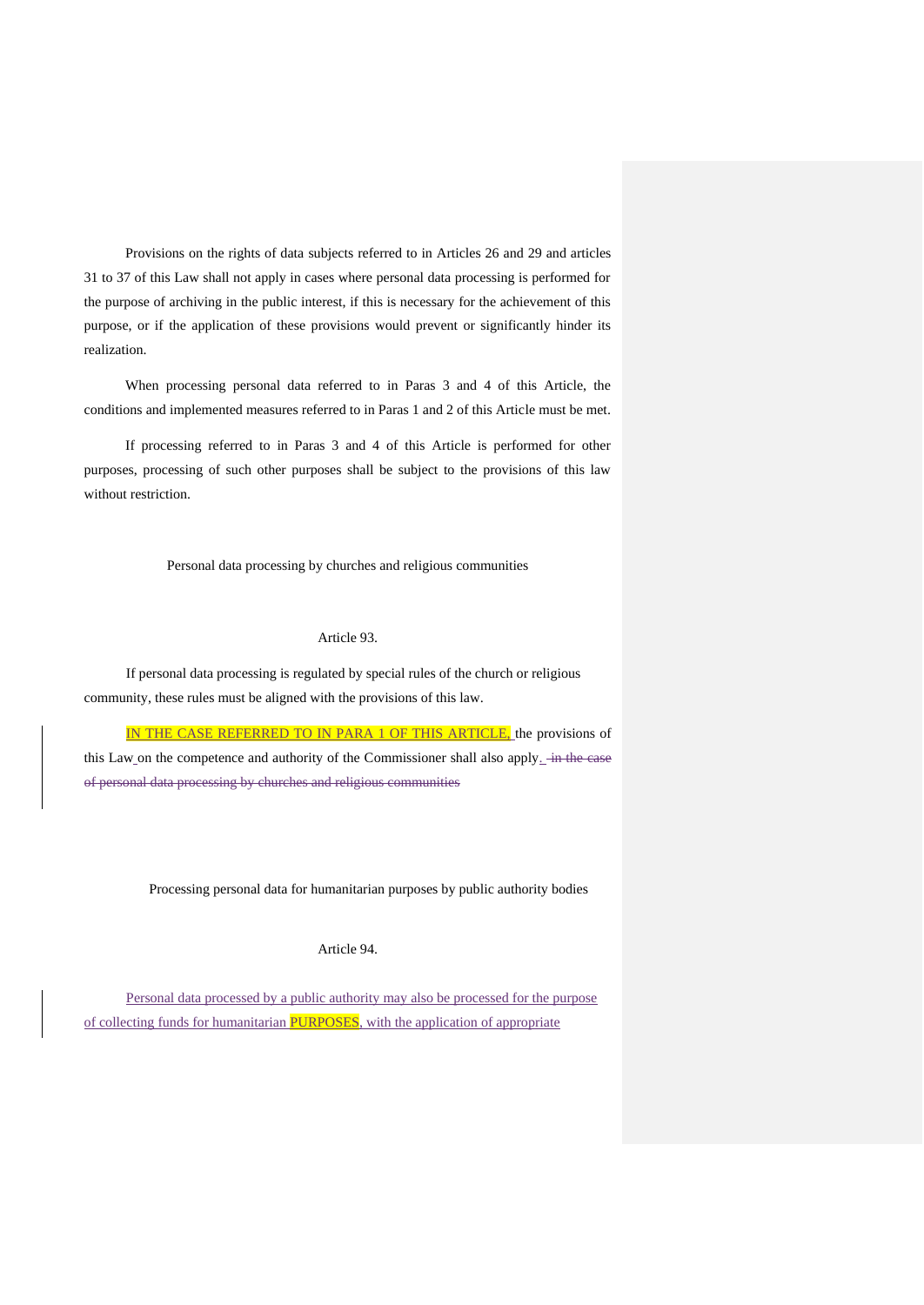safeguards for the protection of the rights and freedoms of data subjects, in accordance with this Law.

For the purpose of collecting funds for humanitarian needsPURPOSES, personal data processed by a public authority cannot be transferred to third parties.

Personal data processed by a public authority may also be processed for the purpose of collecting funds for humanitarian needs, with the application of appropriate safeguards for the protection of the rights and freedoms of data subjects, in accordance with this Law.

## Х. PENAL PROVISIONS

### Article 95.

The controller or the processor having the status of a legal entity shall be fined for a misdemeanour from RSD 50,000 to 2,000,000RSD if he:

1) processes personal data contrary to the principles of processing referred to in Article 5, Para 1 of this Law;

2) is unable to present the implementation of the principles of processing personal data (Article 5, Para 2);

32) processes personal data for other purposes, contrary to Art. 6 and 7 of this Law;

43) does not clearly separate personal data which are based on facts from personal data based on personal assessment (Article 10);

54) by using reasonable measures, he does not ensure that incorrect, incomplete and outdated personal data are transferred, or that they are available (Article 11, Para 1);

6) fails to inform the recipient of the special conditions for processing personal data prescribed by law and his obligation to fulfil these conditions (Article 11, Para 5);

75) processes personal data, but is not able to indicate thatWITHOUT CONSENT OF the data subject **but** and is not able to indicate that THE DATA SUBJECT HAS consented to the processing of his data (Article 15, Para 1);

86) processes specific personal data contrary to Art. 17 and 18 of this Law;

97) processes personal data relating to criminal judgments, criminal offences and security measures contrary to Article 19 Para 1 of this Law;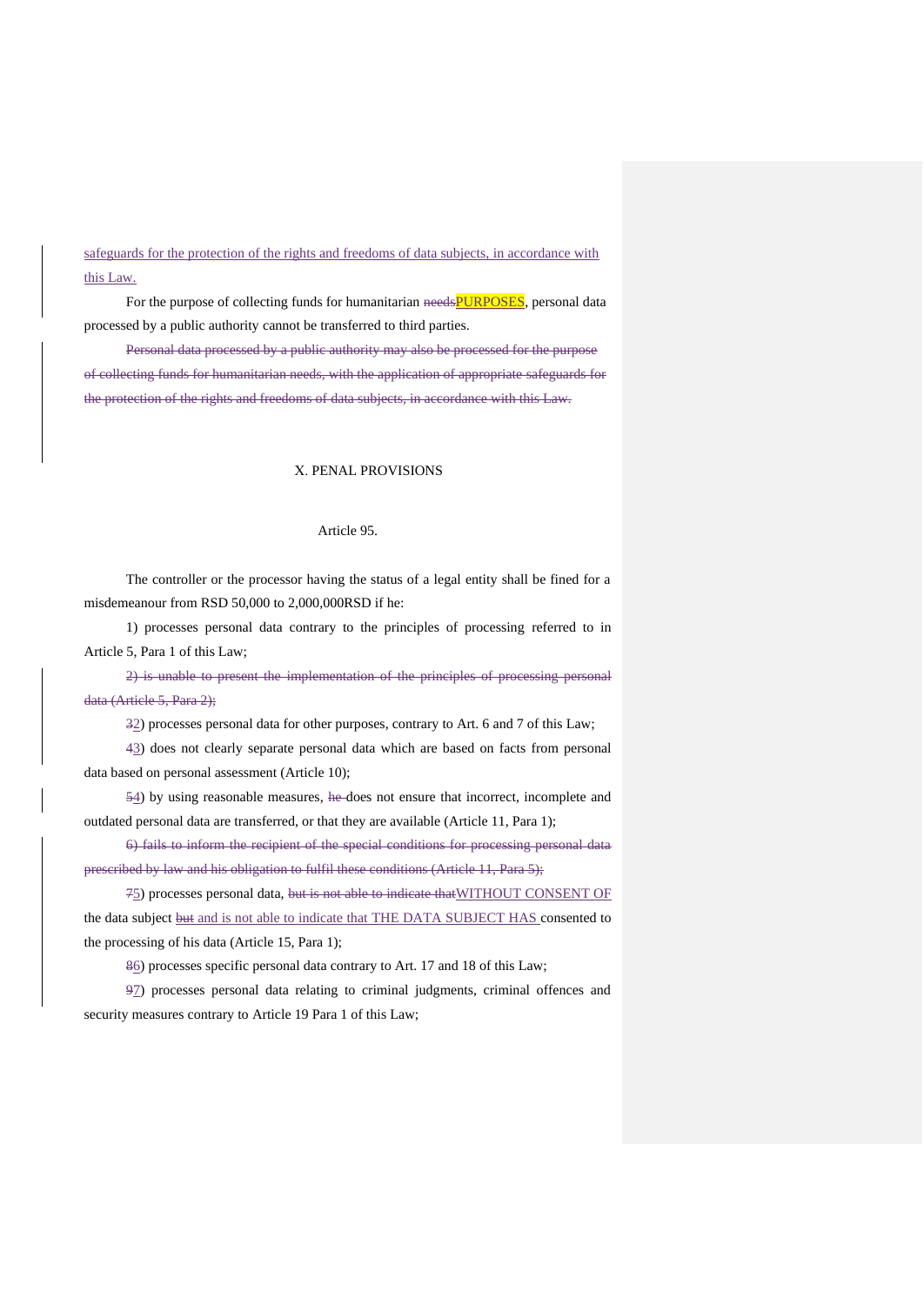108) does not provide the information referred to in Article 23, Paras 1 and 2TO 3 and Article 24 paras 1 and  $2TO 4$  of this Law to the data subject;

119) does not make available or does not provide information to the data subject contrary to Article 25 of this Law;

 $1210$ ) fails to provide the information requested, does not provide access to the subject to information on this processing, or does not provide the data subject with a copy of the data processed (Article 26 paras 1 and 2 and Article 27);

1311) limits the right of the data subject, partially or fully, to access the data relating to him or her, contrary to Article 28, Para 1 of this Law;

14) fails to submit without delay a reasoned decision rejecting the request for access (Article 28, Para 2) to the data subject, or fails to inform that person in accordance with Article 28, Para 4 of this Law;

1512) does not correct incorrect data OR DOES NOT SUPPLEMENT INCOMPLETE DATA contrary to Article 29 of this Law;

1613) does not delete the data of the person to whom the data relate without delay in the cases referred to in Article 30, Para 2 of this Law;

1714) does not limit the processing of personal data in cases referred to in Article 31 of this Law;

1815) does not delete personal data contrary to (Article 32);

1916) fails to notify the recipient regarding the rectification, erasure and restriction of processing (Article 33, Para 1);

 $2017$ ) fails to inform the data subject of the decision on refusal to rectify, erase or restrict processing, as well as the reason for refusal (Article 34, Para 1);

2118) does not interrupt the processing of data or proceeds with processing for the purpose of direct marketing, andAFTER the data subject filed an objection to such processing (Article 37, paras  $1$ -and 3);

2219) a decision is made which produces legal consequences for the data subject solely on the basis of automated processing, contrary to Articles 38 and 39 of this Law;

2320) when determining the method of processing, as well as during the processing, does not undertake appropriate organizational, staffing and technical measures contrary to Article 42 of this Law;

21) THE RELATIONSHIP BETWEEN JOINT CONTROLLERS IS NOT REGULATED IN A LEGALLY PRESCRIBED MANNER IN LINE WITH ARTICLE 43. PARAS 2 TO 5 OF THIS LAW;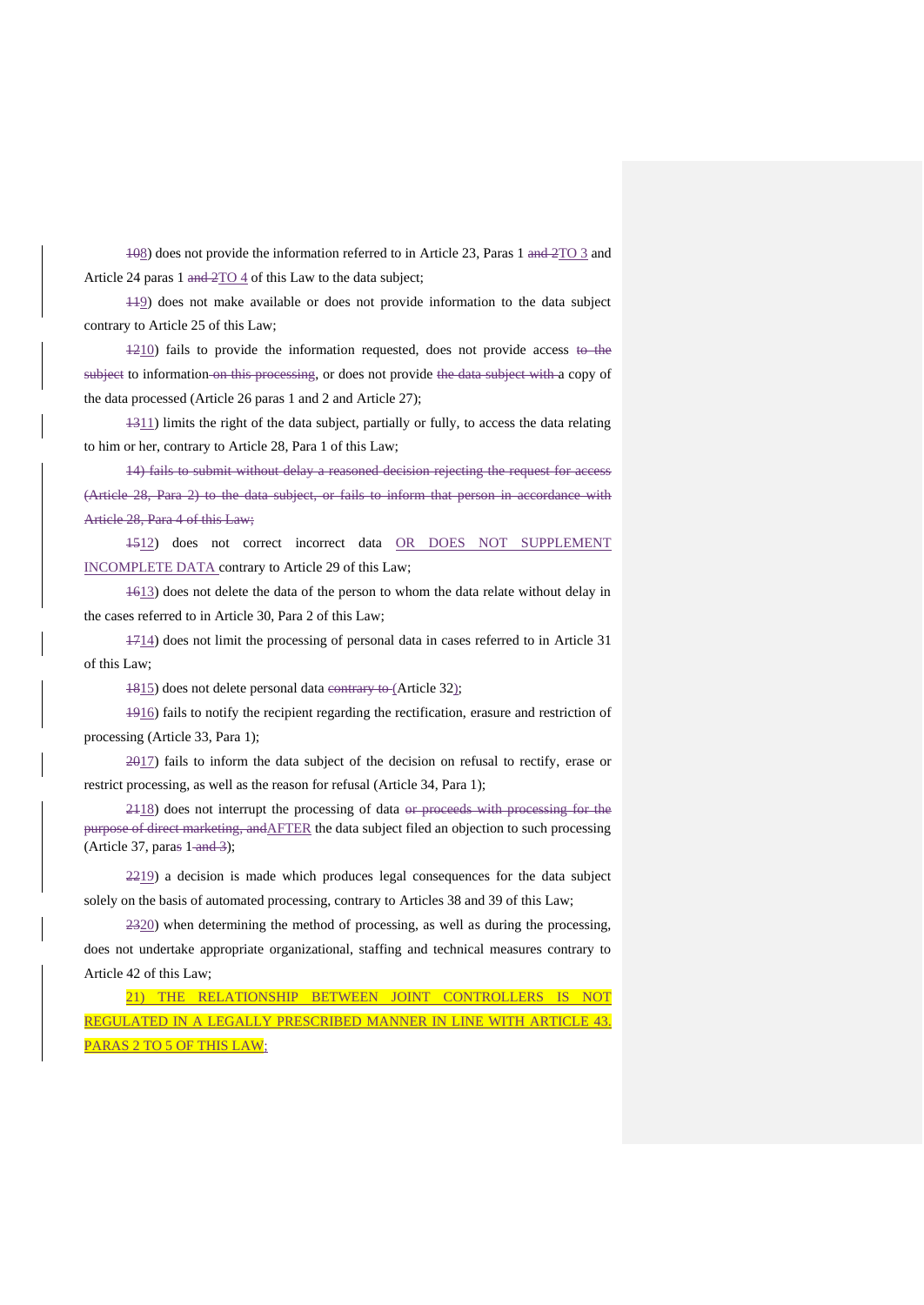24) does not appoint a representative in the Republic of Serbia, contrary to Article 44

of this Law;

2522) entrusts processing of personal data to the processor, contrary to Article 45 of this Law;

23) DATA IS PROCESSED WITHOUT OR CONTRARY TO THE ORDER OF THE CONTROLLER (ARTICLE 46);

26) does not keep the prescribed processing records (Article 47), or does not record the processing operations (Article 48);

2724) fails to notify the Commissioner of data security violation, contrary to Article 52 of this Law;

2825) fails to notify the data subject of the data security breach, contrary to Article 53 of this Law;

2926) fails to assess the impact on the protection of data security in the manner provided for in Article 54 of this Law;

3027) fails to notify the Commissioner about the possibility that the intended processing operations produce a high risk for the protection of personal data, or does not seek the opinion of the Commissioner prior to the commencement of the processing operation (Article 55, Paras 1 and 3); $\frac{1}{2}$ 

3128) does not appoint a data protection officer in cases referred to in Article 56, para Para  $2 s 1$  and  $3 o f$  this Law<sub>is</sub> or does not publish the contact details of the data protection officer and does not submit them to the Commissioner (Article 56, Para 9);

29) DOES NOT PERFORM ITS OBLIGATIONS TOWARDS THE DATA PROTECTION OFFICER REFERRED TO IN ARTICLE 57 PARAS 1 TO 3 OF THIS LAW;

3230) the transfer of personal data to third countries and international organizations is carried out contrary to Articles 63 to 71 of this Law;

3331) does not ensure the implementation of effective mechanisms for confidential reporting of cases of violation of this law (Article 80);

3432) processes personal data for purposes of archiving in the public interest, scientific or historical research, or for statistical purposes contrary to Article 92 of this Law.

|                          |  |  |  | THE CONTROLLER OR THE PROCESSOR WHO HAS A                        |  |  |  |  |
|--------------------------|--|--|--|------------------------------------------------------------------|--|--|--|--|
|                          |  |  |  | PROPERTYATTRIBUTES OF THE LEGAL ENTITY SHALL BE FINED IN THE     |  |  |  |  |
| AMOUNT OF 100,000RSD IF: |  |  |  |                                                                  |  |  |  |  |
|                          |  |  |  | 1) DOES NOT INTFORM THE RECIPIENT ABOUT THE SPECIAL              |  |  |  |  |
|                          |  |  |  | CONDITIONS FOR THE PROCESSING OF PERSONAL DATA PRESRCIBED BY LAW |  |  |  |  |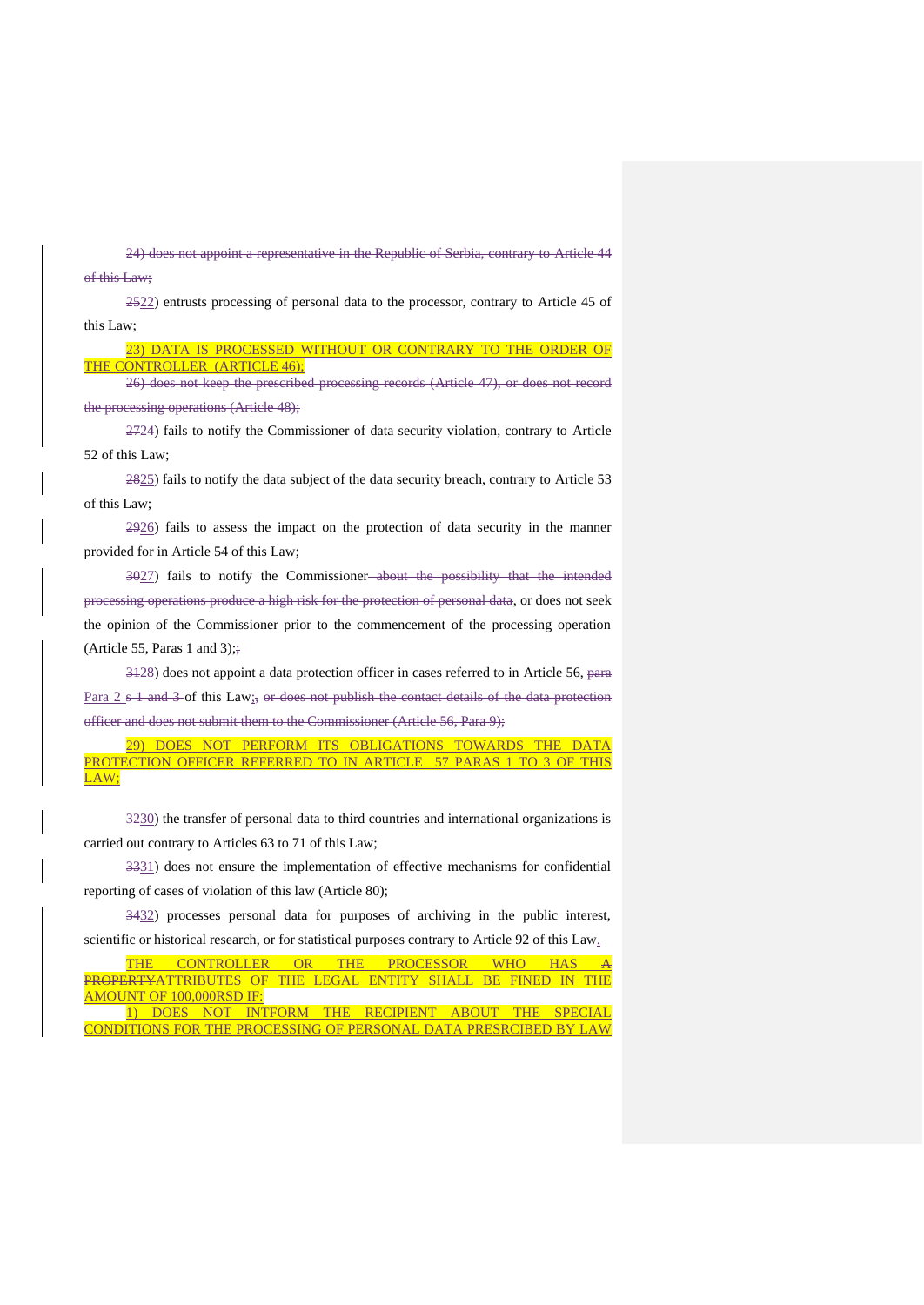AND ITS OBLIGATION TO COMPLY WITH THESE CONDITIONS (ARTICLE 11, PARA 5);

2) DO NOT SUBMIT TO THE DATA SUBJECT THE REASONED DECISION OR DOES NOT NOTIFY HIM OR HER IN THE DEADLINE STIPULATED IN ARTICLE 28 PARAS 3 AND 5 OF THIS LAW;

3) CONTINUES PROCESSING FOR THE PURPOSES OF DIRECT MARKETING

AND THE DATA SUBJECT OBJECTED TO SUCH PROCESSING (ARTICLE 37, Para 3);

4) DOES NOT DESIGNATE ITS REPRESENTATIVE IN THE REPUBLIC OF SERBIA, CONTRARY TO ARTICLE 44 OF THIS LAW;

5) DOES NOT KEEP THE PRESCRIBED PROVISIONAL RECORDS (ARTICLE

47), OR DOES NOT RECORD PROCESSING ACXTIONS (ARTICLE 48);

6) DOES NOT PUBLISH THE CONTACT DETAILS OF THE DATA PROTECTION OFFICER AND DO NOT SUBMIT THEM TO THE COMMISSIONER (ARTICLE 56, PARA 11).

A natural person who does not keep as a professional secret the personal data he or she has learned during the performance of his duties shall be punished for a misdemeanour with a fine of 5,000 RSD to 150,000 RSD; (ARTICLE 57 PARA 7 AND ARTICLE 76);

For misdemeanour referred to in Para 1 of this Article, an entrepreneur shall be fined between 20,000RSD and 500,000RSD.

FOR THE MISDEMEANOUR REFERRED TO IN PARA 2 OF THIS ARTICLE AN ENTERPRENEUR SHALL BE FINED 50.000 RSD.

For the misdemeanour referred to in Para 1 of this Article, a natural person, that is, a responsible person in a legal entity, a state authority, or a territorial autonomy authority and in a local self-government unit, as well as a responsible person in a representative office or a business unit of a foreign legal entity shall be fined from 5,000RSD to 150,000RSD.

FOR THE MISDEMEANOUR REFERRED TO IN PARA 2 OF THIS ARTICLE NATURAL PERSON, THAT IS, A RESPONSIBLE PERSON IN A LEGAL ENTITY, A STATE AUTHORITY, OR A TERRITORIAL AUTONOMY AUTHORITY AND IN A LOCAL SELF-GOVERNMENT UNIT, AS WELL AS A RESPONSIBLE PERSON IN A REPRESENTATIVE OFFICE OR A BUSINESS UNIT OF A FOREIGN LEGAL ENTITY SHALL BE FINED IN AMMOUNT OF 20,000RSD.

### X<sub>I</sub>. TRANSITIONAL AND FINAL PROVISIONS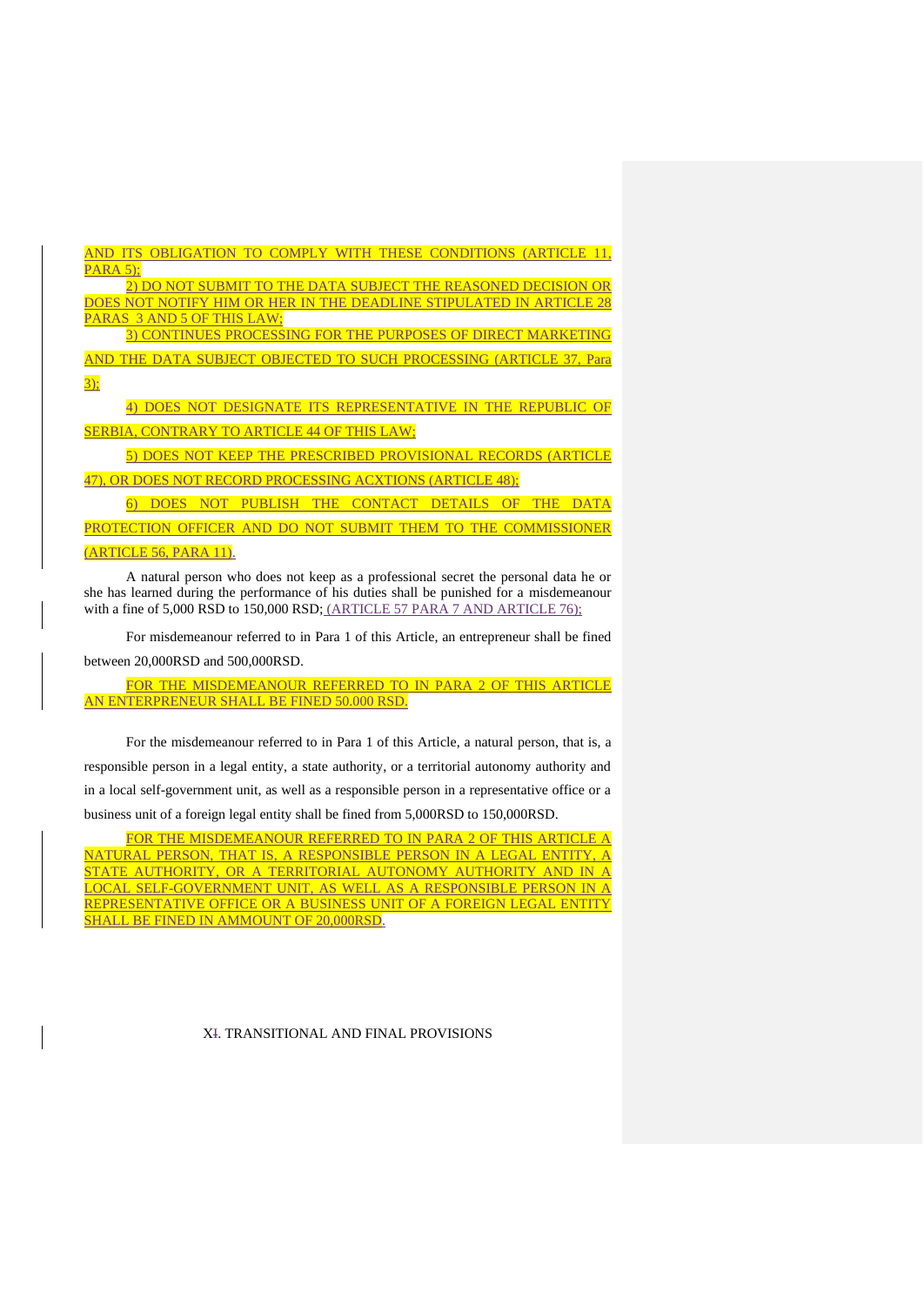# Implementation of the Law on Free Access to Information of Public Importance and the Deputy Commissioner

## Article 96.

The provisions of the Law on Free Access to Information of Public Importance ("Official Gazette of the Republic of Serbia" No. 120/04, 54/07, 104/09 and 36/10) shall apply in relation to the seat, election, termination of office, dismissal procedure, position of the Commissioner, professional service, financing and reporting of the Commissioner.

Deputy Commissioner elected pursuant to the Law on Personal Data Protection (("Official Gazette of the Republic of Serbia" No. 97/08, 104/09 – oth.law, 68/12 – CC and 107/12), shall continue to perform its duty until the expiration of the mandate for which he was elected.

### Initiated proceedings

#### Article 97.

Complaints procedures regarding the requests for exercising the rights related to processing, PROCEDURES OF TRANSFER OF DATA FROM THE REPUBLIC OF SERBIA AND MONITORING PROCEDURES which have not been completed by the date of entry into forceSTART OF IMPLEMENTATION of this Law, shall be terminated according to the provisions of the Law on Personal Data Protection ("Official Gazette of the Republic of Serbia" No. 97/08, 104/09 – oth.law, 68/12 – CC and 107/12).

## Central Registry of Databases

### Article 98.

The Central Registry of Databases established under the provisions of the Law on Personal Data Protection ("Official Gazette of the Republic of Serbia" No. 97/08, 104/09 –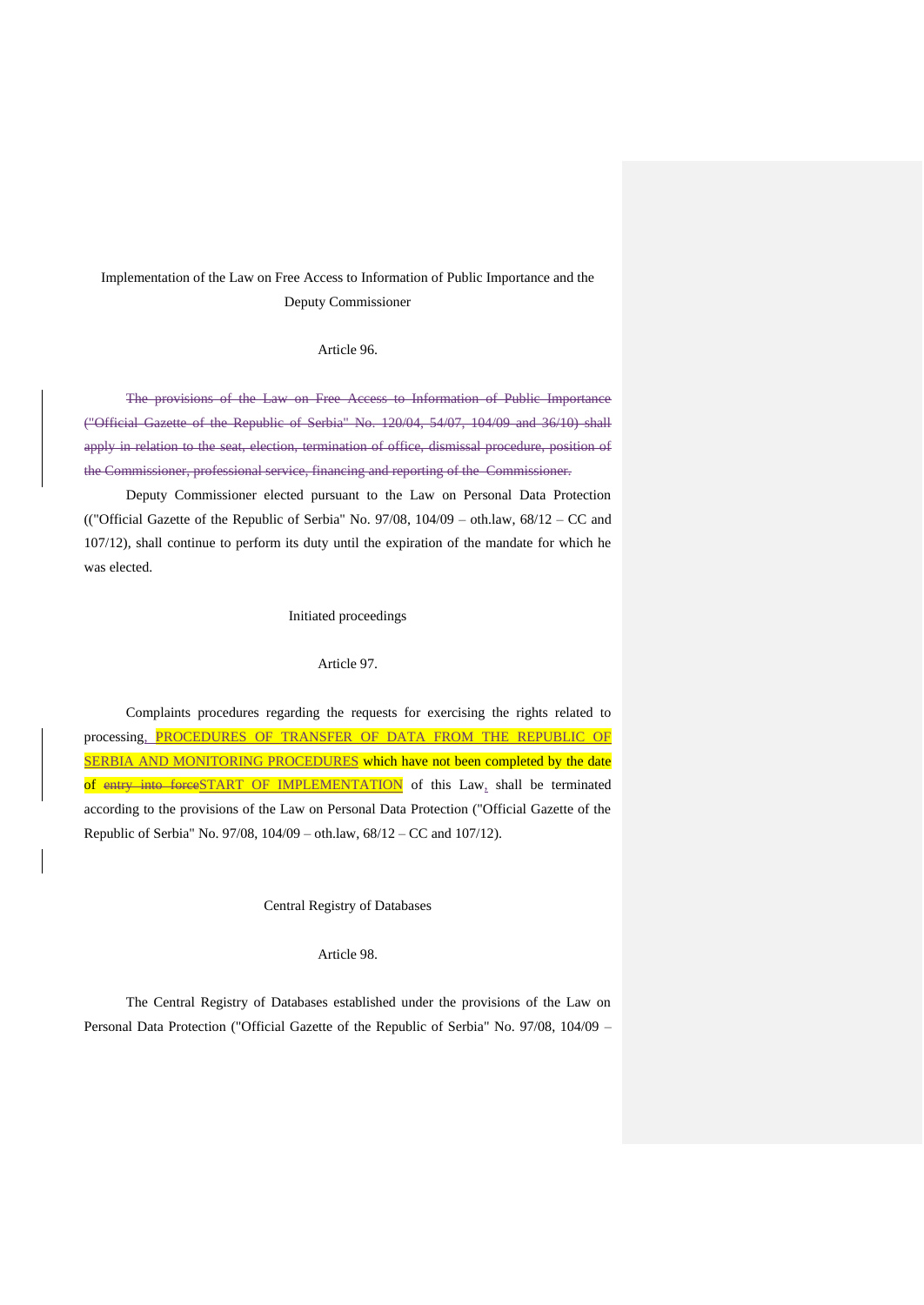oth.law,  $68/12$  – CC and  $107/12$ ) shall cease to be kept on the day of start of applicationENTRY INTO FORCE of this Law.

The Central Registry referred to in Para 1 of this Article, as well as the data contained in that register, shall be treated in accordance with the regulations governing the treatment of archives.

Bylaws

Article 99.

The bylaws envisaged by this Law shall be adopted within six months from the date of entry into force of this Law.

By-laws issued on the basis of the Law on Personal Data Protection ("Official Gazette of the Republic of Serbia" No. 97/08, 104/09 – oth.law, 68/12 – CC and 107/12) shall continue to apply until the adoption of bylaws referred to in para 1 of this Article, if they are not in contravention of this Law.

HARMONIZATION OF OTHER LAWS

## ARTICLE 100.

PROVISIONS OF OTHER LAWS WHICH REFER TO PRO PERSONAL DATA SHALL BE ALIGNED WITH THE PROVISIONS OF THIS LAW BY THE END OF 2020.

Termination of the validity of the previous law

## Article 100101.

On the day of entry into force of this law, Law on Personal Data Protection ("Official Gazette of the Republic of Serbia" No. 97/08, 104/09 – oth.law, 68/12 – CC and 107/12) shall cease to apply.

Entry into force